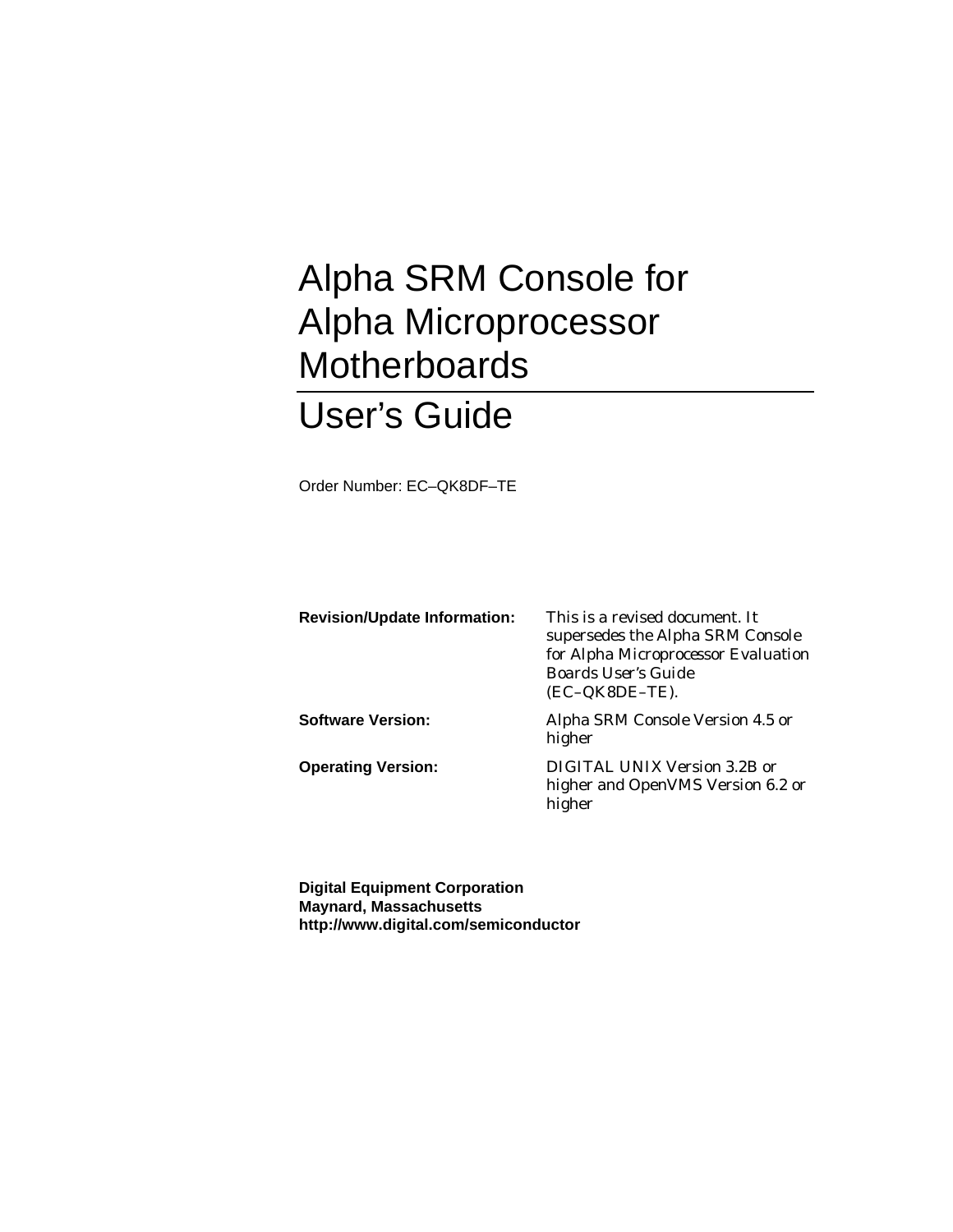#### **September 1997**

While DIGITAL believes the information included in this publication is correct as of the date of publication, it is subject to change without notice.

© Digital Equipment Corporation 1997. All rights reserved. Printed in U.S.A.

AlphaPC, DEC, DECchip, DECnet, DEC EtherWORKS, DIGITAL, DIGITAL Semiconductor, DIGITAL UNIX, OpenVMS, ThinWire, VMS, and the DIGITAL logo are trademarks of Digital Equipment Corporation.

DIGITAL Semiconductor is a Digital Equipment Corporation business.

IEEE is a registered trademark of The Institute of Electrical and Electronics Engineers, Inc.

MS-DOS and Windows are registered trademarks and Windows NT is a trademark of Microsoft Corporation.

NCR is a registered trademark of NCR Corporation.

OSF is a registered trademark of Open Software Foundation, Inc.

QLogic is a registered trademark and ISP is a trademark of QLogic Corporation.

UNIX is a registered trademark in the United States and other countries licensed exclusively through X/Open Company Limited.

All other trademarks and registered trademarks are the property of their respective owners.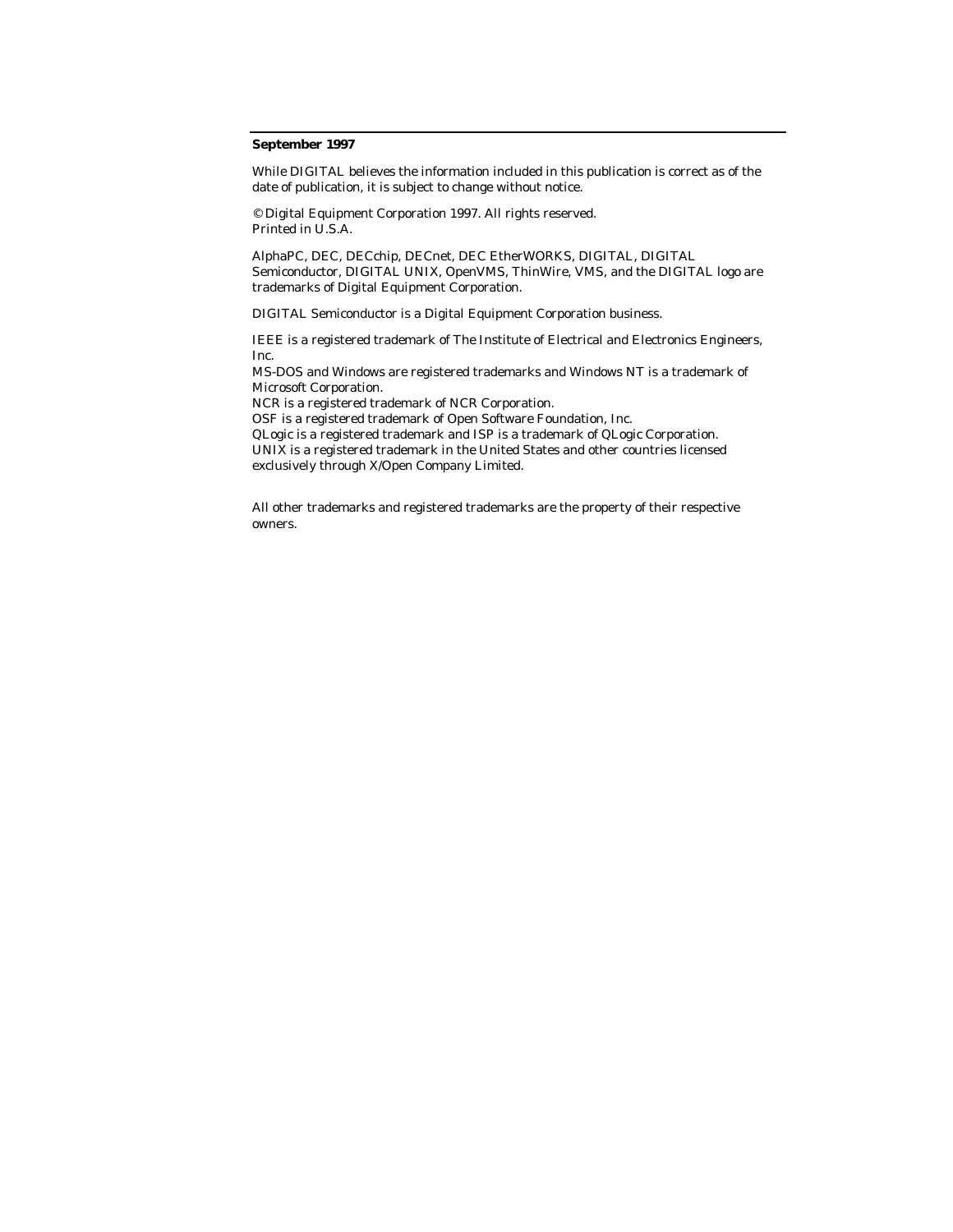# **Contents**

| Updating the Flash ROM from the AlphaBIOS Setup Program2-5          |  |
|---------------------------------------------------------------------|--|
|                                                                     |  |
|                                                                     |  |
|                                                                     |  |
|                                                                     |  |
|                                                                     |  |
| Switching to the Alpha SRM Console from Windows NT ARC Firmware2-21 |  |
| Switching to the Alpha SRM Console from Debug Monitor Firmware 2-23 |  |
|                                                                     |  |
|                                                                     |  |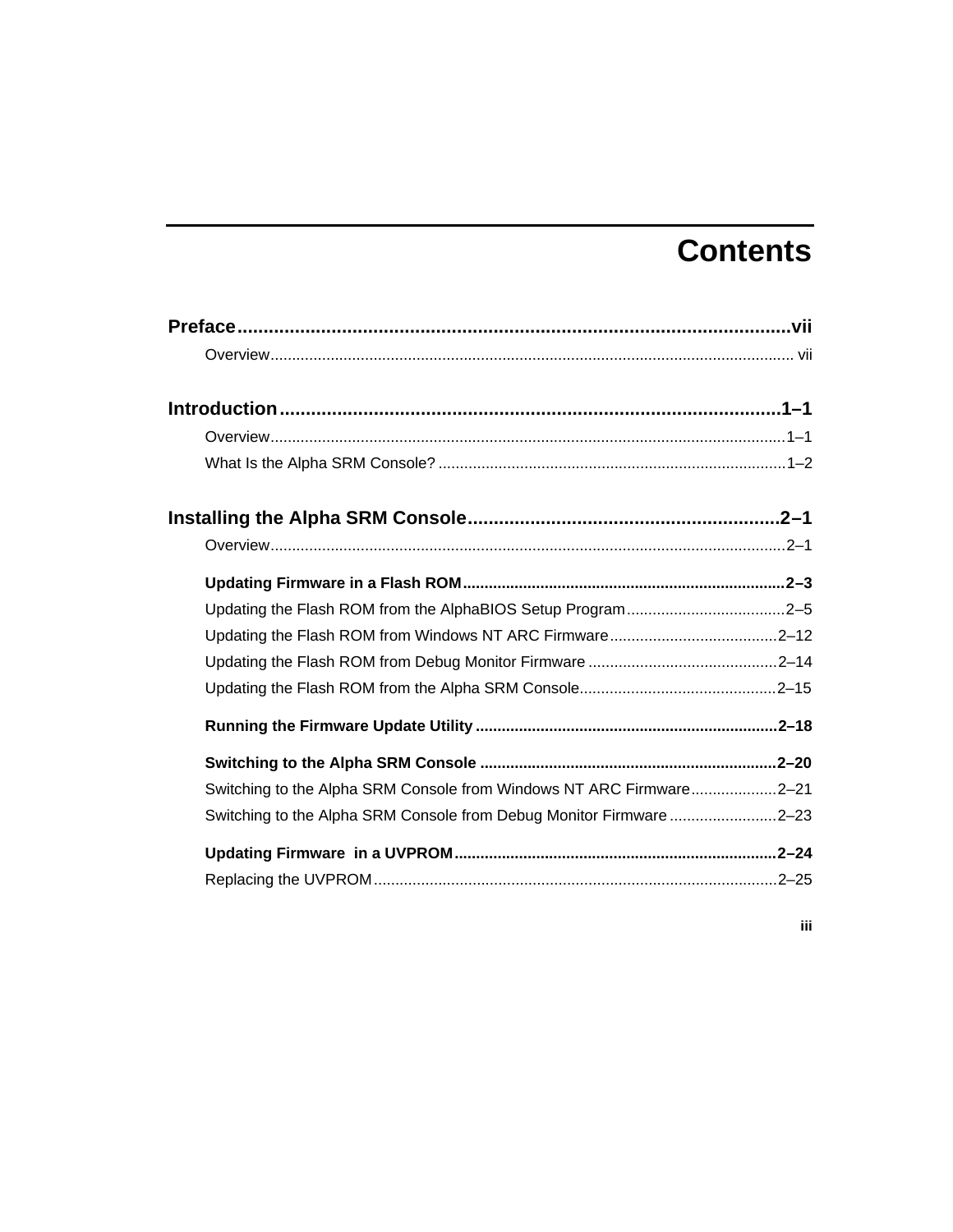| Environment Variables for Alpha SRM Console Commands  3-22     |  |
|----------------------------------------------------------------|--|
|                                                                |  |
|                                                                |  |
|                                                                |  |
|                                                                |  |
|                                                                |  |
|                                                                |  |
|                                                                |  |
|                                                                |  |
|                                                                |  |
| Alpha SRM Console Diagnostic Firmware Bootstrap Procedure  4-2 |  |
|                                                                |  |
|                                                                |  |
|                                                                |  |
|                                                                |  |
|                                                                |  |
|                                                                |  |
|                                                                |  |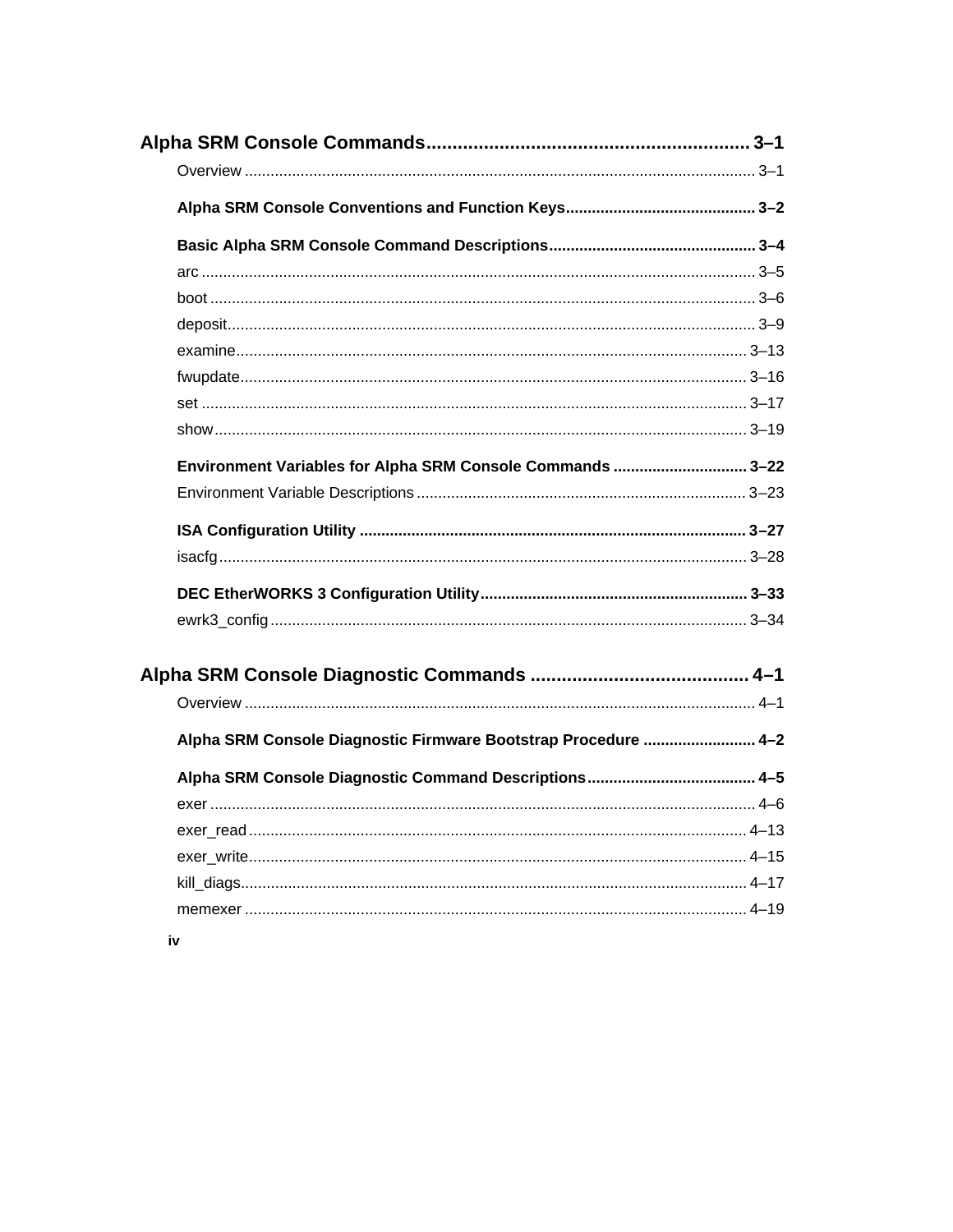## Index

## **Figures**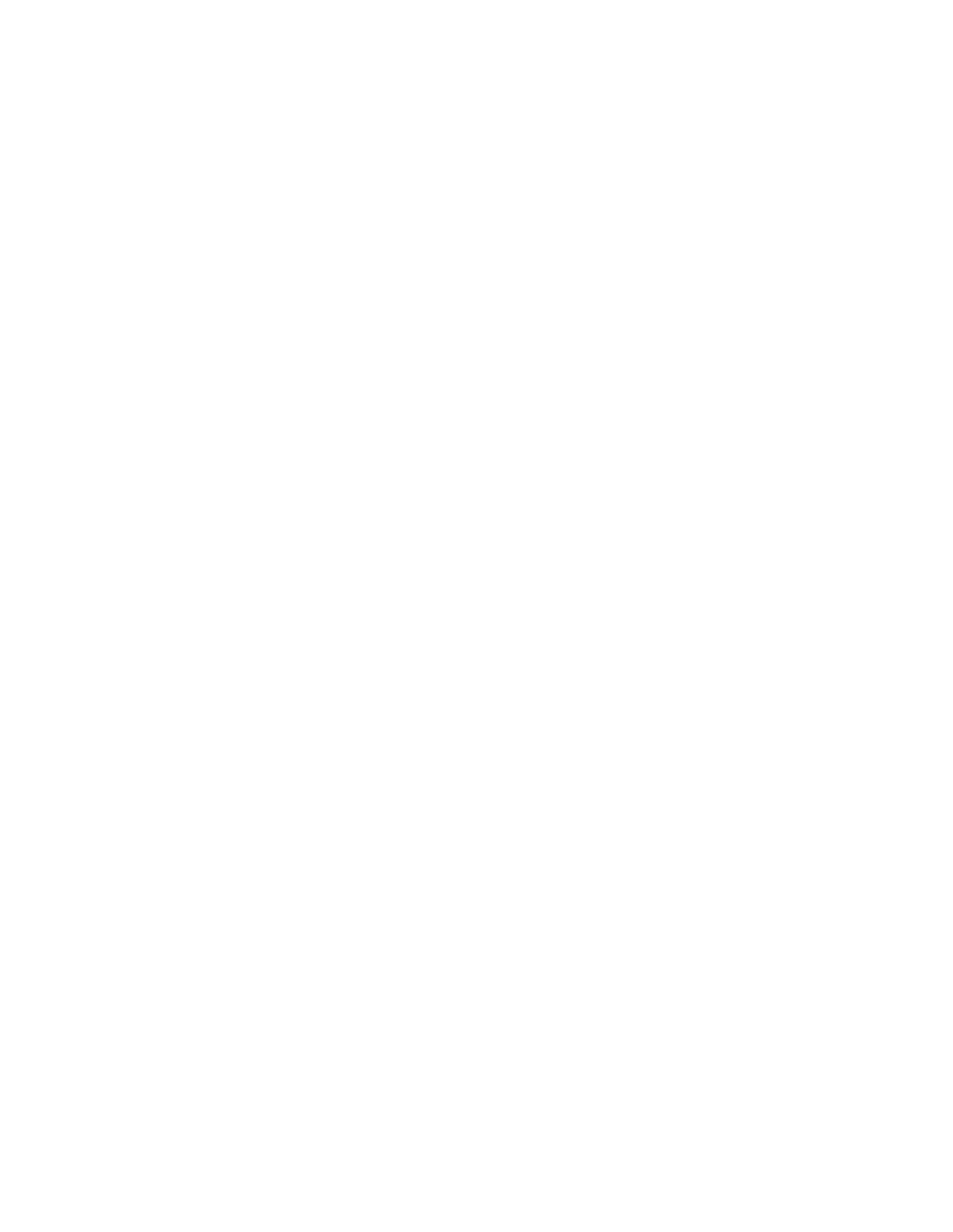## **Preface**

### **Overview**

This document describes the Alpha SRM Console firmware (also referred to as the Alpha SRM Console) for the following Alpha microprocessor evaluation board and motherboard systems running the DIGITAL UNIX and OpenVMS operating systems:

- AlphaPC 164SX Motherboard (AlphaPC 164SX)
- AlphaPC 164LX Motherboard (AlphaPC 164LX)
- AlphaPC 164 Motherboard (AlphaPC 164)
- Alpha 21164 Evaluation Board (EB164)
- Alpha 21066A Evaluation Board (EB66+)
- AlphaPC 64 Evaluation Board (AlphaPC 64)
- Alpha 21064 and Alpha 21064A PCI Evaluation Board (EB64+)

**Note:** An evaluation board is now called a motherboard and will be referred to as such in this document.

This document also describes how to install the Alpha SRM Console and use the Alpha SRM Console commands.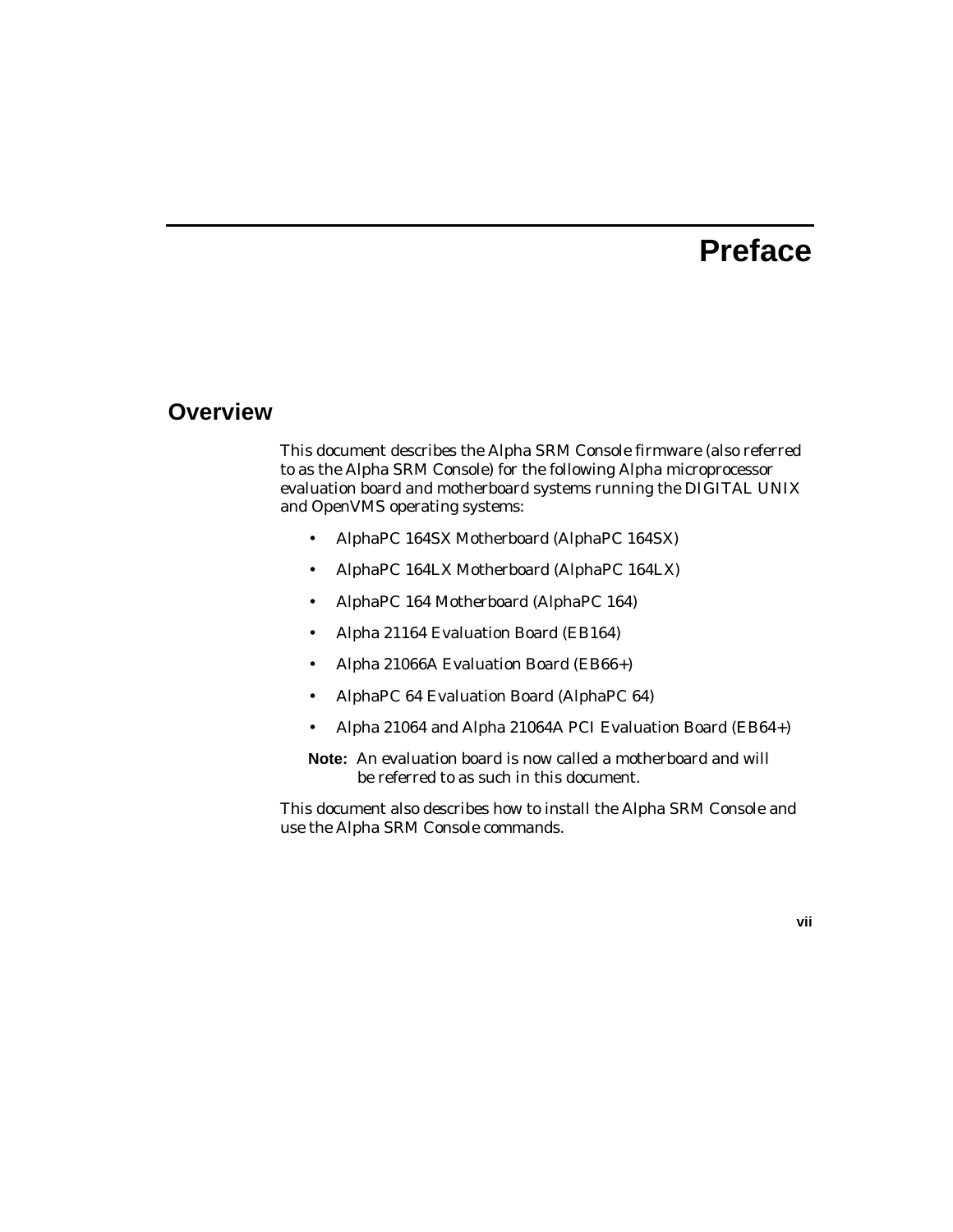#### **Intended Audience and Prerequisites**

This document provides Alpha SRM Console information for users to bootstrap the DIGITAL UNIX and OpenVMS operating systems and for system designers to diagnose hardware problems on their Alpha microprocessor-based designs. For information specific to installing and booting the OpenVMS and DIGITAL UNIX operating systems, see the OpenVMS and DIGITAL UNIX installation guides.

Before you use this document, be familiar with your system's hardware configuration and read your motherboard's user's manual.

#### **Document Organization**

This document is organized as follows:

- Chapter 1 describes the Alpha SRM Console.
- Chapter 2 describes how to install the Alpha SRM Console.
- Chapter 3 describes some basic Alpha SRM Console commands, their associated environment variables, and the ISA configuration and firmware update utilities.
- Chapter 4 describes how to run the diagnostic firmware to test and debug various system components.
- Appendix A lists technical support and ordering information.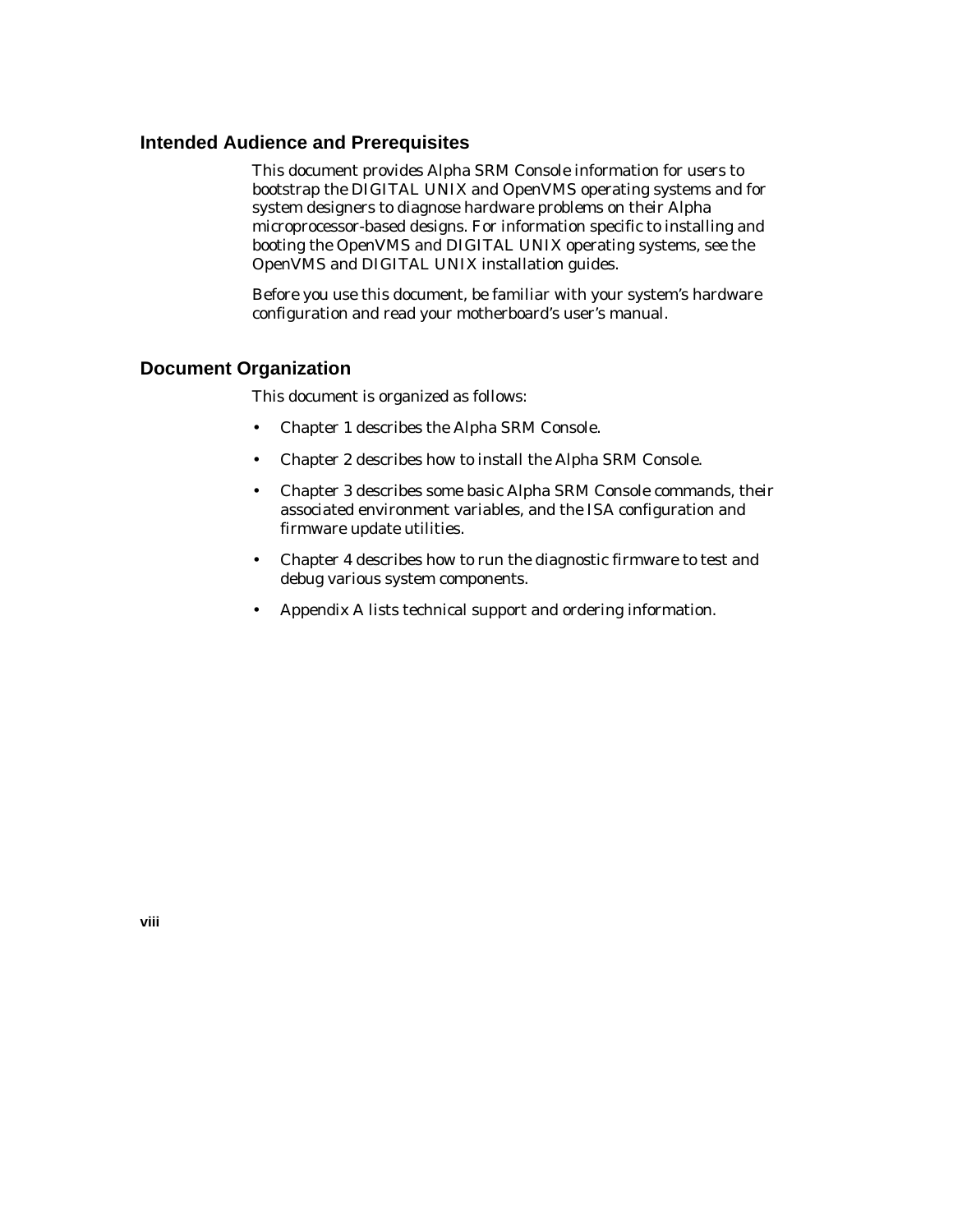#### **Document Conventions and Terms**

The following conventions are used in this document.

| <b>Convention</b>                           | <b>Description</b>                |
|---------------------------------------------|-----------------------------------|
| <angle_brackets></angle_brackets>           | A term between two angle          |
|                                             | brackets indicates a placeholder  |
|                                             | in which the user must specify a  |
|                                             | value.                            |
| >>                                          | Three angle brackets indicate the |
|                                             | Alpha SRM Console prompt.         |
| boldface type                               | Boldface type indicates user      |
|                                             | input or a menu selection.        |
| {braces, commas}                            | <b>Braces containing items</b>    |
|                                             | separated by commas indicate      |
|                                             | mutually exclusive items.         |
| lines}<br><i><b>{braces</b></i><br>vertical | <b>Braces containing items</b>    |
|                                             | separated by vertical lines       |
|                                             | indicate that more than one item  |
|                                             | may be selected.                  |
| Ctrl/A                                      | A slash between two key names     |
|                                             | indicates that the two keys must  |
|                                             | be pressed simultaneously.        |
| EBxxx>                                      | EB followed by the motherboard    |
|                                             | name indicates the debug          |
|                                             | monitor command prompt.           |
| Italic type                                 | Italic type emphasizes important  |
|                                             | information and indicates         |
|                                             | complete titles of manuals.       |
| Note:                                       | Notes provide additional          |
|                                             | information about a topic.        |
| Monospaced type                             | Monospaced type indicates text    |
|                                             | that the system displays.         |
| [square_brackets]                           | Square brackets enclose optional  |
|                                             | parameters, qualifiers, and       |
|                                             | values.                           |
| <b>Warning:</b>                             | Warning indicates potential       |
|                                             | damage to equipment or data.      |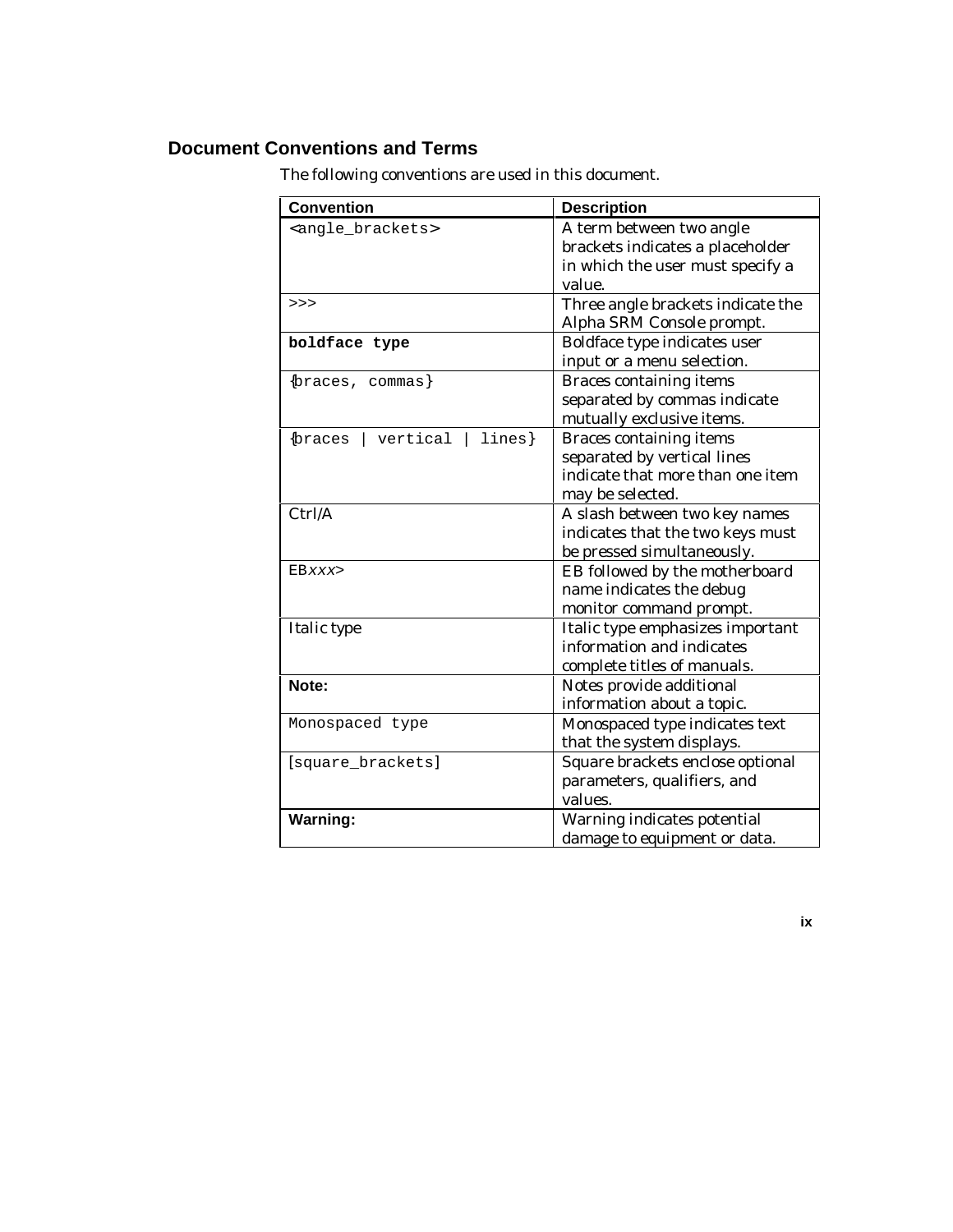The following terms are used in this document:

| This term              | Refers to                                 |  |
|------------------------|-------------------------------------------|--|
| Alpha SDK and          | The compact disc labeled Alpha            |  |
| <b>Firmware Update</b> | Motherboards Software Developer's Kit and |  |
| compact disc           | Firmware Update.                          |  |
| Motherboard            | An Alpha microprocessor motherboard,      |  |
|                        | formerly called an evaluation board.      |  |
| <b>System</b>          | All of the hardware and software          |  |
|                        | components associated with an Alpha       |  |
|                        | microprocessor motherboard.               |  |

#### **Related Documentation**

Documentation referenced in this document, such as the *Alpha Motherboards Software Developer's Kit and Firmware Update Read Me First,* can be found on the Alpha SDK and Firmware Update compact disc*.*

See Appendix A for information about ordering related documentation.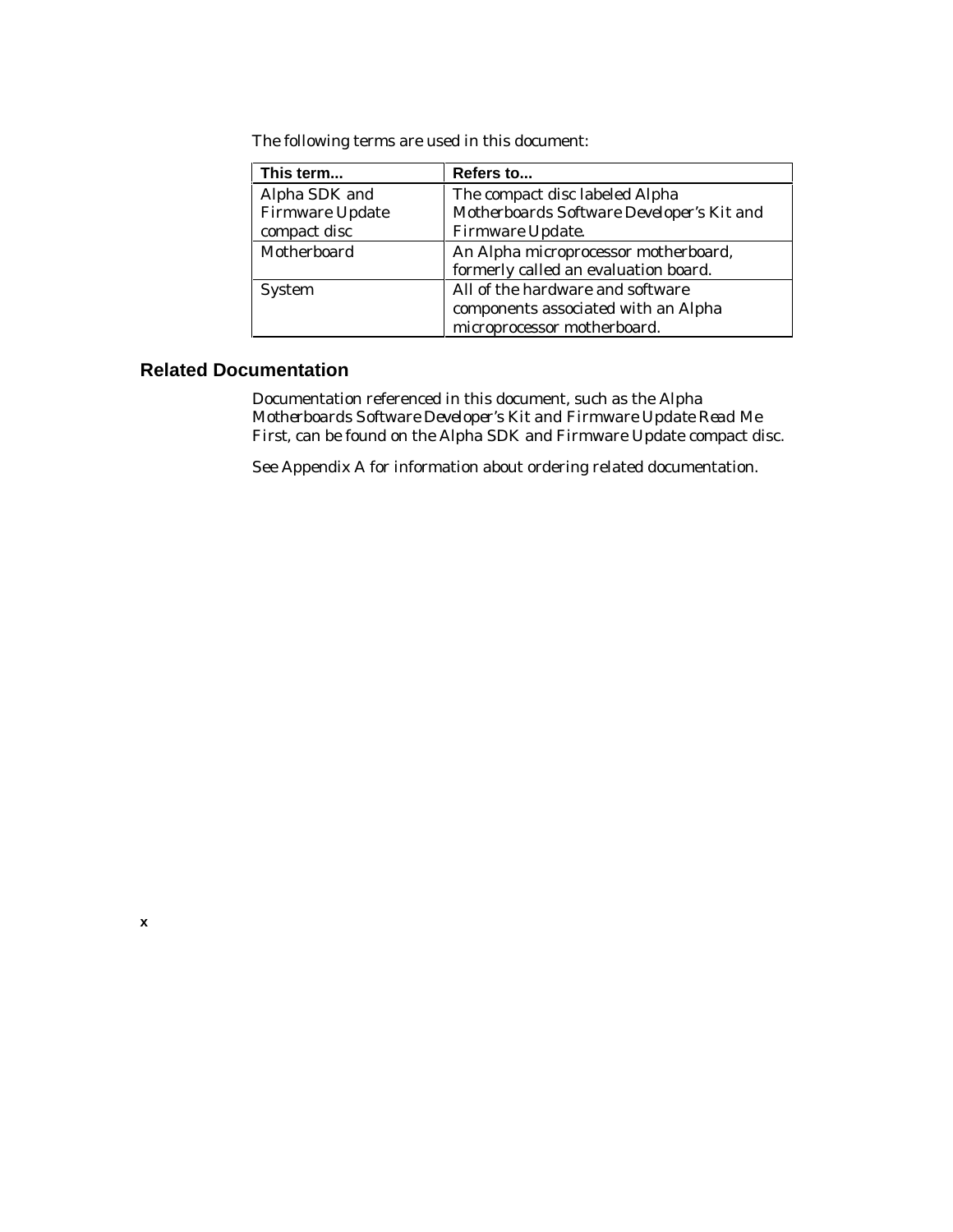# **Chapter 1**

# **Introduction**

**Overview**

This chapter describes the Alpha SRM Console and its features.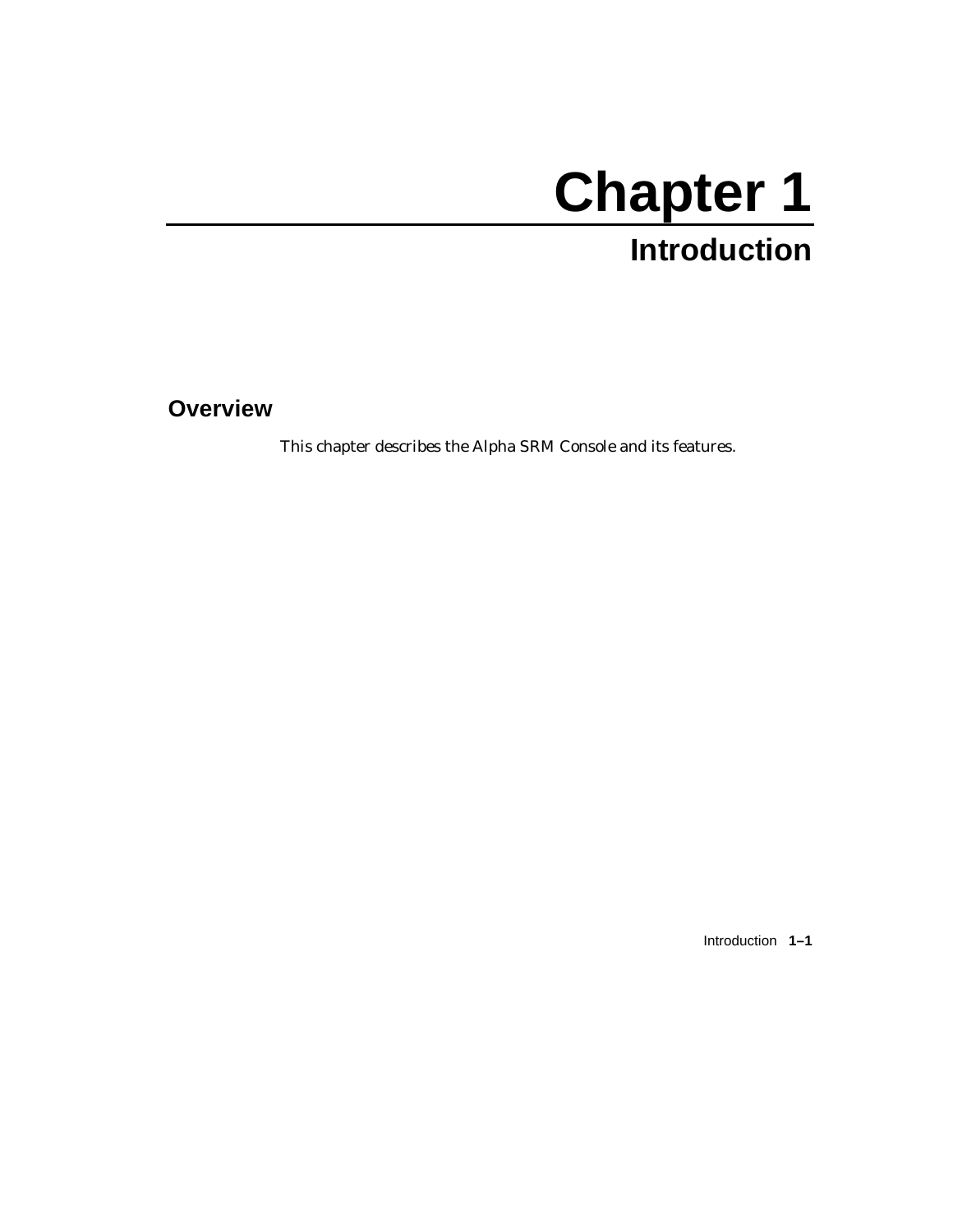## **What Is the Alpha SRM Console?**

All motherboard systems that run the DIGITAL UNIX or OpenVMS operating system require the Alpha SRM Console. This firmware resides in either a flash ROM or a UVPROM on the motherboard.

#### **Description**

The Alpha SRM Console provides the following service functions:

- Power-up diagnostics and initialization
- Operator interface
- Operating system bootstrap and restart

#### **Features**

The Alpha SRM Console provides the following features:

- Event-driven executive, providing:
	- Process management
	- Memory management
	- Symmetric multiprocessor support
	- Memory-resident file system
	- $-$  Interrupt and exception handling, and error reporting
- UNIX-style I/O and file system, providing:
	- Generic model for byte-streamed devices or files
	- Local or remote console connections through serial ports or Ethernet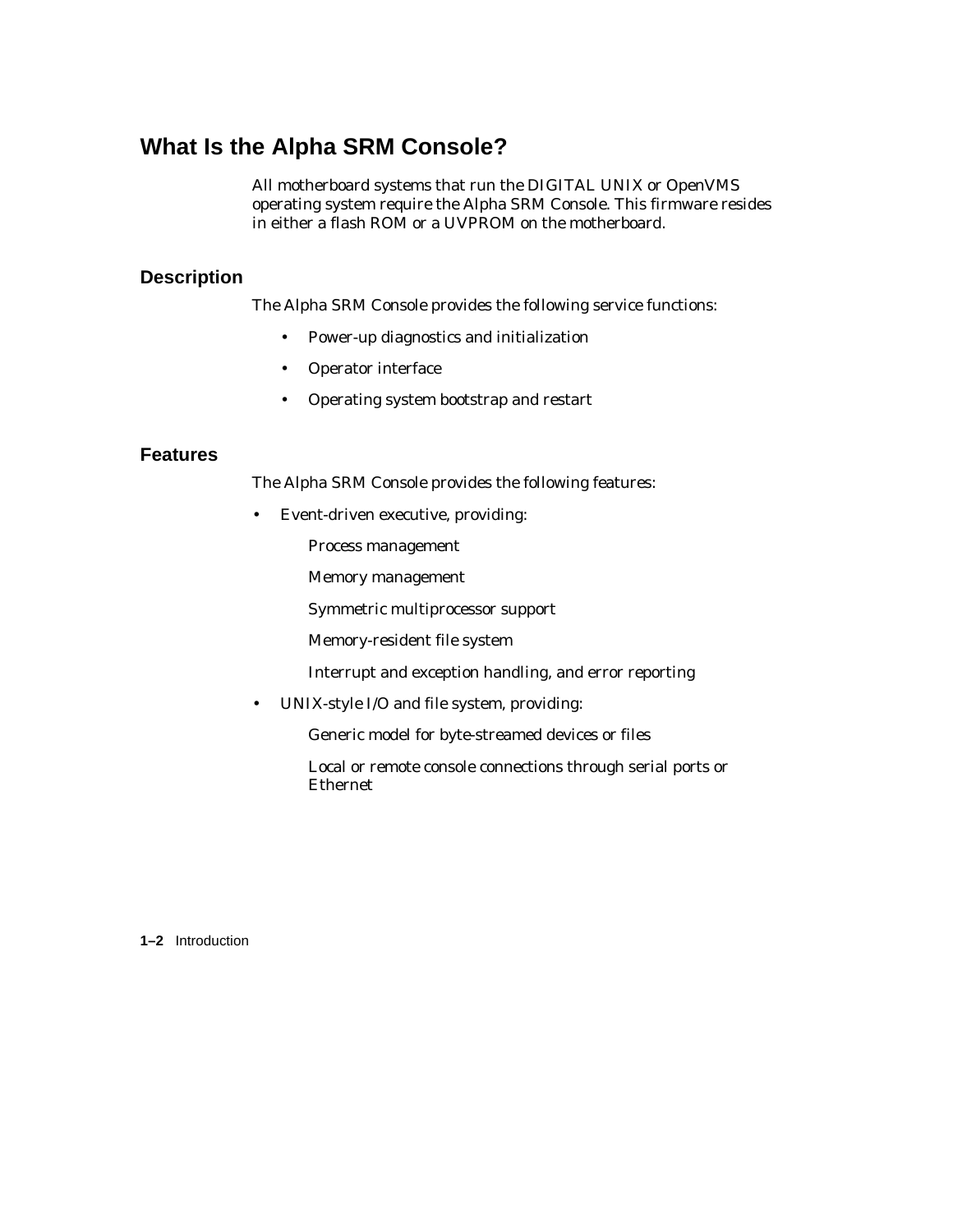- SCSI, FAT, MOP, and BOOTP protocol (class) drivers
- Device (port) drivers:
	- ∗ Ethernet controllers: DS 21040 Ethernet LAN Controller for PCI, DE205 (ISA)
	- ∗ SCSI disk controllers: NCR810 (PCI), QLogic ISP1020 (PCI)
	- ∗ Storage: NVRAM, flash ROM, physical memory, virtual memory, GPRs, IPRs
- Console shell, providing:
	- Shell command parser with command line editing and recall
	- boot, set, show, examine, deposit, start, stop, and continue shell commands
	- Online help
- Diagnostics, exercisers, and test scripts, providing:
	- CPU, cache, and memory initialization and configuration
	- Device-specific self-test within the driver initialization
	- Exercisers for memory, buses, and devices
	- Test scripts for the motherboard systems, subsystems, and individual devices
	- Script creation and simple editing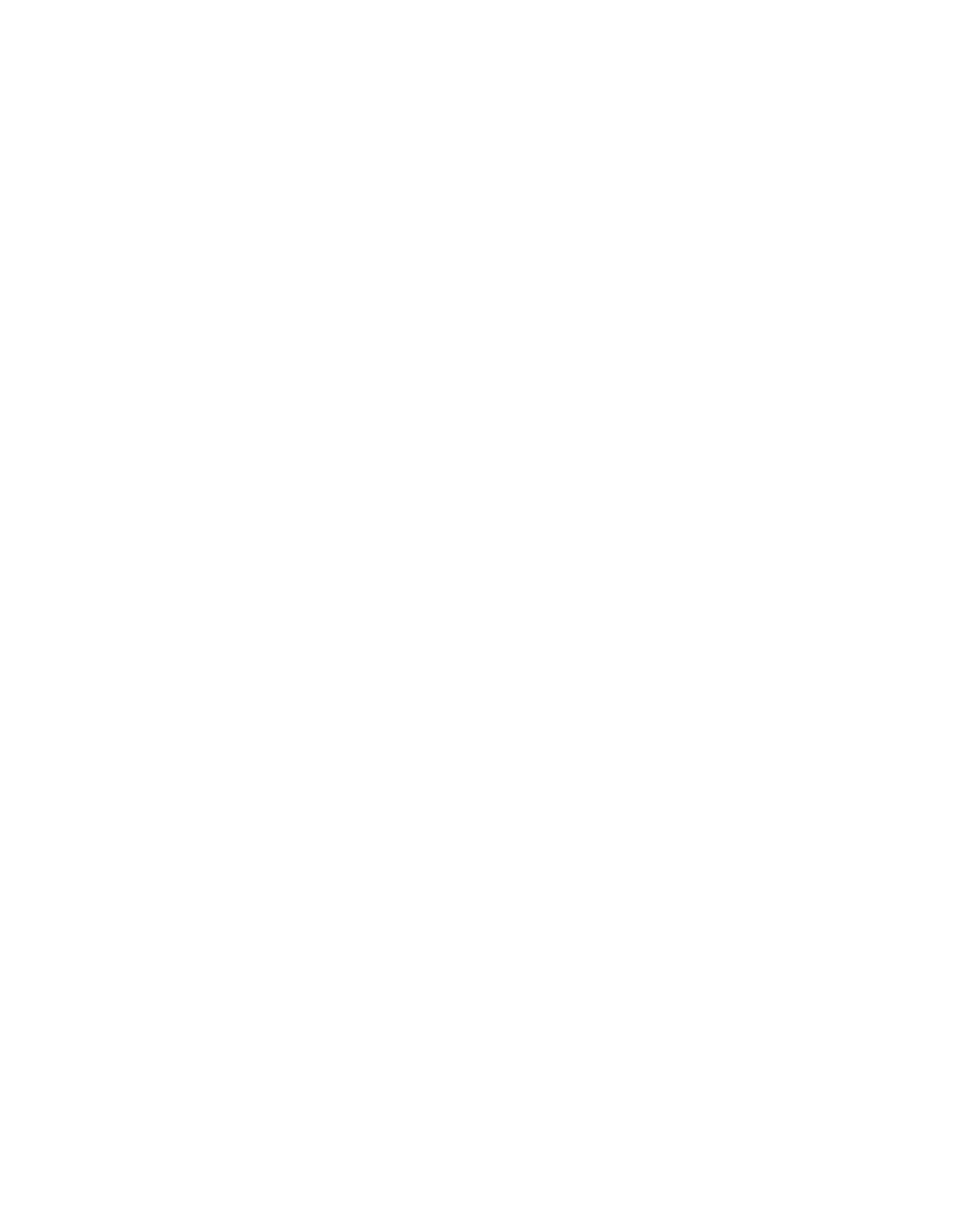# **Chapter 2**

# **Installing the Alpha SRM Console**

### **Overview**

Use the AlphaBIOS setup program to install the Alpha SRM Console on the AlphaPC 164SX and the AlphaPC 164LX. Use the firmware update utility to install the Alpha SRM Console on the AlphaPC 164, EB164, EB66+, and AlphaPC 64. The EB64+ requires you to replace the EPROM (UVPROM).

For motherboards that have a flash ROM, you can update the SRM firmware from the Windows NT firmware, the Debug Monitor firmware, or the Alpha SRM Console. For motherboards that have a UVPROM, you need to obtain a new UVPROM containing the Alpha SRM Console and install it on the motherboard.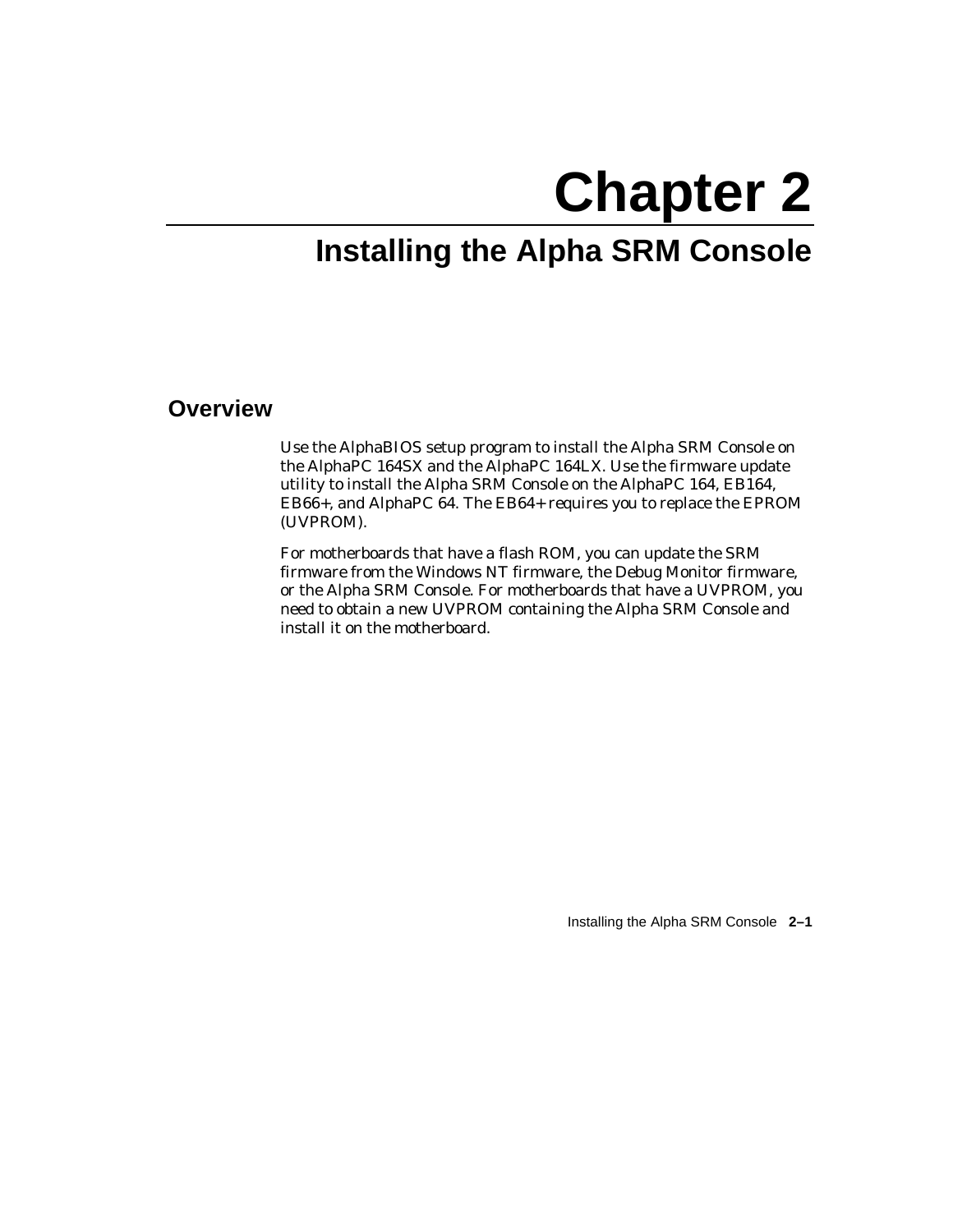Use the following table to determine the update procedure for your motherboard.

| To update firmware on an | See this section                        |
|--------------------------|-----------------------------------------|
| AlphaPC 164SX            | <b>Updating Firmware in a Flash ROM</b> |
| AlphaPC 164LX            |                                         |
| AlphaPC 164              |                                         |
| EB164                    |                                         |
| $EB66+$                  |                                         |
| AlphaPC 64               |                                         |
| $EB64+$                  | <b>Updating Firmware in a UVPROM</b>    |

After the Alpha SRM Console has been installed, you must restart the motherboard to activate the new firmware.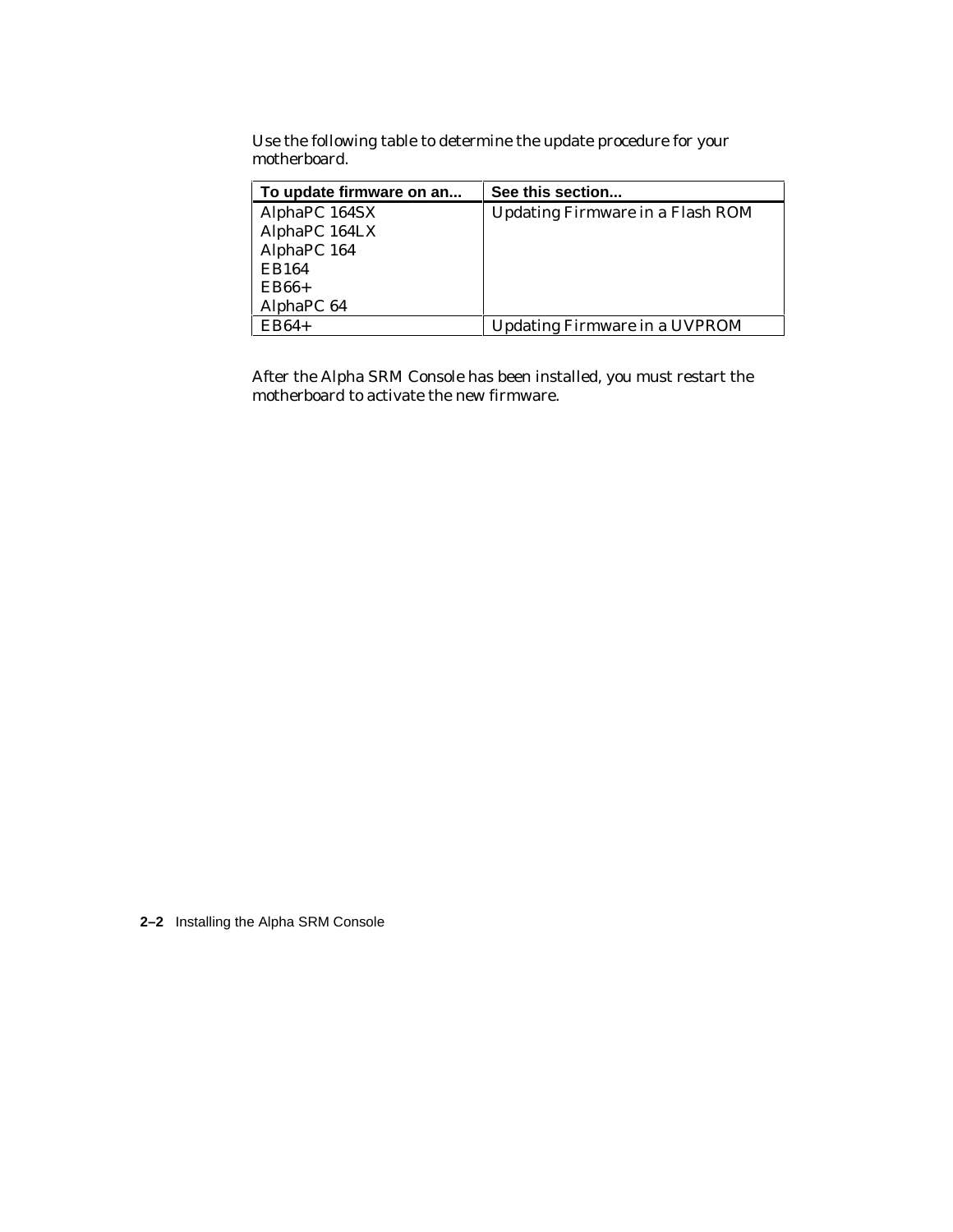# **Updating Firmware in a Flash ROM**

The AlphaBIOS setup program is used to update the firmware in a flash ROM on the AlphaPC 164SX and the AlphaPC 164LX. The firmware update utility is used to add or update the firmware in a flash ROM on the AlphaPC 164, EB164, EB66+, and AlphaPC 64 motherboard systems. Depending on which firmware you are using, this utility may be invoked from either a diskette or a compact disc.

The EB164, EB66+, and AlphaPC 64 have the Windows NT firmware and the Debug Monitor firmware factory installed. You can use either one to add the Alpha SRM Console to the flash ROM. Systems running the Alpha SRM Console Version 4.1–1 or higher can also be used to update the flash ROM.

You can use the fail-safe booter for updating the firmware if the firmware has been corrupted for all the AlphaPC motherboards except the AlphaPC 64. See each system's user's manual for instructions on how to run the fail-safe booter.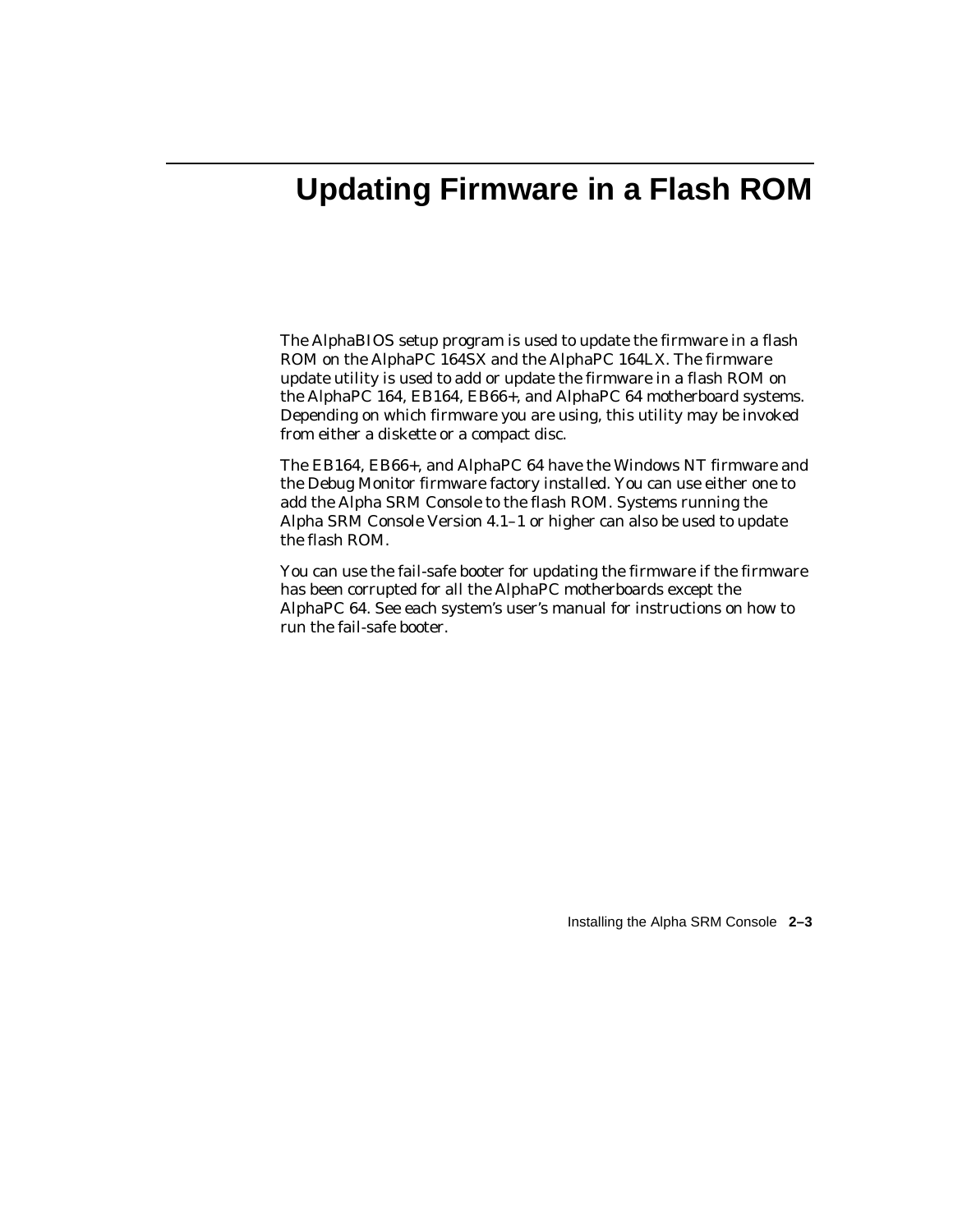To update the flash ROM, the update enable/disable jumper must be in the enable position, which is the default. See the motherboard's user's manual for more information about jumper positions.

|               | If your system       |                               |
|---------------|----------------------|-------------------------------|
| <b>System</b> | is running           | Then see this section         |
| AlphaPC 164SX | <b>Windows NT</b>    | <b>Updating the Flash ROM</b> |
| AlphaPC 164LX | firmware             | from the AlphaBIOS Setup      |
|               |                      | Program                       |
| AlphaPC 164   | <b>Windows NT</b>    | <b>Updating the Flash ROM</b> |
| <b>EB164</b>  | firmware             | from Windows NT ARC           |
| $EB66+$       |                      | Firmware                      |
| AlphaPC 64    |                      |                               |
| AlphaPC 164SX | <b>Debug Monitor</b> | <b>Updating the Flash ROM</b> |
| AlphaPC 164LX | firmware             | from the Debug Monitor        |
| AlphaPC 164   |                      | Firmware                      |
| EB164         |                      |                               |
| $EB66+$       |                      |                               |
| AlphaPC 64    |                      |                               |
| AlphaPC 164SX | Alpha SRM            | <b>Updating the Flash ROM</b> |
| AlphaPC 164LX | Console              | from the Alpha SRM            |
| AlphaPC 164   |                      | Console                       |
| EB164         |                      |                               |
| $EB66+$       |                      |                               |
| AlphaPC 64    |                      |                               |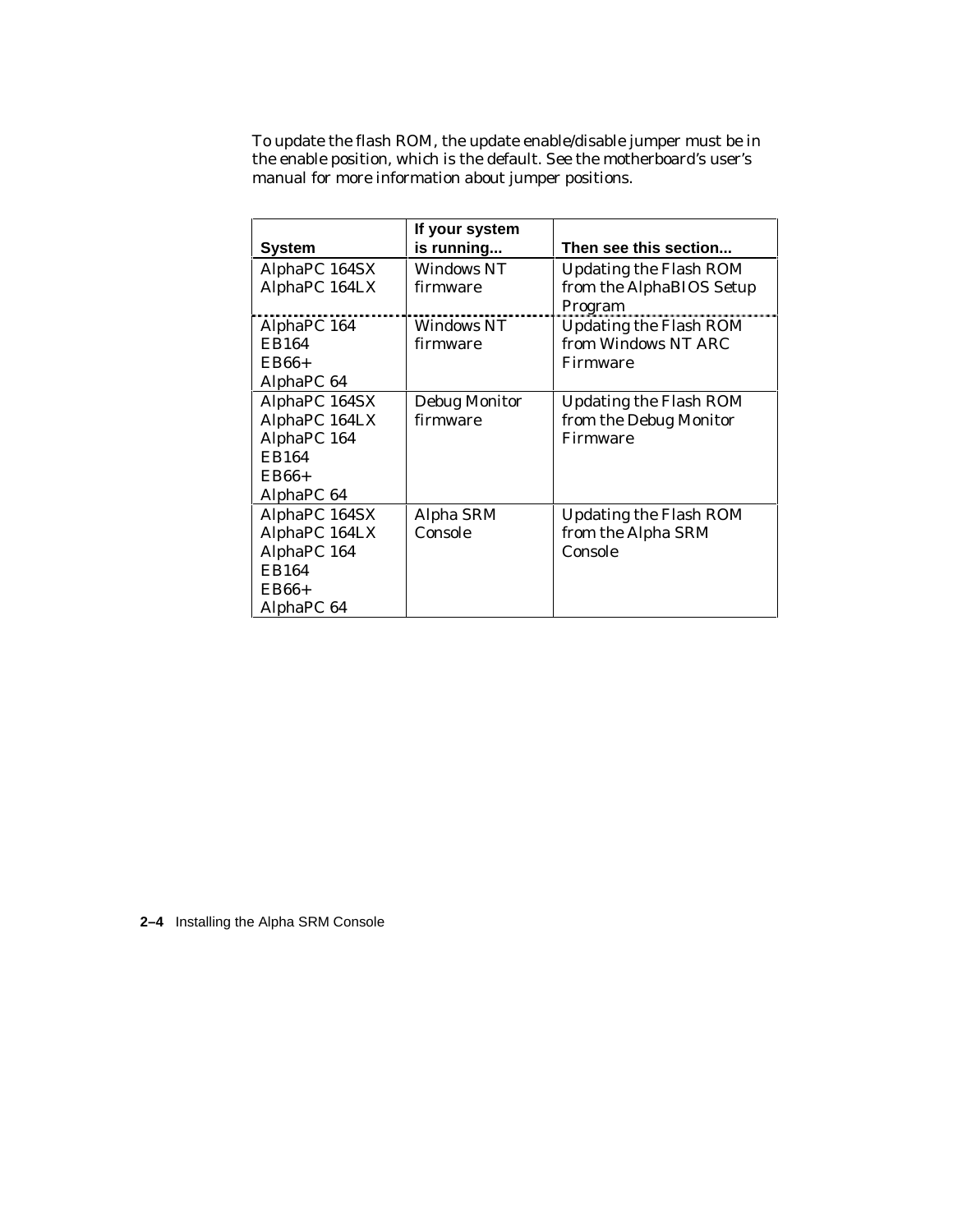## **Updating the Flash ROM from the AlphaBIOS Setup Program**

This section describes how to update the flash ROM from the AlphaBIOS setup program on the AlphaPC 164SX and the AlphaPC 164LX.

#### **AlphaBIOS Conventions**

AlphaBIOS uses universally accepted keys and key combinations for navigating the interface and selecting items. If you are familiar with MS-DOS or Microsoft Windows keyboard conventions, navigating AlphaBIOS is simple. Use the keys and key combinations shown in following table when navigating and selecting items in AlphaBIOS.

| <b>Key or Key Combination</b> | <b>Description</b>                                                                                                                            |
|-------------------------------|-----------------------------------------------------------------------------------------------------------------------------------------------|
| Tab                           | Move highlight forward between fields of a<br>dialog.                                                                                         |
| $Shift + Tab$                 | Move highlight backwards between fields of<br>a dialog.                                                                                       |
| $\downarrow$ or $\uparrow$    | Move highlight within a menu, or cycle<br>through available field values in a dialog<br>window.                                               |
| Alt + $\downarrow$            | Drop down a menu of choices from a drop-<br>down list box. A drop-down list box can be<br>recognized by the symbol $\underline{\Downarrow}$ . |
| Home                          | Move to the beginning of a text-entry field.                                                                                                  |
| End                           | Move to the end of a text-entry field.                                                                                                        |
| $\leftarrow$ or $\rightarrow$ | Move to the left or right in a text-entry<br>field.                                                                                           |
| Esc                           | Discard changes and back up to previous<br>screen.                                                                                            |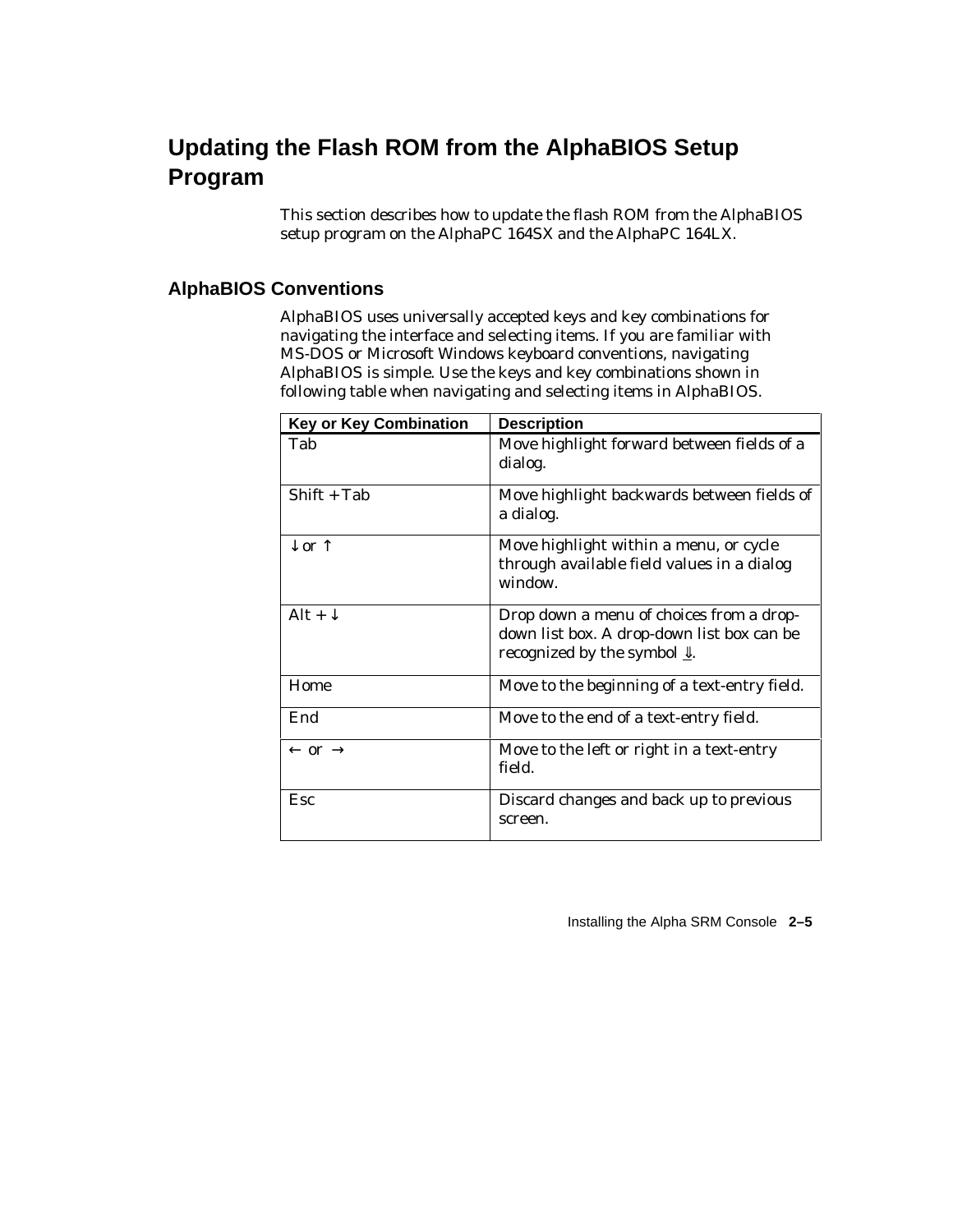Two levels of keyboard help are available:

- Press **F1** once to display explanations of the keystrokes available for the *currently displayed* part of AlphaBIOS.
- Press **F1** twice to display explanations of the keystrokes available for navigating throughout AlphaBIOS.

#### **Starting the AlphaBIOS Setup Program**

When you power up or reset your system, the boot screen with the system logo is displayed. Figure 1 shows an example of an AlphaBIOS Boot Screen with the "Press <F2> to enter SETUP" message at the bottom. Press **F2** to start the AlphaBIOS setup program.

**Figure 1 AlphaBIOS Boot Screen**

| AlphaBIOS Version 5.60                       |                                |
|----------------------------------------------|--------------------------------|
| Please select the operating system to start: |                                |
| Windows NT Workstation 4.00                  |                                |
| Press Enter to choose.                       |                                |
|                                              |                                |
|                                              |                                |
| <b>TEXELLE</b>                               |                                |
|                                              | Press <f2> to enter SETUP</f2> |

Insert the diskette or CD-ROM that contains the SRM Console firmware image into the appropriate drive.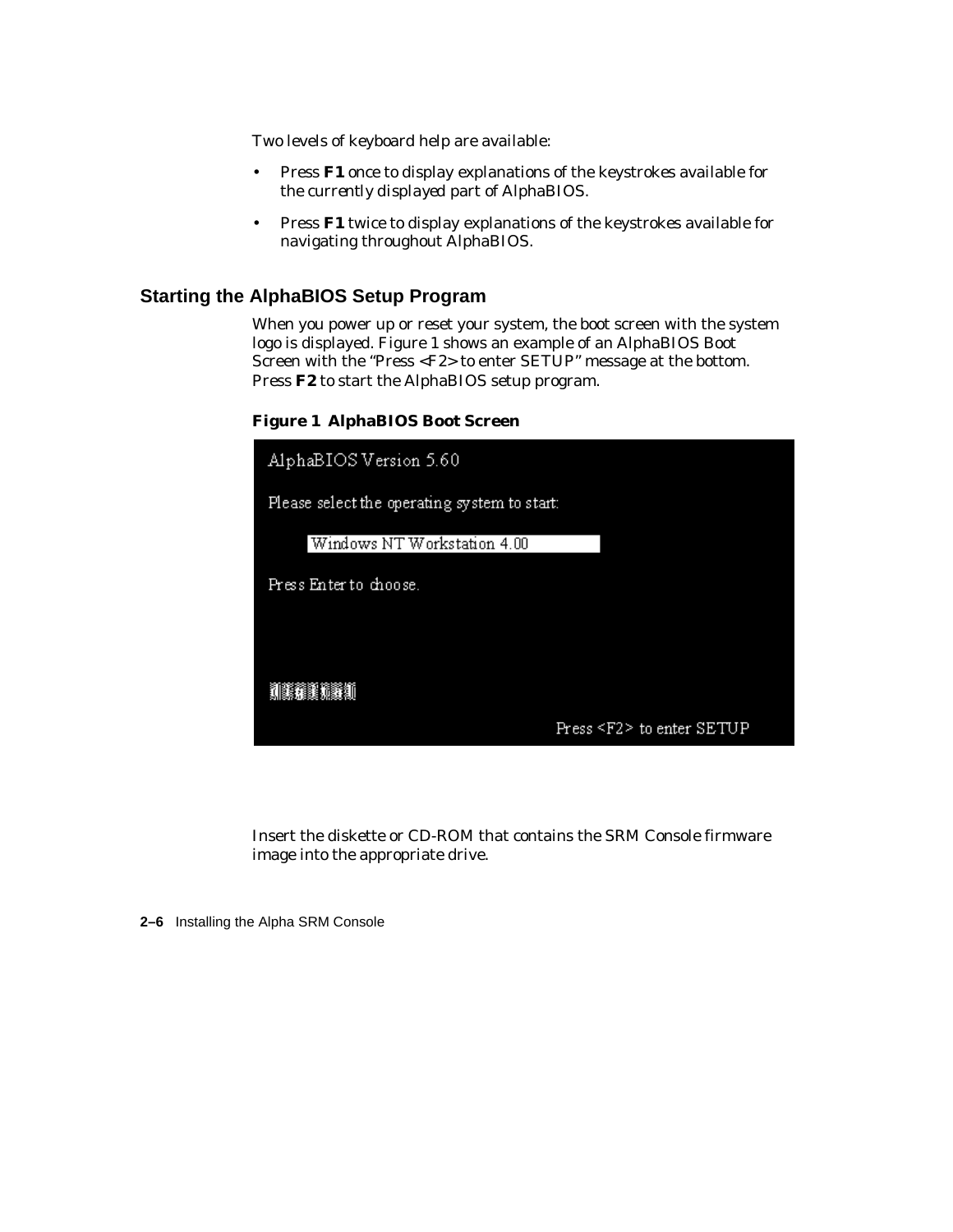#### **Installing Alpha SRM Console Using AlphaBIOS Setup Program**

Figure 2 shows an example of the AlphaBIOS Setup screen. Select the AlphaBIOS Upgrade… option by using the arrow or Tab keys. Press **Enter** to begin installing the SRM Console firmware image.

#### **Figure 2 AlphaBIOS Setup Screen**

|                              | AlphaBIOS Setup                                                      | $F1 = He1p$ |
|------------------------------|----------------------------------------------------------------------|-------------|
|                              |                                                                      |             |
| Display System Configuration |                                                                      |             |
| AlphaBIOS Upgrade            |                                                                      |             |
| Hard Disk Setup              |                                                                      |             |
| $CMOS$ Setup                 |                                                                      |             |
| Install Windows NT           |                                                                      |             |
| <b>Iltilities</b>            |                                                                      |             |
| About AlphaBIOS              |                                                                      |             |
|                              |                                                                      |             |
|                              |                                                                      |             |
|                              |                                                                      |             |
|                              |                                                                      |             |
|                              |                                                                      |             |
|                              |                                                                      |             |
|                              |                                                                      |             |
|                              |                                                                      |             |
|                              |                                                                      |             |
|                              |                                                                      |             |
|                              |                                                                      |             |
|                              |                                                                      |             |
|                              |                                                                      |             |
| network.                     | Press ENTER to install new firmware image(s) from floppy, CD-ROM, or |             |
|                              |                                                                      |             |
|                              |                                                                      |             |
|                              |                                                                      |             |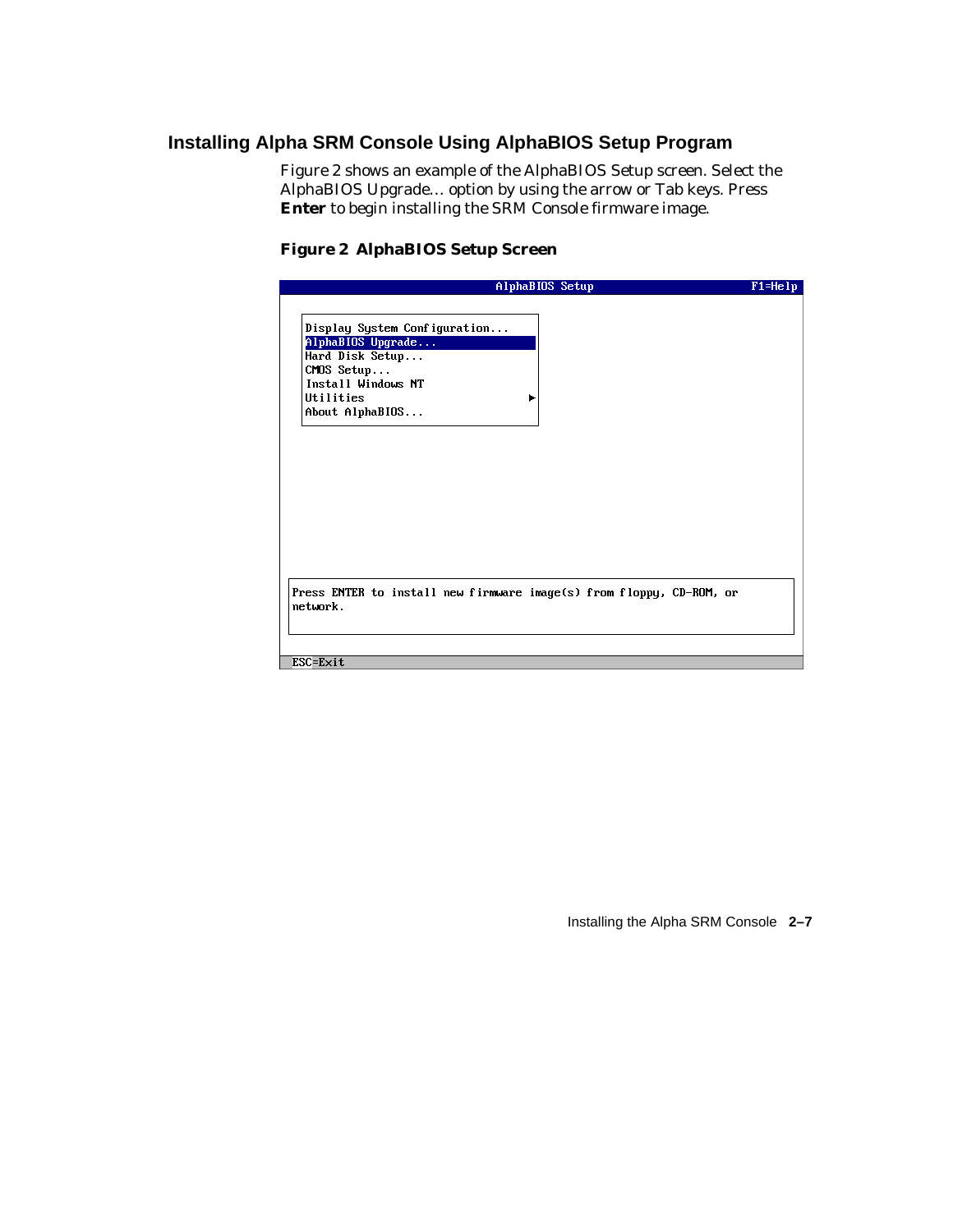Figure 3 shows an example of the AlphaBIOS Upgrade Options screen. If more than one image is found, the new image's name is displayed. If the name of the new image is *not* SRM Console, use the down arrow key to cycle through the available field values until SRM Console is displayed. Press **Enter** to continue the installation.

**Figure 3 AlphaBIOS Upgrade Options Screen**

| AlphaBIOS Setup                                                                                                                                  | $F1 = He1p$ |
|--------------------------------------------------------------------------------------------------------------------------------------------------|-------------|
| AlphaBIOS Upgrade                                                                                                                                |             |
| <b>Upgrade Options</b>                                                                                                                           |             |
|                                                                                                                                                  |             |
| Image: SRM Console !                                                                                                                             |             |
| Switch to the SRM Console flash ROM image used to<br>boot OpenVMS and Digital UNIX. This computer will<br>$*$ NOT $*$ be able to run Windows NT. |             |
| ENTER=Continue ESC=Abort                                                                                                                         |             |
|                                                                                                                                                  |             |
| $\mathbf{P}$                                                                                                                                     |             |
| network.                                                                                                                                         |             |
|                                                                                                                                                  |             |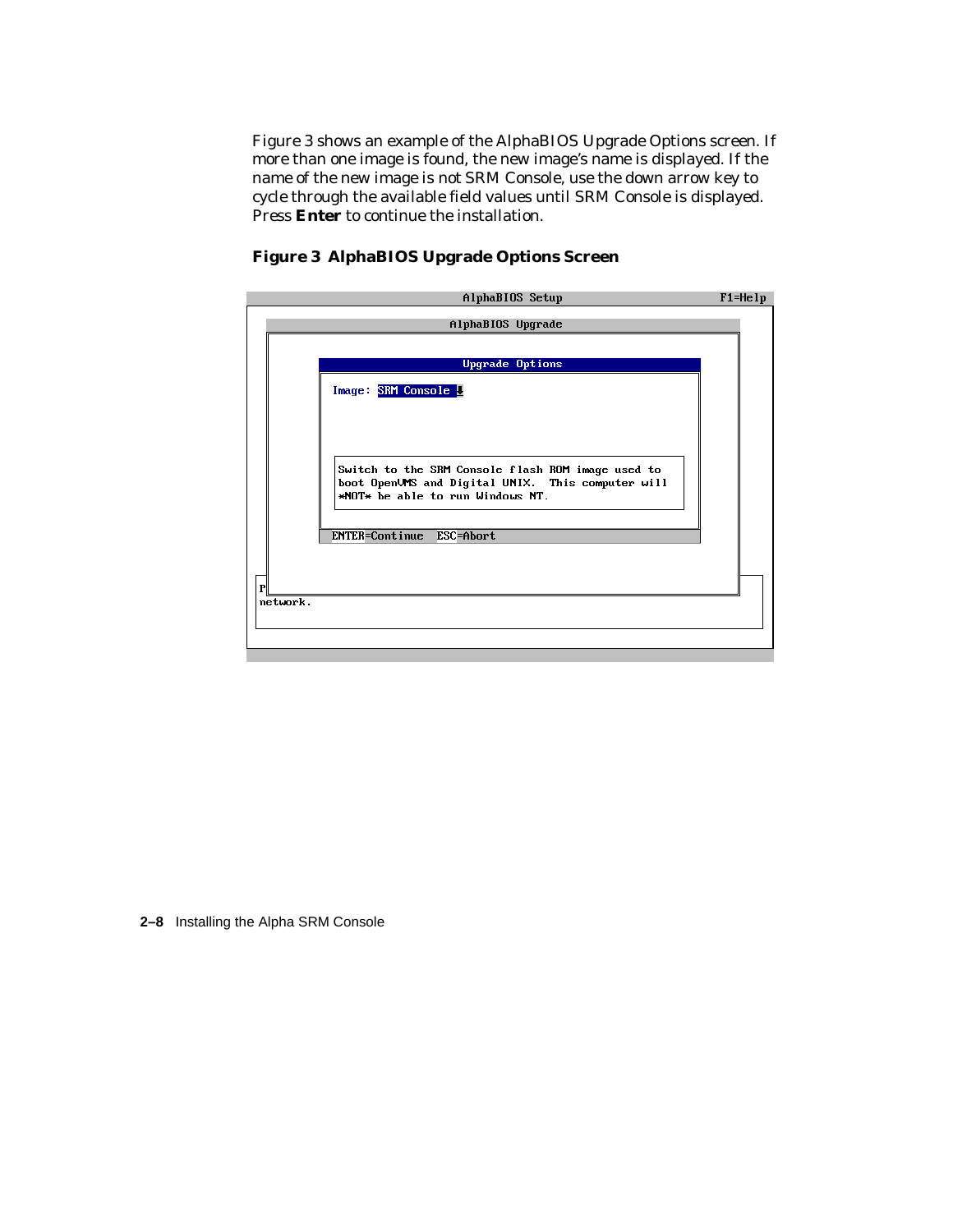Figure 4 is an example of the AlphaBIOS screen that warns you that you have selected to switch the operating system. Press **Enter** to continue the installation.

| AlphaBIOS Setup<br>$F1 = He1p$                                                                                                                                                                                                                                                                                                    |  |  |
|-----------------------------------------------------------------------------------------------------------------------------------------------------------------------------------------------------------------------------------------------------------------------------------------------------------------------------------|--|--|
| AlphaBIOS Upgrade                                                                                                                                                                                                                                                                                                                 |  |  |
| <b>Upgrade Options</b><br>Image: SRM Console <u>↓</u><br><b>WARNING</b><br>You have selected to switch to a<br>different operating system. This<br>computer will no longer be able<br>Swill to run Windows NT. Are you<br>age used to<br>boo *REALLY* sure you want to do<br>omputer will<br>*NO this?<br>ENTER=Continue ESC=Back |  |  |
| P                                                                                                                                                                                                                                                                                                                                 |  |  |
| network.                                                                                                                                                                                                                                                                                                                          |  |  |

#### **Figure 4 AlphaBIOS Warning Screen**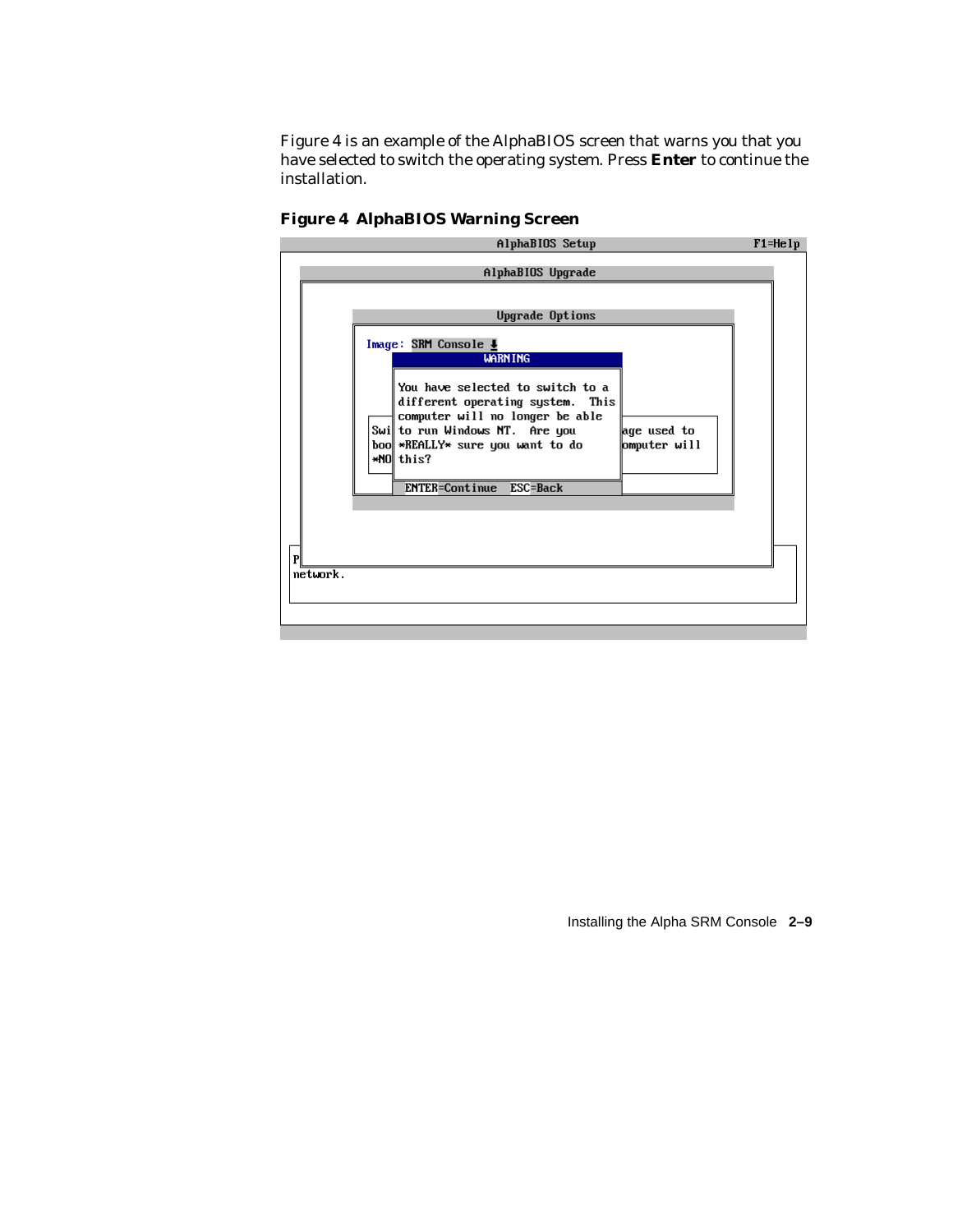A screen similar to Figure 5 is displayed. The version numbers shown on your screen may be different than those shown in Figure 5. Press **F10** to continue the installation.

|   | AlphaBIOS Setup                                                                                                                                                  | $F1 = He1p$ |
|---|------------------------------------------------------------------------------------------------------------------------------------------------------------------|-------------|
|   | AlphaBIOS Upgrade                                                                                                                                                |             |
|   | <b>Upgrade SRM Console</b>                                                                                                                                       |             |
|   | Old Version:<br>AlphaBIOS 5.60 970430.1740<br>SRM Console<br><b>New Version:</b>                                                                                 |             |
|   | WARNING: This will take several seconds.<br>Do *NOT* reset or power-cycle the system before<br>receiving notification that the upgrade process<br>has completed. |             |
|   | F10=Continue ESC=Abort                                                                                                                                           |             |
|   |                                                                                                                                                                  |             |
| P |                                                                                                                                                                  |             |
|   | network.                                                                                                                                                         |             |
|   |                                                                                                                                                                  |             |

#### **Figure 5 AlphaBIOS Upgrade SRM Console Screen**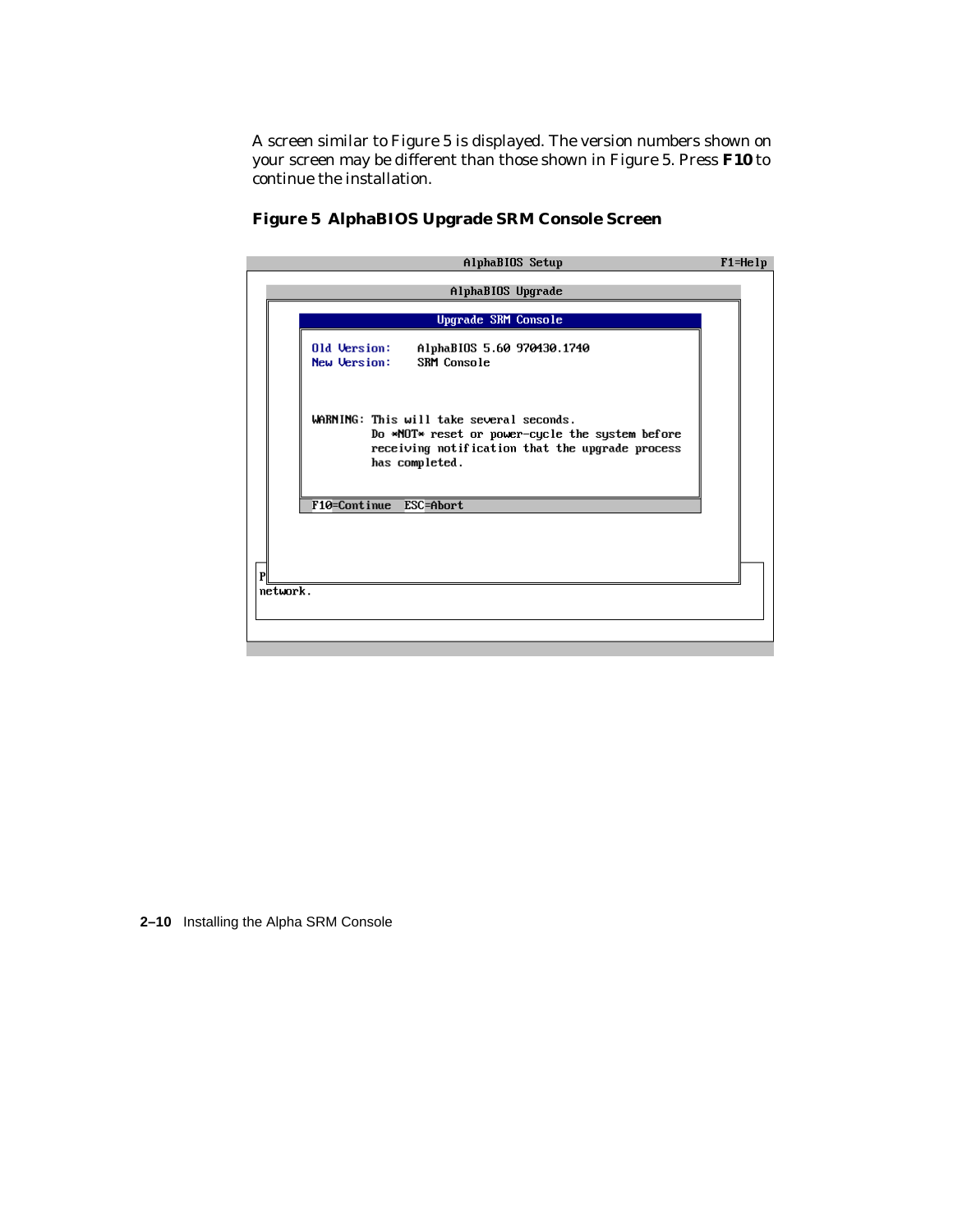Figure 6 is an example of the AlphaBIOS Upgrade Complete screen. To load the SRM Console, power cycle the system.

|              | AlphaBIOS Setup                                | $F1 = He1p$ |
|--------------|------------------------------------------------|-------------|
|              | AlphaBIOS Upgrade                              |             |
|              |                                                |             |
|              |                                                |             |
|              |                                                |             |
|              |                                                |             |
|              |                                                |             |
|              |                                                |             |
|              | Upgrade complete                               |             |
|              |                                                |             |
|              | To load a new flash ROM image you can reset or |             |
|              | power-cycle the system now.                    |             |
|              | <b>ENTER=Continue</b>                          |             |
|              |                                                |             |
|              |                                                |             |
|              |                                                |             |
|              |                                                |             |
|              |                                                |             |
| $\mathbf{P}$ |                                                |             |
|              | network.                                       |             |
|              |                                                |             |
|              |                                                |             |
|              |                                                |             |

#### **Figure 6 AlphaBIOS Upgrade Complete Screen**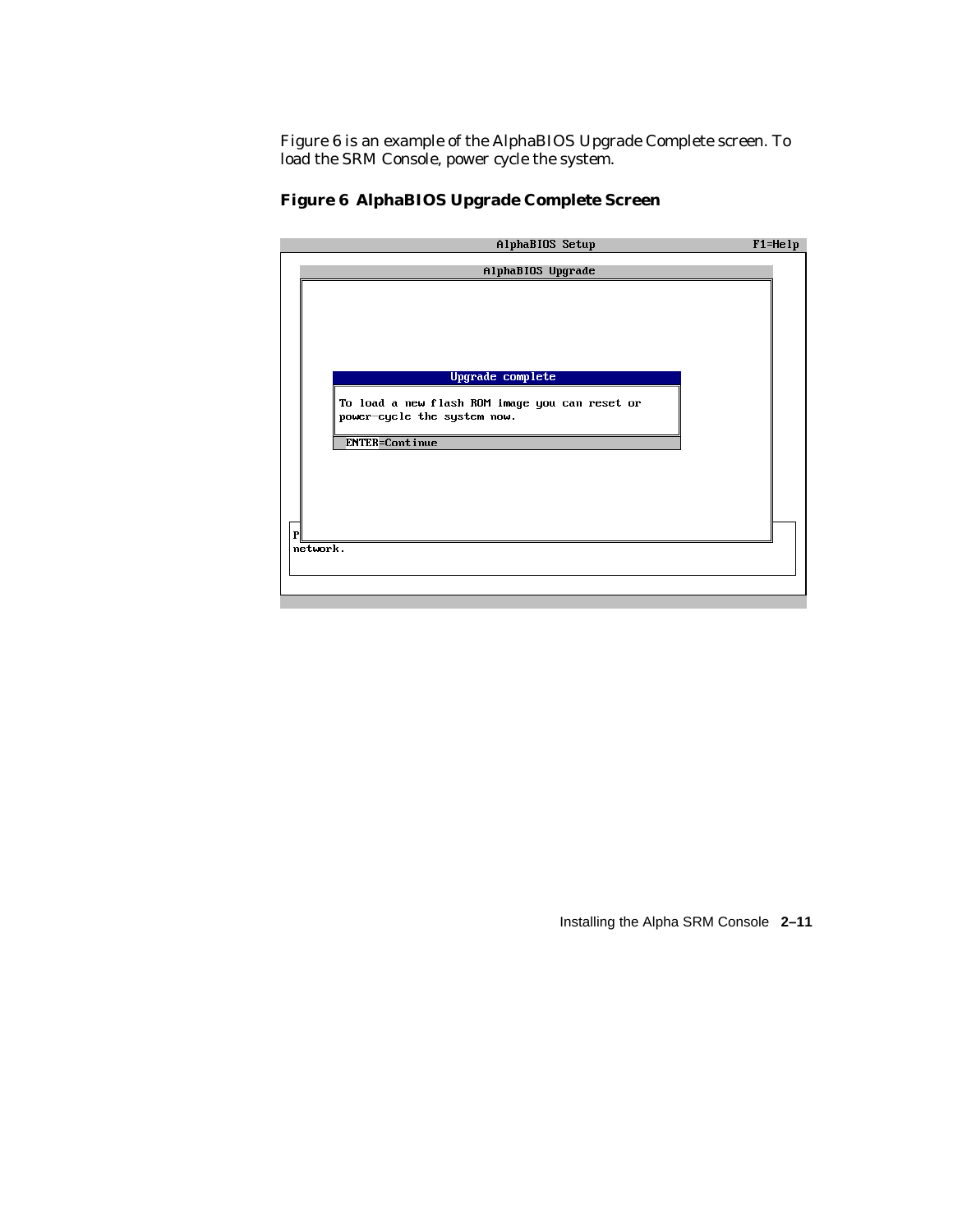## **Updating the Flash ROM from Windows NT ARC Firmware**

This section describes how to access and start the Windows NT ARC firmware update utility on the AlphaPC 164, EB164, EB66+, and AlphaPC 64.

#### **Windows NT ARC Firmware Conventions**

To select and choose different options in the menus, use the following keys.

| Key   | <b>Description</b>                                      |
|-------|---------------------------------------------------------|
| Arrow | The Arrow keys are used to select different options.    |
| Enter | The Enter key is used to choose the highlighted option. |
| Esc   | The Escape key is used to close a menu or cancel an     |
|       | operation.                                              |

#### **Accessing the Windows NT ARC Firmware Menus**

When you power up your motherboard system, the firmware displays a blue screen on the monitor, initializes the firmware drivers, and displays the boot menu. The currently selected option in the menu is highlighted.

If autoboot is enabled, cancel autoboot by pressing the Esc key before the timeout period expires to interact with the firmware menus.

#### **Starting the Firmware Update Utility**

The firmware update utility is used to update the firmware in a flash ROM. If your motherboard has firmware prior to Windows NT ARC Version 4.42, you must use a diskette to invoke the firmware update utility. If your motherboard has Windows NT ARC firmware Version 4.42 or higher, you can invoke the firmware update utility from either a diskette or a compact disc.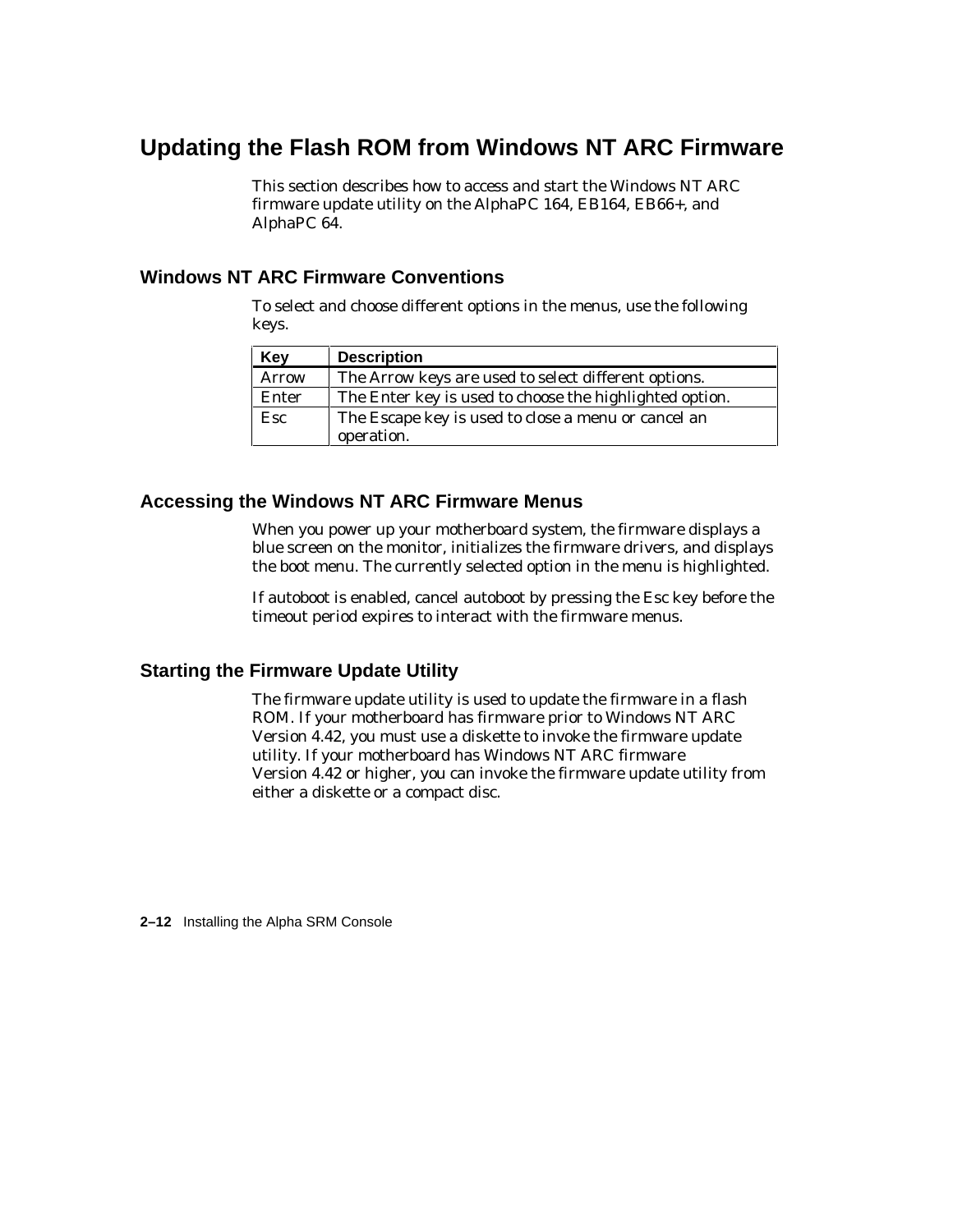To invoke the firmware update utility to update the firmware in a flash ROM, follow this procedure:

- 1. Insert either a compact disc or a diskette into the appropriate drive:
	- Compact disc If you are using Windows NT ARC firmware Version 4.42 or higher and you want to run the firmware update utility from a compact disc, insert the Alpha SDK and Firmware Update compact disc into the CD–ROM drive.
	- Diskette If you are using firmware prior to Windows NT ARC firmware Version 4.42 or if you want to run the firmware update utility from a diskette, insert the diskette that you have created into drive A and verify that the CD–ROM drive does *not* contain a compact disc.
		- **Note:** The firmware update utility is provided only on a compact disc; a diskette is not provided. See the *Alpha Motherboards Software Developer's Kit and Firmware Update Read Me First* for information about how to create a firmware update diskette.
- 2. Restart your motherboard system.
- 3. From the Boot menu, choose **Supplementary menu...**.
- 4. From the Supplementary menu, choose **Install new firmware**.
	- **Note:** The firmware update utility will reinitialize some system components; it may appear as if your system is restarting.
- 5. Proceed to the Running the Firmware Update Utility section.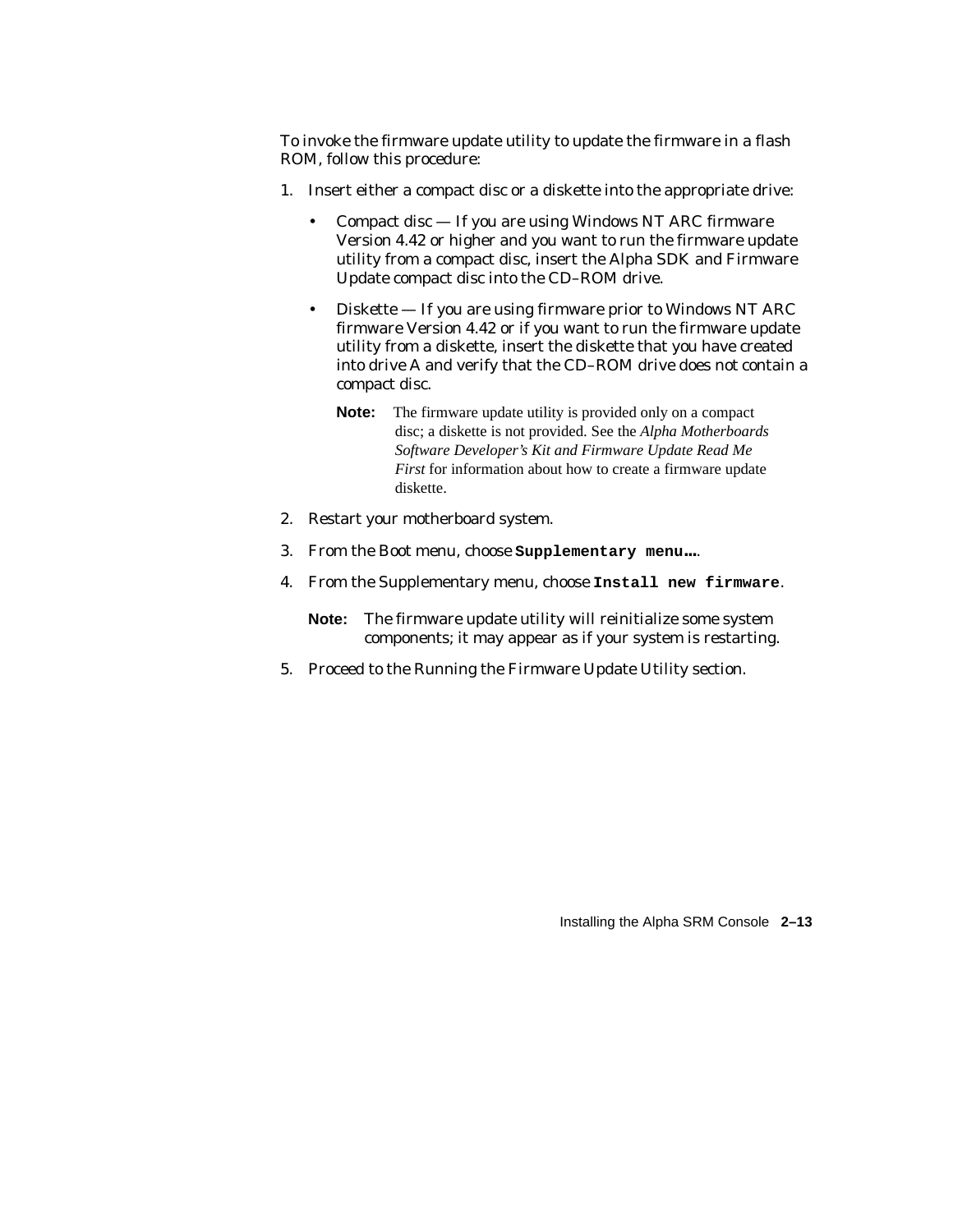## **Updating the Flash ROM from Debug Monitor Firmware**

Use the firmware update utility to update the firmware in a flash ROM.

#### **Using the Debug Monitor Firmware to Install the Alpha SRM Console**

The firmware update utility can be invoked by the Debug Monitor firmware only from a diskette. However, the firmware update utility is provided only on a compact disc; a diskette is not provided. See the *Alpha Motherboards Software Developer's Kit and Firmware Update Read Me First* for information about how to create a firmware update diskette.

#### **Starting the Firmware Update Utility**

To start the firmware update utility after you have created your firmware update diskette, follow this procedure:

- 1. Insert the firmware update diskette into drive A.
- 2. At the Debug Monitor firmware prompt, enter the following command:

#### EBxxx>**fwupdate**

**Note:** Versions prior to 2.0 of the Debug Monitor firmware do not recognize the fwupdate command. If your Debug Monitor firmware does not recognize the fwupdate command, enter the following command at the Debug Monitor firmware prompt:

EBxxx>**flboot fwupdate.exe 900000**

The firmware update utility will reinitialize some system components; it may appear as if your system is restarting.

3. If updating the firmware on an AlphaPC 164SX or an AlphaPC 164LX, go to the Updating the Flash ROM from the AlphaBIOS Setup Program section. If updating the firmware on any other motherboard, proceed to the Running the Firmware Update Utility section.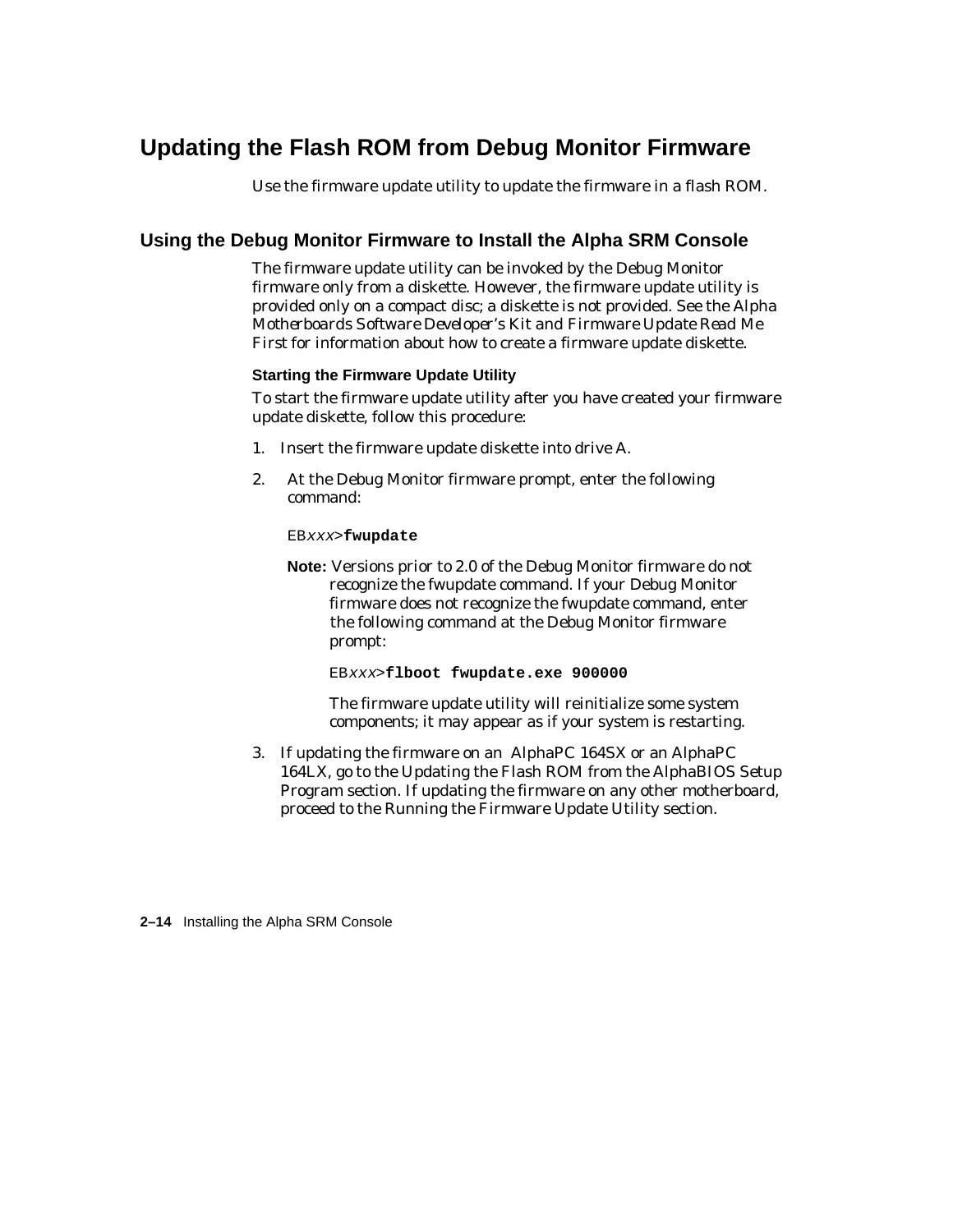## **Updating the Flash ROM from the Alpha SRM Console**

Use the firmware update utility to update the firmware in a flash ROM. Only Alpha SRM Console Version 4.1–1 or higher can be used to install the Alpha SRM Console into the flash ROM.

#### **Starting the Firmware Update**

The firmware update utility can be invoked by the Alpha SRM Console from either a compact disc or a diskette. However, this utility is provided only on a compact disc; a diskette is not provided. For information about how to create a firmware update diskette, see the *Alpha Motherboards Software Developer's Kit and Firmware Update Read Me First.*

The following procedures describe how to invoke the firmware update utility from a compact disc and from a diskette.

#### **Starting the Firmware Update Utility from a Compact Disc**

To invoke the firmware update utility from a compact disc, follow this procedure:

- 1. Insert the Alpha SDK and Firmware Update compact disc into the CD–ROM drive.
- 2. Enter the following command to determine the unit number of the drive for your CD–ROM device:

>>>**show dev**

A display appears showing information about the devices on your system. In the following example, DKA400 is the CD–ROM device:

| dka0.0.0.9.0   | DKA0   | RZ26L 440C                    |  |
|----------------|--------|-------------------------------|--|
| dka400.4.0.9.0 | DKA400 | RRD43 1084                    |  |
| dva0.0.0.0.1   | DVA0   |                               |  |
| ewa0.0.0.7.0   | EWA0   | $08 - 00 - 2B - E2 - B1 - 08$ |  |
| pka0.7.0.9.0   | PKA0   | SCSI Bus ID 7                 |  |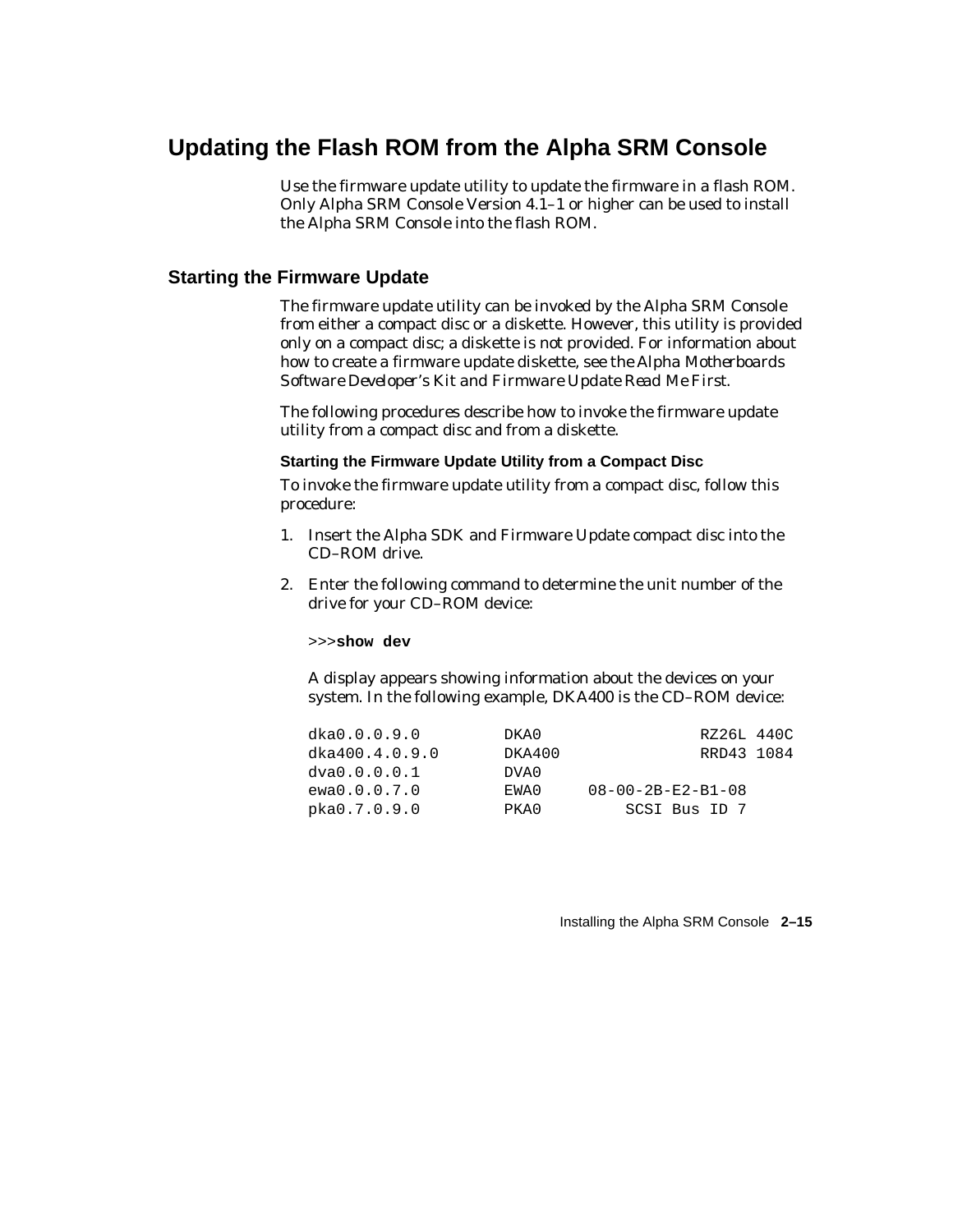The numbers in the middle column are the unit numbers assigned to each drive on your system, where:

- The letters DK refer to a SCSI CD–ROM or disk device.
- The third letter (A, B, C, D, or E) refers to the SCSI bus designation. Refer to the hardware owner's guide for more details.
- The numbers refer to the drive number.
- 3. Using the following syntax, enter the boot command to boot from a compact disc.

```
boot -fl 0,a0 device-number
```
For example, to boot the system from CD–ROM drive number 4, enter:

>>>**boot -fl 0,a0 dka400**

The following prompt appears for the bootfile path:

BOOTFILE:

4. Use the following table to determine the path that corresponds to the firmware update utility for your motherboard.

| If you have an | Enter this path             |  |
|----------------|-----------------------------|--|
| AlphaPC 164SX  | [update.sx164] fwupdate.exe |  |
| AlphaPC 164LX  | [update.lx164] fwupdate.exe |  |
| AlphaPC 164    | [update.pc164] fwupdate.exe |  |
| <b>EB164</b>   | [update.eb164] fwupdate.exe |  |
| $EB66+$        | [update.eb66p]fwupdate.exe  |  |
| AlphaPC 64     | [update.pc64]fwupdate.exe   |  |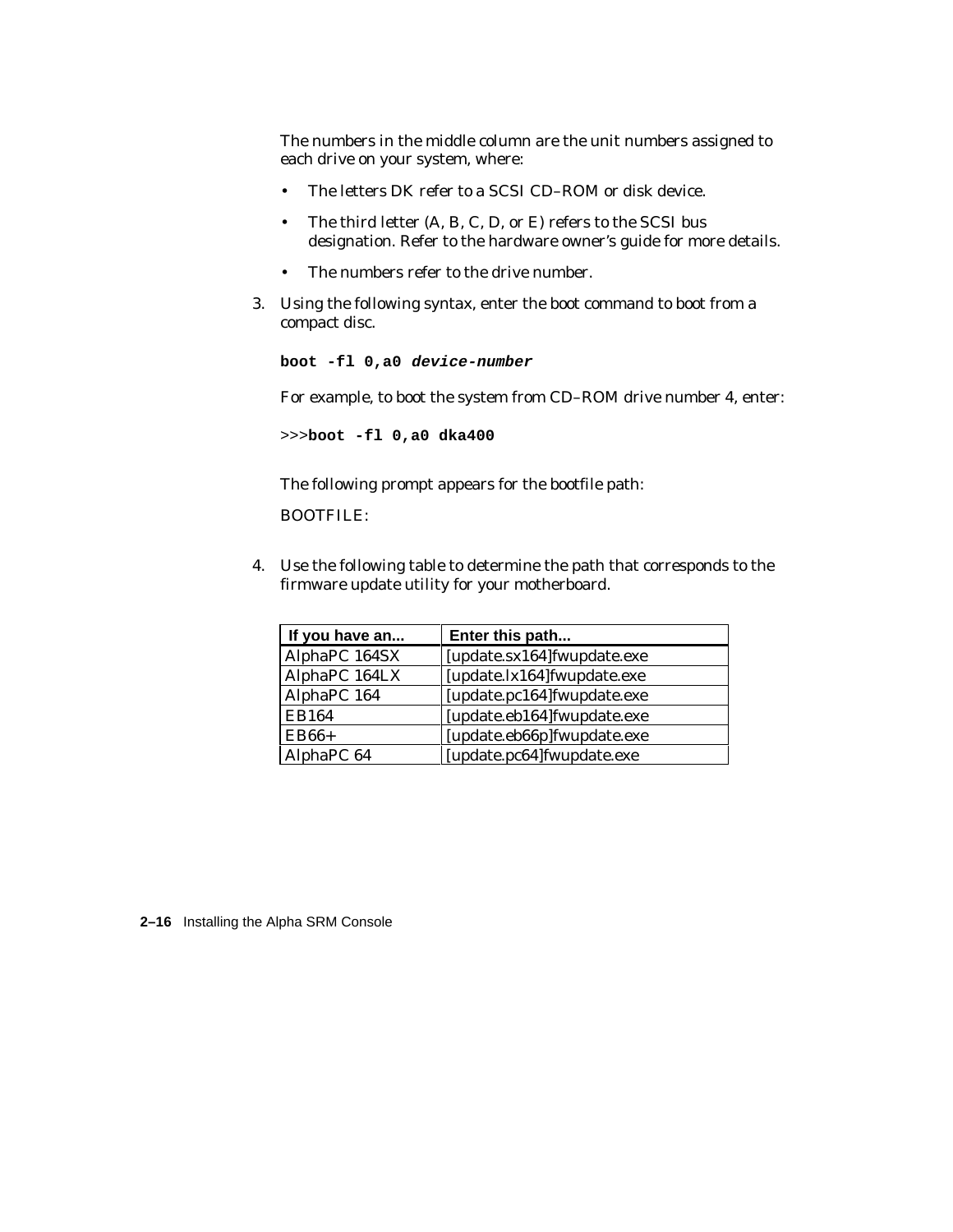- **Note:** The firmware update utility will reinitialize some system components; it may appear as if your system is restarting.
- 5. If updating the firmware on an AlphaPC 164SX or an AlphaPC 164LX, go to the Updating the Flash ROM from the AlphaBIOS Setup Program section. If updating the firmware on any other motherboard, proceed to the Running the Firmware Update Utility section.

#### **Starting the Firmware Update Utility from a Diskette**

The firmware update utility is provided only on a compact disc; a diskette is not provided. See the *Alpha Motherboards Software Developer's Kit and Firmware Update Read Me First* for information about how to create a firmware update diskette.

To start the firmware update utility from a firmware update diskette that you have created, follow this procedure:

- 1. Insert the firmware update diskette into drive A.
- 2. At the Alpha SRM Console prompt, enter the following command:

>>>**fwupdate**

**Note:** Alpha SRM Console versions prior to Version 4.4–1 do not recognize the fwupdate command. For versions prior to Version 4.4–1, enter the following commands at the Alpha SRM Console prompt:

```
>>>cat fat:fwupdate.exe/dva0 > pmem:900000
>>>stop -drivers
>>>jtopal 900000
```
 The firmware update utility will reinitialize some system components; it may appear as if your system is restarting.

3. If updating the firmware on an AlphaPC 164SX or an AlphaPC 164LX, go to the Updating the Flash ROM from the AlphaBIOS Setup Program section. If updating the firmware on any other motherboard, proceed to the Running the Firmware Update Utility section.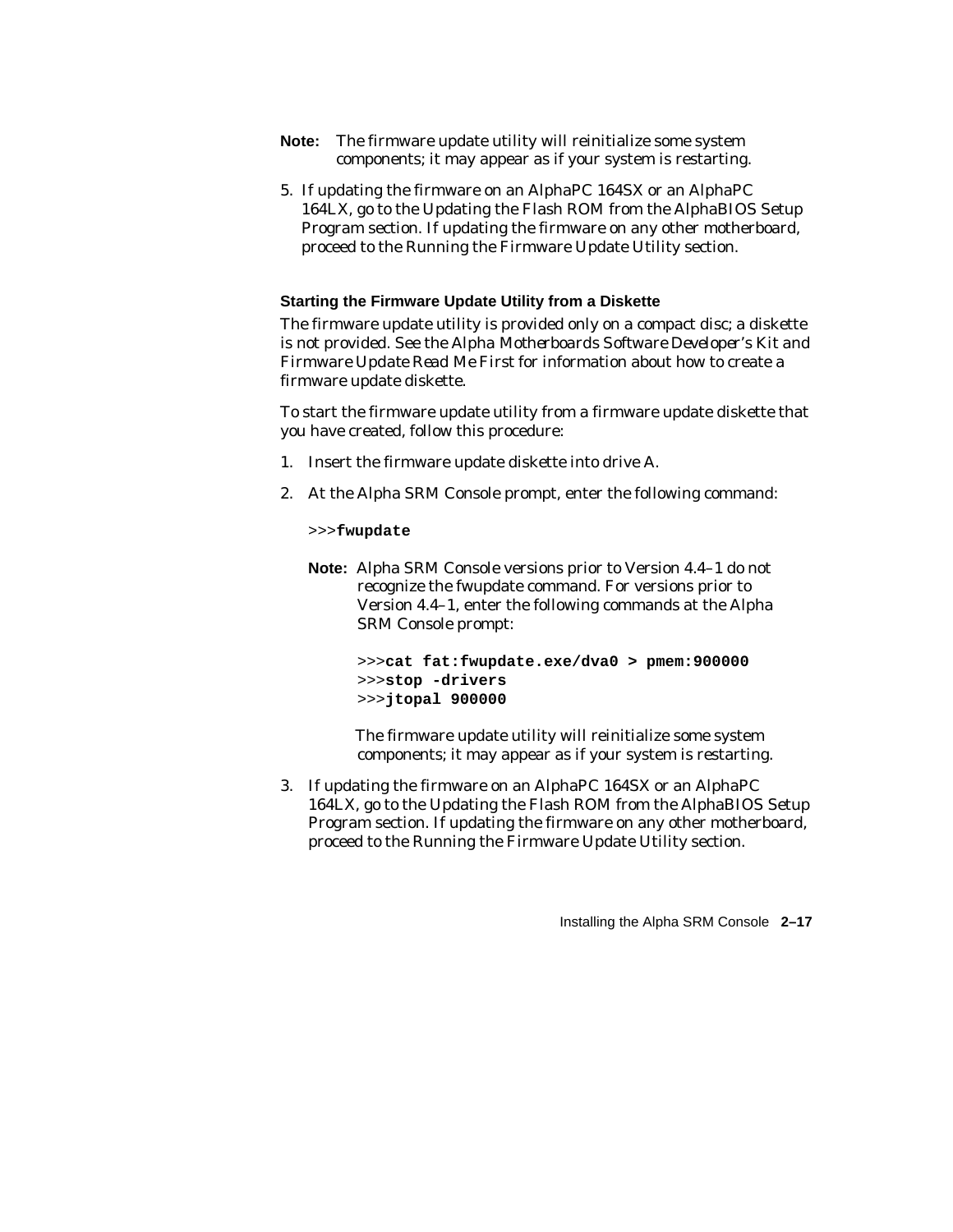# **Running the Firmware Update Utility**

To run the firmware update utility, follow this procedure:

- 1. From the Firmware Update menu, choose whichever selection appears:
	- **Update SRM Console Firmware**
	- **Update Firmware**
- 2. When you are prompted to continue the update, choose **Yes**.
- 3. If the console selection does not match the firmware you flashed, you will be prompted to update the console selection. If you are prompted to update the console selection, choose **Yes**.
- 4. Restart the motherboard system.
	- **Note:** Depending on the version of firmware that you are updating from, an error condition may occur. If an error condition occurs, power cycle the system.
- 5. Observe the Alpha SRM Console prompt (>>>) on the terminal attached to the COM1 serial port and on the graphics display unit.
	- **Note:** If you do not receive the Alpha SRM Console prompt (>>>), press the Enter key on the terminal attached to COM1 or on the console keyboard.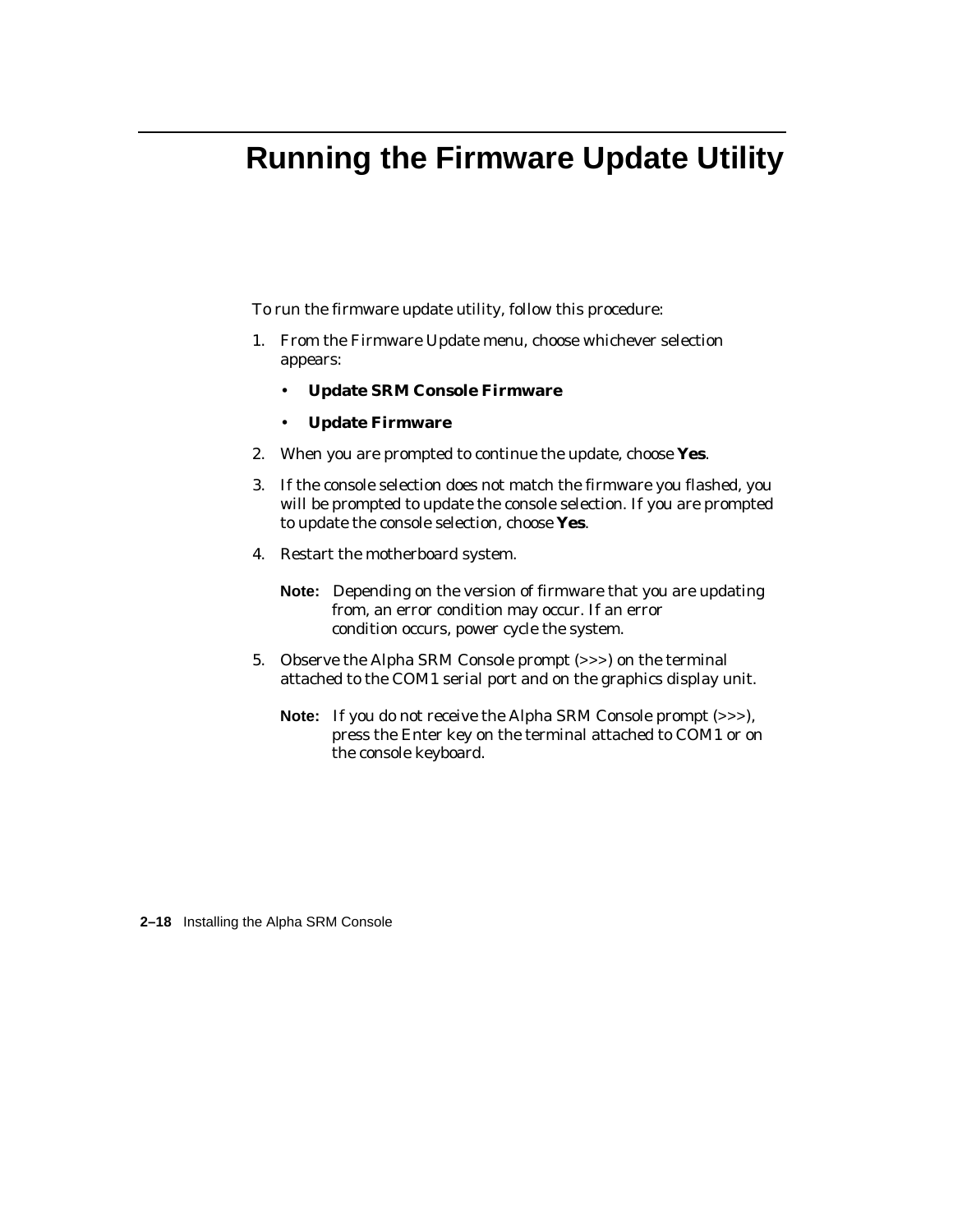6. To specify the default console device, use the following Alpha SRM Console commands.

| To use the                                   | Enter these commands                   |
|----------------------------------------------|----------------------------------------|
| Terminal attached to the<br>COM1 serial port | >>>set console serial<br>$>>$ init     |
| Graphics display unit                        | >>>set console graphics<br>$>>$ $init$ |

See Chapter 3 for more information about Alpha SRM Console commands and environment variables.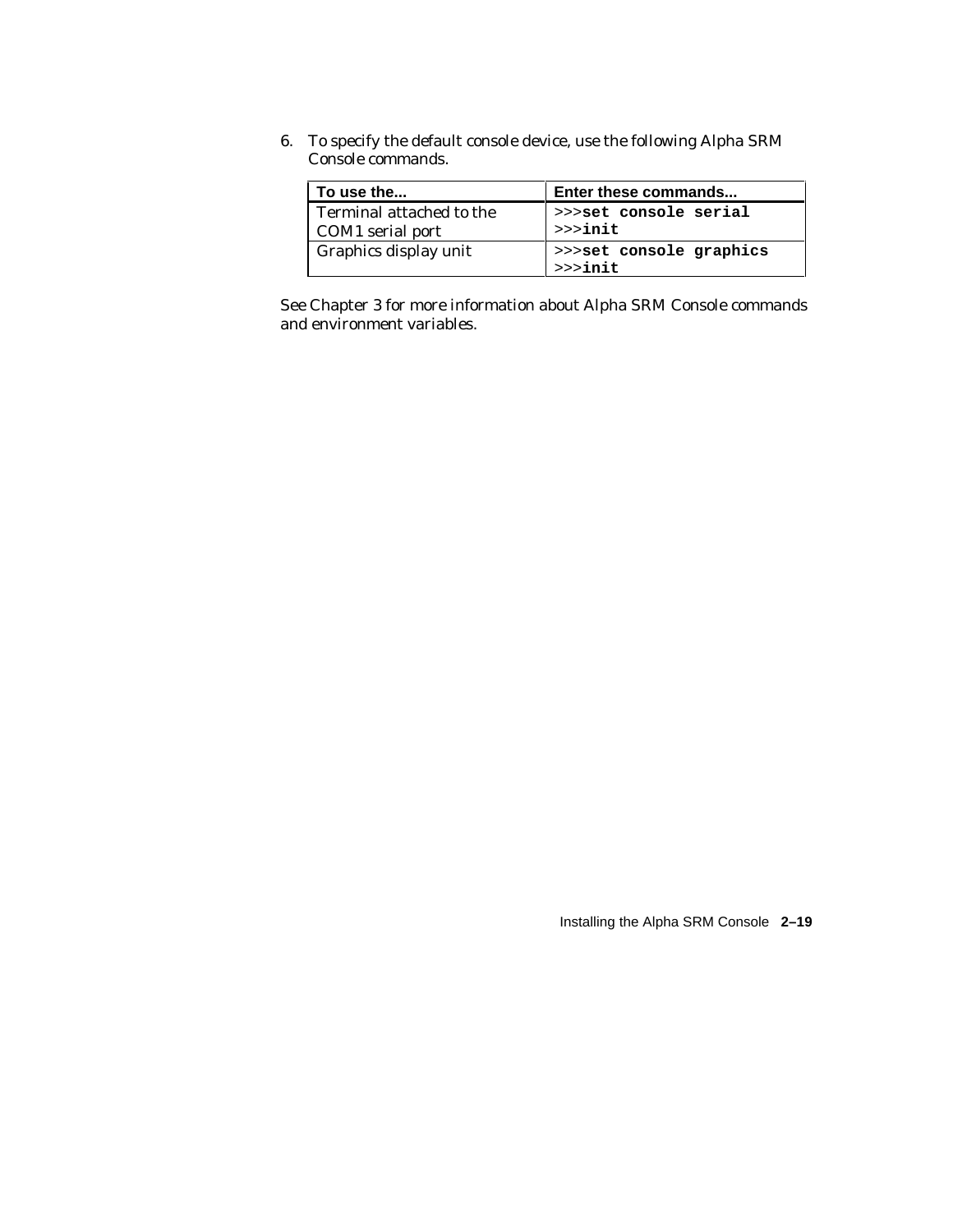# **Switching to the Alpha SRM Console**

This section describes how to switch to the Alpha SRM Console from either the Windows NT ARC firmware or the Debug Monitor firmware on the AlphaPC 64, EB164, EB66+, and EB64+.

**Note:** Because all the AlphaPC motherboards, except the AlphaPC 64, support only one firmware in the flash ROM, you cannot switch to the Alpha SRM Console from AlphaBIOS, Windows NT ARC firmware, or Debug Monitor firmware. You must reprogram the flash ROM if you wish to run the Alpha SRM Console instead of the Windows NT firmware and the Debug Monitor firmware.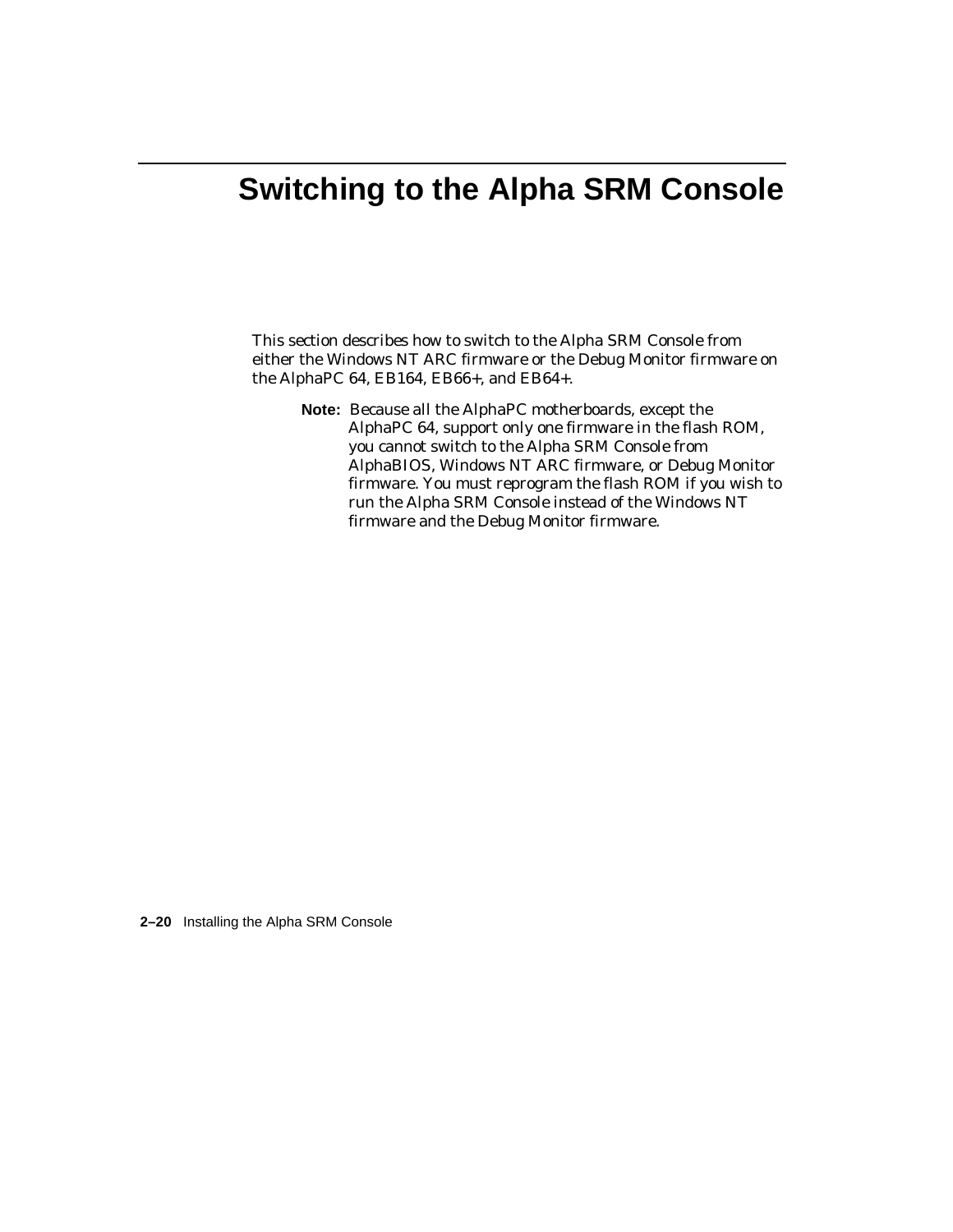## **Switching to the Alpha SRM Console from Windows NT ARC Firmware**

To switch to the Alpha SRM Console from the Windows NT ARC firmware, follow this procedure:

- 1. From the Boot menu, choose **Supplementary menu...**.
- 2. From the Supplementary menu, choose **Set up the system...**.
- 3. From the Setup menu, choose **Machine specific setup...**.
- 4. From the Machine specific setup menu, choose one of the following operating systems:
	- **Switch to OpenVMS**
	- **Switch to Digital UNIX**
	- **Note:** On some motherboard systems, the **Switch to Digital UNIX** option appears as **Switch to OSF**.
- 5. Restart your motherboard system.
- 6. Observe the Alpha SRM Console prompt (>>>) on the terminal attached to the COM1 serial port or on the graphics display unit.
	- **Note:** If you do not see the Alpha SRM Console prompt (>>>), press the Enter key on the terminal attached to COM1 or on the console keyboard.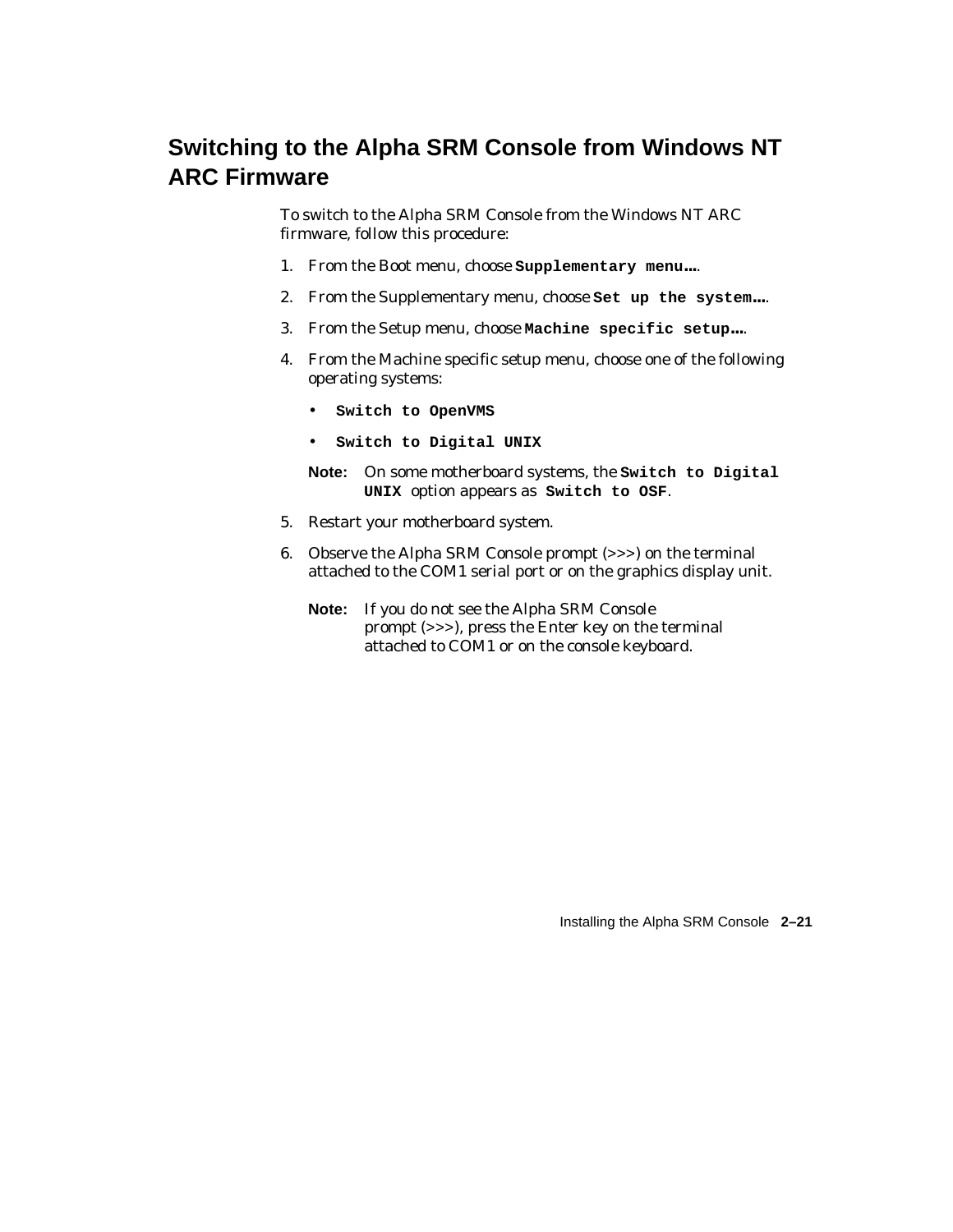7. To specify the default console device, use the following Alpha SRM Console commands.

| To use the                                   | Enter these commands                 |
|----------------------------------------------|--------------------------------------|
| Terminal attached to the<br>COM1 serial port | >>>set console serial<br>$>>$ init   |
| Graphics display unit                        | >>>set console graphics<br>$>>$ init |

See Chapter 3 for more information about Alpha SRM Console commands and environment variables.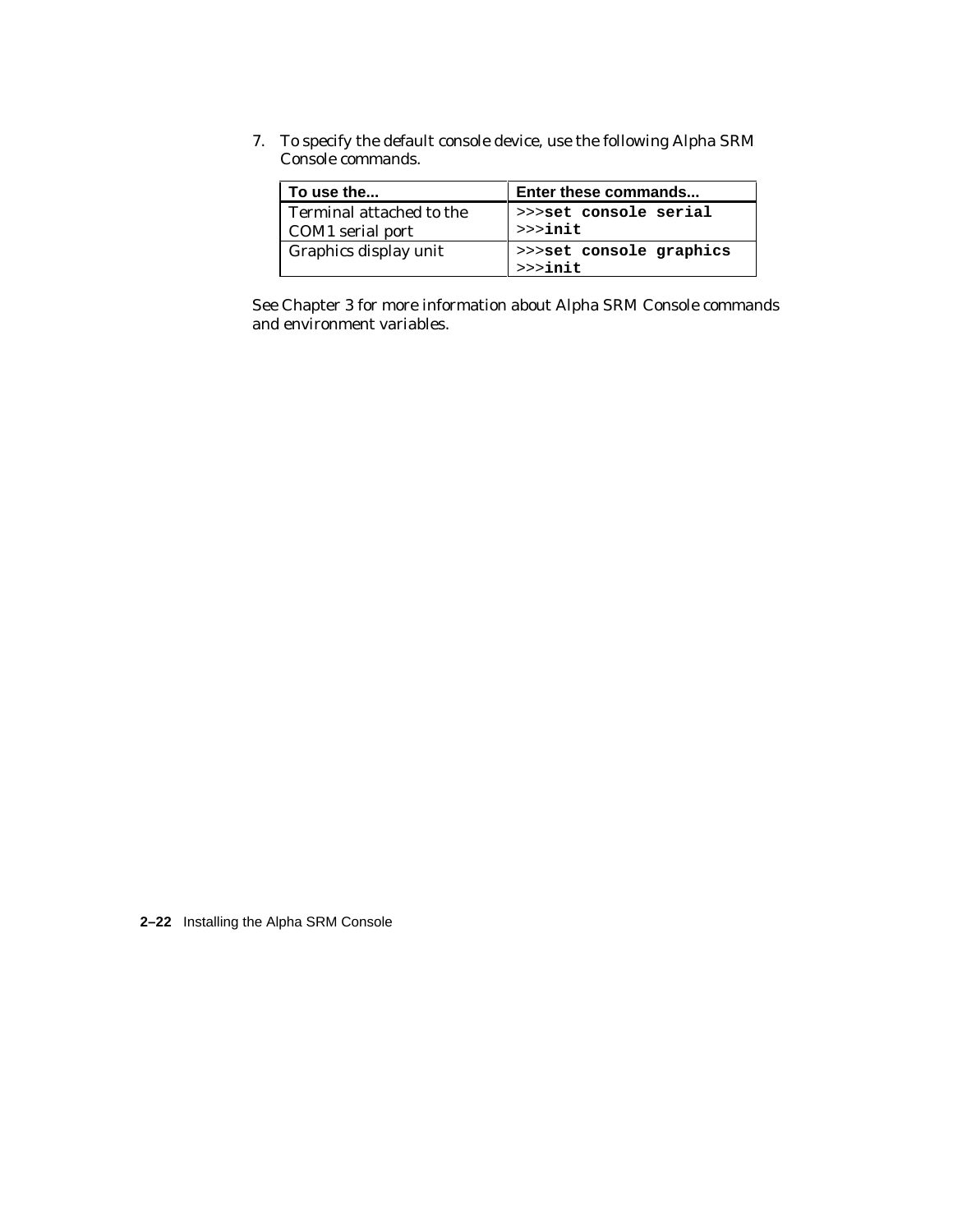# **Switching to the Alpha SRM Console from Debug Monitor Firmware**

To switch to the Alpha SRM Console from the Debug Monitor firmware, follow this procedure:

- 1. At the Debug Monitor firmware prompt, enter **bootopt OSF** or **bootopt VMS** to switch to the Alpha SRM Console.
- 2. Power down the motherboard system.
- 3. Verify that the BOOT\_OPTION jumper is inserted, which allows booting of the Alpha SRM Console. See the motherboard's user's manual for more information about jumper positions.
- 4. Restart the motherboard system.
- 5. Observe the Alpha SRM Console prompt (>>>) on the terminal attached to the COM1 serial port and on the graphics display unit.
	- **Note:** If you do not see the Alpha SRM Console prompt (>>>), press the Enter key on the terminal attached to COM1 or on the console keyboard.
- 6. To specify the default console device, use the following Alpha SRM Console commands.

| To use the                                          | Enter these commands                 |
|-----------------------------------------------------|--------------------------------------|
| <b>Terminal attached to</b><br>the COM1 serial port | >>>set console serial<br>$>>$ init   |
| <b>Graphics display unit</b>                        | >>>set console graphics<br>$>>$ init |

See Chapter 3 for more information about the Alpha SRM Console commands and environment variables.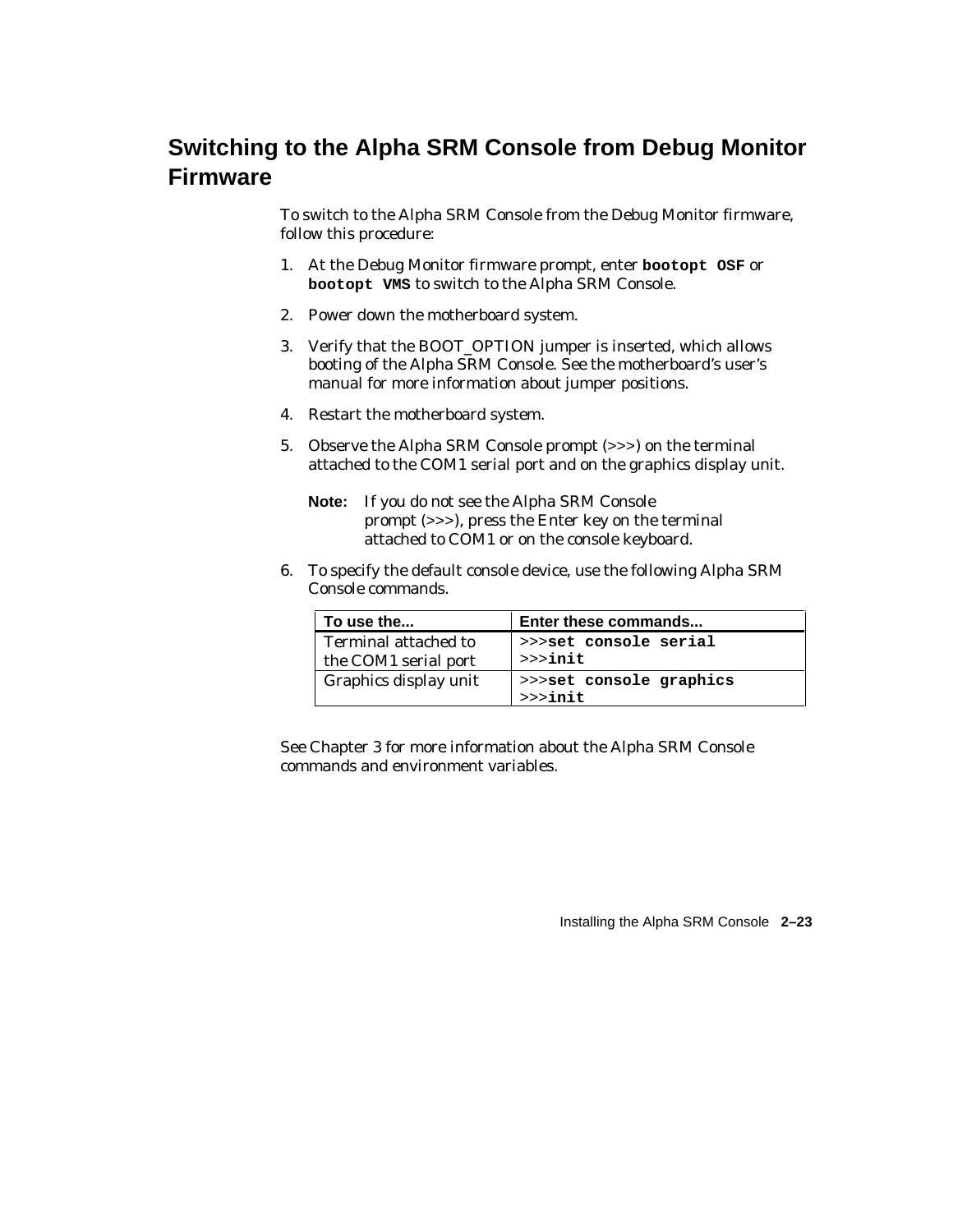# **Updating Firmware in a UVPROM**

To update the firmware on an EB64+, you program the UVPROM.

The Alpha SRM Console is provided only on a compact disc; a UVPROM is not provided. To program your own UVPROM, use the .rom file or the .sr file on the Alpha SDK and Firmware Update compact disc.

See the *Alpha Motherboards Software Developer's Kit and Firmware Update Read Me First* for information about how to locate files to program your UVPROM.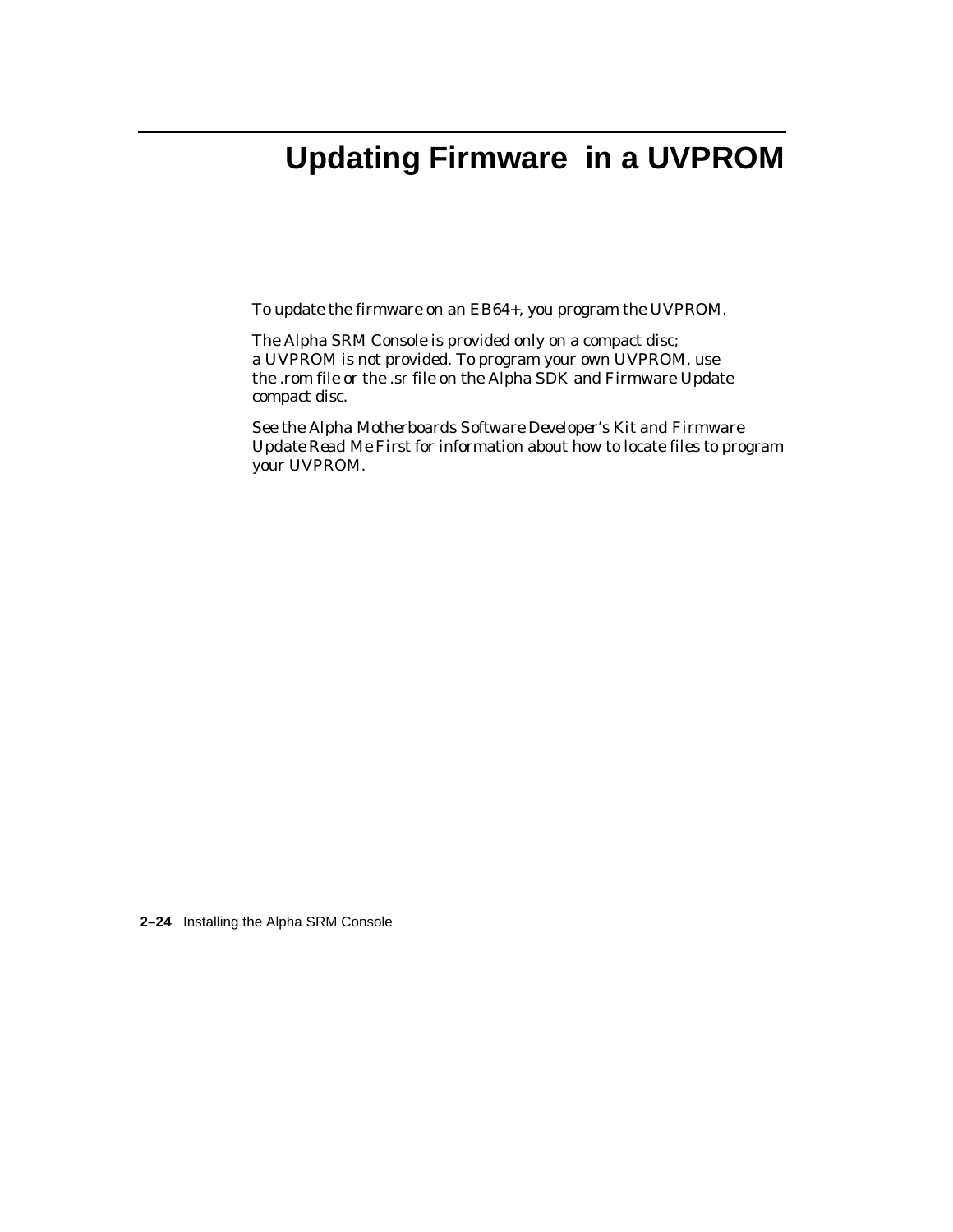# **Replacing the UVPROM**

To update the firmware on a motherboard after you have a programmed UVPROM, follow this procedure:

- 1. Turn off the power for the motherboard system.
- 2. Locate and, noting the correct orientation of the UVPROM, remove one of the UVPROMs from the motherboard.
- 3. Using the correct orientation, insert the Alpha SRM Console UVPROM.
- 4. Select the Alpha SRM Console UVPROM device with the UVPROM select jumper as described in the motherboard's user's manual.
- 5. Turn on the power for the motherboard system.
- 6. Observe the Alpha SRM Console prompt (>>>) on the terminal attached to the COM1 serial port and on the graphics display unit.
	- **Note:** If you do not receive the Alpha SRM Console prompt (>>>), press the Enter key on the terminal attached to COM1 or on the console keyboard.
- 7. To specify the default console device, use the following Alpha SRM Console commands.

| To use the                                   | Enter these commands                 |
|----------------------------------------------|--------------------------------------|
| Terminal attached to the<br>COM1 serial port | >>>set console serial<br>$>>$ init   |
| Graphics display unit                        | >>>set console graphics<br>$>>$ init |

See Chapter 3 for more information about Alpha SRM Console commands and environment variables.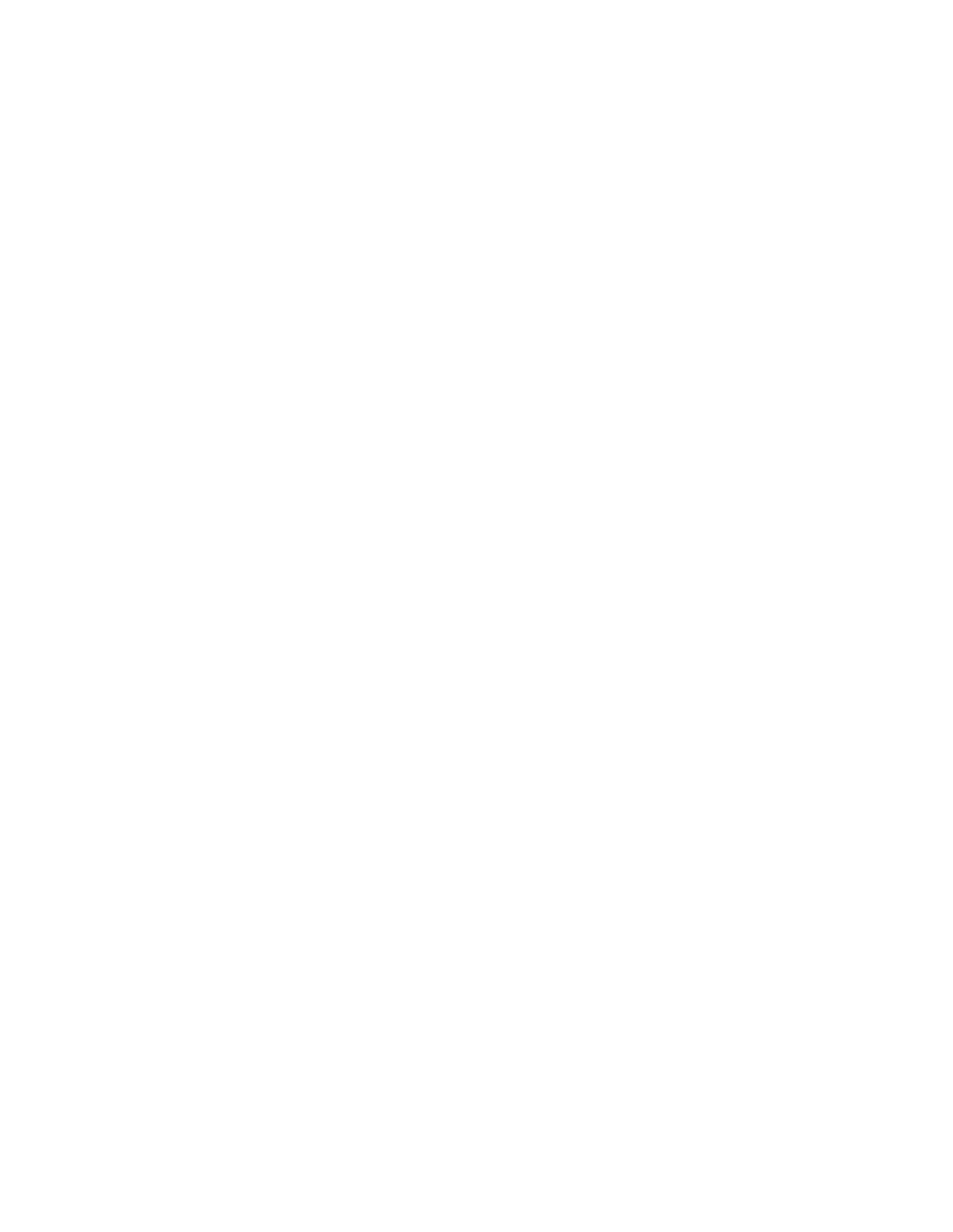# **Chapter 3**

# **Alpha SRM Console Commands**

# **Overview**

This chapter describes the Alpha SRM Console commands necessary to set environment variables, configure the system, bootstrap the operating system, and update the firmware. This chapter is divided into the following sections:

- Alpha SRM Console Conventions and Special Keys
- Basic Alpha SRM Console Command Descriptions
- Environment Variables for Alpha SRM Console Commands
- ISA Configuration Utility
- DEC EtherWORKS 3 Configuration Utility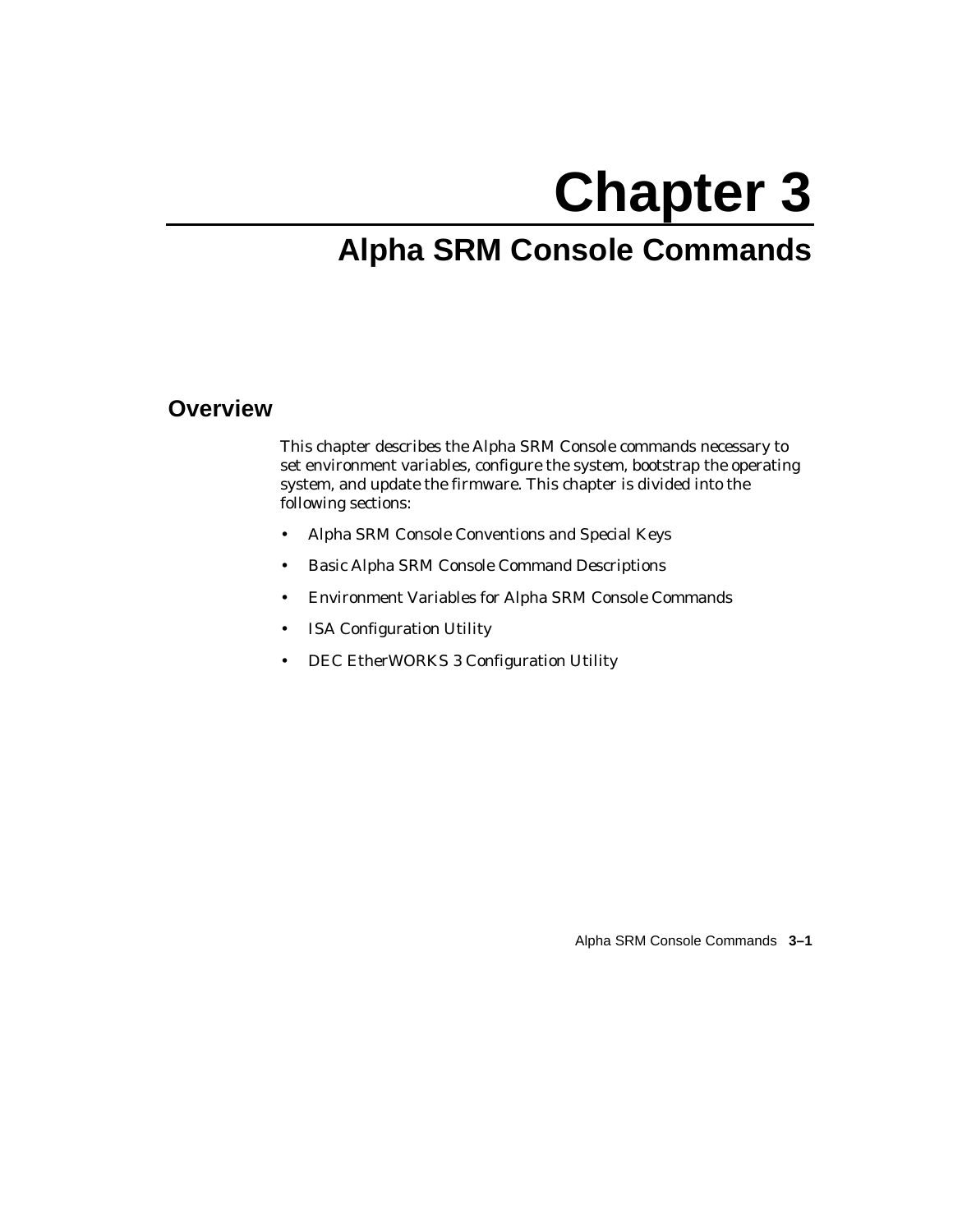# **Alpha SRM Console Conventions and Function Keys**

The following table lists the console conventions that apply to all Alpha SRM Console commands.

| <b>Convention</b>                       | <b>Description</b>                  |
|-----------------------------------------|-------------------------------------|
| Backslash $(\setminus)$ at the end of a | Continuation symbol to continue     |
| line                                    | long commands on the next line.     |
| >>                                      | Console prompt.                     |
| $\rightarrow$                           | Console prompt for line             |
|                                         | continuation.                       |
| Maximum command length                  | 255 characters.                     |
| Multiple contiguous spaces or           | Treated as a single space.          |
| tabs                                    |                                     |
| <b>Command abbreviations</b>            | Allowed, if not ambiguous.          |
| Command qualifiers or options           | Prefix with a space and a dash (-). |
| <b>Numbers</b>                          | Hexadecimal, unless otherwise       |
|                                         | specified. (Registers, such as      |
|                                         | R0-R31, are shown in decimal        |
|                                         | notation.)                          |

The following table lists Alpha SRM Console function keys. These keys provide command recall, line editing, and basic input/output control flow.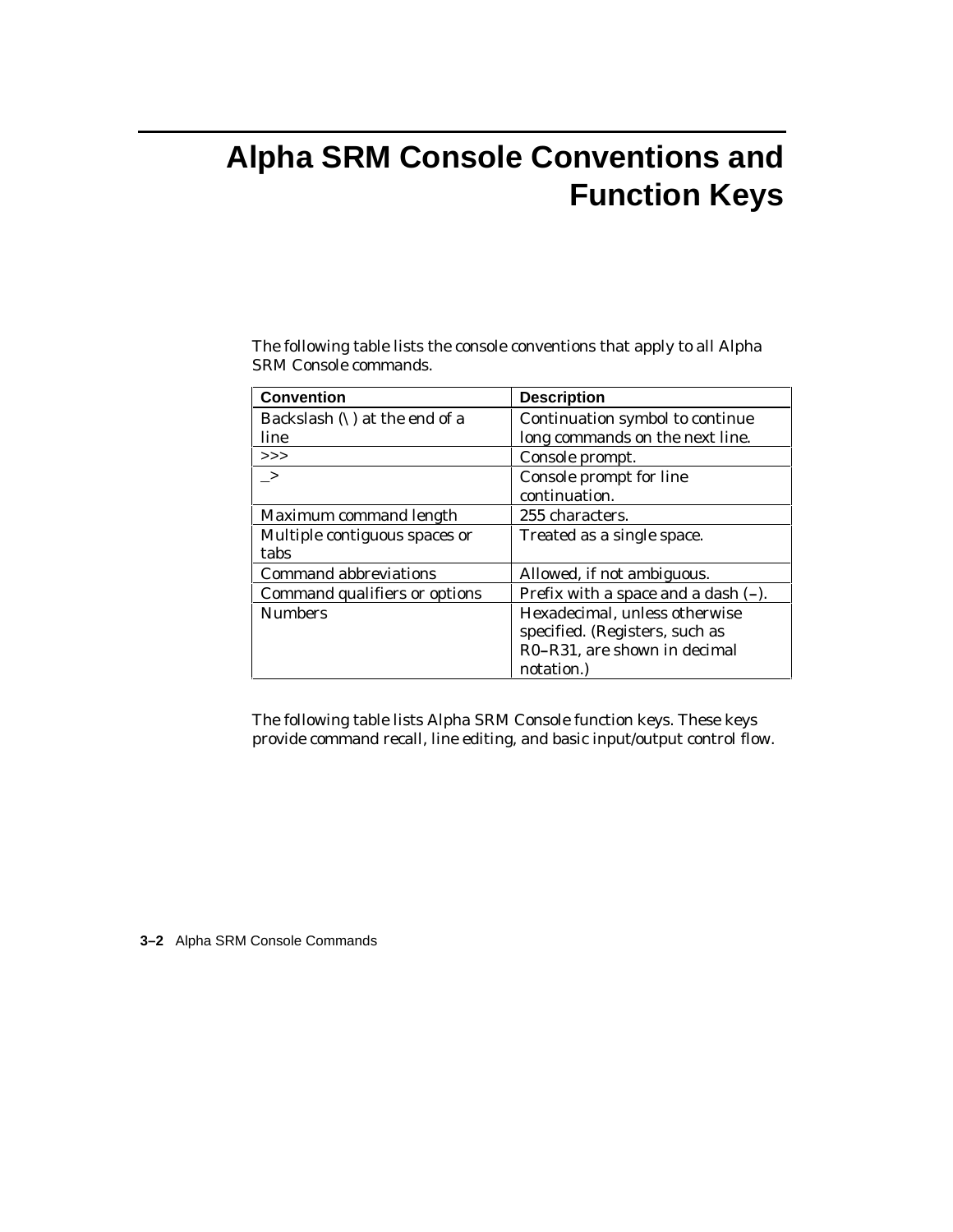|                                           | Use one of these keys |
|-------------------------------------------|-----------------------|
| To do this function                       | or key sequences      |
| Terminate the command line input.         | Enter                 |
| Delete one character to the left of the   | <b>Delete</b>         |
| cursor.                                   |                       |
| Toggle insert/overstrike mode.            | Ctrl/A                |
| (Overstrike is the default.)              |                       |
| Recall previous commands.                 | Ctrl/B                |
| (The last 16 commands are stored.)        | Up arrow              |
|                                           | Down arrow            |
| Terminate the foreground process.         | Ctrl/C                |
| Move the cursor one position to the left. | Ctrl/D                |
|                                           | Left arrow            |
| Move the cursor to the end of the line.   | Ctrl/E                |
| Move the cursor one position to the       | Ctrl/F                |
| right.                                    | <b>Right arrow</b>    |
| Move the cursor to the beginning of the   | Ctrl/H                |
| line.                                     |                       |
| Suppress/resume (toggle) console          | Ctrl/O                |
| output.                                   |                       |
| Resume the flow (XON) of data to the      | Ctrl/Q                |
| console.                                  |                       |
| Retype the current command line.          | Ctrl/R                |
| Stop the flow (XOFF) of data to the       | Ctrl/S                |
| console.                                  |                       |
| Delete the entire line.                   | Ctrl/U                |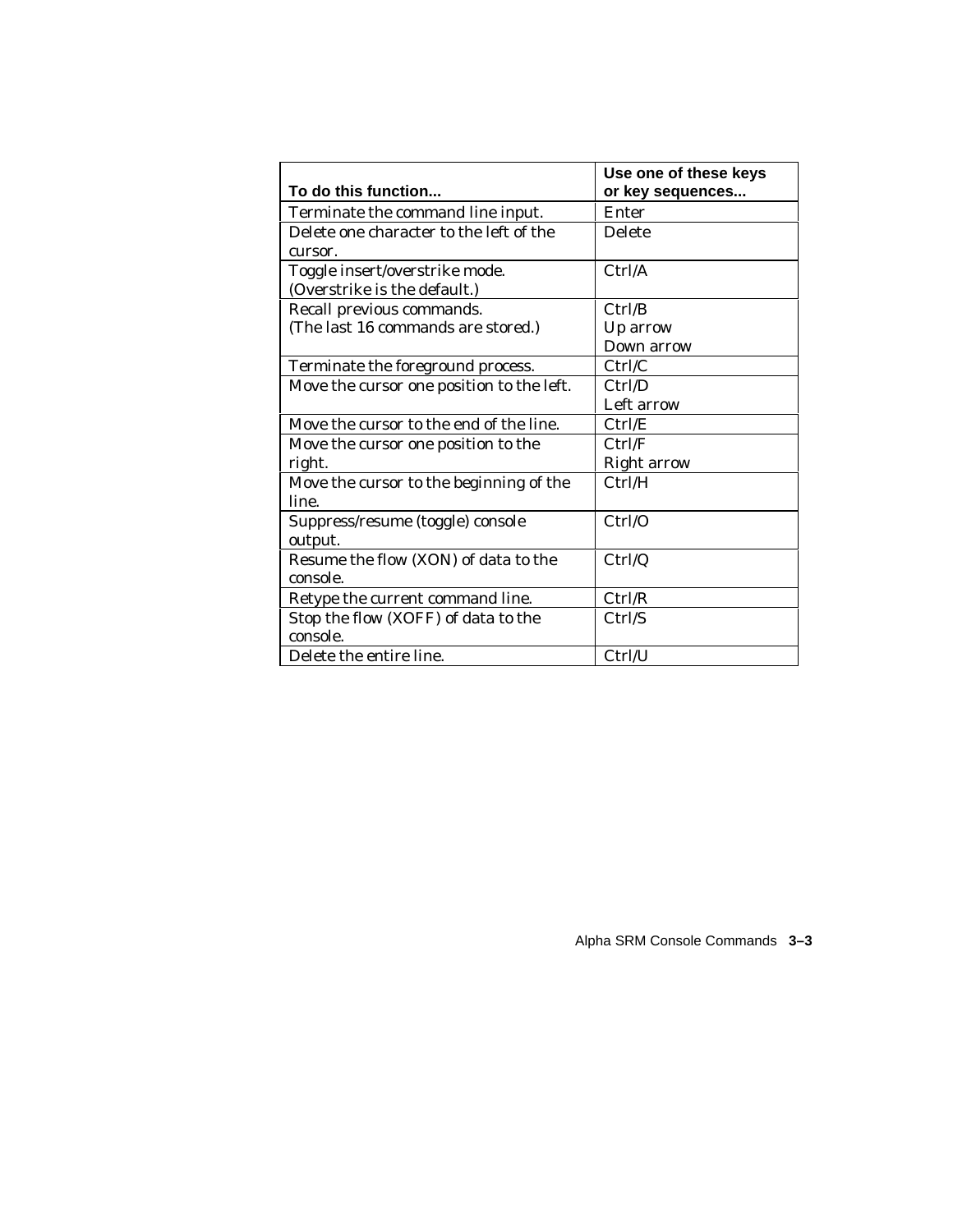# **Basic Alpha SRM Console Command Descriptions**

This section describes the following basic Alpha SRM Console commands that are necessary to boot the DIGITAL UNIX and OpenVMS operating systems:

- arc
- boot
- deposit
- examine
- fwupdate
- set
- show

The Alpha SRM Console offers additional commands. For a complete list of Alpha SRM Console commands, enter **help** at the Alpha SRM Console prompt (>>>).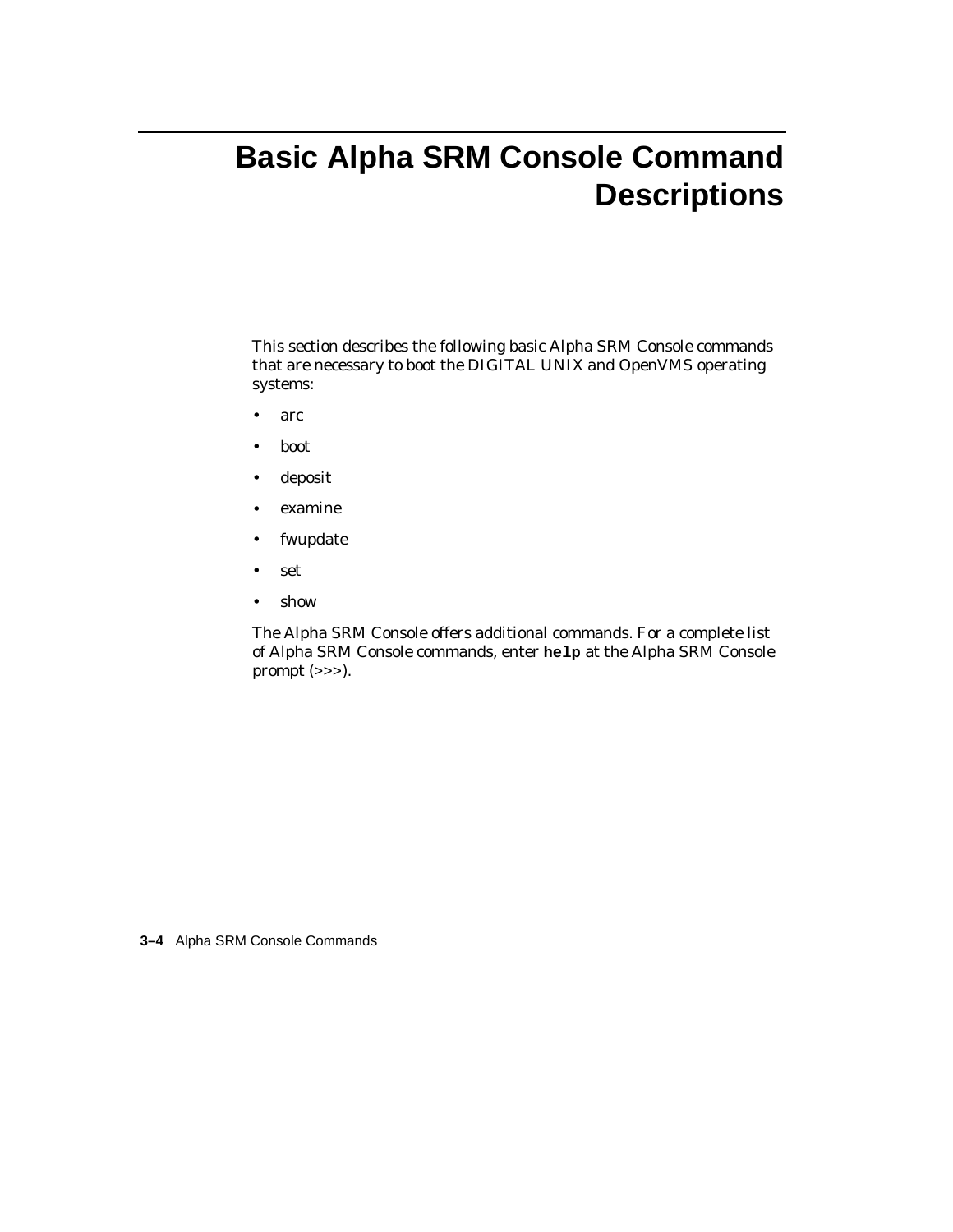#### **arc**

Loads and runs the Windows NT ARC firmware or AlphaBIOS from a diskette.

### **Syntax**

**arc nt**

#### **Arguments**

None

#### **Options**

None

#### **Description**

None

#### **Examples**

Either of the following commands loads and runs the Windows NT ARC Firmware or AlphaBIOS from a diskette:

>>>**arc**

or

>>>**nt**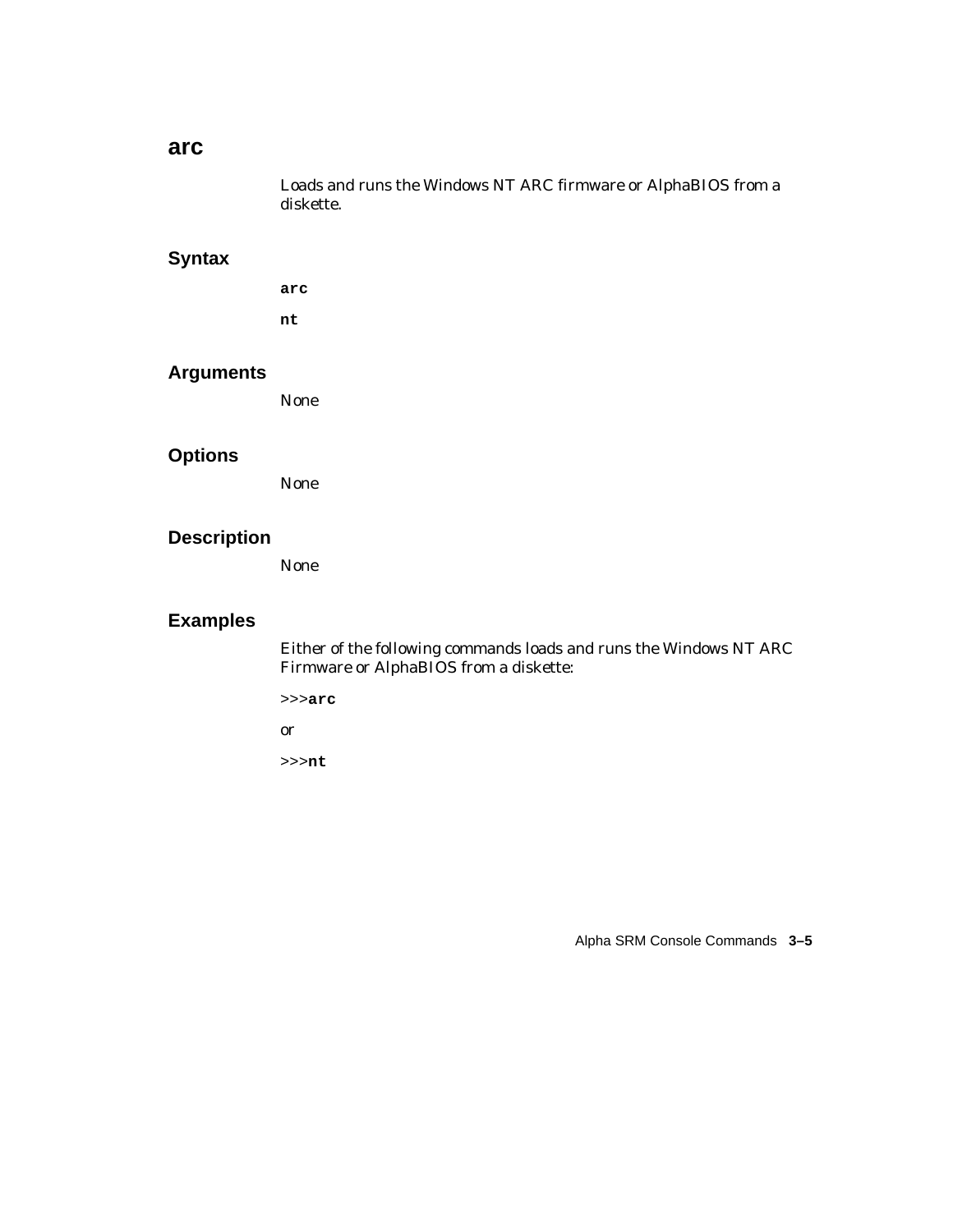### **boot**

Initializes the processor, loads a program image from the specified boot device, and transfers control to the loaded image.

#### **Syntax**

**boot** [-file <filename>] [-flags <longword>[,<longword>]] [-protocols <enet\_protocol>] [-halt] [<br/>boot\_device>]

#### **Arguments**

<boot\_device>

A device path or list of devices from which the firmware will attempt to boot. Use the **set bootdef\_dev** command to set an environment variable that specifies a default boot device.

#### **Options**

**-file** <filename> Specifies the name of a file to load into the system. Use the **set boot\_file** command to set the environment variable that specifies a default boot file.

**-flags** <longword>[,<longword>]

Specifies additional information for the operating system. For systems with OpenVMS, root number and boot flags are specified here. For DIGITAL UNIX systems, the following values may be used:

i = Interactive boot

s = Boot to single user

a = Autoboot to multiuser

Use the **set boot\_osflags** command to set an environment variable that specifies a default boot flag value.

**-protocols** <enet\_protocol> Specifies the Ethernet protocols that will be used for a network boot. Values may be mop or bootp.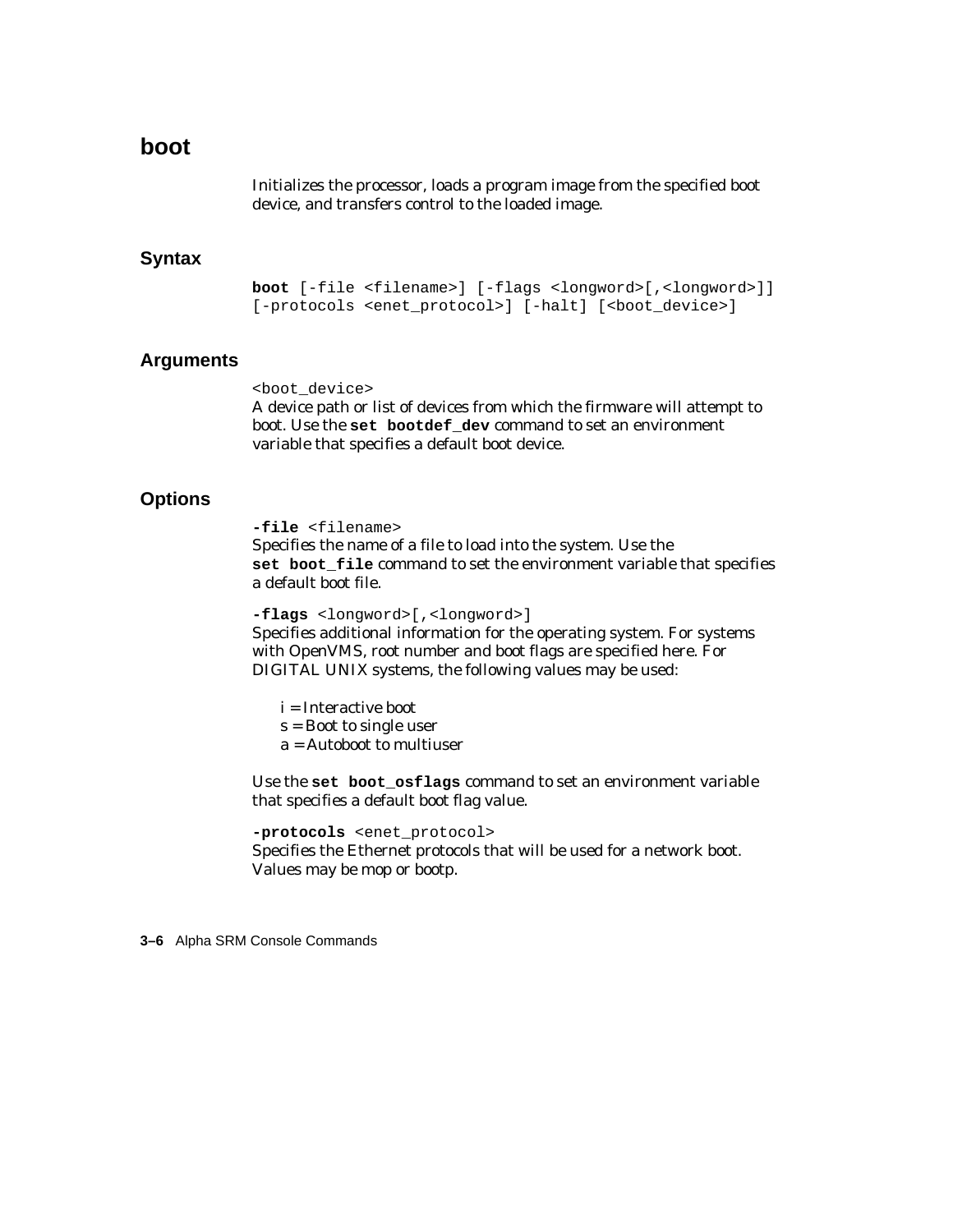**-halt**

Forces the bootstrap operation to halt and invoke the console program after the image is loaded, and the page tables and other data structures are set up.

#### **Description**

The boot command initializes the processor, loads a program image from the specified boot device, and transfers control to that image. If you do not specify a boot device in the command line, the default boot device is used. The default boot device is determined by the value of the bootdef\_dev environment variable.

If you specify a list of devices, a bootstrap is attempted from each device in the order in which the device is listed. Then control passes to the first successfully booted image. In a list, always enter network devices last because network bootstraps terminate only if a fatal error occurs or if an image is successfully loaded.

The –flags option can pass additional information to the operating system about the boot that you are requesting. On an OpenVMS system, the –flags option specifies the system root number and boot flags. If you do not specify a boot flag qualifier, the default boot flag's value specified by the boot\_osflags environment variable is used.

The –protocols option allows selection of either the DECnet MOP or the TCP/IP BOOTP network protocols. The keywords mop and bootp are valid arguments for this option. It is possible to set the default protocol for a port by setting the environment variable ewa0\_protocols or era0\_protocols to the appropriate protocol.

Explicitly stating the boot flags or the boot device overrides the current default value for the current boot request, but does not change the corresponding environment variable.

See the Environment Variables for Alpha SRM Console Commands section in this chapter for more information about environment variables.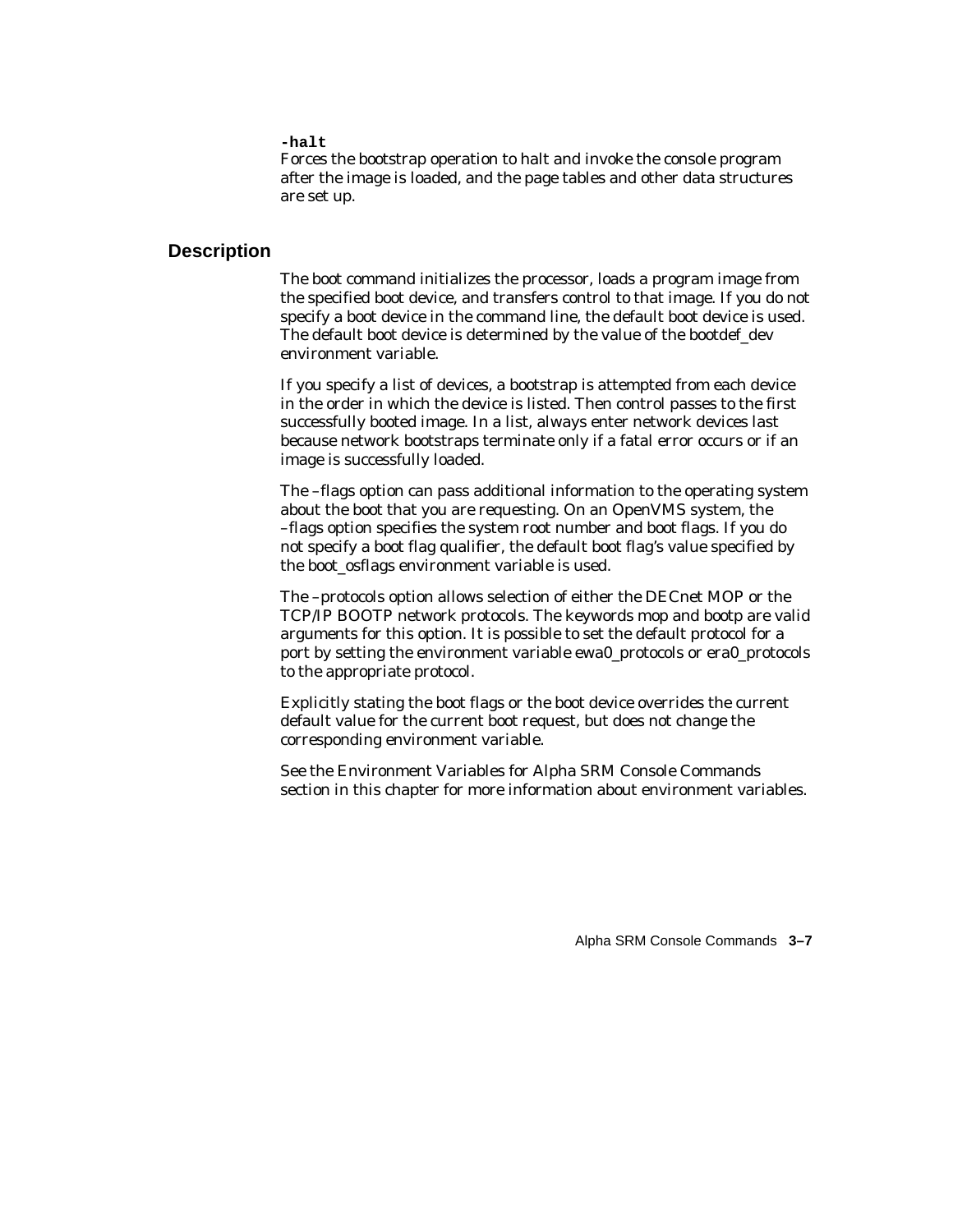#### **Examples**

The following boot command boots the system from the default boot device. The console program returns an error message if a default boot device has not been set.

```
>>>boot
```
The following boot command boots the system from Ethernet port ewa0:

```
>>>boot ewa0
```
The following boot command boots the system, using the file named dec2.sys from Ethernet port ewa0:

>>>**boot -file dec2.sys ewa0**

The following boot command boots the system, using the TCP/IP BOOTP protocol from Ethernet port ewa0:

```
>>>boot -protocol bootp ewa0
```
The following boot command boots the system from the default boot device, using flag settings 0,1:

```
>>>boot -flags 0,1
```
The following boot command loads the bootstrap image from disk dka0, halts the bootstrap operation, and invokes the console program. Subsequently, you can enter the continue command to transfer control to the operating system.

```
>>>boot -halt dka0
```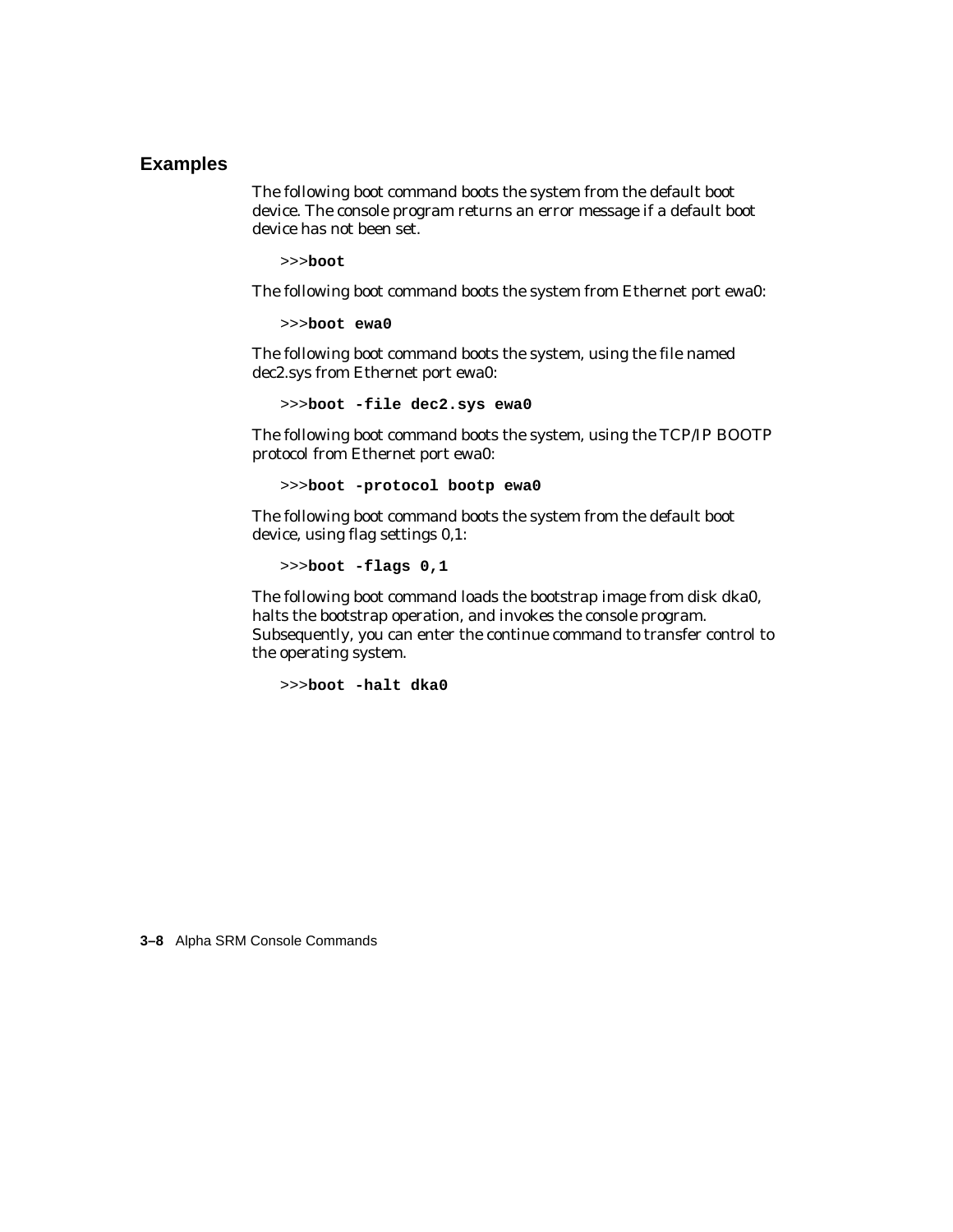# **deposit**

Writes data to the specified address.

#### **Syntax**

```
deposit [-{b,w,l,q,o,h}] [{physical, virtual, gpr, fpr,
ipr}] [-n <count>] [-s <step>] [<device>:]<address>
<data>
```
### **Arguments**

<device>:

The optional device name (or address space) selects the device to access. The following platform-independent devices are supported:

- pmem Physical memory.
- vmem

Virtual memory. All access and protection checking occur. If access is not allowed to a program running with the current processor status (PS), the console issues an error message. If memory mapping is not enabled, virtual addresses are equal to physical addresses.

<address>

An address that specifies the offset within a device into which data is deposited. The address may be any legal symbolic address.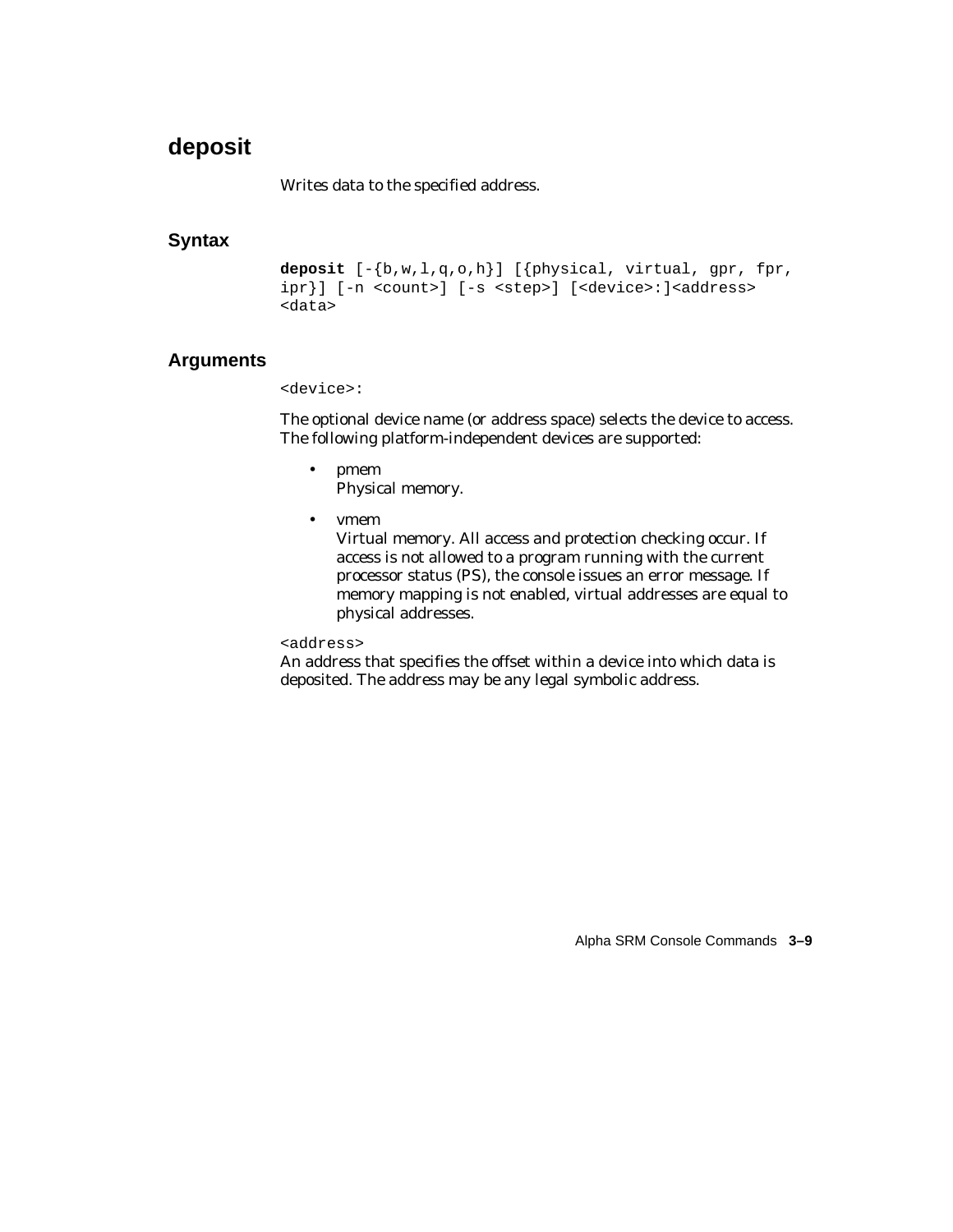| <b>Symbolic Address</b> | <b>Description</b>                          |
|-------------------------|---------------------------------------------|
| qpr-name                | Represents general-purpose register.        |
| ipr-name                | Represents internal processor register.     |
| PC                      | Program counter.                            |
| $\ddot{}$               | The location immediately following the last |
|                         | location referenced by an examine or        |
|                         | deposit operation.                          |
|                         | The location immediately preceding the      |
|                         | last location referenced by an examine or   |
|                         | deposit operation.                          |
| $\star$                 | The location last referenced by an examine  |
|                         | or deposit operation.                       |
| @                       | The location addressed by the last location |
|                         | referenced by an examine or deposit         |
|                         | operation.                                  |

Valid symbolic addresses are shown in the following table.

<data> The data to be deposited.

#### **Options**

**-b**

Specifies the data type is byte.

**-w**

Specifies the data type is word.

**-l**

Specifies the data type is longword.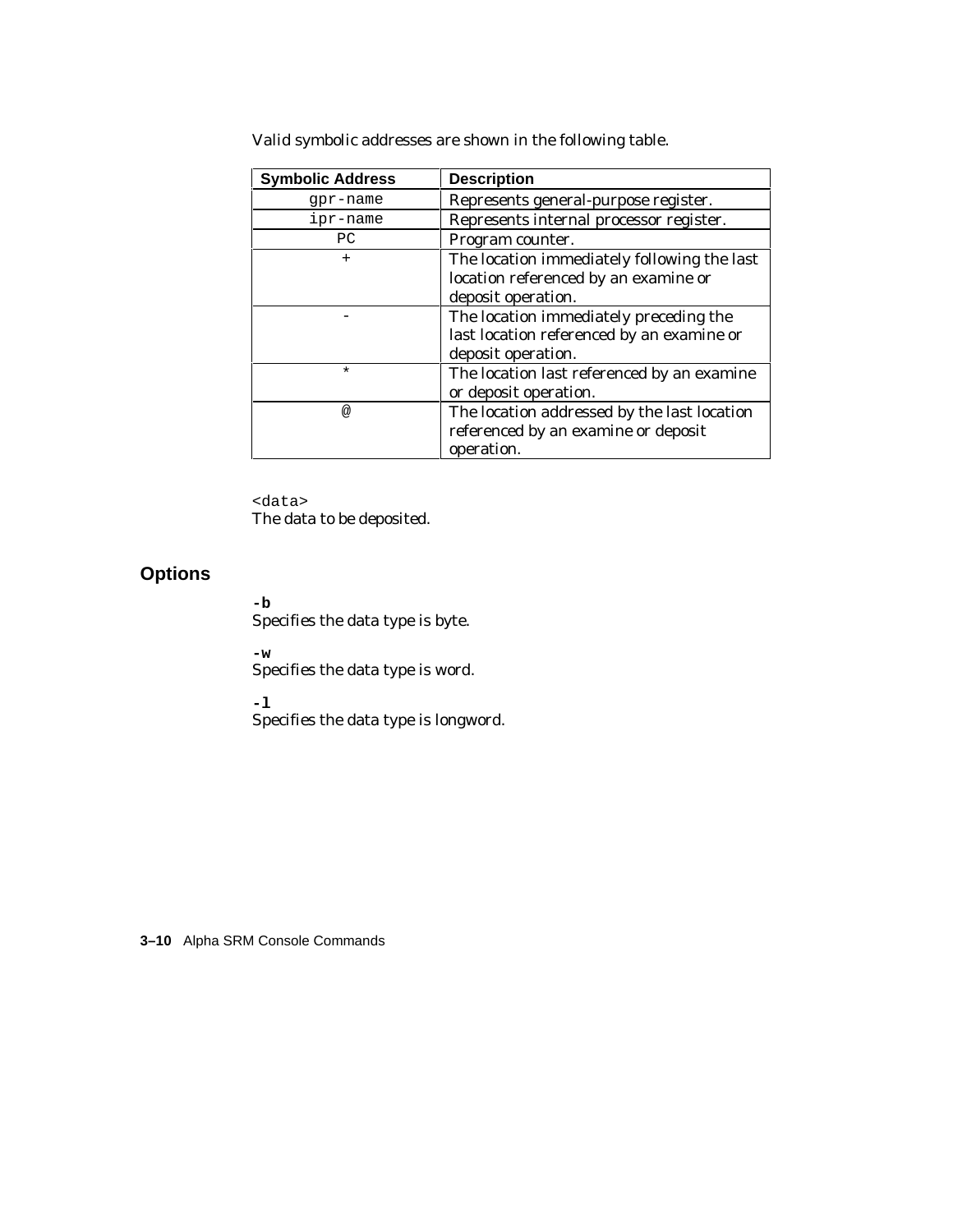**-q** Specifies the data type is quadword.

**-o** Specifies the data type is octaword.

**-h** Specifies the data type is hexword.

**-physical** References physical address space.

**-virtual** References virtual address space.

**-gpr** References general-purpose register address space.

**-fpr** References floating-point register address space.

**-ipr** References internal processor register address space.

**-n** <count> Specifies the number of consecutive locations to examine.

#### **-s** <step>

Specifies the address increment as a hexadecimal value. This option allows you to override the increment that is normally derived from the data size.

#### **Description**

The deposit command writes data to the address specified, such as a memory location, register, device, or file. The defaults for address space, data size, and address are the last specified values. After initialization, the default for address space is physical memory; for data size, the default is a quadword; and for address, the default is zero.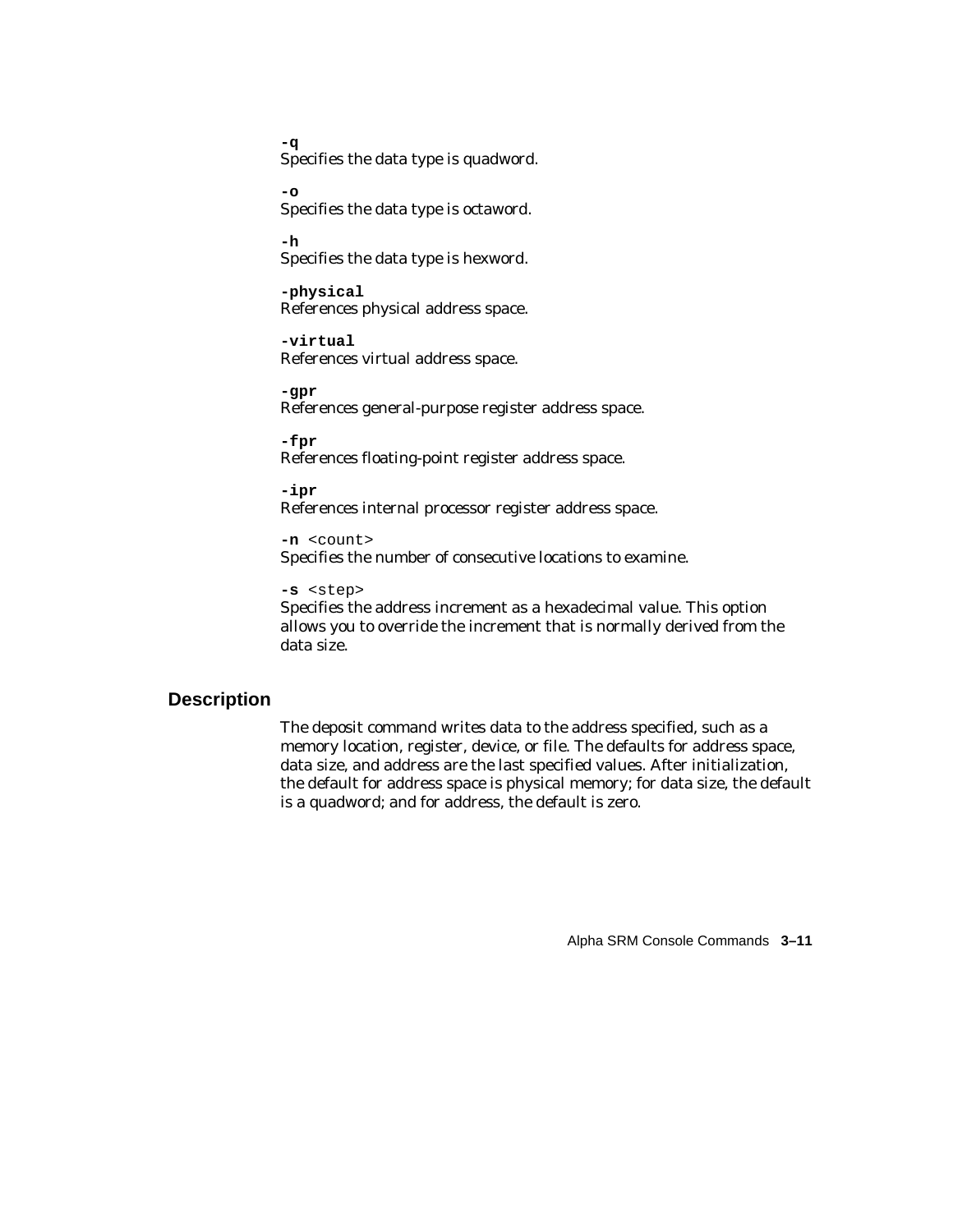An address or device can be specified by concatenating the device name with the address. For example, use **pmem:0** and specify the size of the address space to be written. If a conflicting device, address, or data size is specified, the console ignores the command and issues an error response.

#### **Examples**

The following deposit command clears the first 512 bytes of physical memory:

```
>>>d -n 1ff pmem:0 0
```
The following deposit command writes the value 5 into four longwords, starting at physical memory address 1234:

>>>**d -l -n 3 pmem:1234 5**

The following deposit command loads GPRs R0 through R8 with –1:

>>>**d -n 8 r0 ffffffff**

The following deposit command writes the value 8 in the first longword of the first 17 pages in physical memory:

>>>**d -l -n 10 -s 200 pmem:0 8**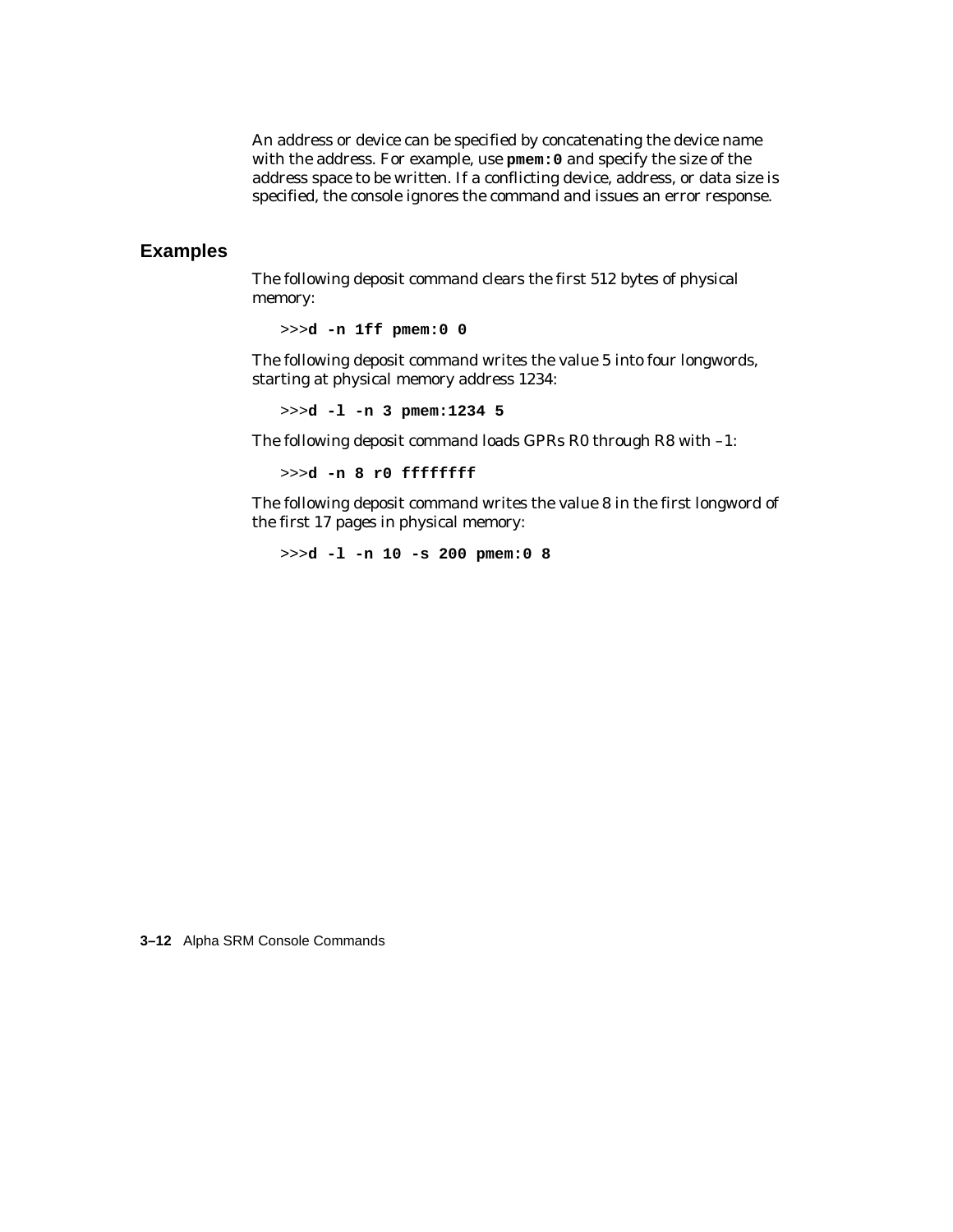# **examine**

Displays the contents of the specified address.

#### **Syntax**

**examine** [-{b,w,l,q,o,h,d}] [-{physical, virtual, gpr, fpr, ipr}] [-n <count>] [-s <step>] [<device>:]<address>

#### **Arguments**

<device>: The optional device name (or address space) selects the device to access.

<address> The address specifies the first location to examine within the current device. The address can be any legal address specified.

#### **Options**

**-b** Specifies the data type is byte.

**-w**

Specifies the data type is word.

**-l**

Specifies the data type is longword.

**-q**

Specifies the data type is quadword.

**-o**

Specifies the data type is octaword.

**-h** Specifies the data type is hexword.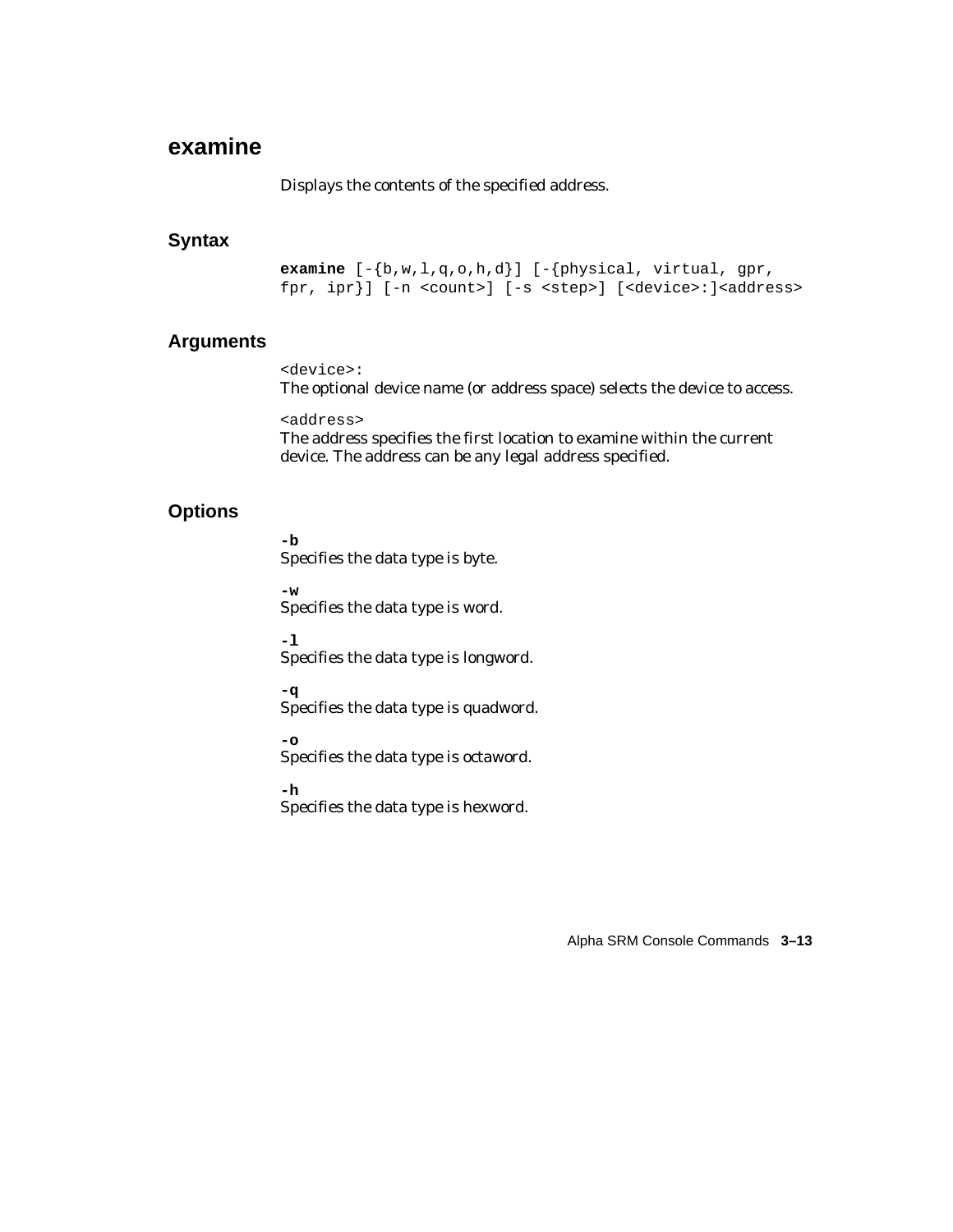```
-d
```
Specifies the data displayed is the decoded macro instruction. The Alpha instruction decode (–d) does not recognize machine-specific PALcode instructions.

**-physical** References physical address space.

**-virtual** References virtual address space.

**-gpr** References general-purpose register address space.

**-fpr** References floating-point register address space.

**-ipr** References internal processor register address space.

```
-n <count>
```
Specifies the number of consecutive locations to examine.

```
-s <step>
```
Specifies the address increment as a hexadecimal value. This option allows you to override the increment that is normally derived from the data size.

#### **Description**

The examine command displays the contents of the specified address, such as a memory location, register, device, or file. The defaults for address space, data size, and address are the last specified values. After initialization, the default for address space is physical memory; for data size, the default is a quadword; and for address, the default is zero.

An address or device can be specified by concatenating the device name with the address. For example, use **pmem:0** and specify the size of the address space to be displayed. If a conflicting device, address, or data size is specified, the console ignores the command and issues an error response.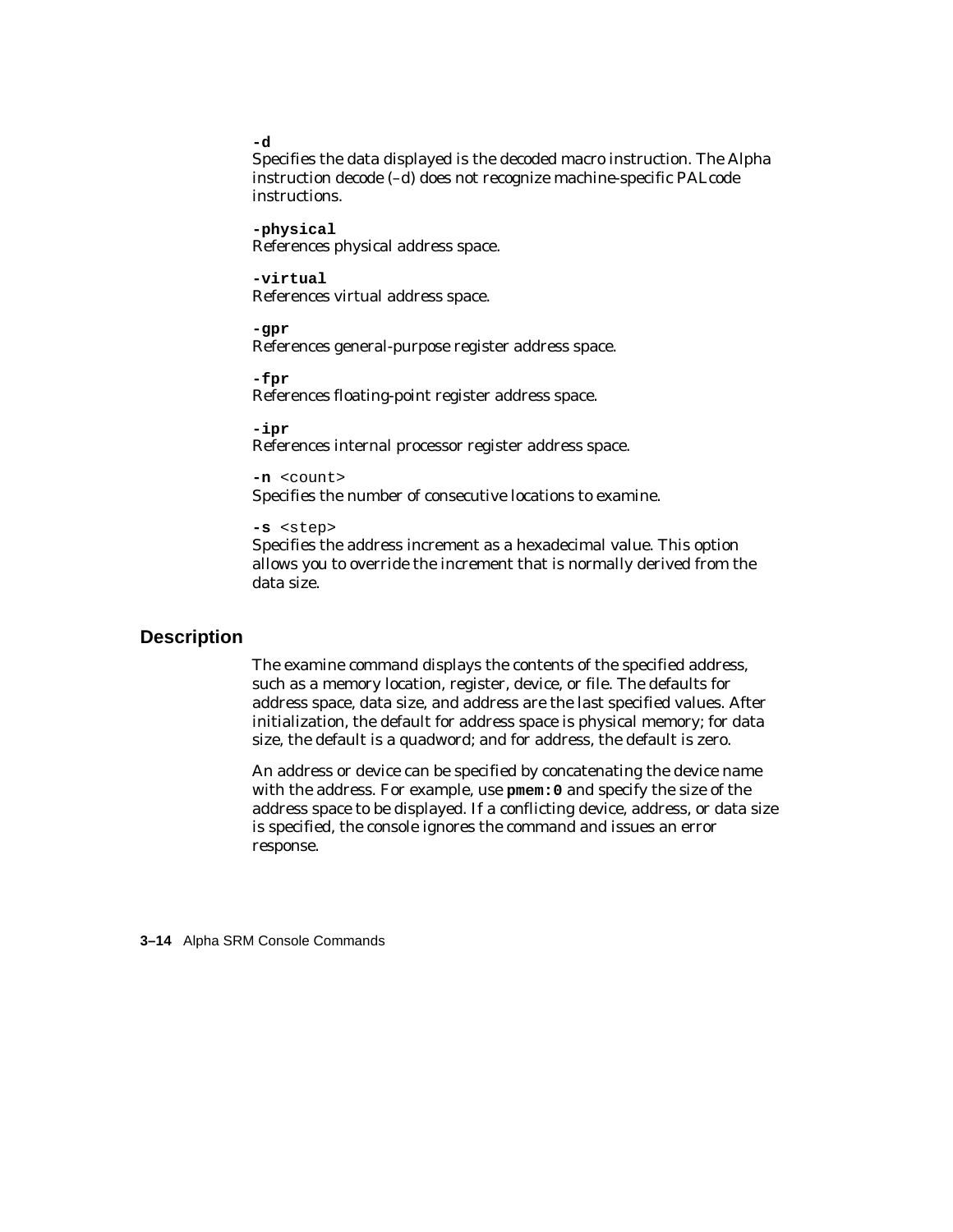The display line consists of the device name, the hexadecimal address (or offset within the device), and the examined data, also in hexadecimal.

The examine command supports the same options as the deposit command. Additionally, the examine command supports instruction decoding with the –d option, which disassembles instructions beginning at the current address.

#### **Examples**

The following examine command displays the contents of R0, using a symbolic address:

>>>**e r0** gpr: 0 (R0) 0000000000000002

The following examine command displays the contents of R0, using address space:

```
>>>e -g 0
gpr: 0 (R0) 0000000000000002
```
The following examine command displays the contents of R0, using a device name:

>>>**e gpr:0** gpr: 0 (R0) 0000000000000002

The following examine command displays the contents of R7 and the next five registers:

```
 >>>examine -n 5 r7
gpr: 38 (R7) 0000000000000000
gpr: 40 (R8) 0000000000000000
gpr: 48 (R9) 0000000000000000
gpr: 50 (R10) 000000007FFBF800
gpr: 58 (R11) 000000007FF781A2
gpr: 60 (R12) 0000000000000000
```
The following examine command displays the contents of internal processor register 11:

```
>>>examine ipr:11
ipr: 11 (KSP) FFFFFFFF8228DFD0
```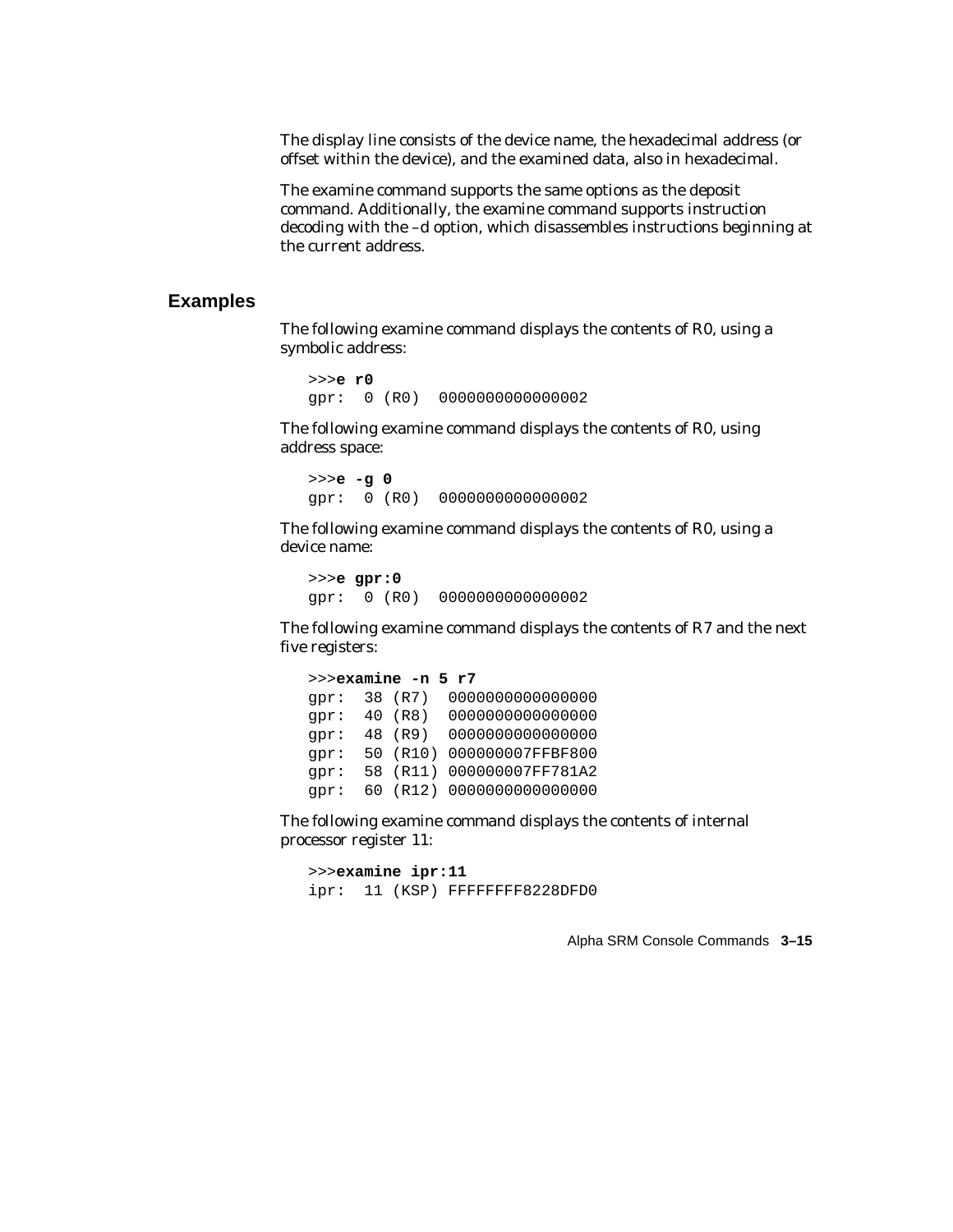# **fwupdate**

Loads and runs the firmware update utility from a diskette.

#### **Syntax**

**fwupdate**

#### **Arguments**

None

#### **Options**

None

#### **Description**

The fwupdate command script is used to load and run the firmware update utility from a diskette. The file fwupdate.exe is extracted from a diskette with a FAT file structure. This executable is then loaded to physical address 900000 and is executed in PALmode.

#### **Examples**

The following fwupdate script command loads and runs the firmware update utility from a diskette:

>>>**fwupdate**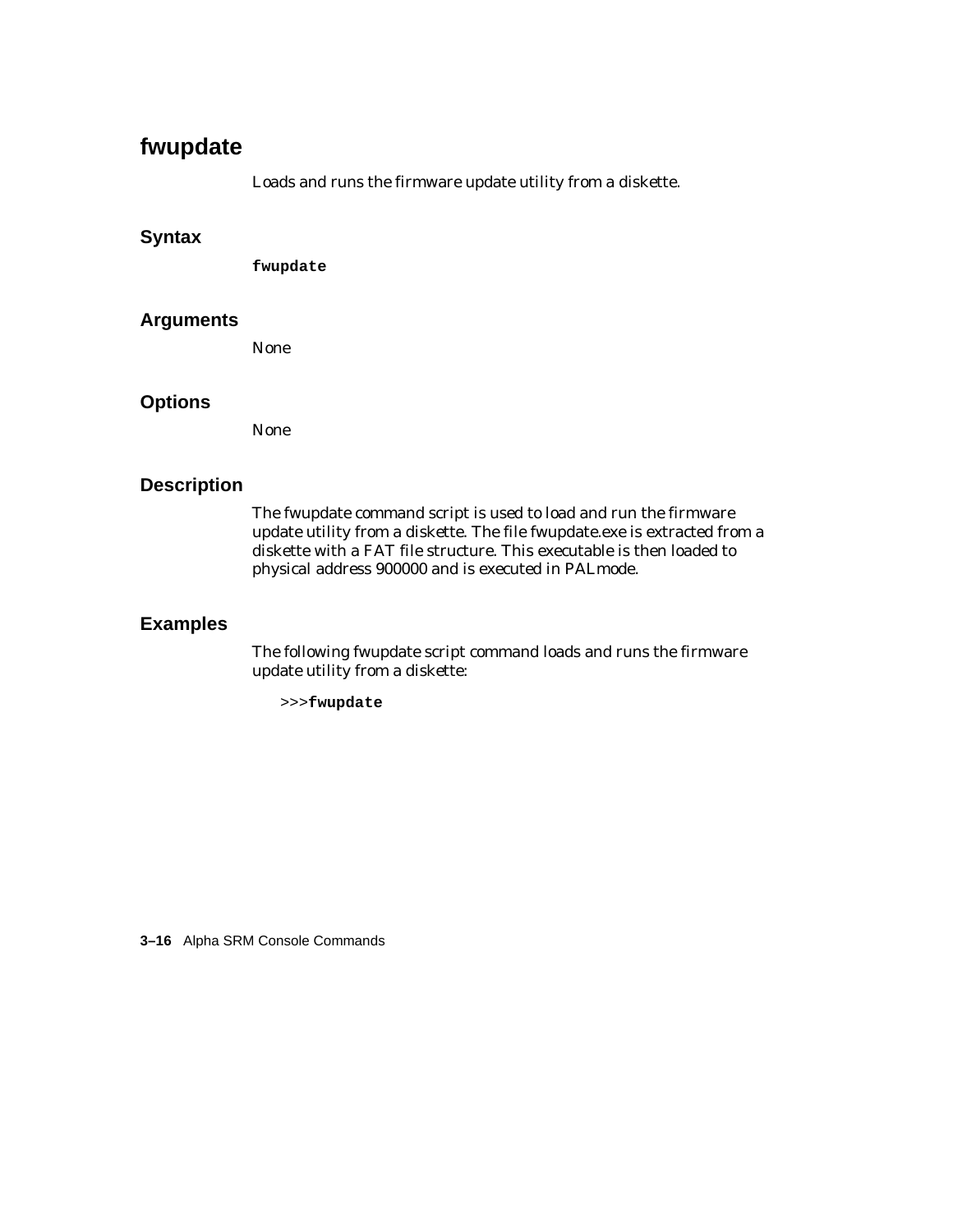#### **set**

Sets or modifies the value of an environment variable.

#### **Syntax**

**set** <envar> <value> [-default] [-integer] [-string]

#### **Arguments**

<envar> The environment variable to be assigned a new value.

#### <value>

The value that is assigned to the environment variable. It can be either a numeric value or an ASCII string.

#### **Options**

**-default** Restores an environment variable to its default value.

**-integer** Creates an environment variable as an integer.

**-string** Creates an environment variable as a string.

#### **Description**

The set command is used to set or modify the value of an environment variable. Environment variables are used to pass configuration information between the console and the operating system. See the Environment Variables for Alpha SRM Console Commands section in this chapter for more information about environment variables.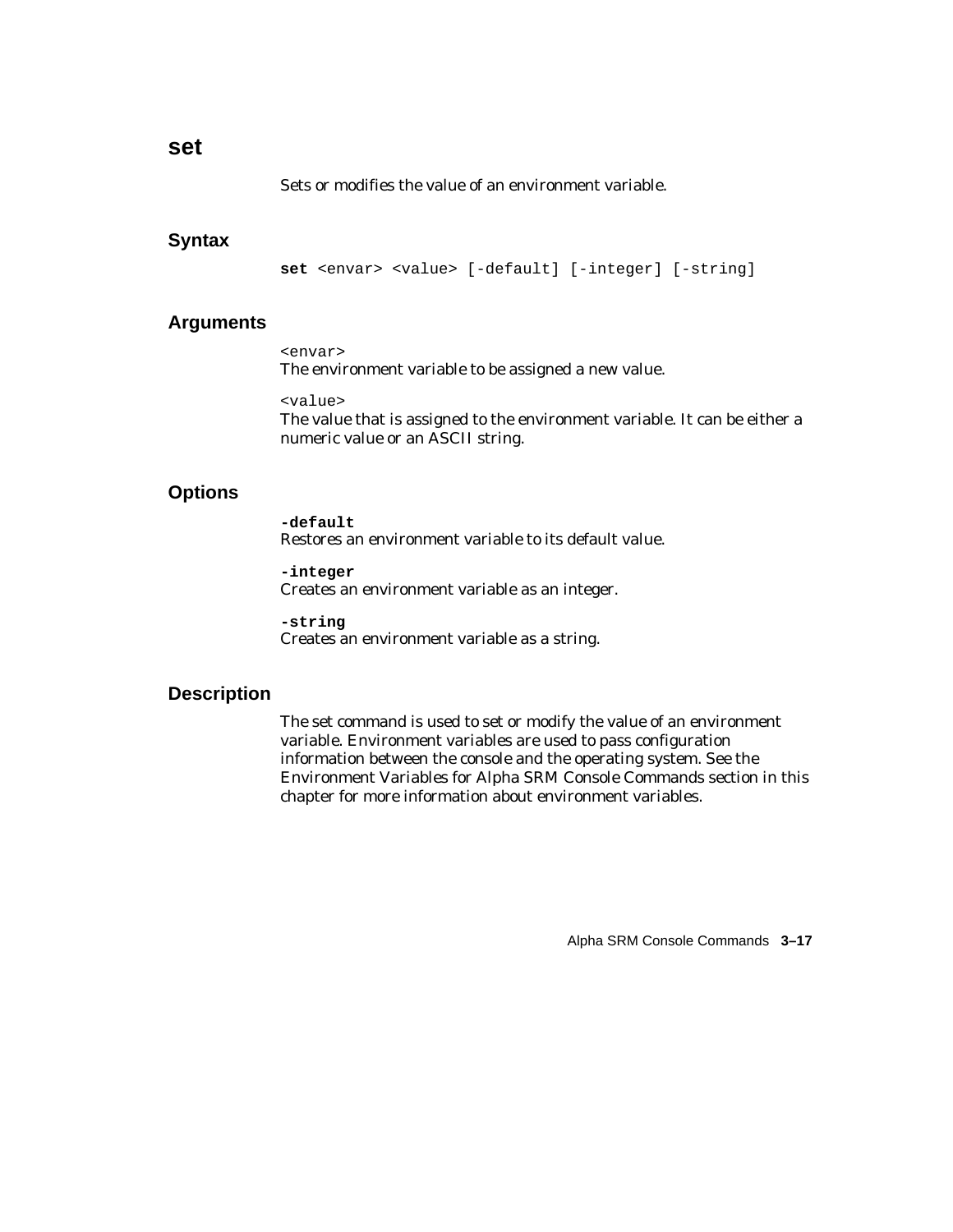#### **Examples**

The following set command modifies the default boot device to ewa0:

>>>**set bootdef\_dev ewa0**

The following set command attempts to boot the operating system following an error, halt, or powerup:

>>>**set auto\_action boot**

The following set command modifies the default boot flags to 0,1:

>>>**set boot\_osflags 0,1**

The following set command creates an environment variable called foobar and gives it a value of 5:

>>>**set foobar 5**

The following set command sets up the system to start the Windows NT firmware after the next power cycle:

>>>**set os\_type nt**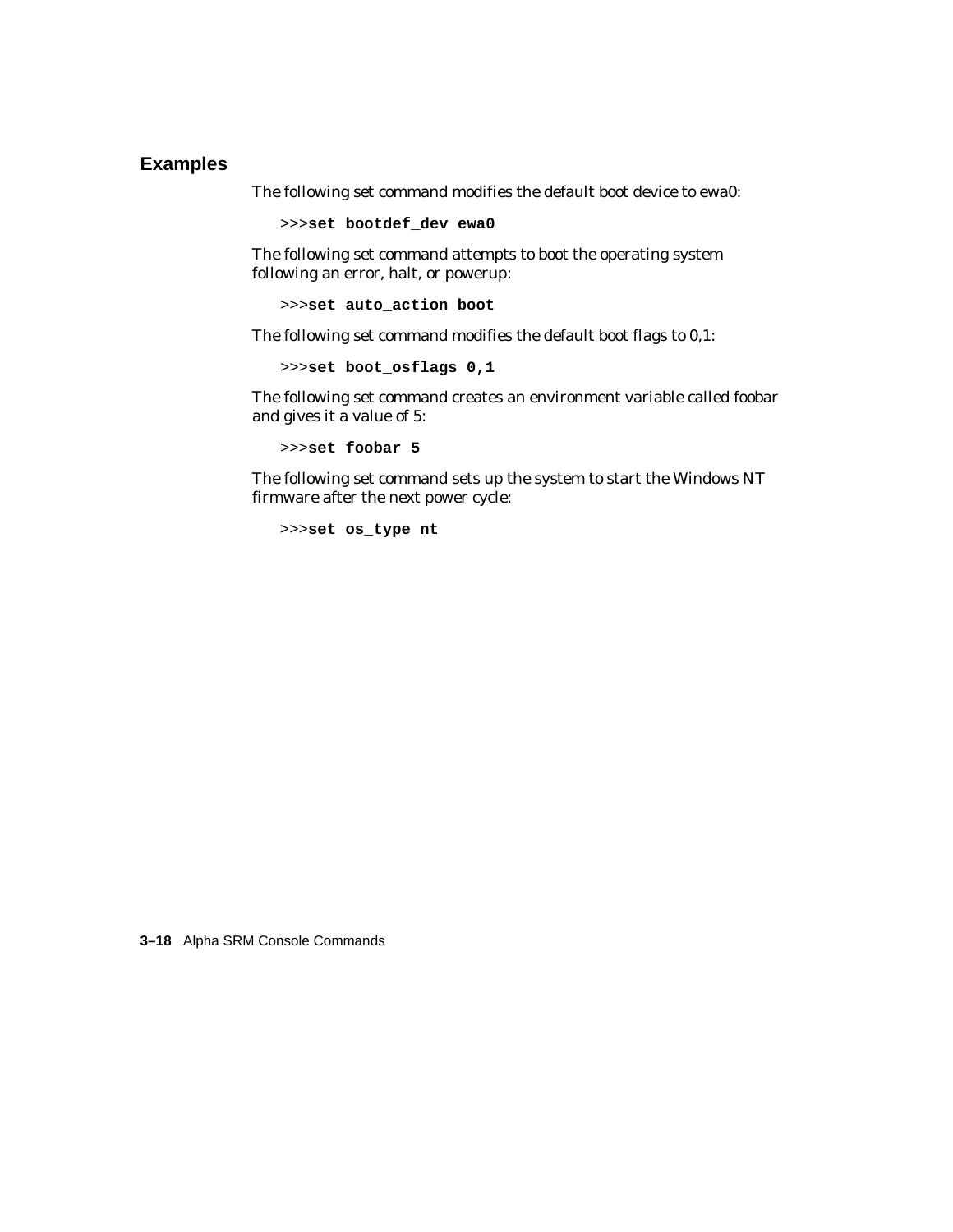# **show**

Displays the current value of the specified environment variable or information about the system.

#### **Syntax**

**show** [{config, device [device\_name], iobq, hwrpb, map, memory, pal, version, <envar>...}]

#### **Arguments**

#### config

Displays the current memory configuration, PCI logical slots, and ISA logical slots (based on the ISA configuration utility input to the configuration database).

device [device\_name]

Displays the devices and controllers in the system. Specifying a device name returns information on that device only.

iobq Displays the input/output counter blocks.

hwrpb Displays the hardware restart parameter block.

map

Displays the system virtual memory map.

memory Displays the memory module configuration.

pal Displays the version of DIGITAL UNIX and OpenVMS PALcode.

version Displays the version of the console.

<envar> Displays the current value of a specified environment variable.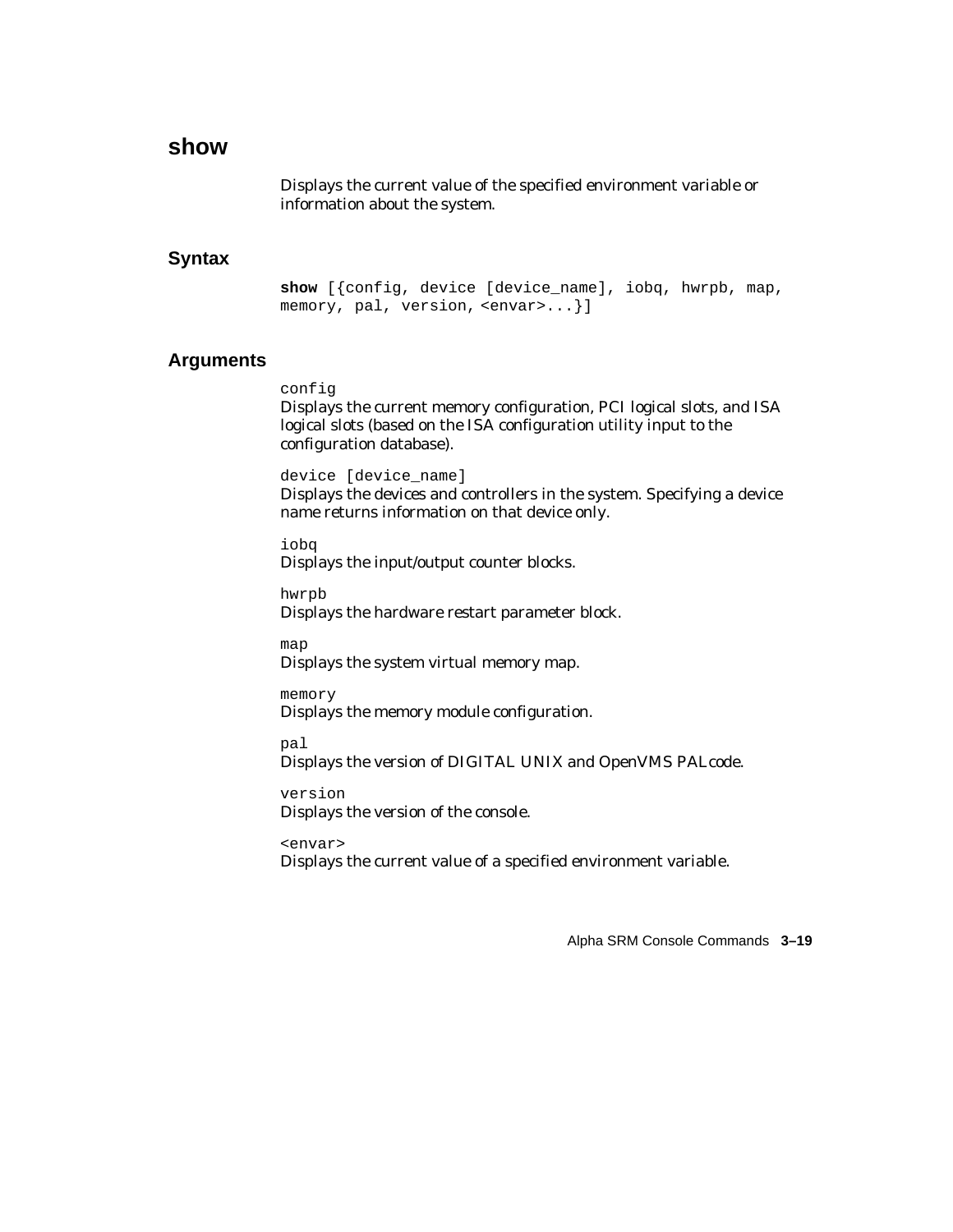#### **Options**

None

#### **Description**

The show command displays information about the system and the current value of a specified environment variable.

For more information about environment variables, see the Environment Variables for Alpha SRM Console Commands section in this chapter.

#### **Examples**

The following show command lists device information, such as system designation, drive model, or Ethernet address:

>>>**show device** dka0.0.0.6.0 DKA0 RZ26L 441A dka400.4.0.6.0 DKA400 RRD43 3213 dva0.0.0.0.1 DVA0 ewa0.0.0.12.0 EWA0 08-00-2B-E2-1C-25 pka0.7.0.6.0 PKA0 SCSI Bus ID 7

The following show command lists system random-access memory (RAM) size:

>>>**show memory** 48 Meg of System Memory

The following show command lists all environment variables and their settings:

>>>**show \***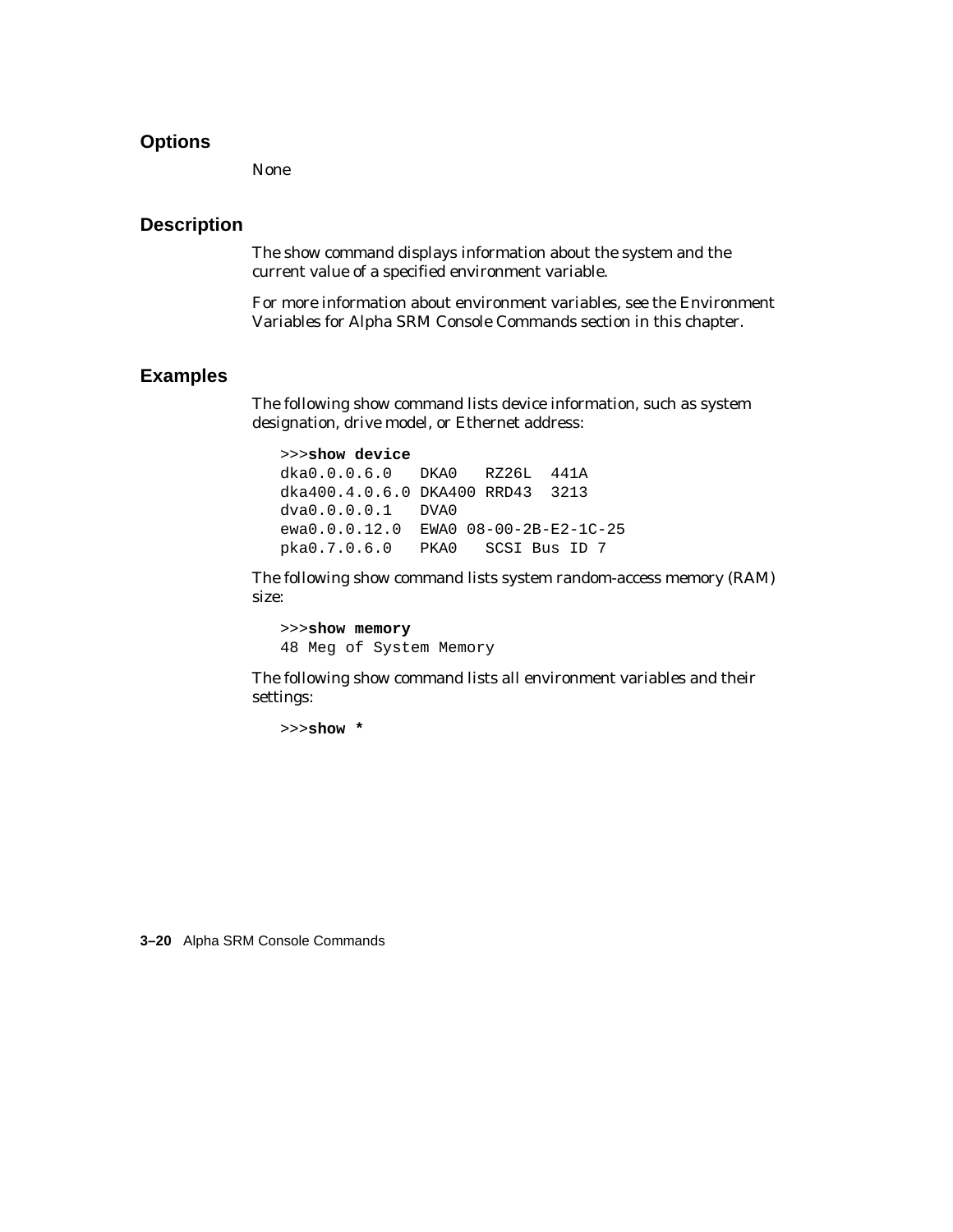The following show command lists all environment variables, beginning with boot:

```
>>>show boot*
```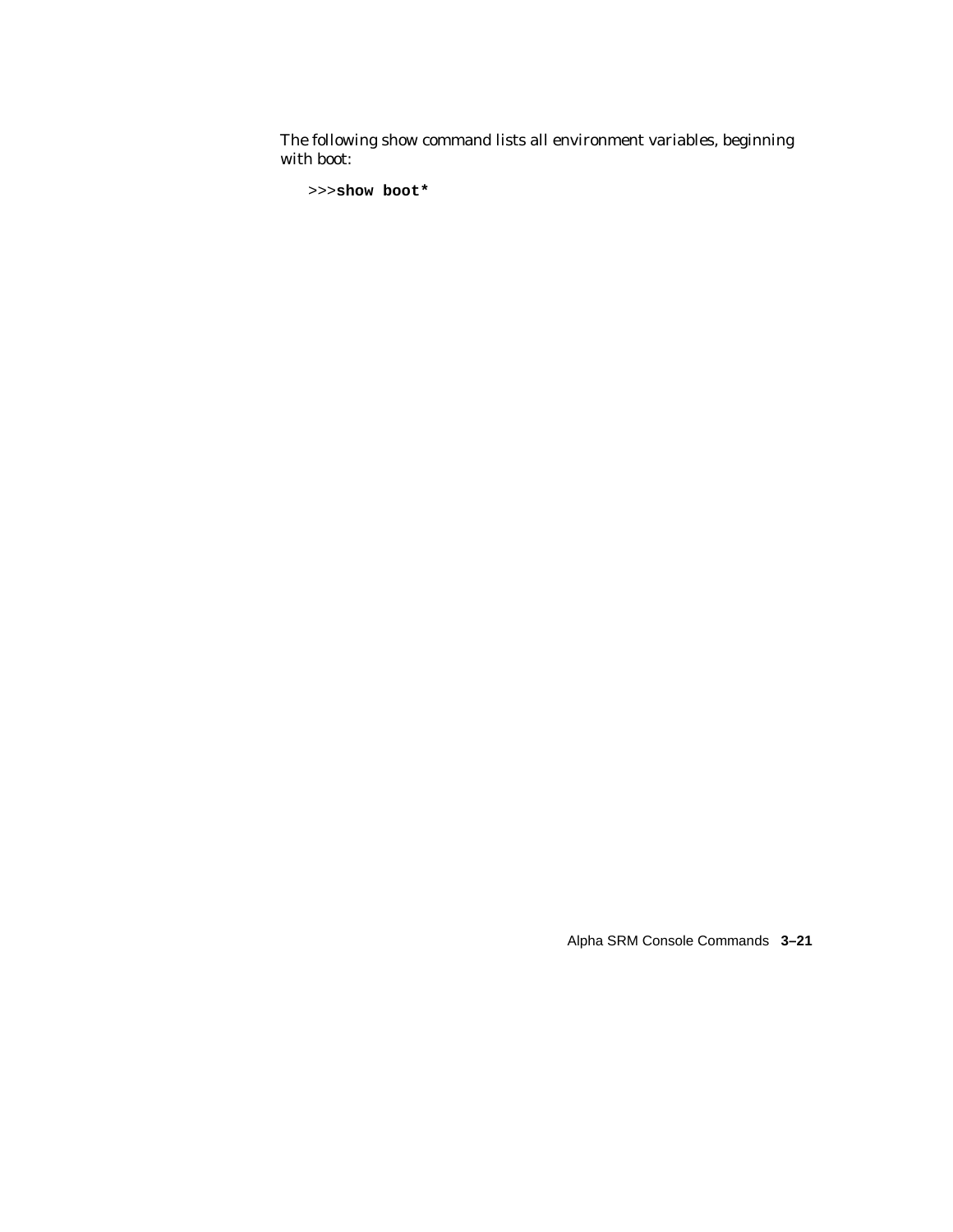# **Environment Variables for Alpha SRM Console Commands**

This section describes environment variables that are used to define system operational state and to pass information between the firmware and the operating system.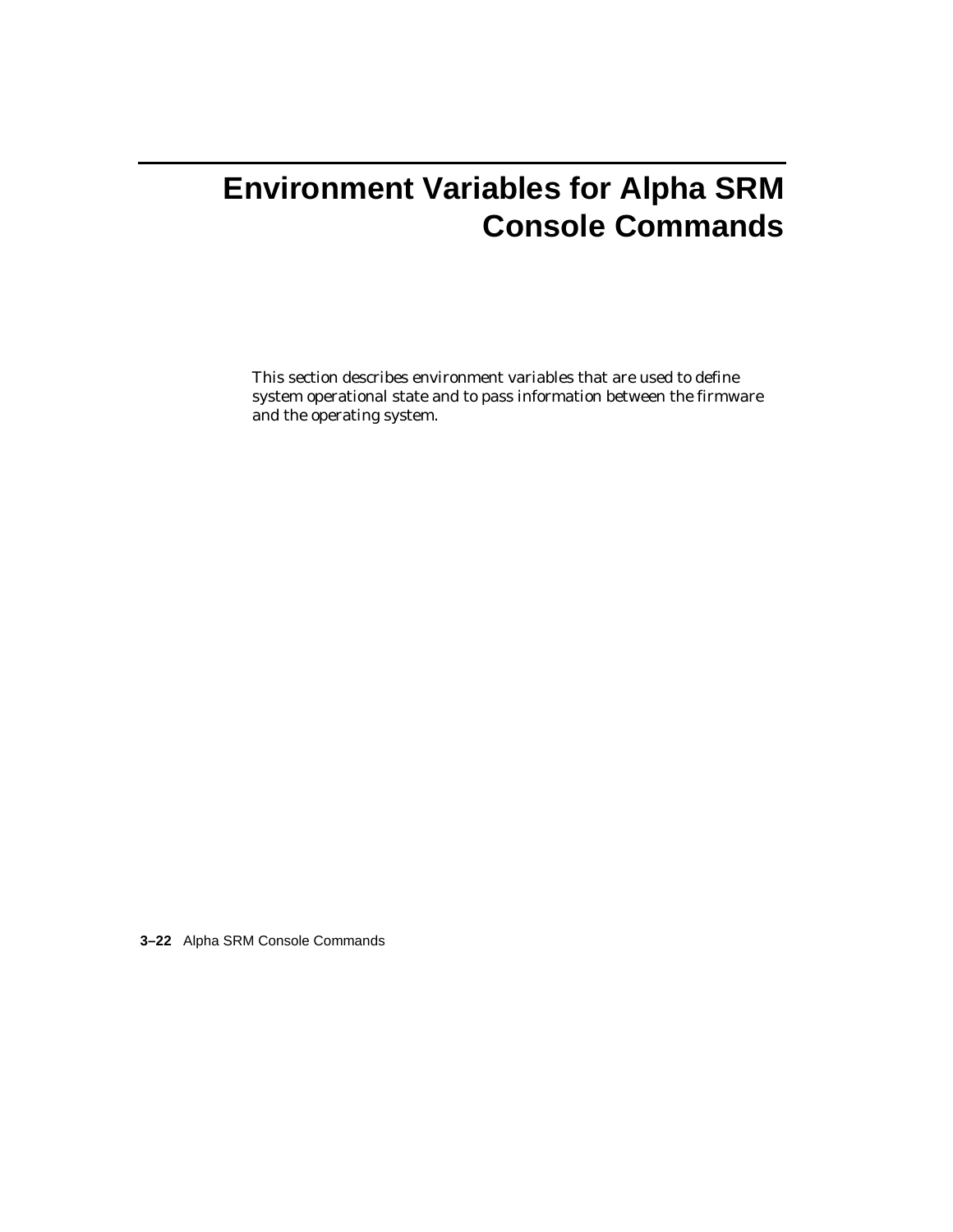# **Environment Variable Descriptions**

Environment variables are classified as either Alpha SRM Console architecture required or system defined.

#### **Alpha SRM Console Architecture-Required Environment Variables**

The following table shows common Alpha SRM Console architecture-required environment variables and their descriptions. For a complete list, enter **show \*** at the Alpha SRM Console prompt.

| Variable     | <b>Description</b>                                                                                                                                                                                                                                                                                                    |
|--------------|-----------------------------------------------------------------------------------------------------------------------------------------------------------------------------------------------------------------------------------------------------------------------------------------------------------------------|
| auto_action  | When used with the set or show command, this<br>variable modifies or displays the console action<br>that follows an error, halt, or powerup. The<br>action can be halt, boot, or restart. The default<br>is halt.                                                                                                     |
| boot file    | When used with the set or show command, this<br>variable modifies or displays the file name to<br>be used when a bootstrap requires a file name.<br>The default is null.                                                                                                                                              |
| boot osflags | When used with the set or show command, this<br>variable modifies or displays the additional<br>parameters to be passed to system software.<br>For OpenVMS software, these parameters are<br>the system root number and boot flags. The<br>default is 0.                                                              |
| bootdef dev  | When used with the set or show command, this<br>variable modifies or displays the default device<br>or device list from which the system will<br>attempt to boot. If the system software is<br>preloaded, the variable is preset to point to the<br>device containing the preloaded software. The<br>default is null. |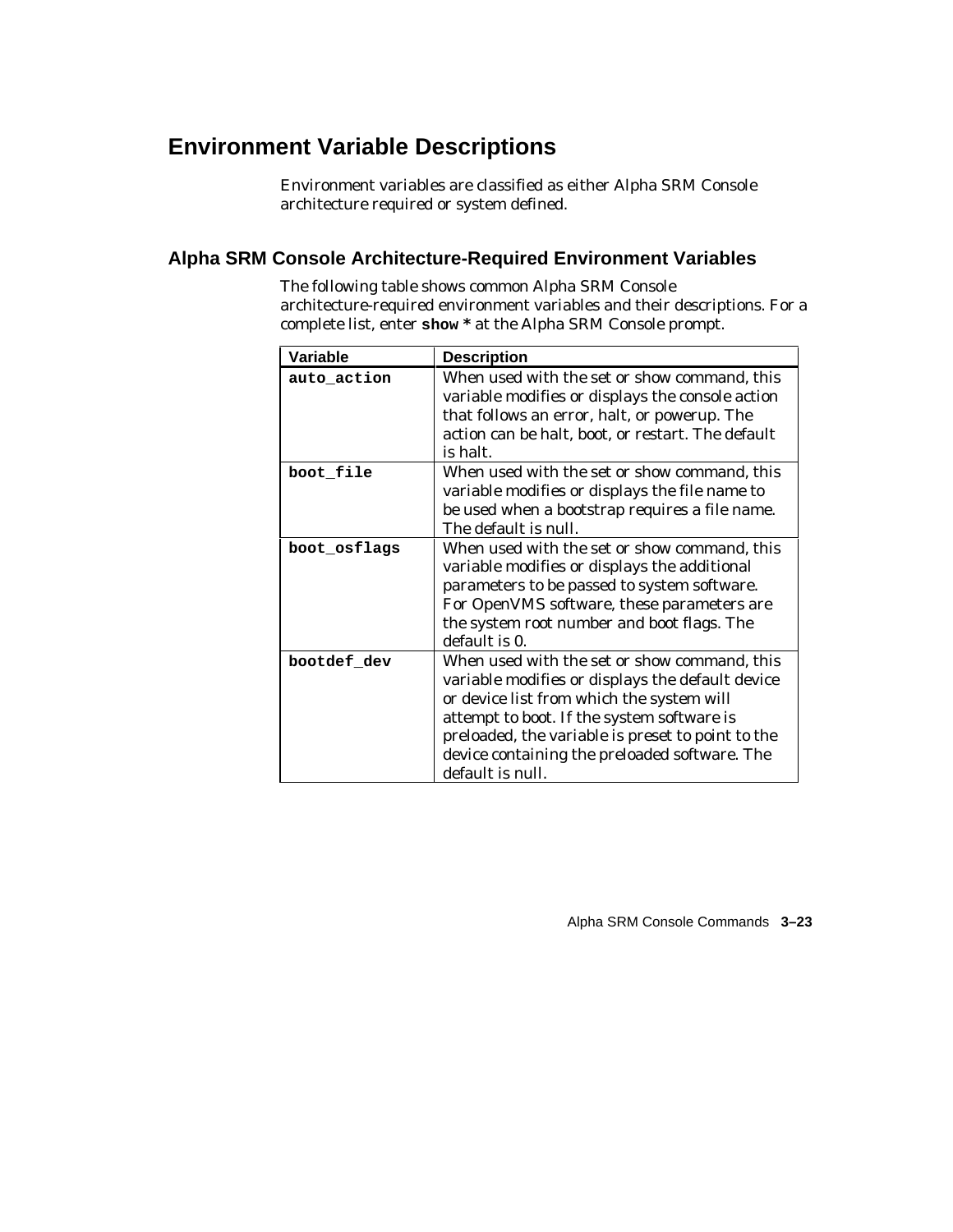### **Alpha SRM Console System-Defined Environment Variables**

The following table shows common Alpha SRM Console system-defined environment variables and their descriptions. For a complete list, enter **show \*** at the Alpha SRM Console prompt.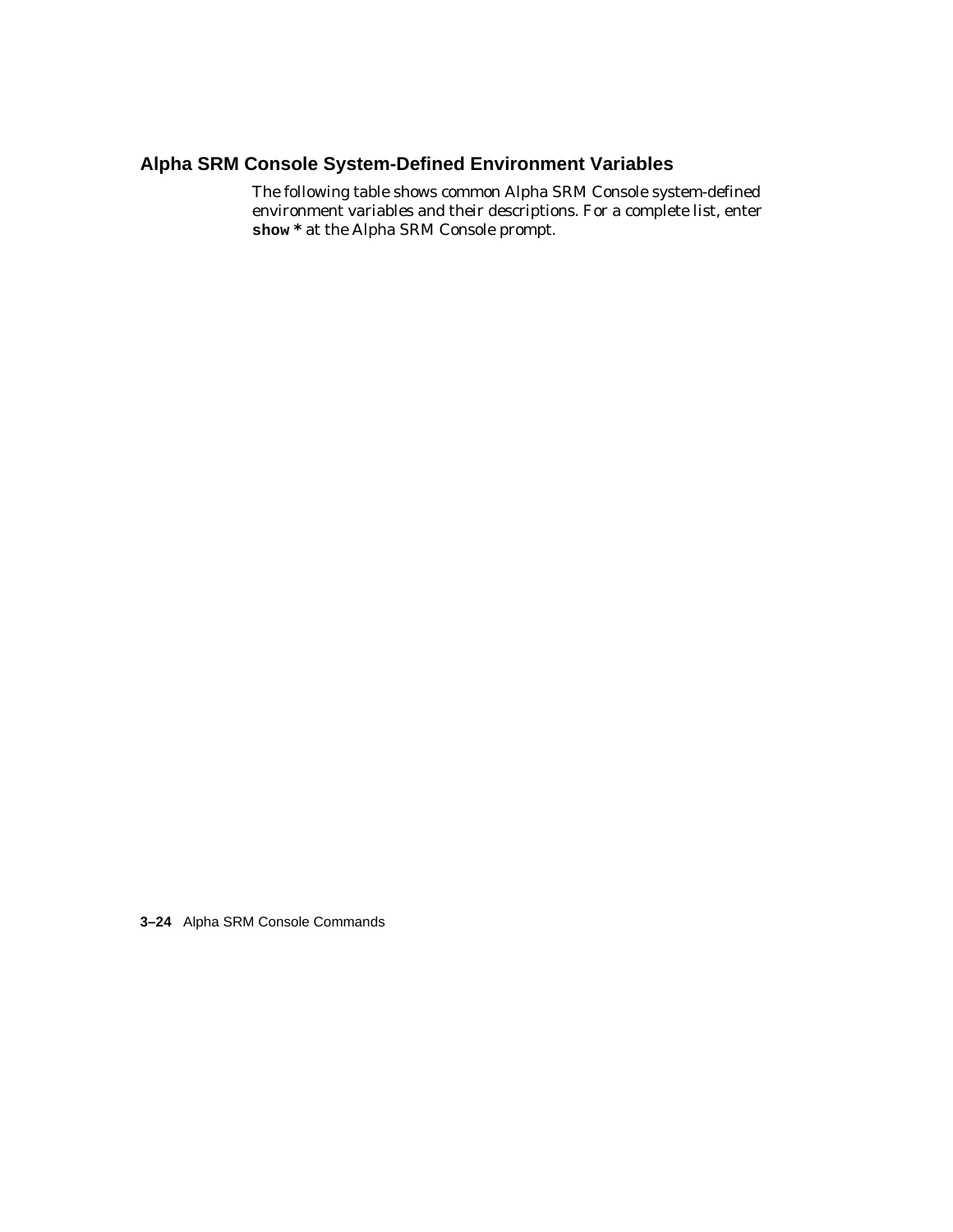| Variable          | <b>Description</b>                         |  |
|-------------------|--------------------------------------------|--|
| console           | When used with the set command, this       |  |
|                   | variable modifies the console output to    |  |
|                   | either the serial port or the graphics     |  |
|                   | controller.                                |  |
| control_scsi_term | This variable is unused in the             |  |
|                   | motherboard system.                        |  |
| ewa0 mode         | This variable determines whether either    |  |
|                   | the AUI (ThinWire) or the twisted-pair     |  |
|                   | Ethernet ports will be enabled. AUI is the |  |
|                   | default. (Autosensing is not supported.)   |  |
| os type           | When used with the set or show             |  |
|                   | command, this variable modifies or         |  |
|                   | displays the specified firmware that will  |  |
|                   | be loaded on the next power cycle. The     |  |
|                   | possible values are:                       |  |
|                   | $=$ Select the Windows NT<br>nt            |  |
|                   | firmware.                                  |  |
|                   | = Select the Alpha SRM Console.<br>osf     |  |
|                   | = Select the Alpha SRM Console.<br>vms     |  |
| pci_parity        | This variable controls PCI parity          |  |
|                   | checking. The possible values are:         |  |
|                   | = Parity checking is enabled.<br>on        |  |
|                   | = Parity checking is disabled; this<br>off |  |
|                   | is the default.                            |  |
|                   | $sniff$ = Parity checking is enabled or    |  |
|                   | disabled depending on the PCI              |  |
|                   | device.                                    |  |
| oem_string        | When used with the set or show             |  |
|                   | command, this variable modifies or         |  |
|                   | displays a text string that identifies the |  |
|                   | product name in the Alpha SRM Console      |  |
|                   | banner.                                    |  |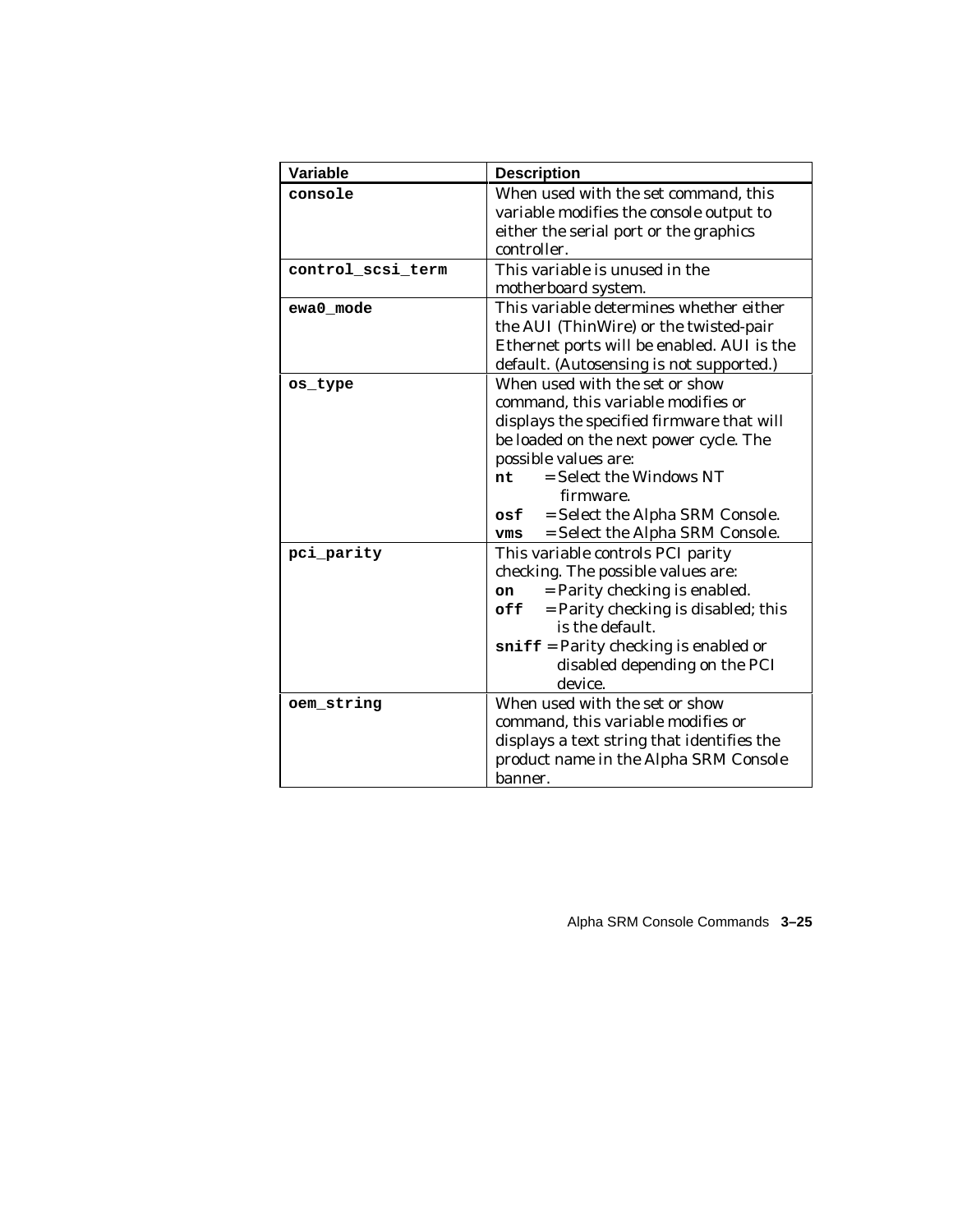| Variable   | <b>Description</b>                                                                                                                                                                                                                                                                                                                                                           |                                                                                                                                                           |
|------------|------------------------------------------------------------------------------------------------------------------------------------------------------------------------------------------------------------------------------------------------------------------------------------------------------------------------------------------------------------------------------|-----------------------------------------------------------------------------------------------------------------------------------------------------------|
| language n | The language environment variable assigns language n<br>to the system (where $n$ is the option number of a<br>language listed in the menu that follows). Use the<br>following procedure to select the language:<br>At the Alpha SRM Console prompt, enter<br>1.<br>the following commands:<br>>>>set language 0<br>$>>$ init<br>The following menu and prompt are displayed: |                                                                                                                                                           |
|            |                                                                                                                                                                                                                                                                                                                                                                              |                                                                                                                                                           |
|            |                                                                                                                                                                                                                                                                                                                                                                              |                                                                                                                                                           |
|            | n Language                                                                                                                                                                                                                                                                                                                                                                   | Language<br>n                                                                                                                                             |
|            | 0 none (display menu)                                                                                                                                                                                                                                                                                                                                                        | 40 Francais (Suisse<br>Romande)                                                                                                                           |
|            | 30 Dansk                                                                                                                                                                                                                                                                                                                                                                     | 42 Italiano                                                                                                                                               |
|            | 32 Deutsch                                                                                                                                                                                                                                                                                                                                                                   | 44 Nederlands                                                                                                                                             |
|            | 34 Deutsch (Schweiz)                                                                                                                                                                                                                                                                                                                                                         | 46 Norsk                                                                                                                                                  |
|            | 36 English (American)                                                                                                                                                                                                                                                                                                                                                        | <b>48 Portugues</b>                                                                                                                                       |
|            | 38 English (British/Irish) 4A Suomi                                                                                                                                                                                                                                                                                                                                          |                                                                                                                                                           |
|            | 3A Espanol                                                                                                                                                                                                                                                                                                                                                                   | 4C Svenska                                                                                                                                                |
|            | 3C Francais<br><b>3E Francais (Canadian)</b>                                                                                                                                                                                                                                                                                                                                 | <b>4E Vlaams</b>                                                                                                                                          |
|            | (1.16):                                                                                                                                                                                                                                                                                                                                                                      |                                                                                                                                                           |
|            | 2.<br>system:                                                                                                                                                                                                                                                                                                                                                                | Enter the number that corresponds to the language<br>you want to use. The following example shows how<br>to assign the English (American) language to the |
|            | (116):36                                                                                                                                                                                                                                                                                                                                                                     |                                                                                                                                                           |
|            | 3.<br>power cycle the system.                                                                                                                                                                                                                                                                                                                                                | When you receive a message to reset the system,                                                                                                           |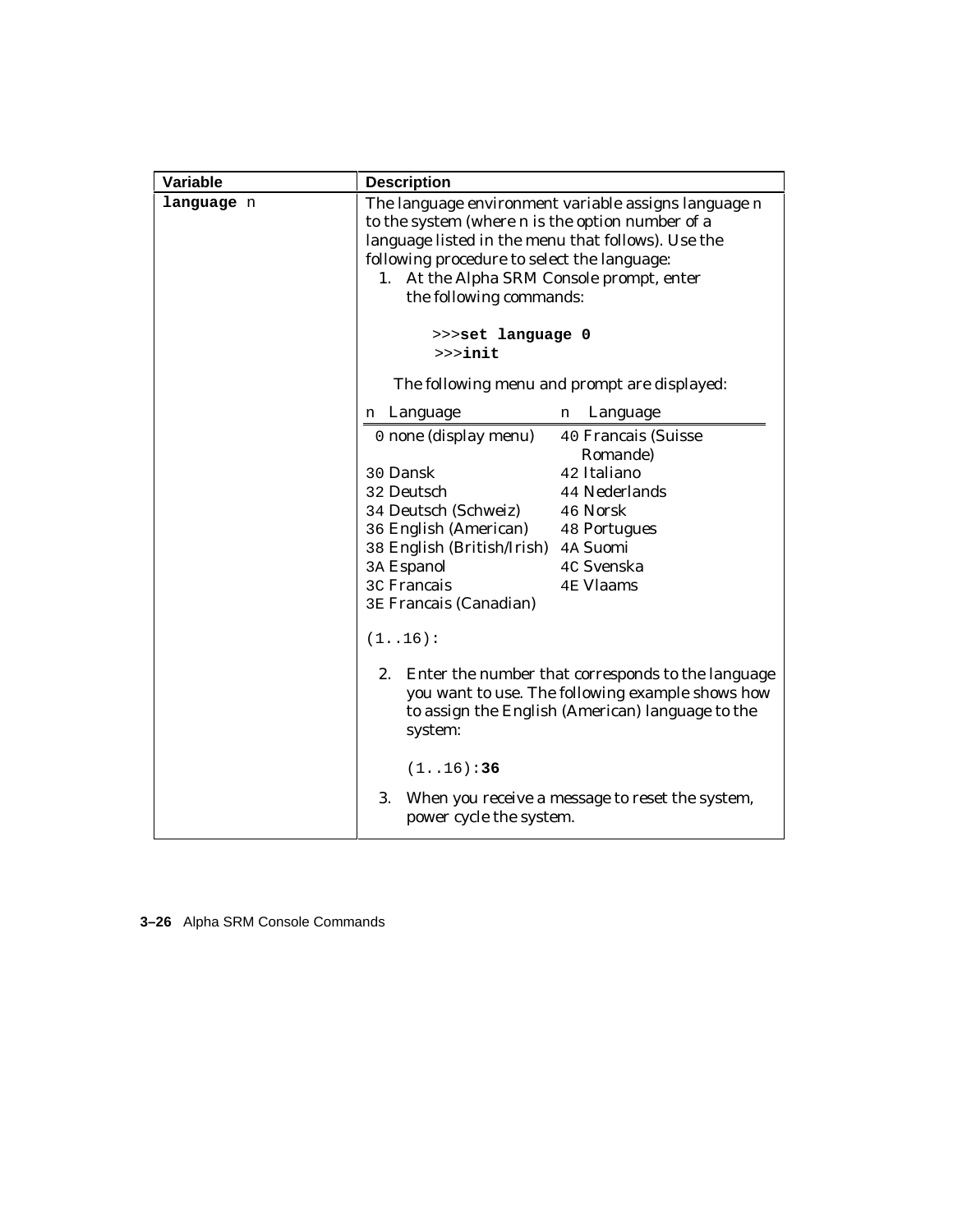# **ISA Configuration Utility**

This section describes how to configure Industry Standard Architecture (ISA) options before using a new option module with a motherboard system.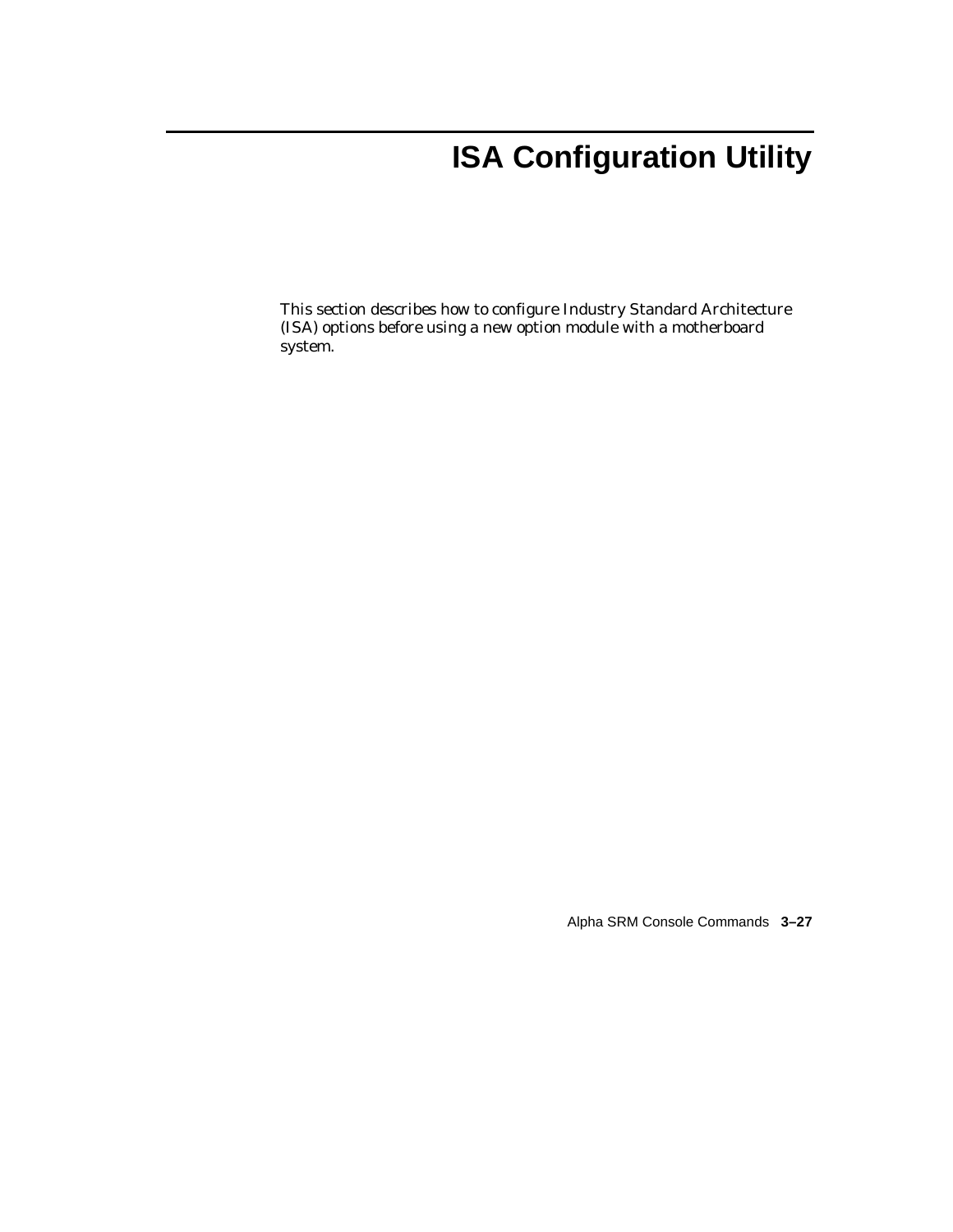# **isacfg**

Allows you to enter installation information about ISA option modules.

### **Syntax**

**isacfg** [-init] [-slot <slot#>] [-dev <device#>] [-all|-rm|-mk|-mod] [-<field> <value>]...

### **Arguments**

None

# **Options**

**-init** Initializes the configuration table to the default settings.

```
-slot <slot#>
```
Allows you to enter a unique slot number for each ISA adapter. You may assign the numbers in any order. The slot number does not relate to a physical ISA adapter position. Slot 0 is reserved for the motherboard devices.

**-dev** <device#> Optional; defaults to 0 if not entered. On a multifunction or multiport adapter, this specifies the device on the adapter.

**-all** Shows the entire configuration table. Overrides all other commands.

**-rm** Deletes an entry from the table.

**-mk** Adds an entry to the table.

**-mod** Modifies an entry in the table.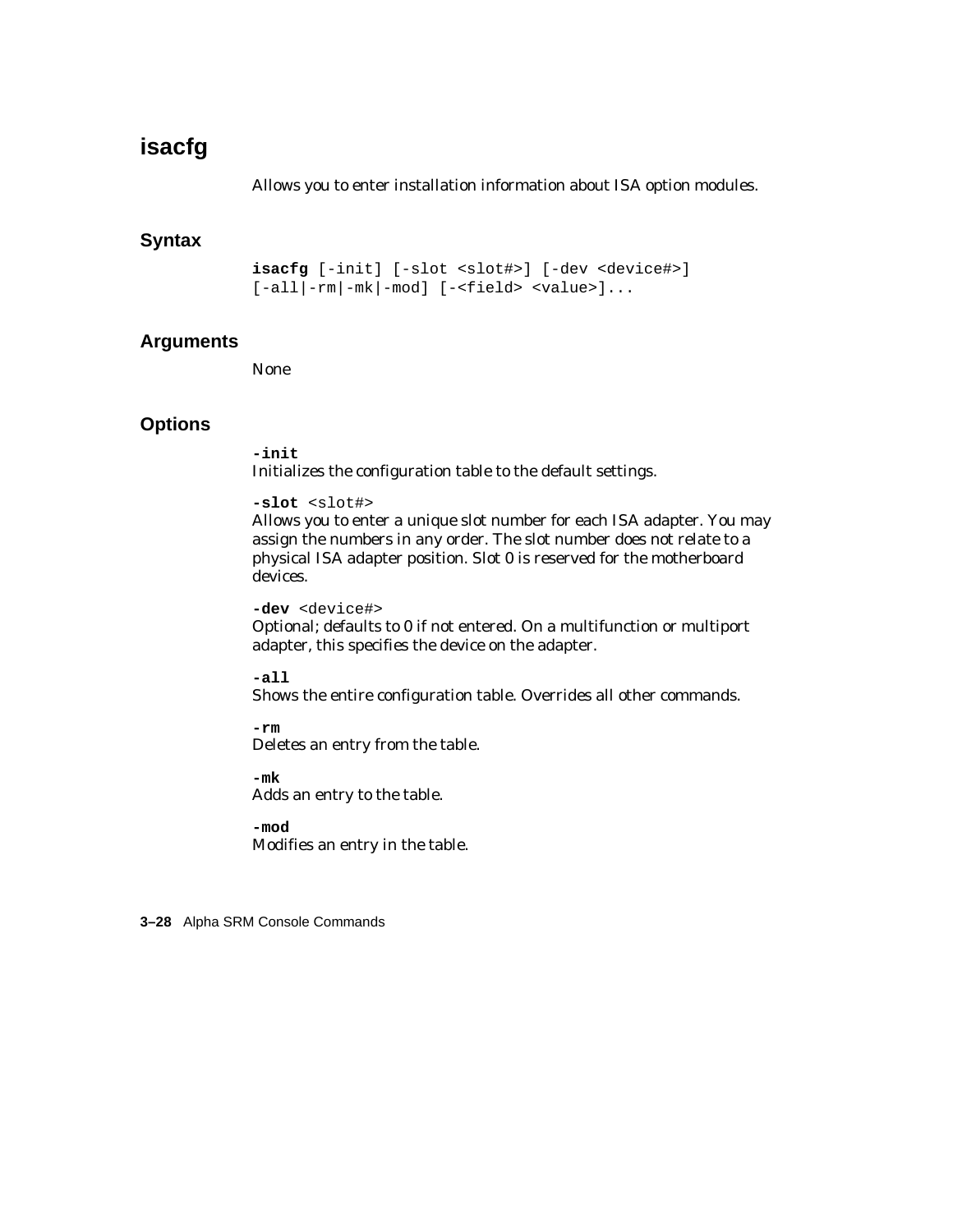The following field names and associated values are optional:

```
-<dmachan{0-3}> <value>
```
Allows you to specify up to four direct memory access (DMA) channels for the device. The valid values are 0,1,2,3.

```
-<dmamode{0-3}> <value>
```
Allows you to specify the DMA type for –dmachan{0-3}. The following values specify the DMA modes:

 $1 = \text{Block}$ **2** = Demand **4** = Single **8** = Cascade

```
-<enadev> <value>
```
Allows you to specify whether an entry is enabled or disabled. Disabled devices are not used in resource allocation calculations. The following values specify whether an entry is enabled or disabled:

 $0 = No$  (disabled)  $1 = Yes$  (enabled)

**-<etyp>** <value>

Defines an entry type. The following values specify an entry type:

**0** = Causes the entry to be deleted

- **1** = Single option
- **2** = Embedded multiport device
- **3** = Multiport option device

**-<handle>** <string>

Binds a name to the driver (up to 15 characters).

```
-<iobase>{0-5}> <value>
```
Specifies up to six I/O base registers (in hexadecimal) for a particular device entry.

**-<irq{0-3}>** <value>

Allows you to assign up to four interrupt request (IRQ) channels to the device (use decimal IRQ levels).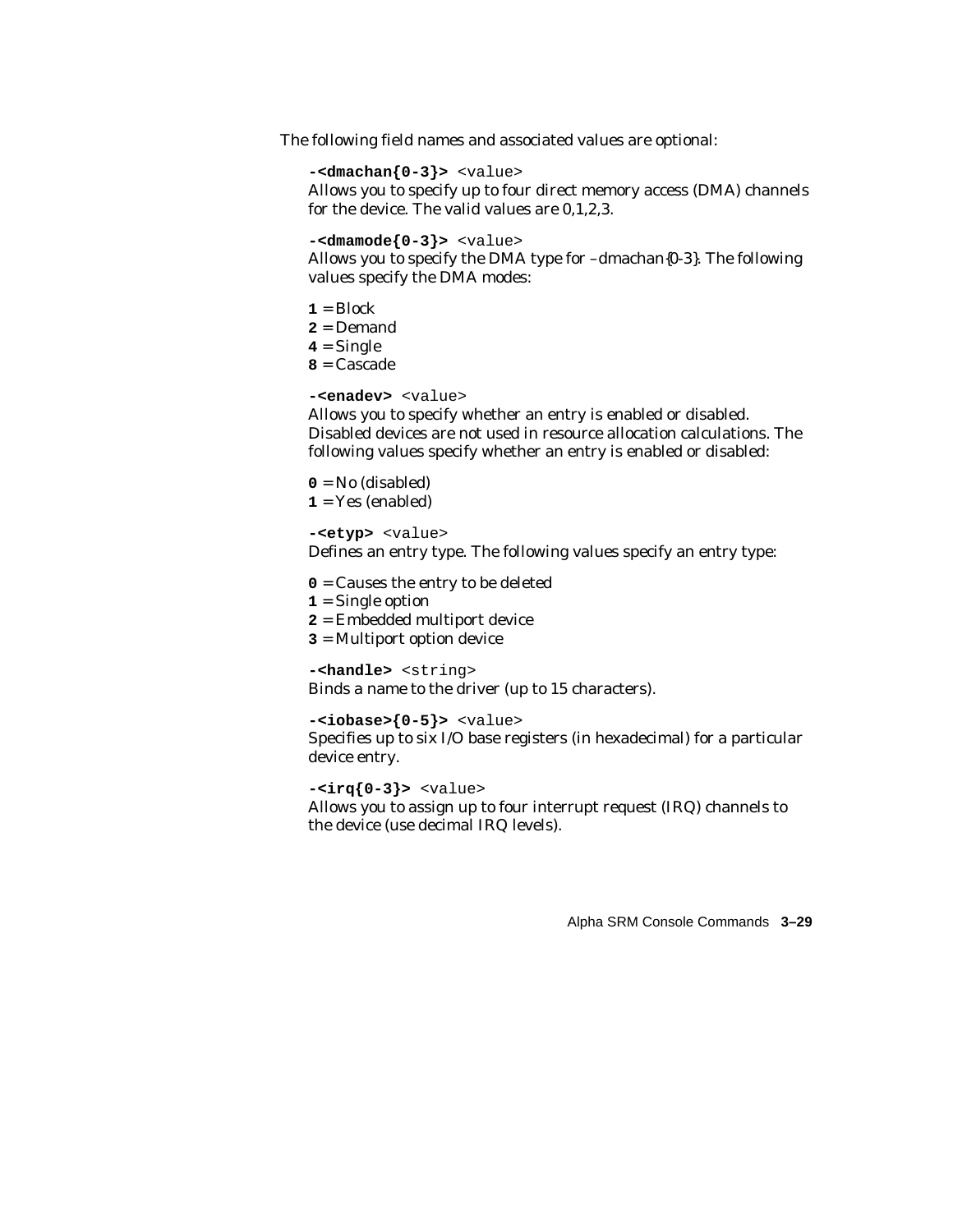```
-<membase{0-2}> <value>
Specifies up to three read/write ISA memory regions.
```

```
-<memlen{0-2}> <value>
Specifies the length of a memory region for one of three read/write
memory regions.
```
**-<rombase>** <value> Specifies an address for the ISA BIOS on an external ROM.

**-<romlen>** <value> Specifies the length of the ROM.

**-<totdev>** <value> Allows you to record the total number of devices for a particular slot.

# **Description**

ISA devices are not capable of being probed for configuration information by the DIGITAL UNIX or OpenVMS operating systems. Therefore, you must enter ISA option information manually by using the ISA configuration utility (isacfg). You must use this utility before installing a new ISA option module on a motherboard system that is running the DIGITAL UNIX or OpenVMS operating systems.

### **Adding ISA Options**

To add a supported ISA option to a motherboard system running the DIGITAL UNIX or OpenVMS operating system, use the following procedure.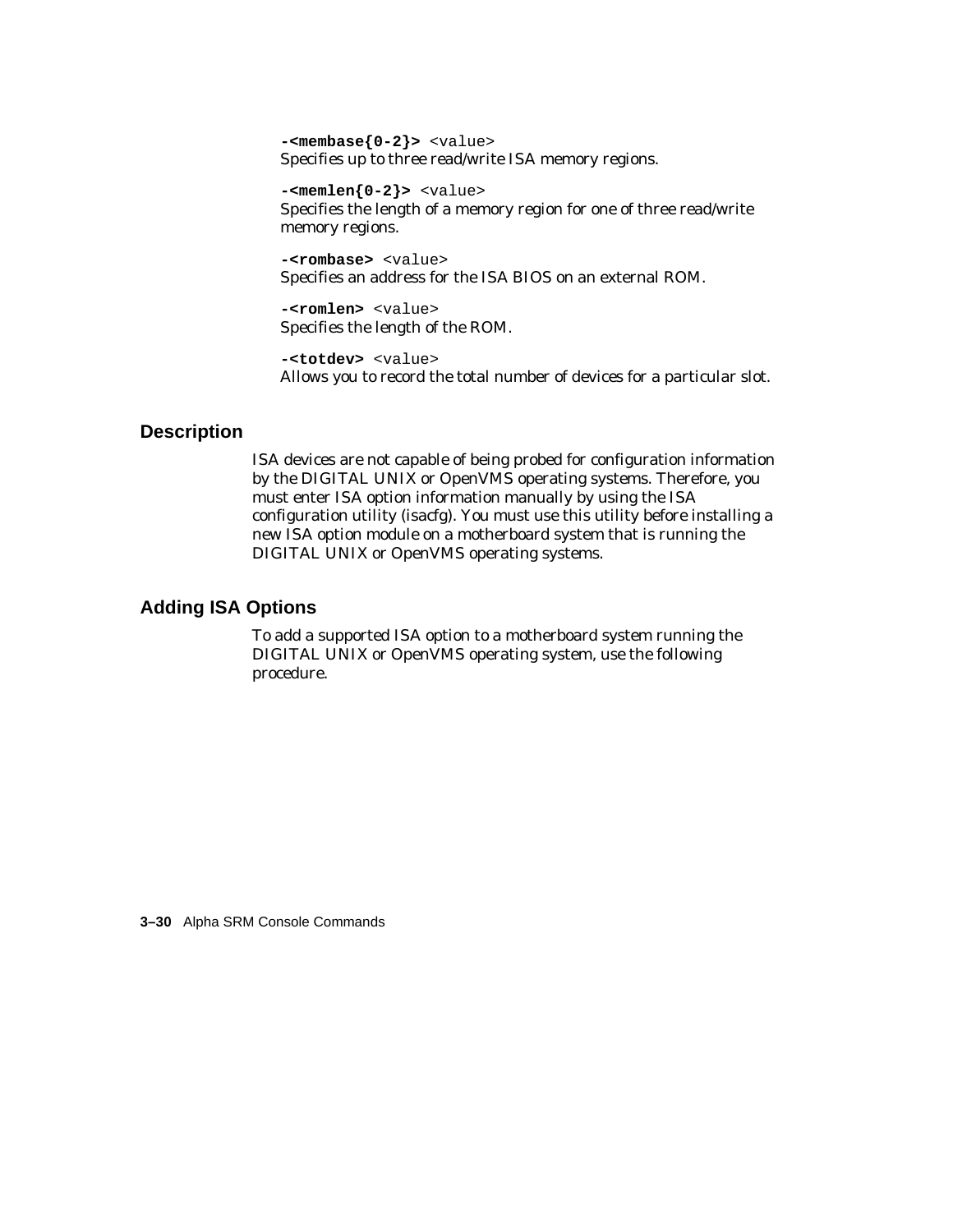| <b>Step</b>             | <b>Action</b>                                                                                                                       | <b>Result</b>                                                                   |
|-------------------------|-------------------------------------------------------------------------------------------------------------------------------------|---------------------------------------------------------------------------------|
| 1                       | Perform operating system<br>configuration tasks, if any. Refer to<br>your operating system installation<br>guide and release notes. | The operating system is<br>prepared for the ISA option.                         |
| $\mathbf{2}$            | Shut down the operating system.                                                                                                     | The system displays the Alpha<br>SRM Console prompt (>>>).                      |
| 3                       | Enter isacfg <options> at the<br/>Alpha SRM Console prompt (&gt;&gt;&gt;).</options>                                                | The new ISA option is added to<br>the Alpha SRM Console<br>configuration table. |
| $\overline{\mathbf{4}}$ | Enter init at the Alpha SRM Console<br>prompt $(\gg)$ .                                                                             | The Alpha SRM Console is<br>reinitialized.                                      |
| $\overline{5}$          | Refer to the ISA option documentation<br>to configure the ISA option.                                                               | The ISA option is properly<br>configured.                                       |
| 6                       | Refer to the motherboard<br>documentation to turn off the system<br>and install the ISA option.                                     | The ISA option is properly<br>installed.                                        |
| 7                       | Turn on and boot the system.                                                                                                        | The operating system boots and<br>recognizes the new ISA option.                |

#### **Examples**

The following example shows how to use the isacfg utility to enter configuration information for the DE205 Ethernet controller option into the configuration database. Examples to display, modify, and remove table entries are included as well. In some cases, there are scripts available to issue the proper isacfg command. Script commands are preceded by an add\_ prefix.

The following isacfg command uses the built-in script to add the DE205 option:

>>>**add\_de205**

The following isacfg command, which performs the same function as the add\_de205 command in the previous example, adds the DE205 option:

```
>>>isacfg -slot 1 -dev 0 -mk -handle DE200-LE \
_>-irq0 5 -iobase0 300 -etyp 1 -enadev 1
```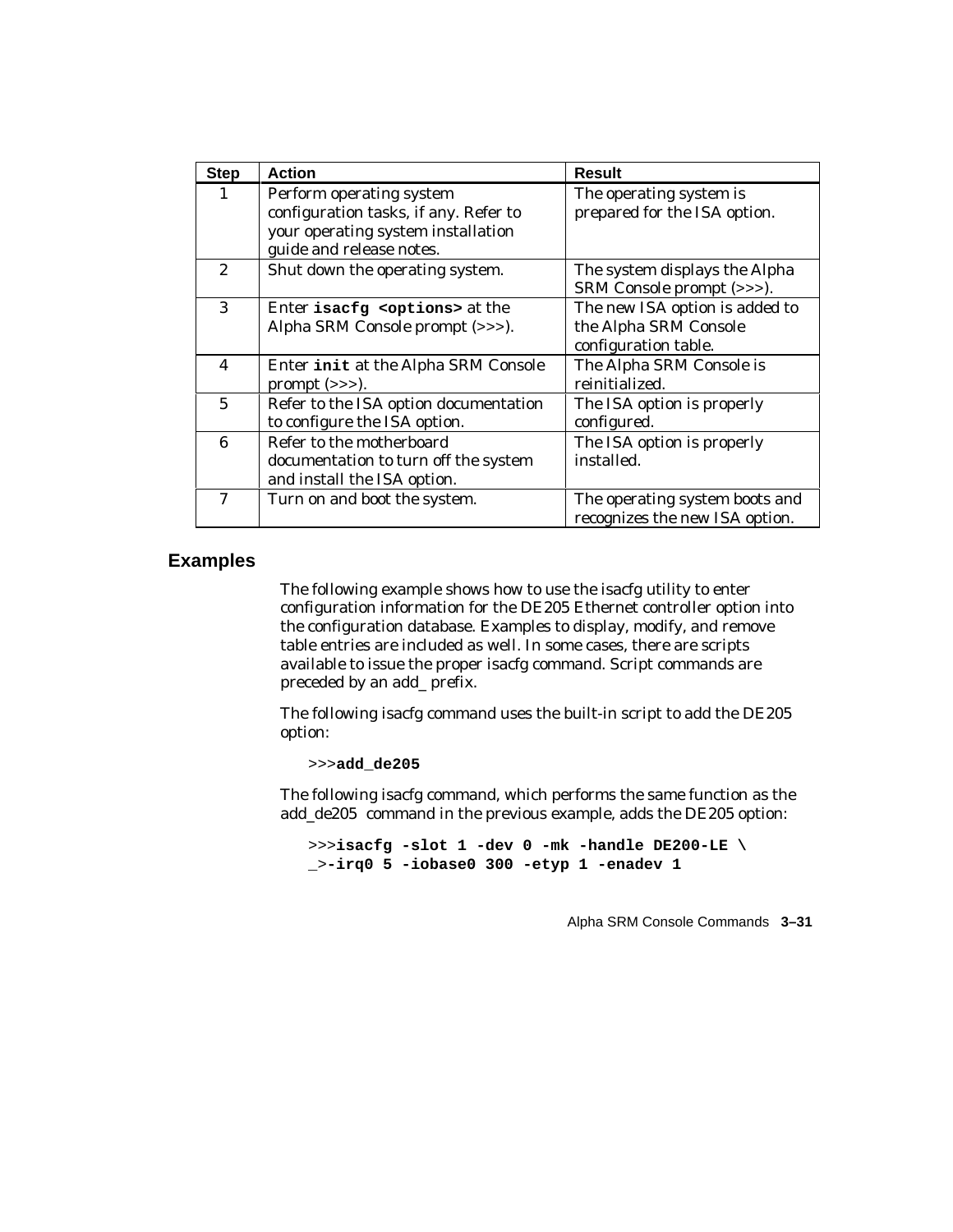The following isacfg command displays the configuration database:

>>>**isacfg -all**

The following isacfg command modifies the irq0 entry of an option:

```
>>>isacfg -mod -slot 1 -irq0 14
```
The following isacfg command removes an entry:

```
>>>isacfg -rm -slot 1 -dev 0
```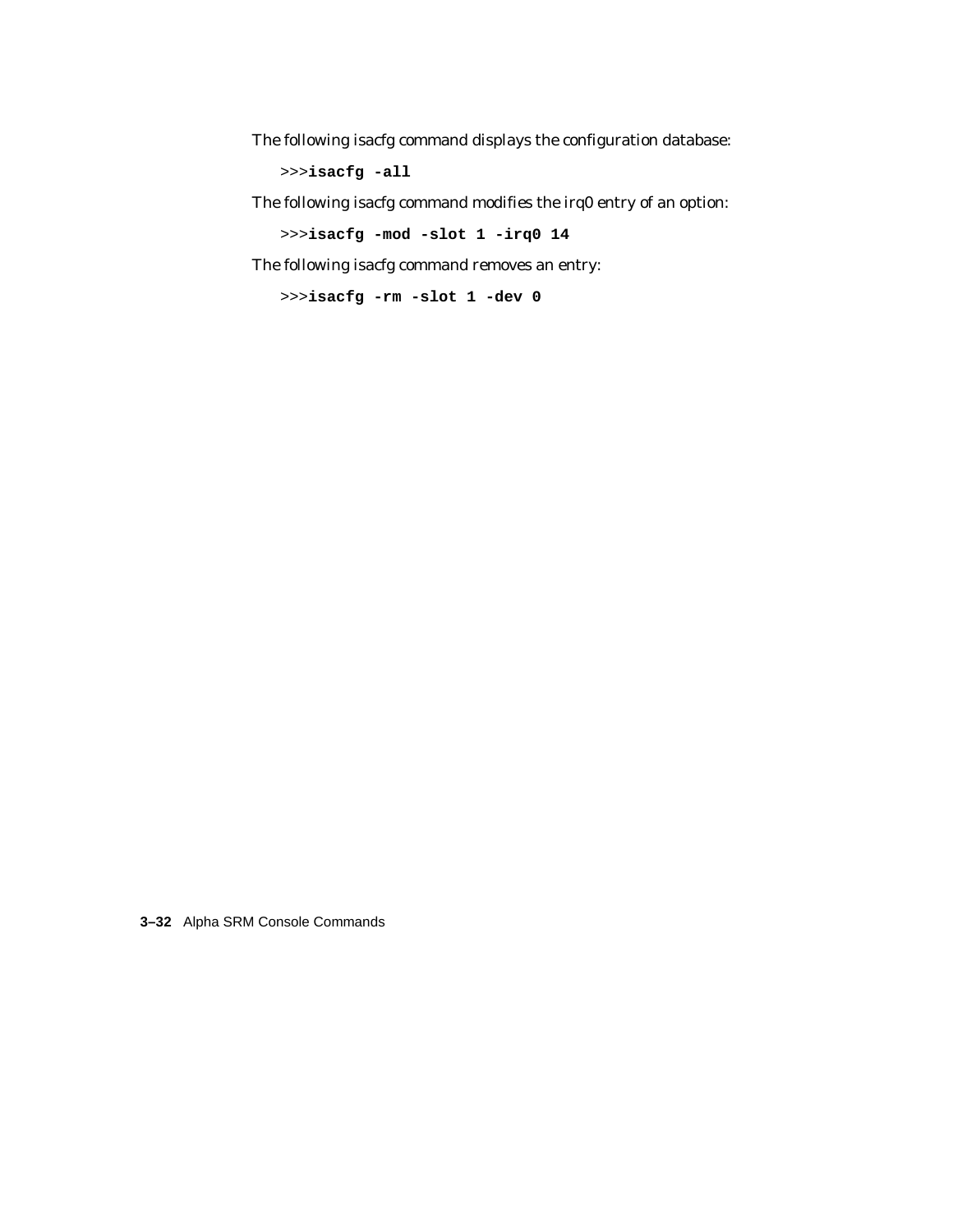# **DEC EtherWORKS 3 Configuration Utility**

This section describes how to configure the DE205 ISA network interface module.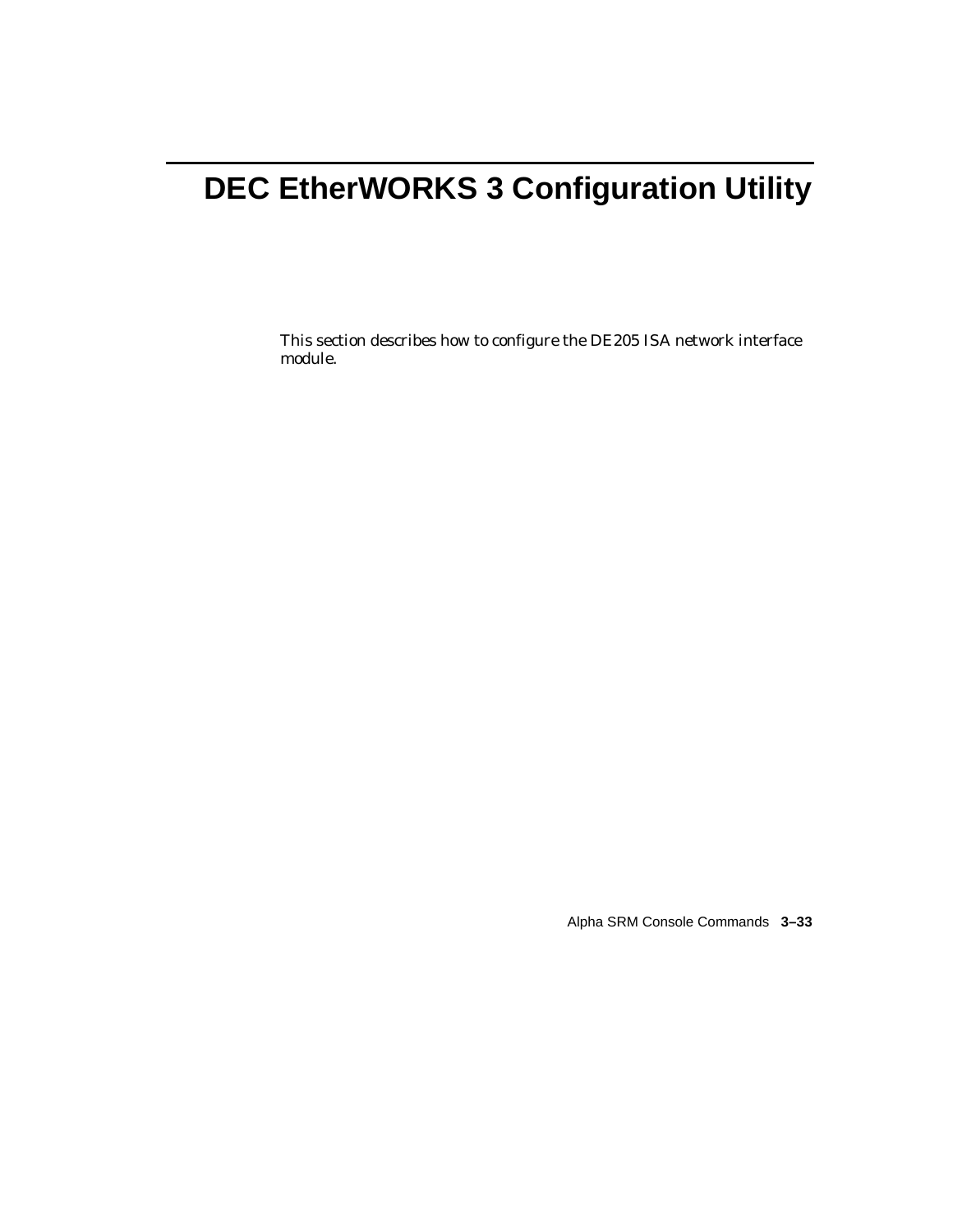# **ewrk3\_config**

#### Programs the DE205 onboard EEPROM.

## **Syntax**

```
ewrk3_config [-curaddr <io_base>] [-ioaddr <io_base>]
[-bufsize <mode>] [-memaddr <memory_base>][-irq
<irq_line>] [-fbus] [-ena16] [-default] [-show]
```
#### **Arguments**

None

# **Options**

```
-curaddr <io_base>
```
Specifies the current hex I/O base address (physical bus address) where the network interface module is located.

```
-ioaddr <io_base>
```
Specifies the hex I/O base address (physical bus address) for the current network interface module. The default address range is 300 (hex) through 31F (hex).

**-bufsize** <mode>

Specifies the memory mode and the amount of actual memory utilized and owned by the network interface module. The possible settings are 2K, 32K, or 64K. In most cases, DIGITAL recommends that the 2K setting be used, leaving a maximum amount of high memory for other application programs.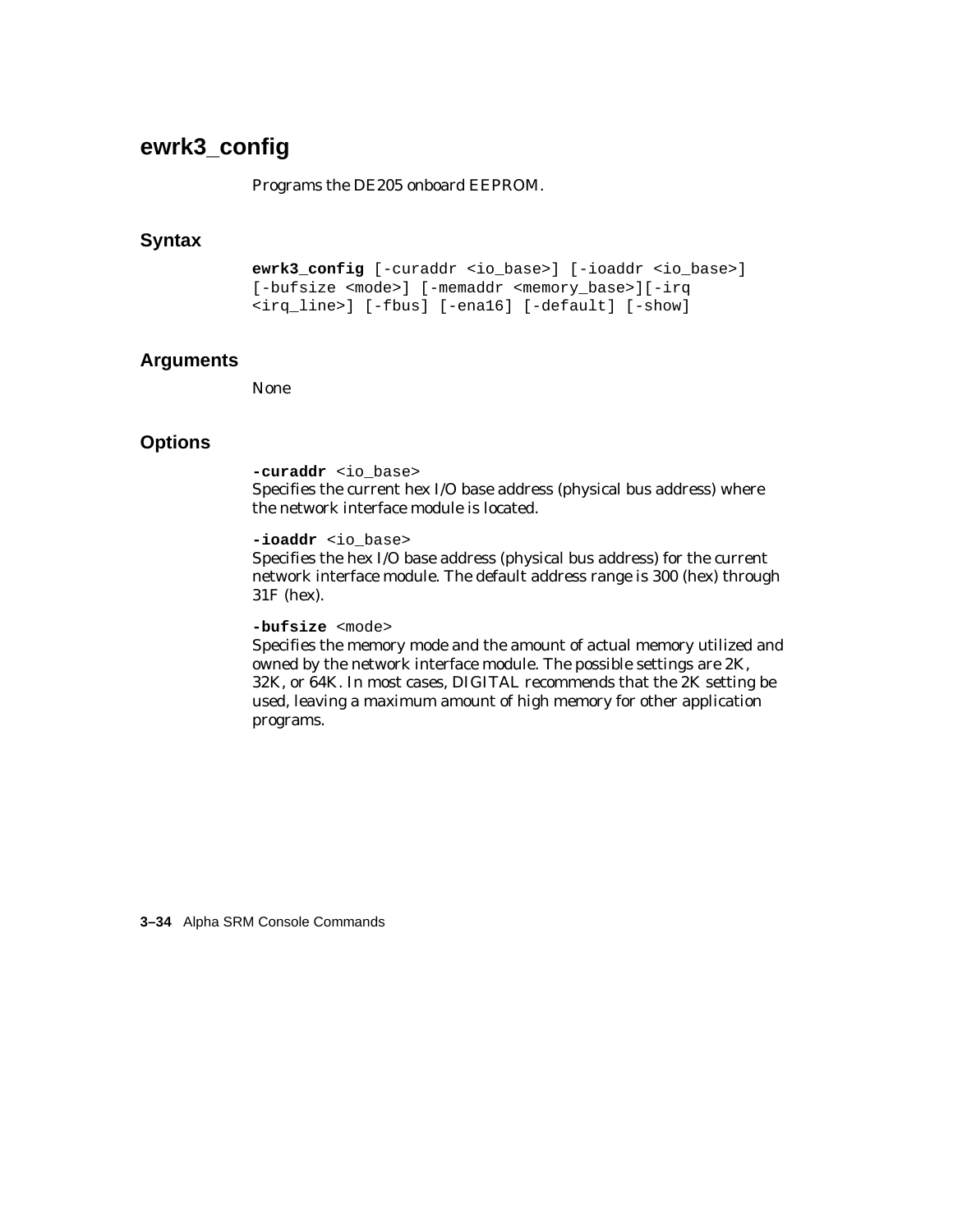-memaddr <memory base>

Specifies the base memory address for the network interface module. Depending upon the memory buffer size and mode selected, the network interface module can be in any unused high-memory area. The 2KB mode allows segments A through F on any 2KB boundary; 32KB mode allows segments A through F on any 32KB boundary; and 64KB mode allows segments A through F on any 64KB boundary.

#### **-irq** <irq\_line>

Specifies the IRQ line for the network interface module to interrupt the CPU. The default for the interrupt line is IRQ5. The possible values for the IRQ lines are:

 $5 = IRQ5$  $10 = IRQ10$ **11** = IRQ11 **15** = IRQ15

**-fbus**

Enables the fast bus option for bus clock speeds greater than the standard ISA 8.33 MHz.

#### **-ena16**

Enables 16-bit transfer mode, and indicates that 16-bit memory transfers should be used. The default mode is 16-bit transfer.

#### **-default**

Sets the network interface module to the default settings.

#### **-show**

Displays the entire contents of the EEPROM of the network interface module.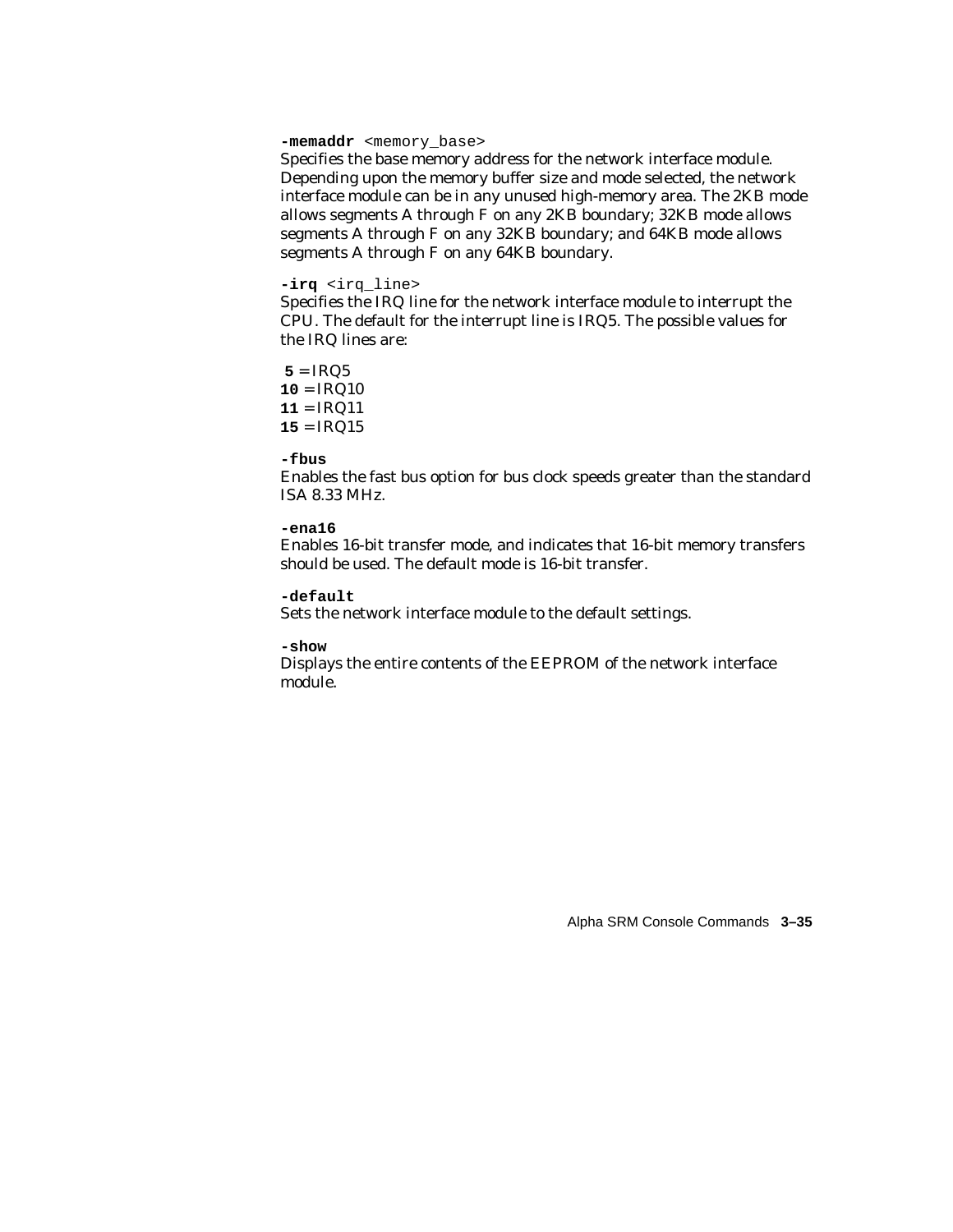# **Description**

The DEC EtherWORKS 3 configuration utility programs the DE205 onboard EEPROM and is similar to the isacfg utility. In order to use multiple network interface modules in a system, the modules must be inserted one at a time to change, at a minimum, their I/O base address to avoid address conflicts. The system must then be power cycled for the new settings to take effect.

Entering the ewrk3\_config command without options causes the entire address space to be searched for DE205 modules and displays the I/O base addresses of all modules found.

# **Examples**

The following ewrk3\_config command displays the I/O base addresses of all DE205 modules in the system:

```
>>>ewrk3_config
```
The following ewrk3\_config command sets the DE205 module back to its default settings. The system must be power cycled for the new settings to take effect.

>>>**ewrk3\_config -default**

The following ewrk3\_config command changes a DE205 module's I/O base address from its default setting to address 340h. The system must be power cycled for the new settings to take effect.

>>>**ewrk3\_config -curaddr 300 -ioaddr 340**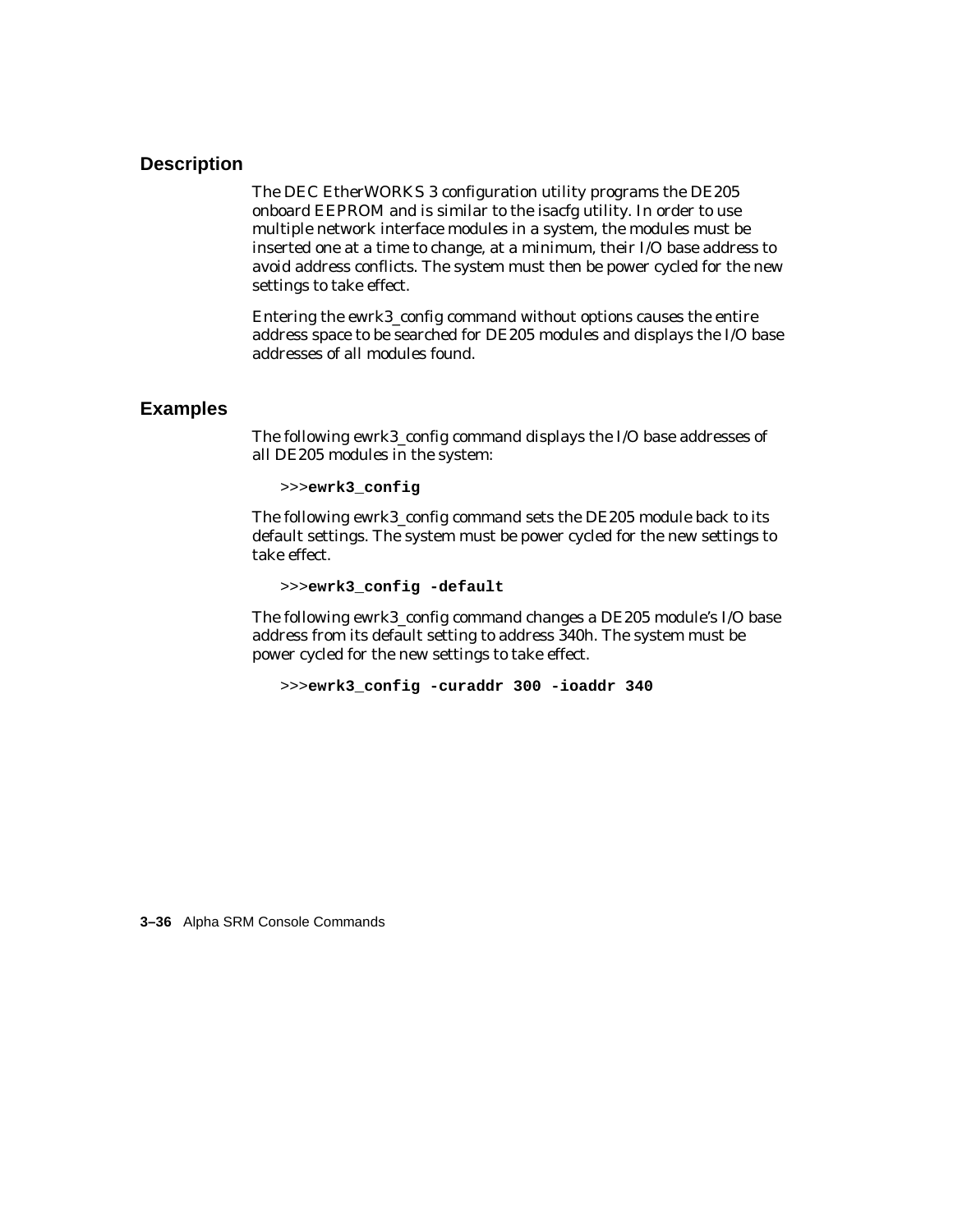# **Chapter 4**

# **Alpha SRM Console Diagnostic Commands**

# **Overview**

This chapter describes how to run the diagnostic firmware to test and debug various system components. This chapter is divided into the following sections:

- Alpha SRM Console Diagnostic Firmware Bootstrap Procedure
- Alpha SRM Console Diagnostic Command Descriptions
- Environment Variables for Diagnostic Commands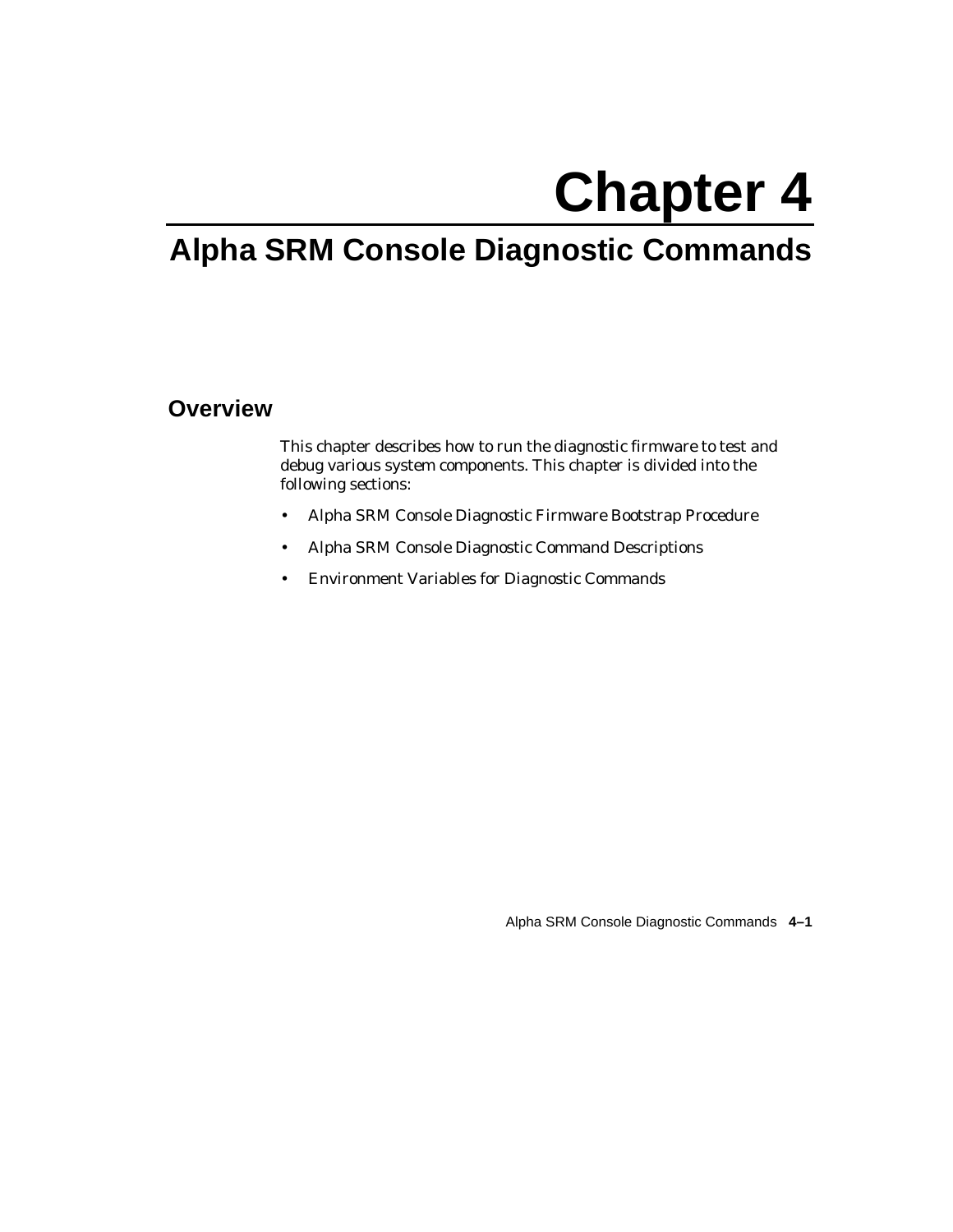# **Alpha SRM Console Diagnostic Firmware Bootstrap Procedure**

To run diagnostic commands on your system, you must bootstrap the Alpha SRM Console diagnostic firmware from the compact disc. While running the Alpha SRM Console diagnostic firmware, some diagnostic commands exercise graphic devices that require a terminal attached to the COM1 serial port to be the default terminal device.

# **Bootstrapping the Diagnostic Firmware**

To boot the Alpha SRM Console diagnostic firmware, follow this procedure:

- 1. Insert the Alpha SDK and Firmware Update compact disc into the CD–ROM drive.
- 2. Enter the following command to determine the unit number of the drive for your CD–ROM device:

>>>**show dev**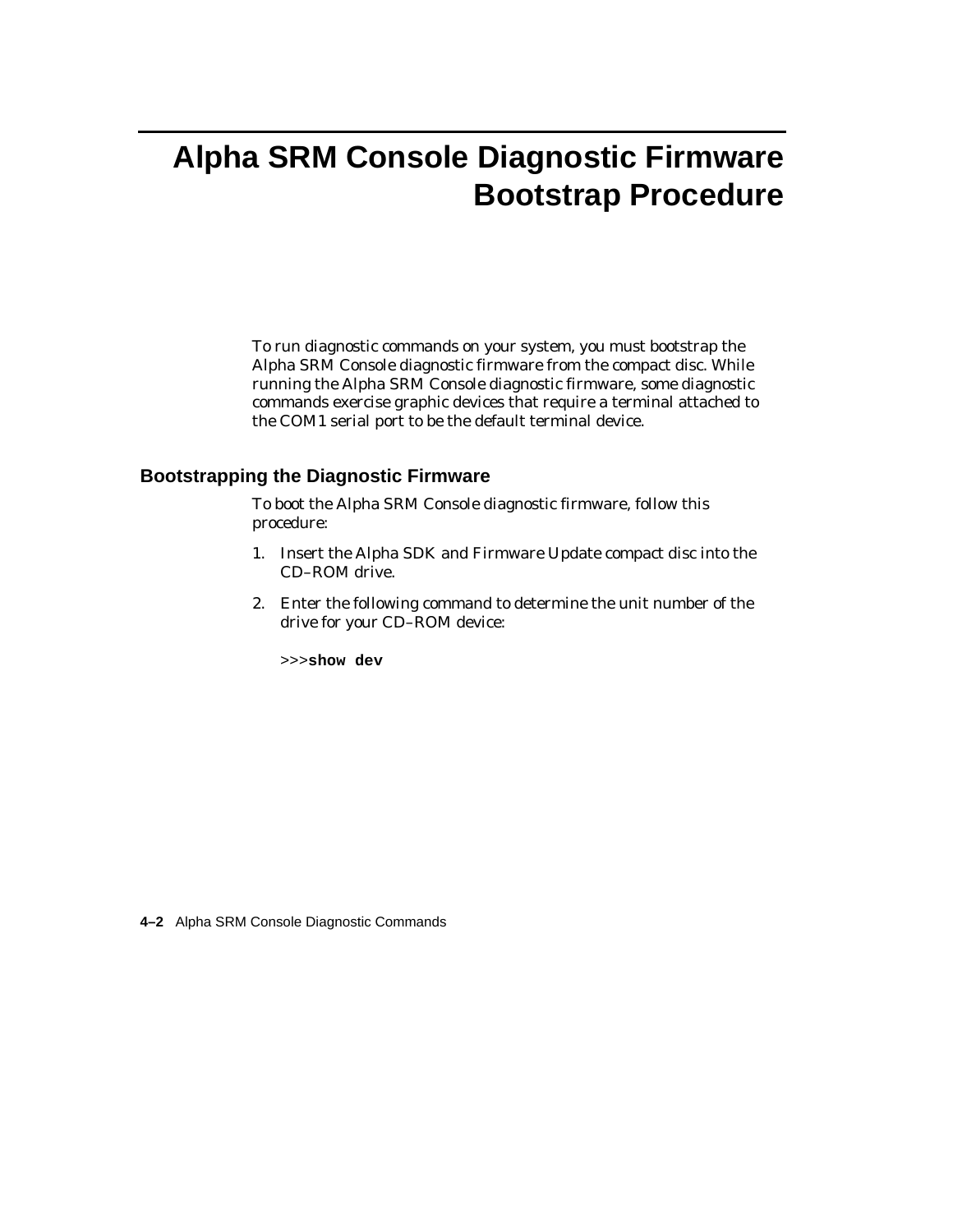A display appears showing information about the devices on your system. For example:

| dka0.0.0.9.0   | DKA0   | RZ26L 440C                    |  |
|----------------|--------|-------------------------------|--|
| dka400.4.0.9.0 | DKA400 | RRD43 1084                    |  |
| dva0.0.0.0.1   | DVA0   |                               |  |
| ewa0.0.0.7.0   | EWA0   | $08 - 00 - 2B - E2 - B1 - 08$ |  |
| pka0.7.0.9.0   | PKA0   | SCSI Bus ID 7                 |  |

The numbers in the middle column are the unit numbers assigned to each drive on your system, where:

- The letters DK refer to a SCSI CD–ROM or disk device.
- The third letter (A, B, C, D, or E) refers to the SCSI bus designation. Refer to the hardware owner's guide for more details.
- The numbers refer to the drive number.
- 3. Using the following syntax, enter the boot command to boot from a compact disc.

**boot -flag 0,a0 device-number**

For example, to boot the system from CD–ROM drive number 4, enter:

>>>**boot -flag 0,a0 dka400**

The following prompt appears for the bootfile path:

BOOTFILE: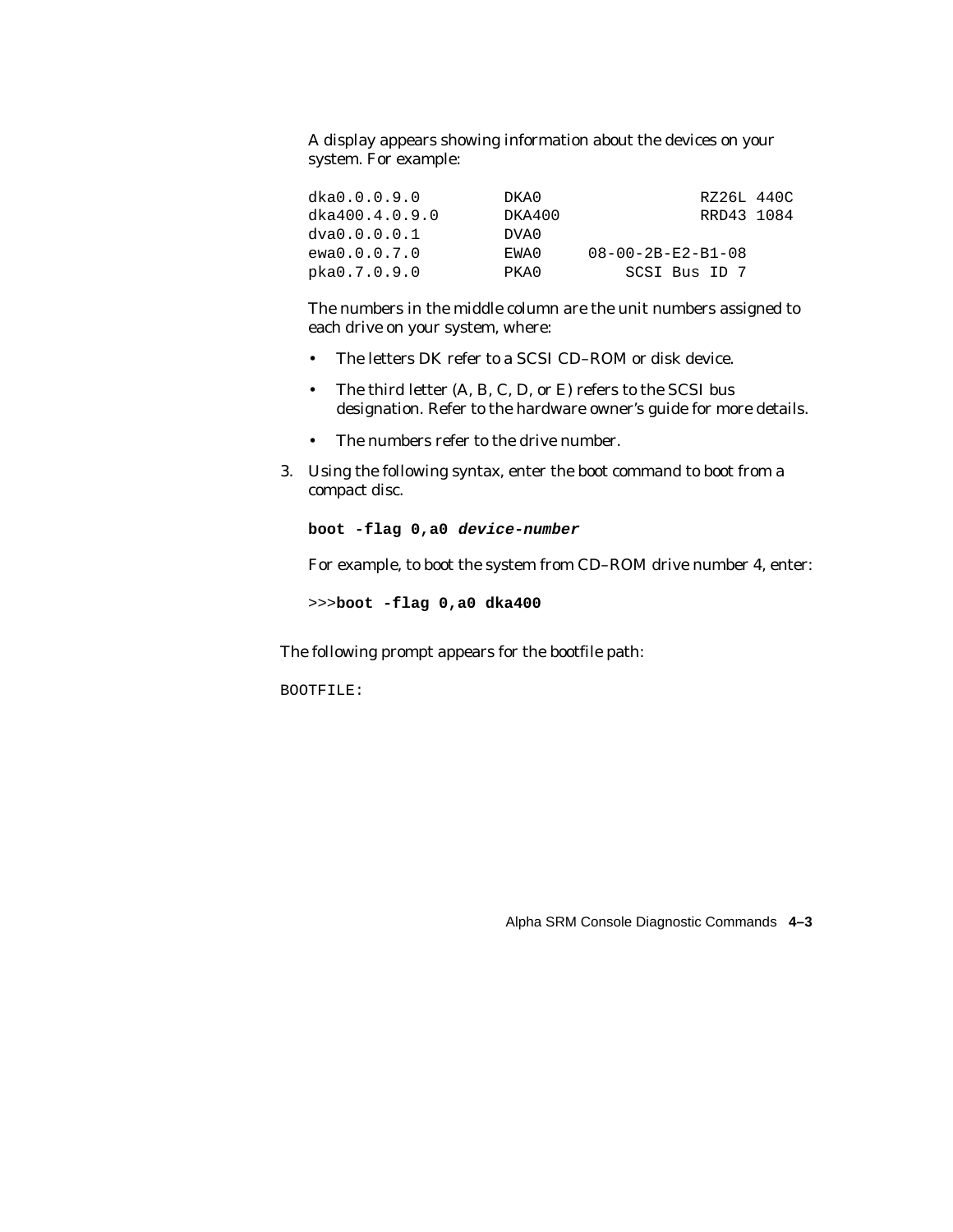4. Use the following table to determine the path that corresponds to the diagnostic firmware for your motherboard.

| If you have an | Enter this path             |
|----------------|-----------------------------|
| AlphaPC 164SX  | [update.sx164]sx164srm.sys  |
| AlphaPC 164LX  | $[update.k164]k164$ srm.sys |
| AlphaPC 164    | [update.pc164]pc164srm.sys  |
| <b>EB164</b>   | [update.eb164]eb164dia.sys  |
| $EB66+$        | [update.eb66p]eb66pdia.sys  |
| AlphaPC 64     | [update.pc64]pc64dia.sys    |
| $EB64+$        | [update.eb64p]eb64pdia.sys  |

5. The Alpha SRM Console will restart. Observe the Alpha SRM Console prompt (>>>) on the default console terminal device.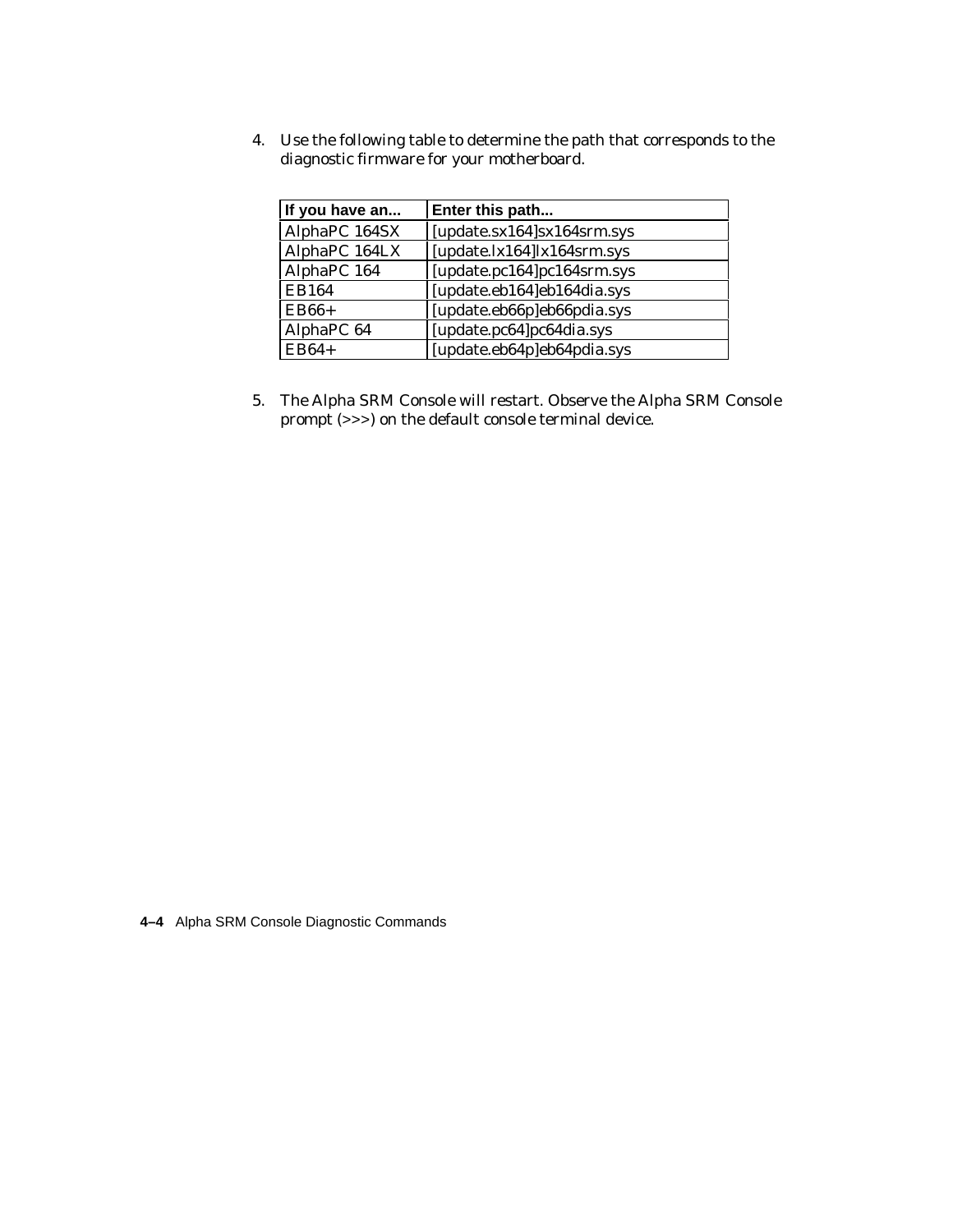# **Alpha SRM Console Diagnostic Command Descriptions**

This section describes the following diagnostic commands that test and debug various system components:

- exer
- exer\_read
- exer\_write
- kill\_diags
- memexer
- memtest
- nettest
- show\_status
- sys\_exer
- test

Diagnostic commands that are described as command scripts can be customized for a particular purpose.

The Alpha SRM Console offers additional commands. For a complete list of Alpha SRM Console commands, enter **help** at the Alpha SRM Console prompt (>>>).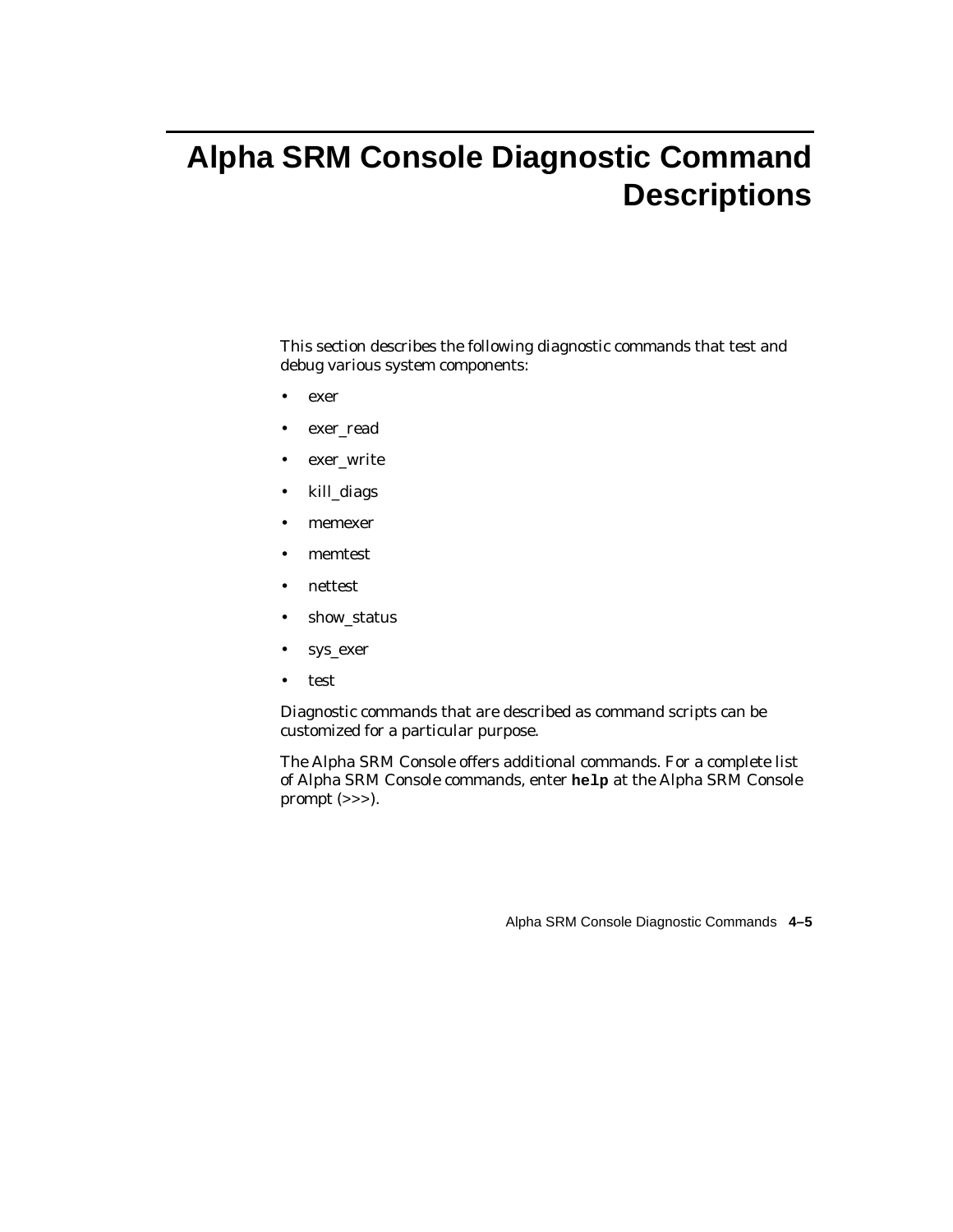#### **exer**

Exercises one or more devices by performing read, write, or compare operations.

#### **Syntax**

```
exer [-sb <start_block> ] [-eb <end_block> ]
[-p <pass_count> ] [-l <br/> <br/> <br/> (block_size> ]
[-bc <block per io> ] [-d1 <br/> <br/> <br/>string> ]
[-d2 <br/> <br/>string> ] [-a <action string> ]
[-sec <seconds> ] [-m] [-v] [-delay <milliseconds> ]
<device_name>...
```
## **Arguments**

<device\_name> Specifies the names of the devices or file streams to be exercised.

# **Options**

**-sb** <start\_block> Specifies the starting block number (hex) within file stream. The default is 0.

**-eb** <end\_block> Specifies the ending block number (hex) within file stream. The default is 0.

**-p** <pass\_count>

Specifies the number of passes to run the exerciser. If the number of passes is set to 0, the devices will be activated continuously until halted with a Ctrl/C. The default is 1.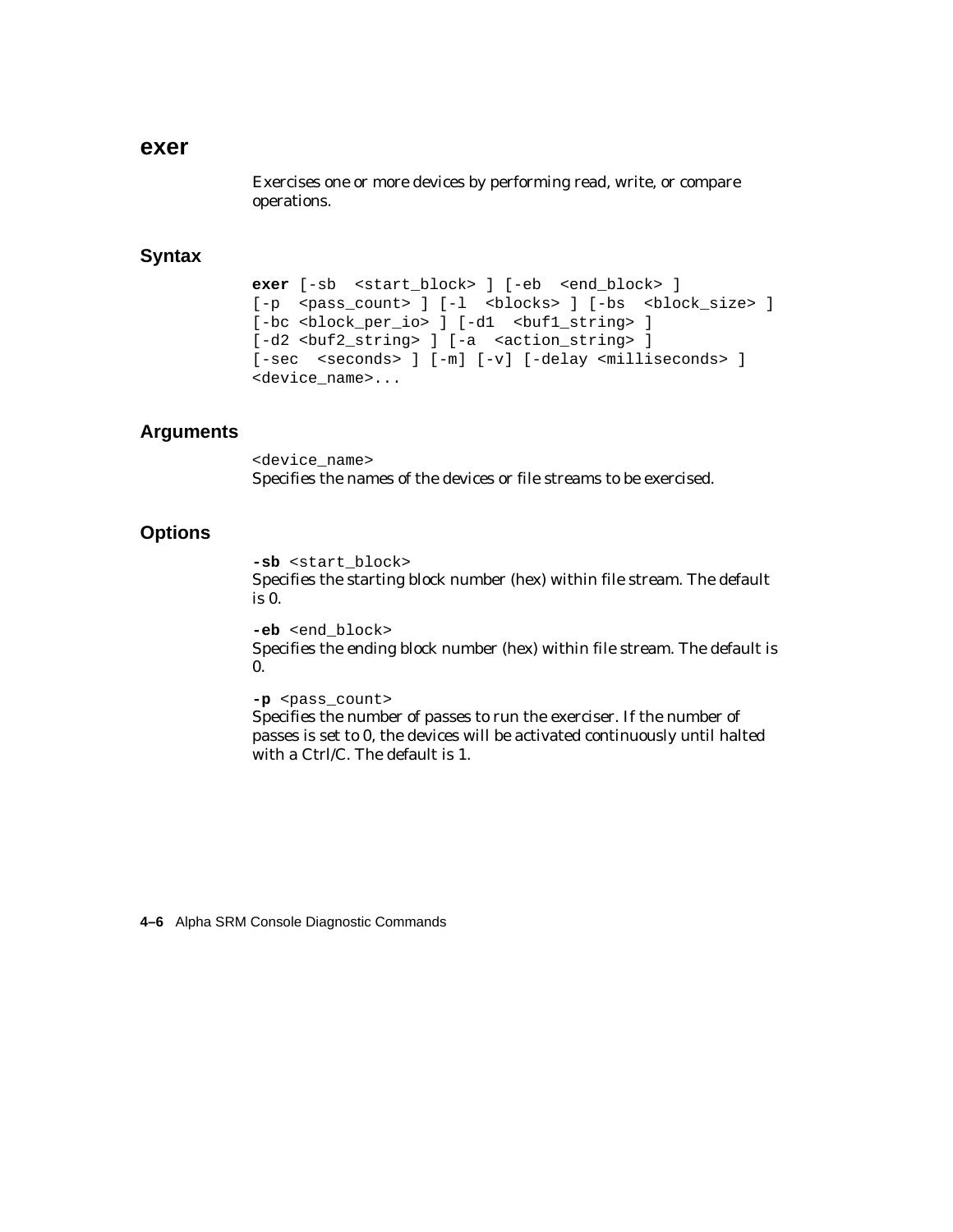#### **-l** <blocks>

Specifies the number of blocks (hex) to exercise. The –l option has precedence over the –eb option. When reading from a device without the –l and –eb options specified, the read operation continues until an end-of-file is detected. When writing to a device without the  $-l$  and  $-eb$ options specified, the write operation continues for the size of the device. The default is 1.

#### -bs <block size>

Specifies the block size (hex) in bytes. The default is 200 (hex).

#### -bc <block per io>

Specifies the number of blocks (hex) for each read and write operation. On devices without a predetermined length, such as tape devices, the packet size specified for the device should be used. The default packet size is 2048. The maximum block size allowed with variable length block read operations is 2048 bytes. The default is 1.

#### **-d1** <buf1\_string>

Specifies the value of the string argument variable for the eval command to generate the buffer1 data pattern. The value of buffer1 is initialized once prior to all read and write operations. The default value of the string argument variable is all bytes set to 5A (hex).

#### -d2 <br />buf2 string>

Specifies the value of the string argument variable for the eval command to generate the buffer2 data pattern. The value of buffer2 is initialized once prior to all read and write operations. The default value of the string argument variable is all bytes set to 5A (hex).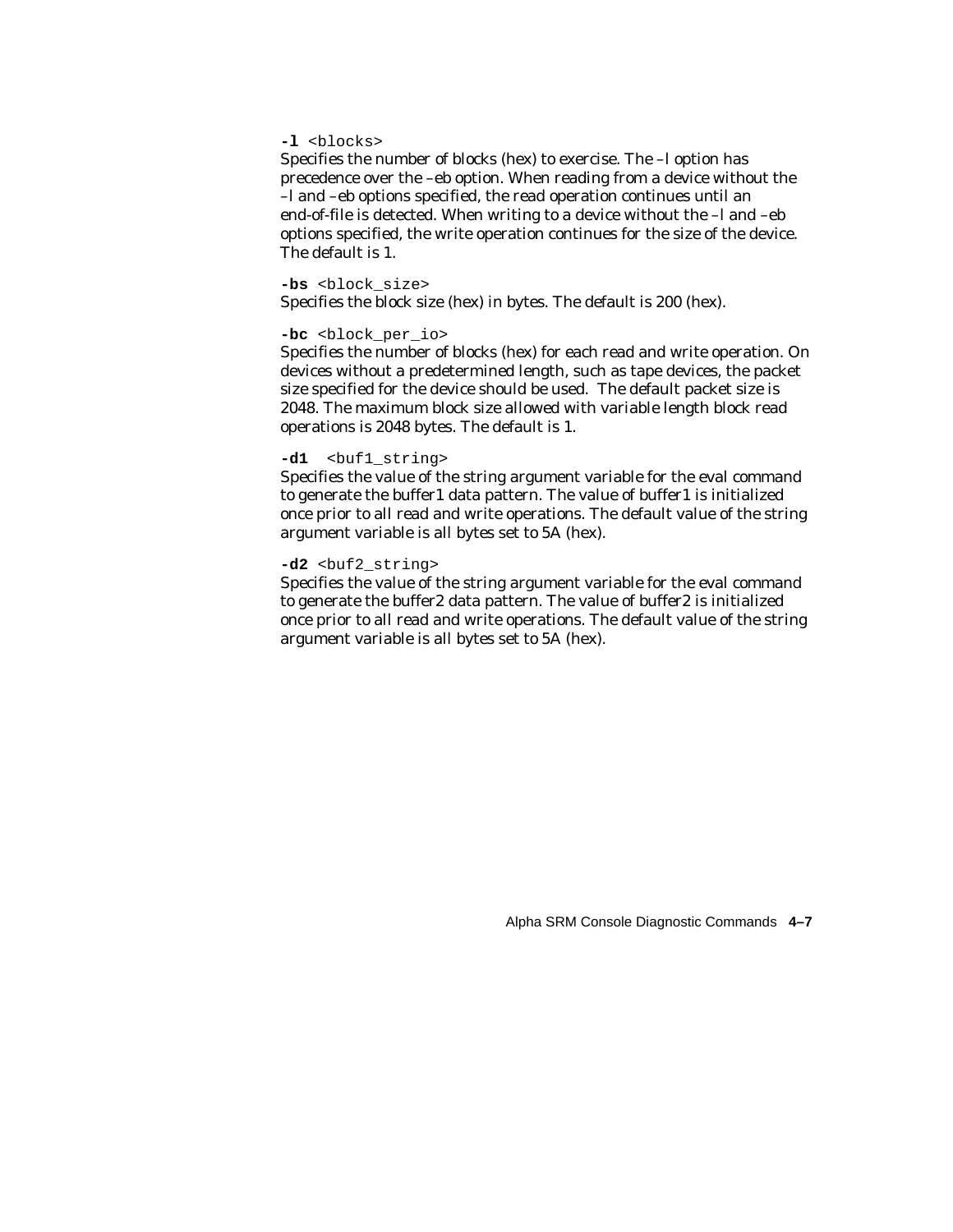#### **-a** <action\_string>

Specifies an 'action string' that determines the sequence of read, write, and compare operations to various buffers. The default action string is '?r'. The possible values for the action string are:

- **b** = Add a constant to buffer1.
- **c** = Compare buffer1 with buffer2.
- **n** = Write without lock from buffer1.
- **r** = Read into buffer1.
- **s** = Sleep for a number of milliseconds specified by the delay qualifier. If no delay qualifier is present, sleep for 1 millisecond.
	- **Note:** Times reported in verbose mode will not be accurate when this action string is used.
- **w** = Write from buffer1.
- **z** = Zero the contents of buffer1.
- $B = Add$  a constant to buffer?
- **N** = Write without lock from buffer2.
- **R** = Read into buffer2.
- $W = W$ rite from buffer?
- **Z** = Zero the contents of buffer2.
- **-** = Seek to file offset prior to last read or write operation.
- **?** = Seek to a random block offset within the specified range of blocks.

#### **-sec** <seconds>

Specifies to terminate the exercise after the number of seconds have elapsed. By default, the exerciser continues until the specified number of blocks or passcounts are processed.

#### **-m**

Specifies metrics mode. When the exer command has completed, a total throughput line is displayed.

#### $-rr$

Specifies verbose mode. All data read is displayed on the default terminal device. This option is not applicable on write or compare operations. The default is verbose mode off.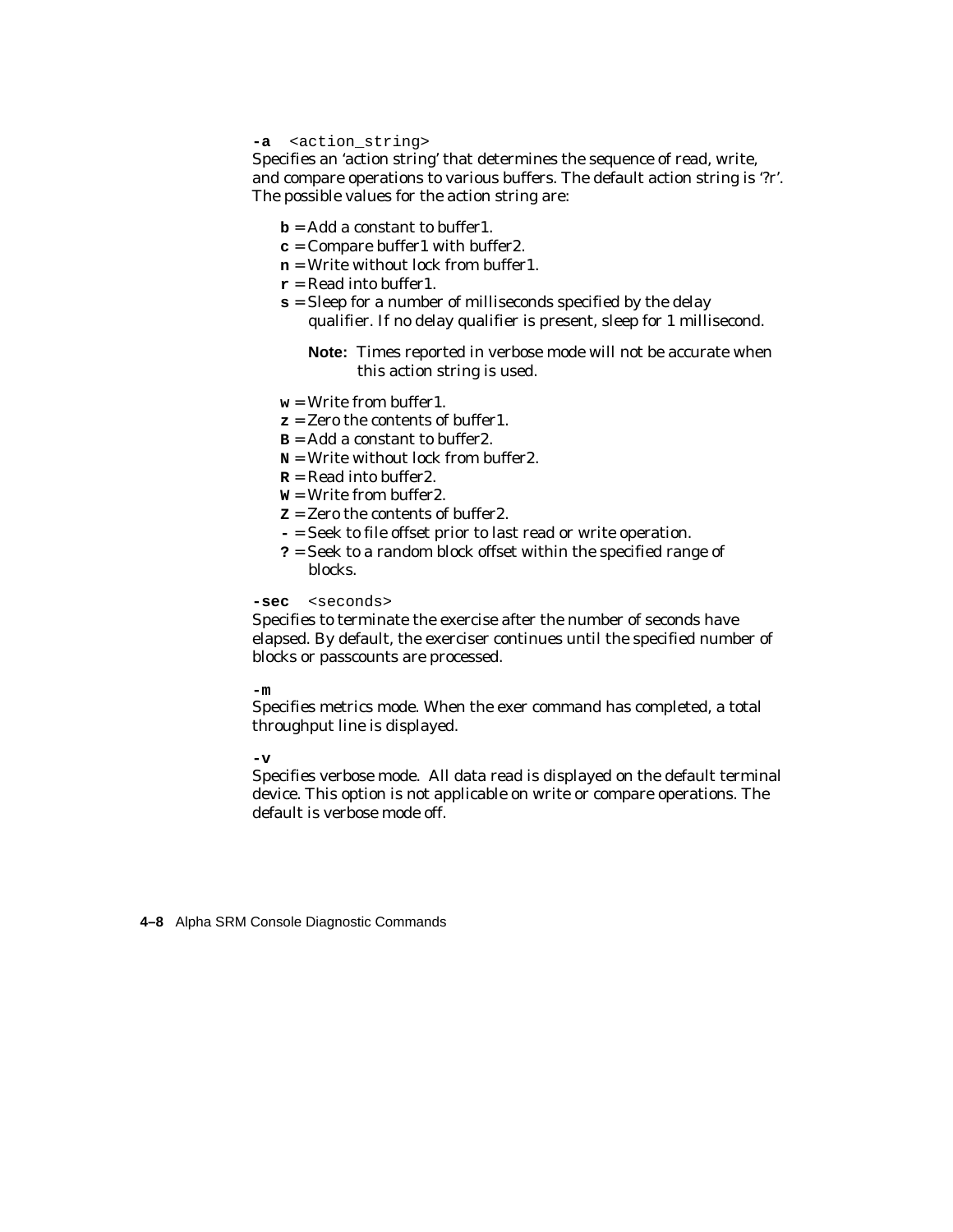**-delay** <milliseconds> Specifies the number of milliseconds to delay when "s" appears as a character in the action string.

#### **Description**

The exer command exercises one or more devices by performing read, write, and compare operations. Two buffers, buffer1 and buffer2, are used to carry out these operations. A read operation reads from a specified device into a buffer. A write operation writes from a buffer to a specified device. A compare operation writes from two specified devices into two buffers and compares the contents of the buffers. A read or write operation can use either buffer, while a compare operation uses both buffers.

Options, postfix string arguments, and qualifiers are used with the exer command to specify:

- The address range to test within the test devices.
- The packet size, also known as the I/O size, which is the number of bytes read or written in one I/O operation.
- The number of passes to run the exer command.
- The number of seconds to run the exer command.
- The sequence of read, write, and compare operations on the test devices.

Both buffer1 and buffer2 are initialized to a data pattern before any read or write operations occur. These buffers are never reinitialized, even after completing one or more passes. The data patterns that the buffers are initialized with are either a hex 5A in every byte of each buffer or are specified by the string arguments to the optional data pattern qualifiers,  $-d1, -d2.$ 

The –d1, –d2 qualifiers use a postfix string argument to initialize a buffer's contents. For each byte in the specified buffer, starting with the first byte, this postfix string is passed to the eval command, which returns a byte value that is then written to the specified buffer.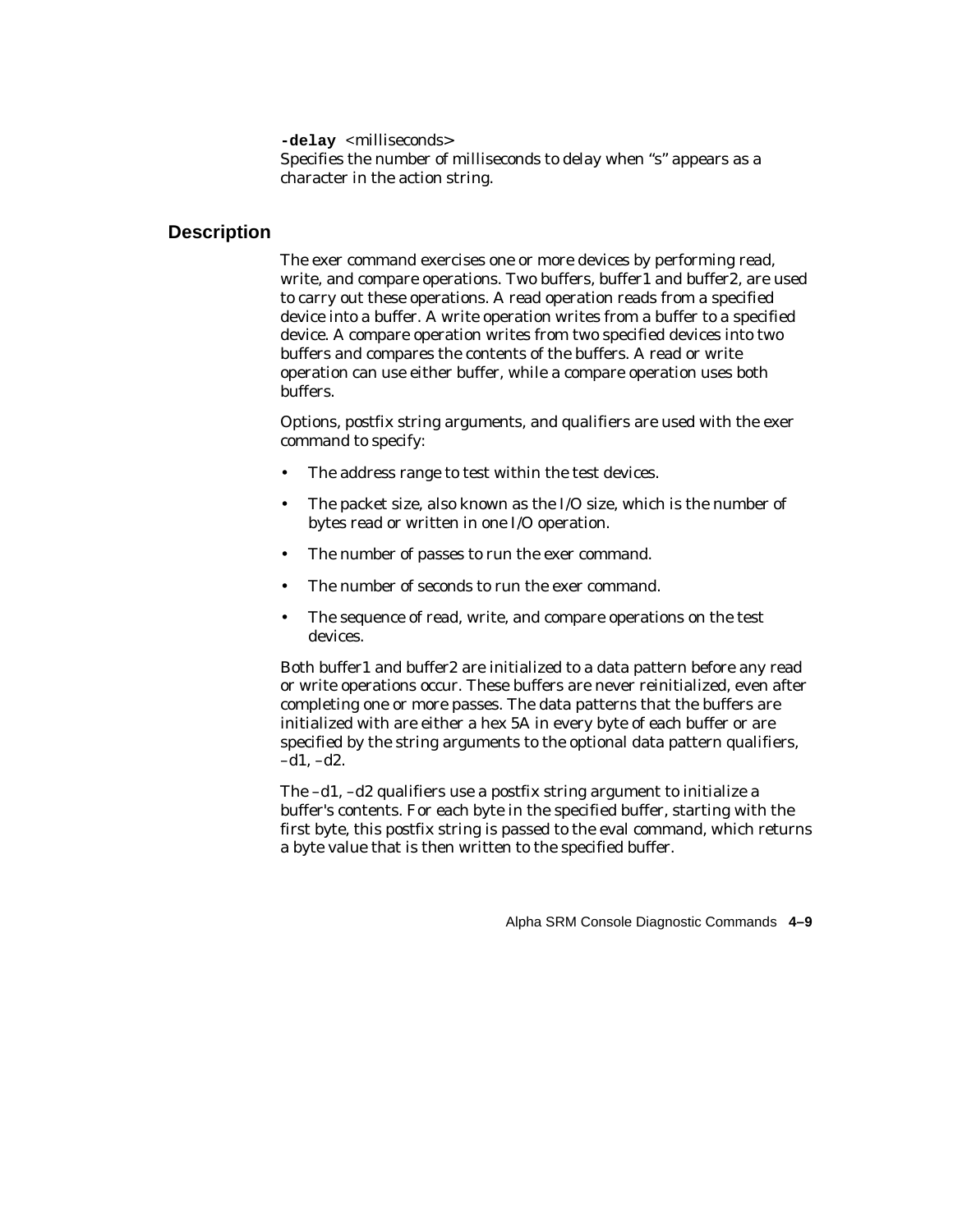Several exer command qualifiers are used to specify the amount of device data to be processed. The qualifiers  $-sb$ ,  $-eb$ ,  $-1$ ,  $-sb$ , and  $-bc$  specify, respectively: starting block, ending block, number of blocks, block size in bytes, and number of blocks in a packet, where a packet is the amount of data transferred in one read or write operation.

Reading, writing, comparing buffers, and other operations can be specified to occur in various combinations and sequences. These operations are specified by a string of one-character command codes known as the 'action string'. The action string is specified as an argument to the action string qualifier, –a.

Each command code character in the action string is processed in a sequence from left to right. Each time the exer command completes all of the operations specified by the action string, the exer command will reduce the remaining amount of device data to be processed by the size of the last packet processed by the action string. The action string is repeatedly processed until the specified amount of device data has been processed.

The lowercase action string characters, bnrwz, are used to specify operations that involve buffer1. The uppercase action string characters, BNRWZ, specify operations that involve buffer2. The action string character, 'c', involves both buffer1 and buffer2. The action string characters, '**-**?', do not involve either buffer1 or buffer2.

The total number of bytes read or written on each pass of the exerciser is specified by the length in blocks or the length indicated by the starting and ending block address option arguments. If neither the ending address nor the length options are specified, then on each pass, the number of bytes processed could vary depending on whether or not the file stream is being written to or just being read.

If the file stream is not being written to by the exer command, then it will read until an end-of-file is detected. If the exer command will be writing to the file (as specified in the action string), then the number of bytes processed per pass is equal to the allocation size of the file. The allocation size of the file is usually larger than the length of the file for RAM disk files, but equal to the length for disk devices.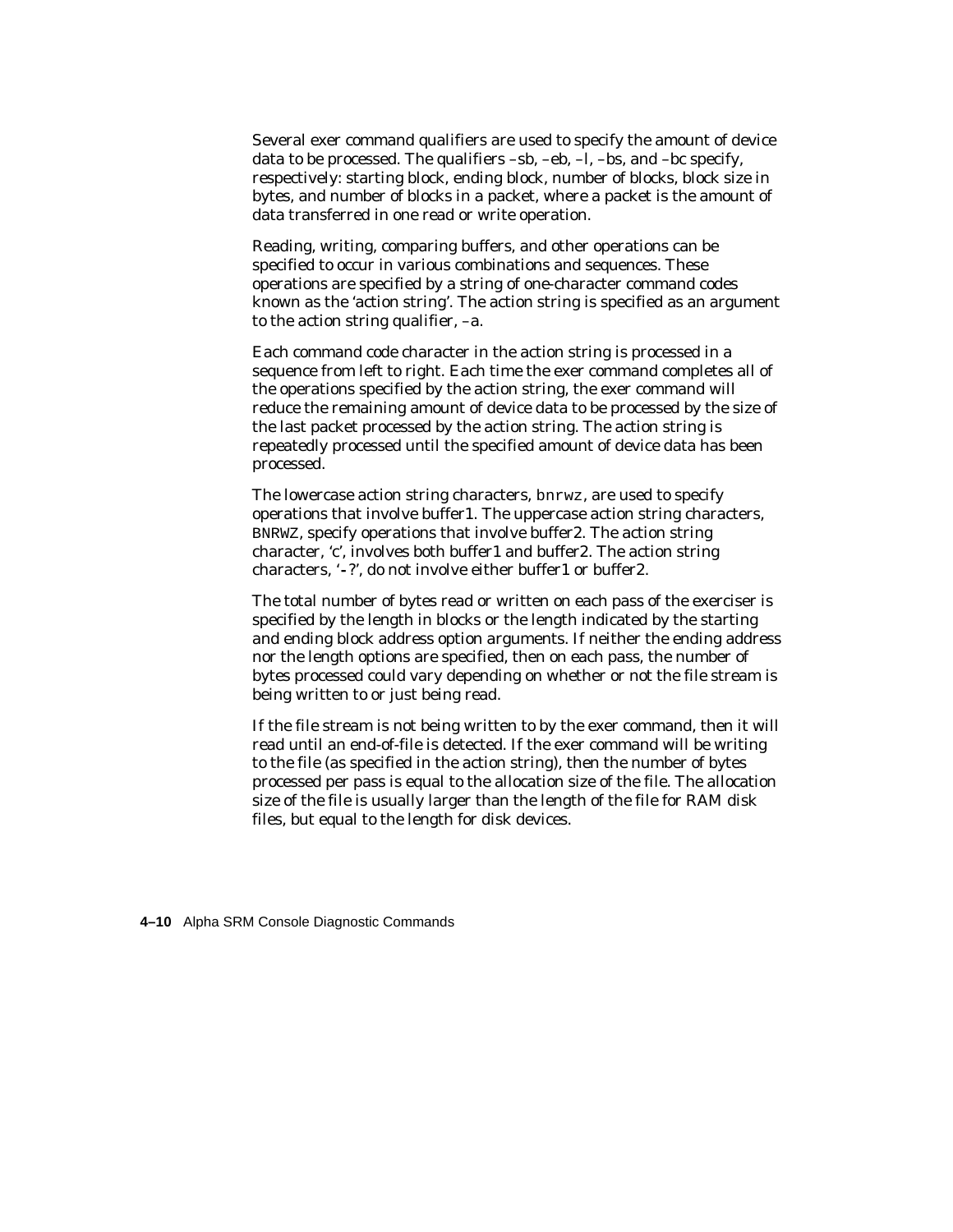All disk device read and write operations will fail if the block size is not equal to 1 or a multiple of 512. Partial block read and write operations are not supported, so a length that is not a multiple of the block size will result in no errors, but the last partial block read and write operations of data will not occur.

Any combination of writing, reading, or comparing the buffer1 and buffer2 can be executed in the sequence as specified in the action string. Depending on the option arguments, some of the read, write, or compare operations may be omitted without affecting the execution of the other operations.

The exer command will return an error code immediately after a read, write, or compare error if the diagnostic environment variable d\_harderr is set to halt. When the diagnostic environment variable is set to continue or loop when an error is detected, then subsequent operations specified by the action string qualifier will occur except for compare operations.

For example, if a read error occurs, a subsequent compare operation will be omitted because a read failure preceding a compare operation guarantees that the compare operation will fail. If subsequent block read and write operations succeed, then compare operations of those blocks will occur. When the exer command terminates, either because all passes are complete or because of operator termination, then the status returned will be that of the last failed write, read, or compare operation, regardless of subsequent successful read or write operations.

#### **Examples**

The following command reads all SCSI-type disks for the entire length of each disk. It continues to read all disks concurrently until 36000 seconds (10 hours) have elapsed. Each read operation will occur at a random block number on each disk.

>>>**exer dk\*.\* -p 0 -sec 36000**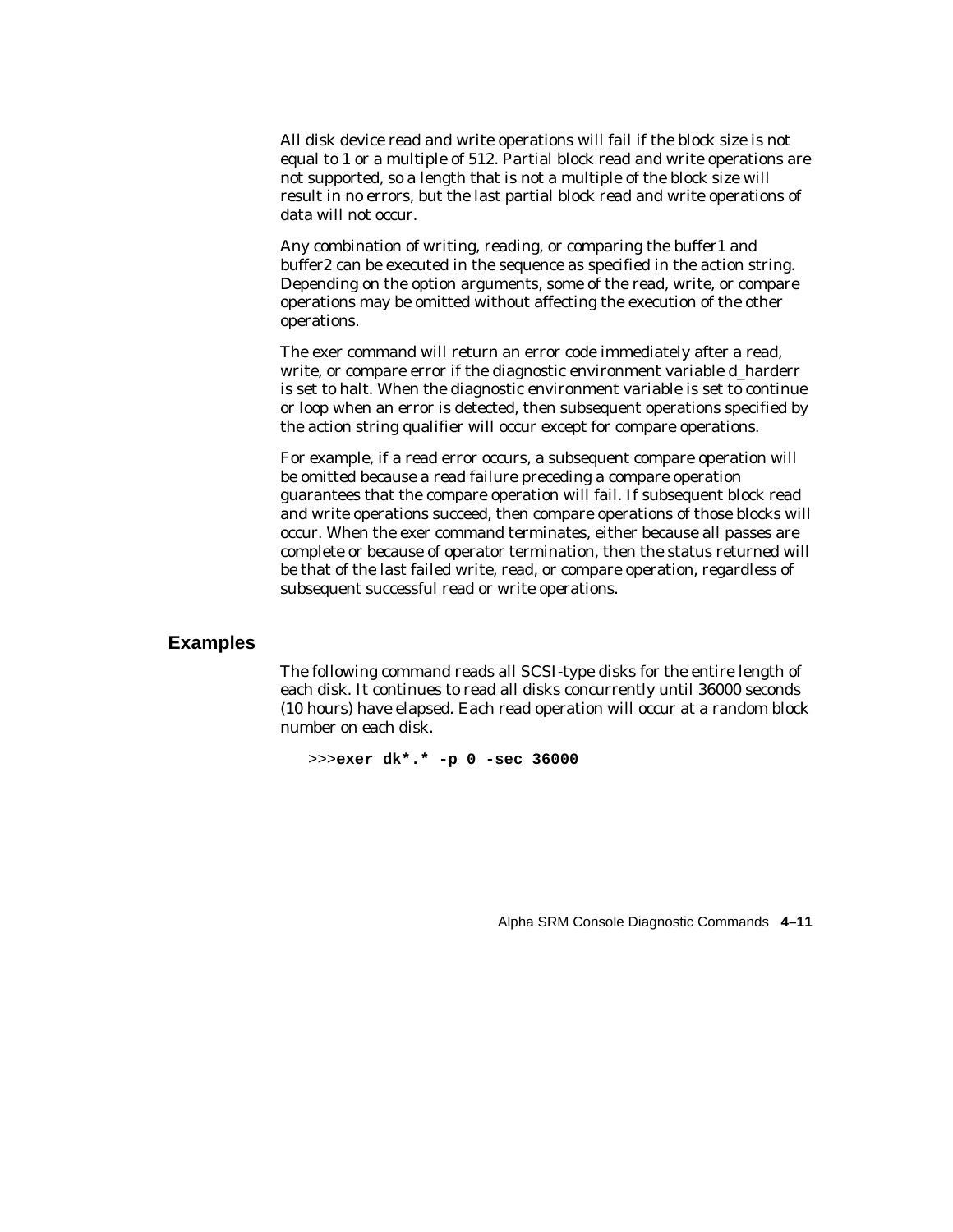The following command writes the hex pattern 5A to every byte of blocks 1, 2, and 3 — using a packet size of 2048. The value of 2048 for the packet size is derived from multiplying the –bc value (block per I/O) of 4 by the default –bs value (block size) of 512.

>>>**exer -sb l -eb 3 -bc 4 -a 'w' -d1 '0x5a' dka0**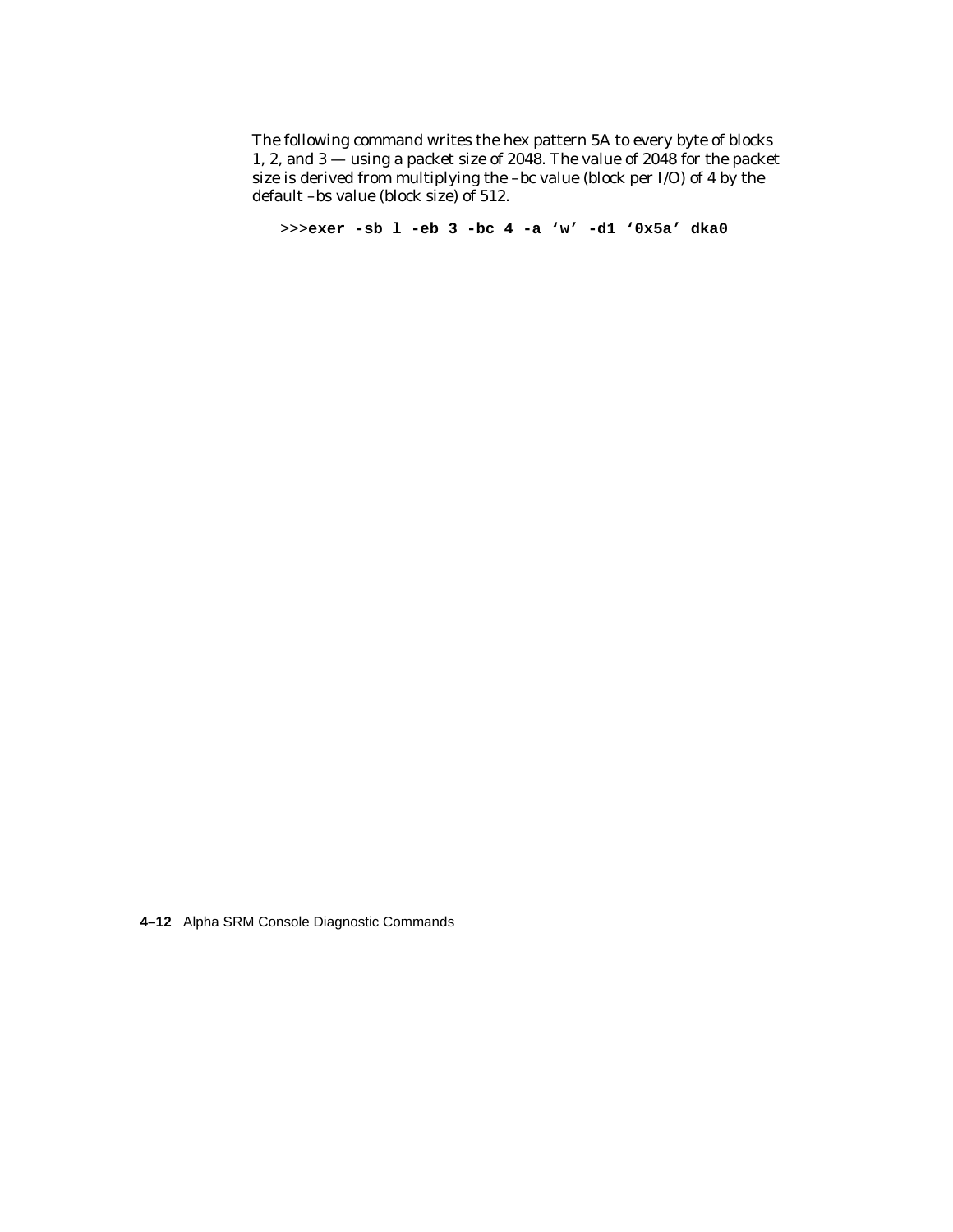# **exer\_read**

Continuously reads random blocks of data from all online disks and displays detected errors. This is a command script.

#### **Syntax**

**exer read** [-sec <seconds>] [<device>...]

#### **Arguments**

<device> Specifies the device name to be exercised. The default is all online disks.

## **Options**

#### **-sec** <seconds>

Specifies the number of seconds after which to terminate the exer\_read command script. By default, this command script continues to execute until all blocks are processed or until the passcount value has been reached. The passcount value is specified by the d\_passes environment variable. See the Environment Variables for Diagnostic Commands section in this chapter for more information.

#### **Description**

The exer\_read command script randomly determines a block number on any online disk and reads a packet of 2048 bytes. Upon detecting an error, the exer\_read command script displays an error report to the default console terminal device.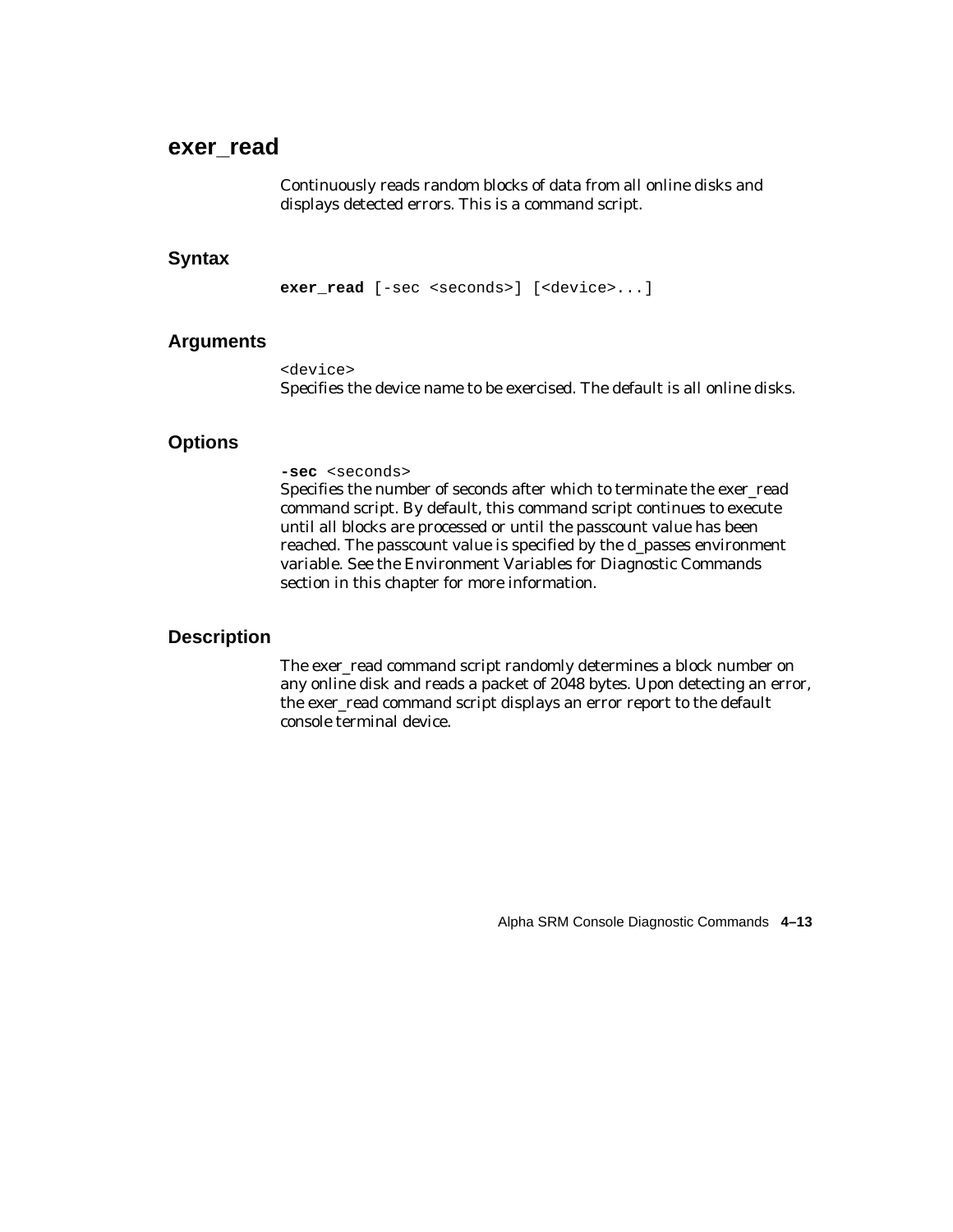This command script continues to repeat random read operations until one of the following conditions occurs:

- All blocks on the devices have been read for the number of passes specified by the d\_passes environment variable. See the Environment Variables for Diagnostic Commands section in this chapter for more information.
- The process for this command has been stopped by pressing Ctrl/C or by entering the kill\_diags command.
- The amount of time specified by the –sec option has elapsed.

**Note:** This command script will not display messages unless an error occurs.

# **Examples**

The following exer\_read command randomly reads blocks of data from all online disks and displays detected errors:

>>>**exer\_read**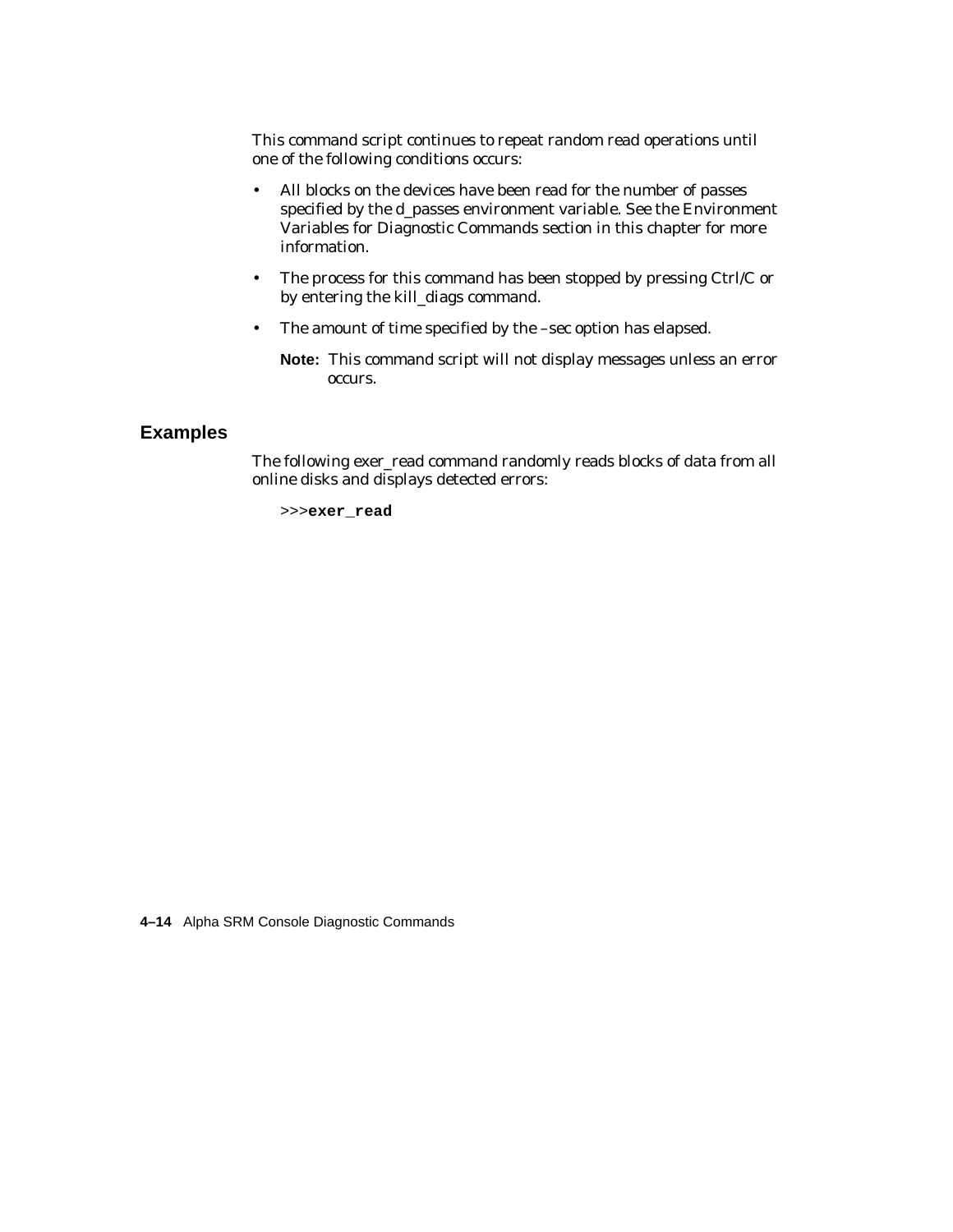# **exer\_write**

Continuously reads and nondestructively writes random blocks of data. This is a command script.

#### **Syntax**

**exer write** [-sec <seconds>] [<device>...]

## **Arguments**

<device> Specifies the device name to be exercised. The default is all online disks.

# **Options**

#### **-sec** <seconds>

Specifies the number of seconds after which to terminate the exer\_write command. By default, this command continues to execute until all blocks are processed or until the passcount value has been attained. The passcount value is specified by the d\_passes environment variable. See the Environment Variables for Diagnostic Commands section in this chapter for more information.

# **Description**

The exer\_write command script randomly determines a block number on any online disk and reads a packet of 2048 bytes, then writes the same data back to the same location. The data from the read operation is then compared with the data on the disk for discrepancies. Upon detecting a discrepancy, the exer\_write command displays an error report to the default console terminal device.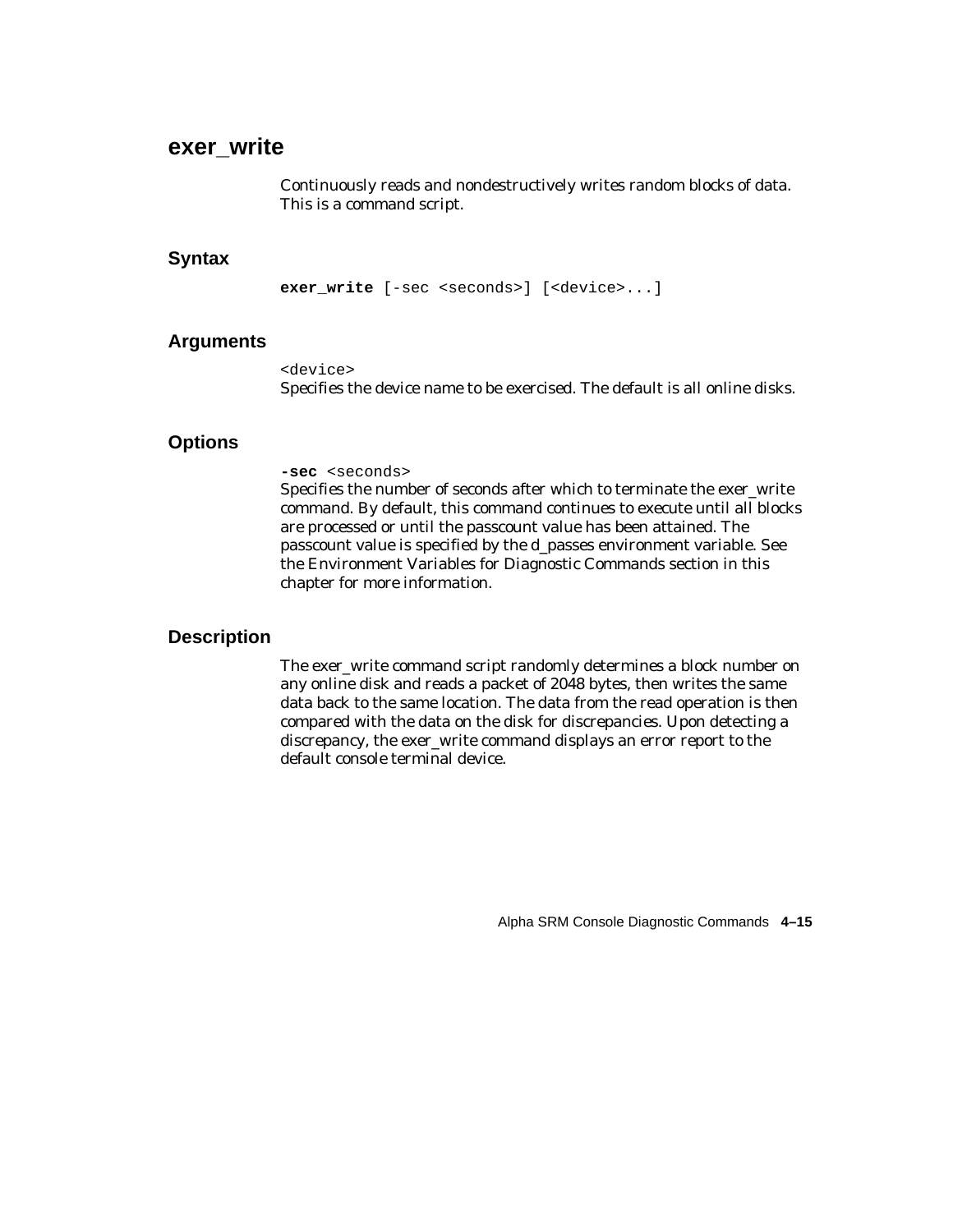This command continues to repeat random read, write, and compare operations until one of the following conditions occurs:

- All blocks on the devices have been read for the number of passes specified by the d\_passes environment variable. See the Environment Variables for Diagnostic Commands section in this chapter for more information.
- The process for this command has been stopped by pressing Ctrl/C or by entering the kill\_diags command.
- The specified time has elapsed.

**Note:** This command script will not display messages unless an error occurs.

# **Examples**

The following exer\_write command randomly reads, writes, and compares blocks of data from all disks that are on line:

>>>**exer\_write**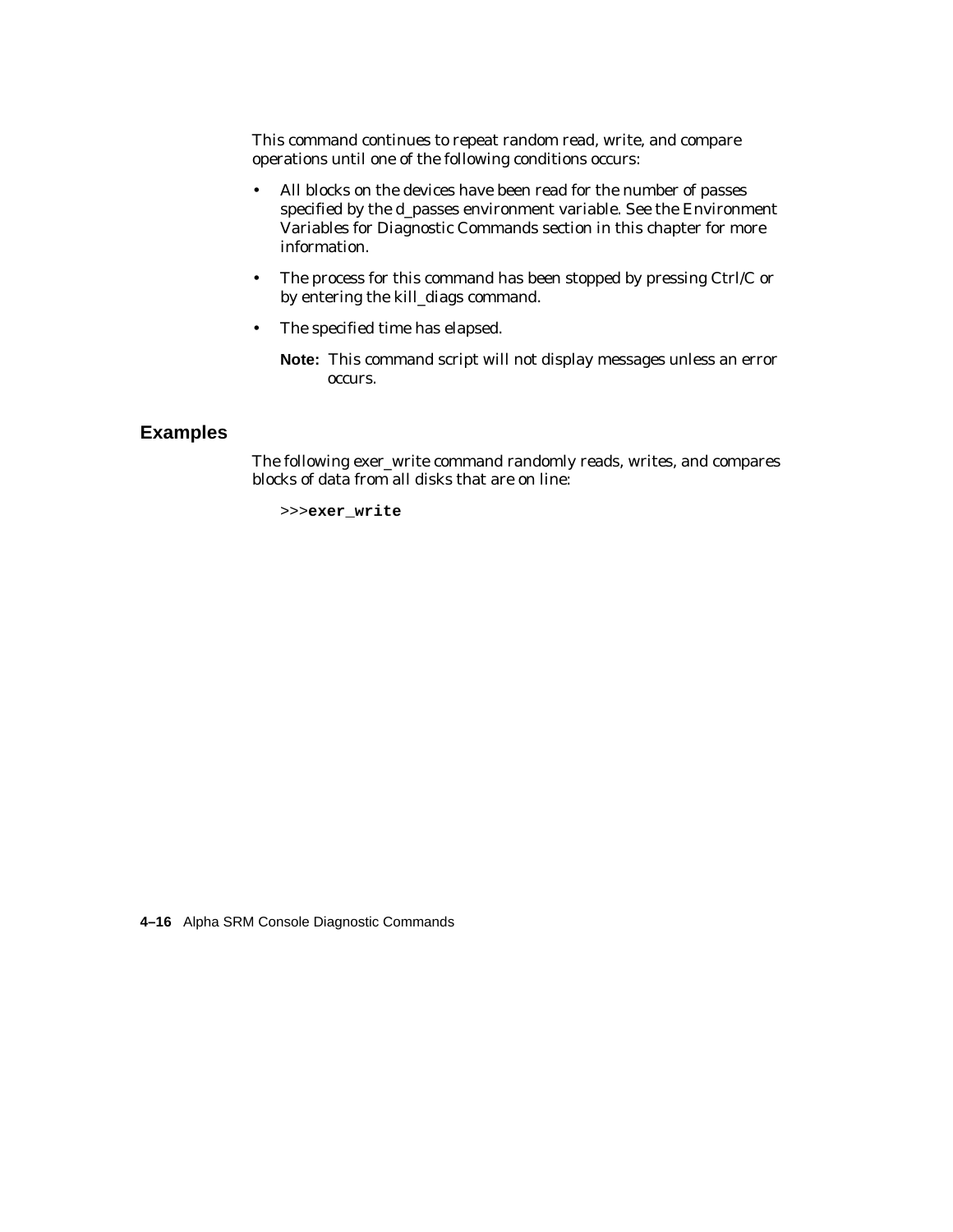# **kill\_diags**

Stops all executing diagnostic processes. This is a command script.

# **Syntax**

**kill\_diags**

# **Arguments**

None

# **Options**

None

# **Description**

The kill\_diags command script stops all executing diagnostic processes.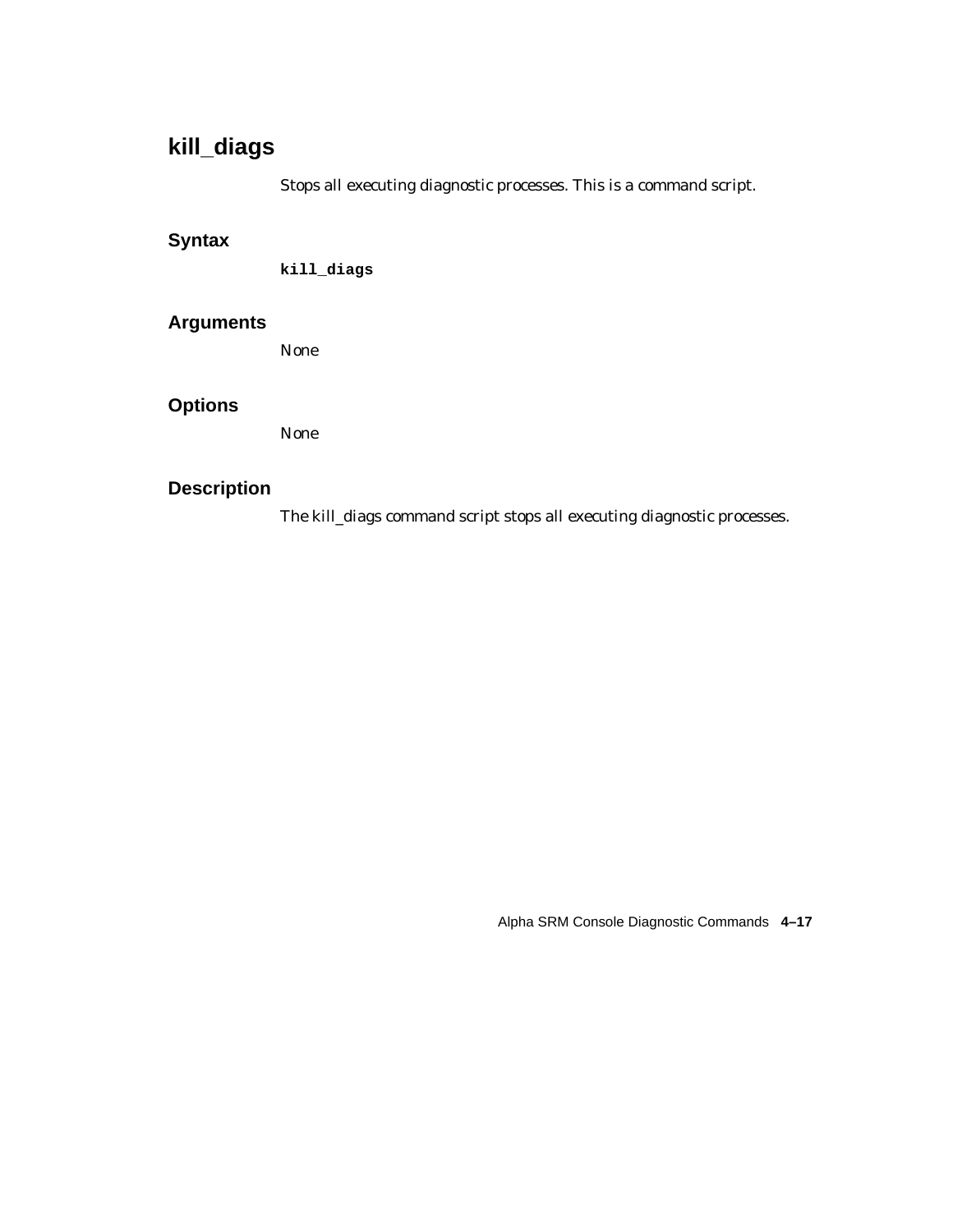# **Examples**

The following diagnostic commands start two memory exerciser processes and display the status of all executing diagnostics. A kill\_diags command is then issued, which stops all memory exerciser processes. The show\_status command is then issued a second time to confirm that the system is idle.

>>>**memexer 2 &**

#### >>>**show\_status**

| Bytes Read | Hard/Soft Bytes Written |                                     |                  | Pass       | Device | Program | ΙD       |
|------------|-------------------------|-------------------------------------|------------------|------------|--------|---------|----------|
|            |                         |                                     |                  |            |        |         |          |
|            | $\bigcap$               | $\overline{0}$ 0                    |                  | $\bigcirc$ | system | idle    | 00000001 |
| 37748736   | 37748736                | $\begin{matrix} 0 & 0 \end{matrix}$ |                  | $\Omega$   | memory | memtest | 00000351 |
| 37748736   | 37748736                |                                     | $\left( \right)$ |            | memory | memtest | 00000352 |

#### >>>**kill\_diags**

#### >>>**show\_status**

| ID | Program |  |  | Device Pass Hard/Soft Bytes-Written - Bytes-Read |  |
|----|---------|--|--|--------------------------------------------------|--|
|    |         |  |  |                                                  |  |
|    |         |  |  | 00000001 idle system 0 0 0 0 0                   |  |
|    |         |  |  |                                                  |  |

>>>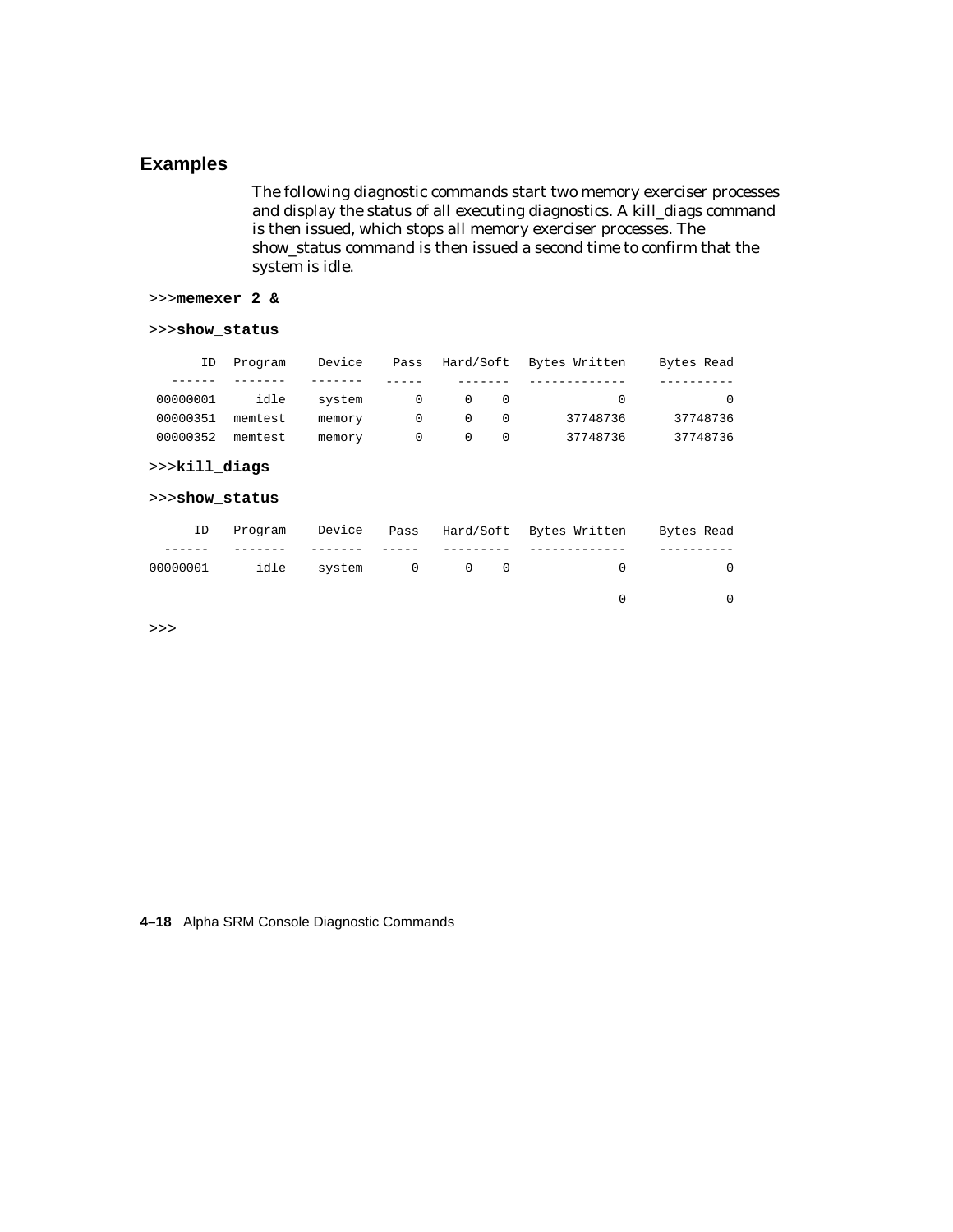#### **memexer**

Tests all available memory. This is a command script.

### **Syntax**

**memexer** [ <number> ]

#### **Arguments**

<number> Specifies the number of memory test processes to invoke. The default is 1.

# **Options**

None

### **Description**

The memexer command script invokes the requested number of memory tests running continuously in the background. Memory tests randomly allocate and test blocks of memory twice the size of the Bcache using all available memory.

**Note:** This command script will not display messages unless an error occurs.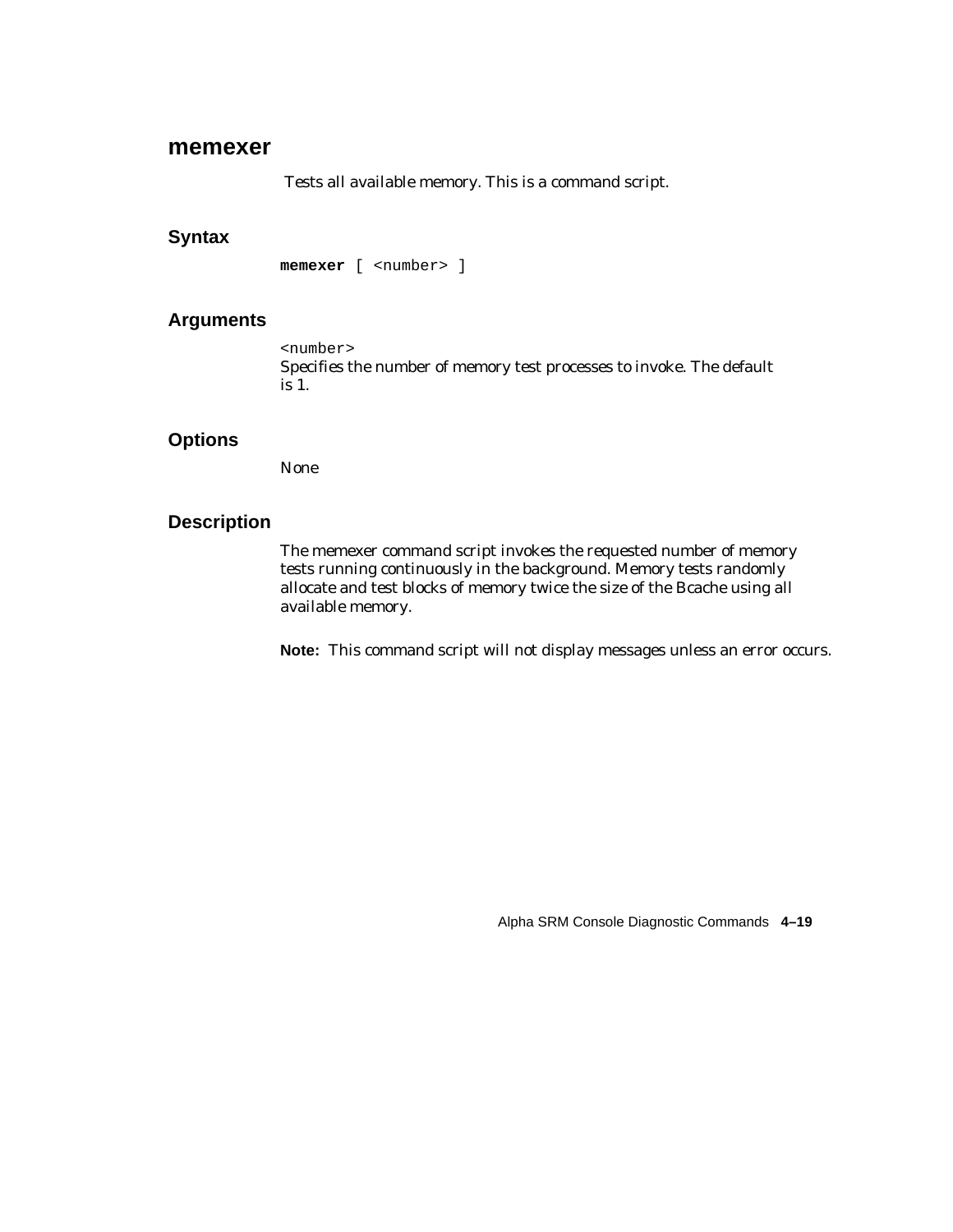# **Examples**

The following memexer command starts two memory tests running in the background:

#### >>>**memexer 2**

#### >>>**show\_status**

| Bytes Read | Bytes Written | Hard/Soft | Pass | Device | Program | ΙD       |
|------------|---------------|-----------|------|--------|---------|----------|
|            |               |           |      |        |         |          |
| $\Omega$   |               | $\Omega$  |      | system | idle    | 00000001 |
| 541065216  | 541065216     | $\Omega$  | 10   | memory | memtest | 00000107 |
| 541065216  | 541065216     |           |      | memory | memtest | 00000108 |

>>>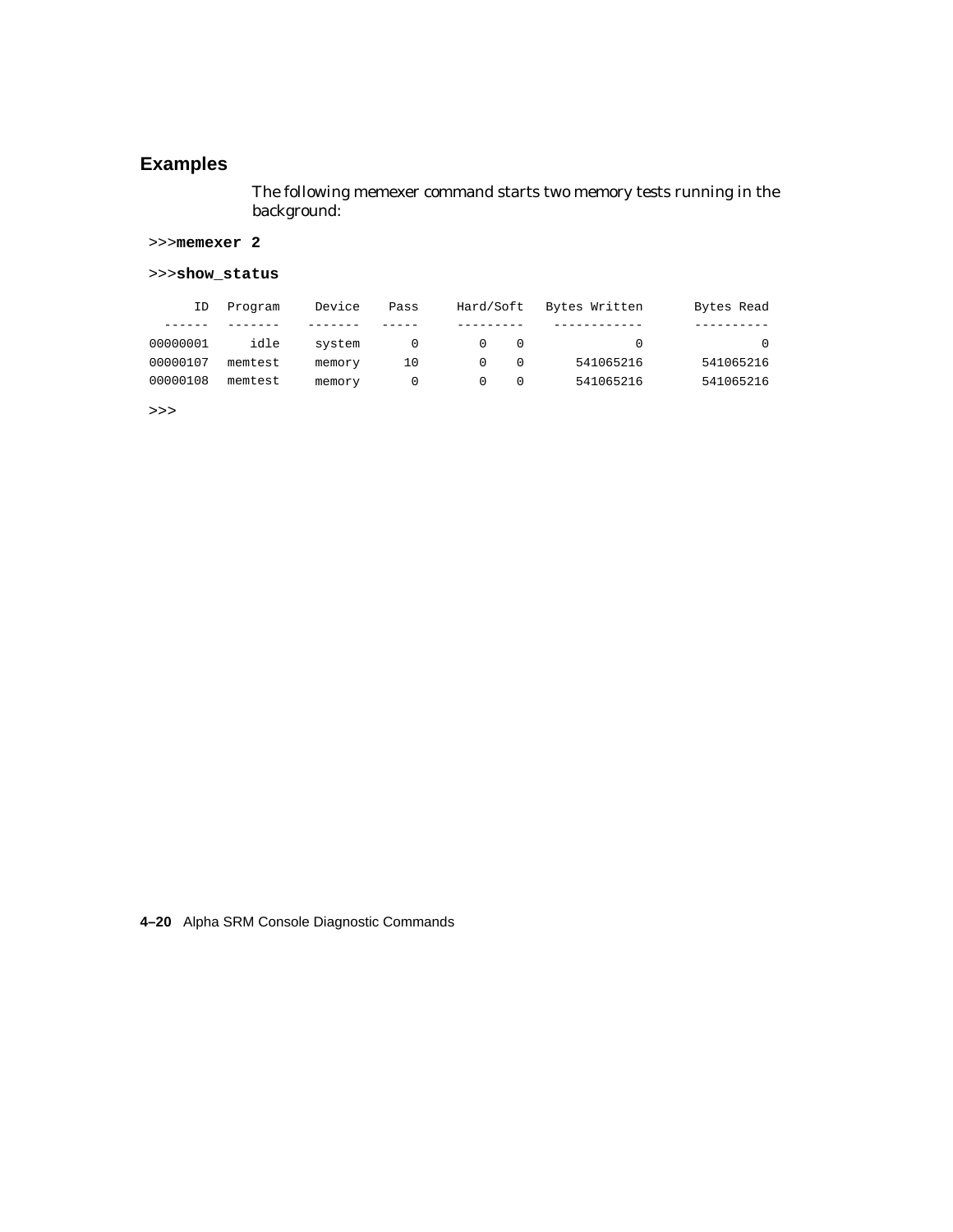# **memtest**

Tests the specified section of memory with multiple write, read, and verify operations.

# **Syntax**

```
memtest [-sa <start_address> ] [-ea <end_address> ]
[-1 <length> ] [-bs <br/> <br/> <br/>block_size> ] [-i <address_inc> ]
[-d <data_pattern> ] [-p <pass_count> ]
[-rs <random seed> ] [-rb] [-f] [-m] [-z][-h ] [-mb ] [-t <test number>] [-ba <block address>]
```
# **Arguments**

None

# **Options**

**-sa** <start\_address>

Specifies the starting address for the test. The default is the first free space in memzone.

#### **-ea** <end\_address>

Specifies the ending address for the test. The default is the start address plus the length.

#### **-l** <length>

Specifies the length of section to test in bytes. The default is the block\_size, except with the –rb option, which uses the zone size. The –l option has precedence over the -ea option.

#### -bs <block size>

Specifies the block (or packet) size (hex) in bytes. The default is 8192 bytes. This is used only for the random block test. For all other tests, the block size equals the length.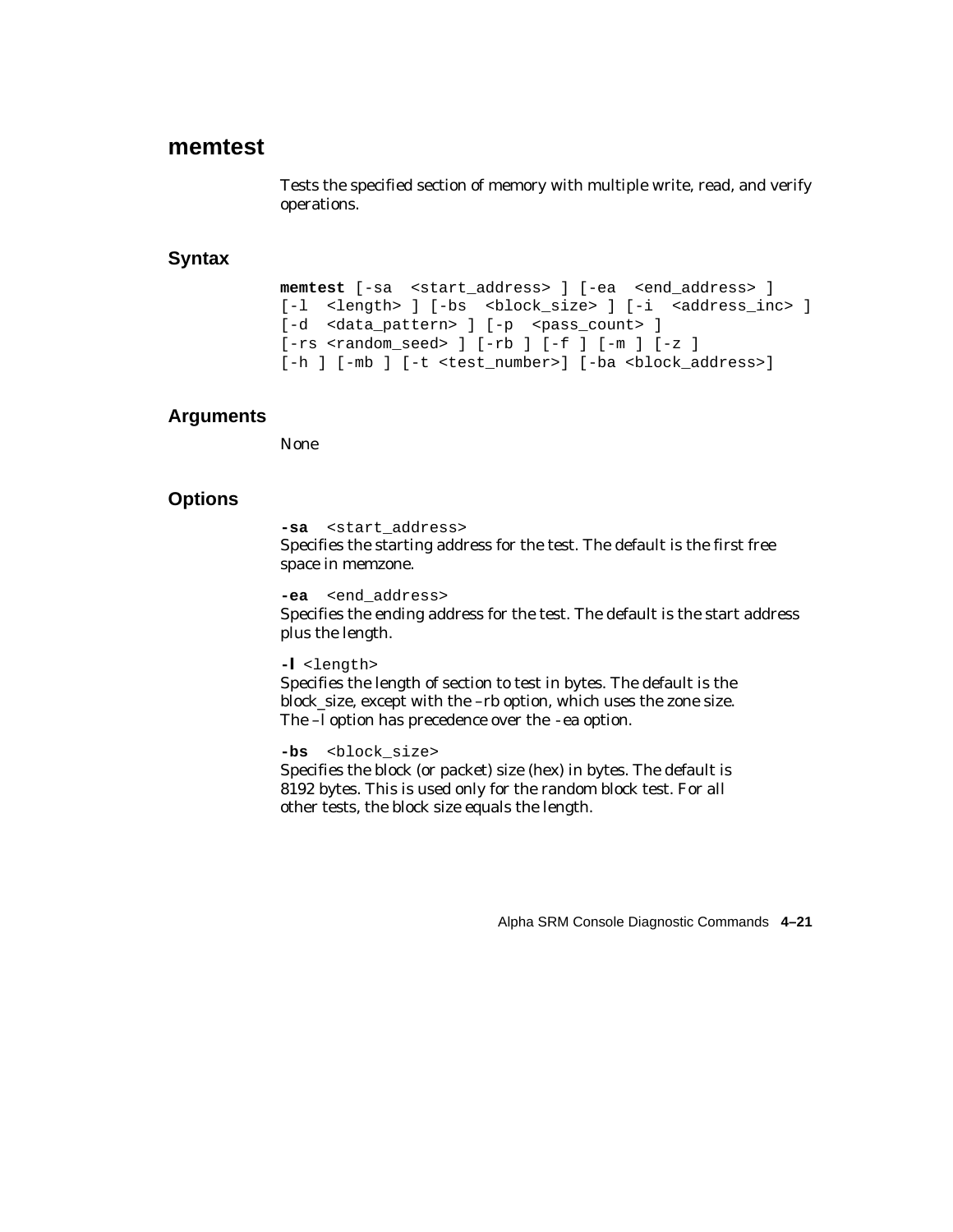#### **-i** <address\_inc>

Specifies the address increment value in longwords. This value will be used to increment the address through the memory to be tested. The default is 1 (longword). This is only implemented for the gray code test. An address increment of 2 tests every other longword. This option is useful for multiple CPUs testing the same physical memory.

#### **-d** <data\_pattern>

Specifies to use this data pattern for testing memory. This is only used for the march test. The default pattern is all 5s.

#### **-p** <pass\_count>

Specifies the number of times to execute the test. If the number of passes is set to 0, then the section of memory will be tested continuously until halted with a Ctrl/C. The default is 1.

#### **-rs** <random\_seed>

Specifies the value of the random seed in order to vary the random data patterns generated. This option is used only for the random test. The default is 0.

#### **-rb**

Specifies to randomly allocate and test all of the specified memory address range. Allocations are done of block\_size.

#### **-f**

Specifies fast mode. If –f is specified, the data compare is omitted. Only Error Correction Circuitry (ECC) and Error Detection Codes (EDC) errors are detected.

#### **-m**

Specifies to time the memory test. The elapsed time is displayed at the end of the test. By default the timer is off.

#### **-z**

Specifies the test will use the specified memory address without an allocation. This bypasses all checking but allows testing in addresses outside of the main memory heap. It also allows unaligned testing.

**Warning:** This option permits testing and corrupting of any memory location.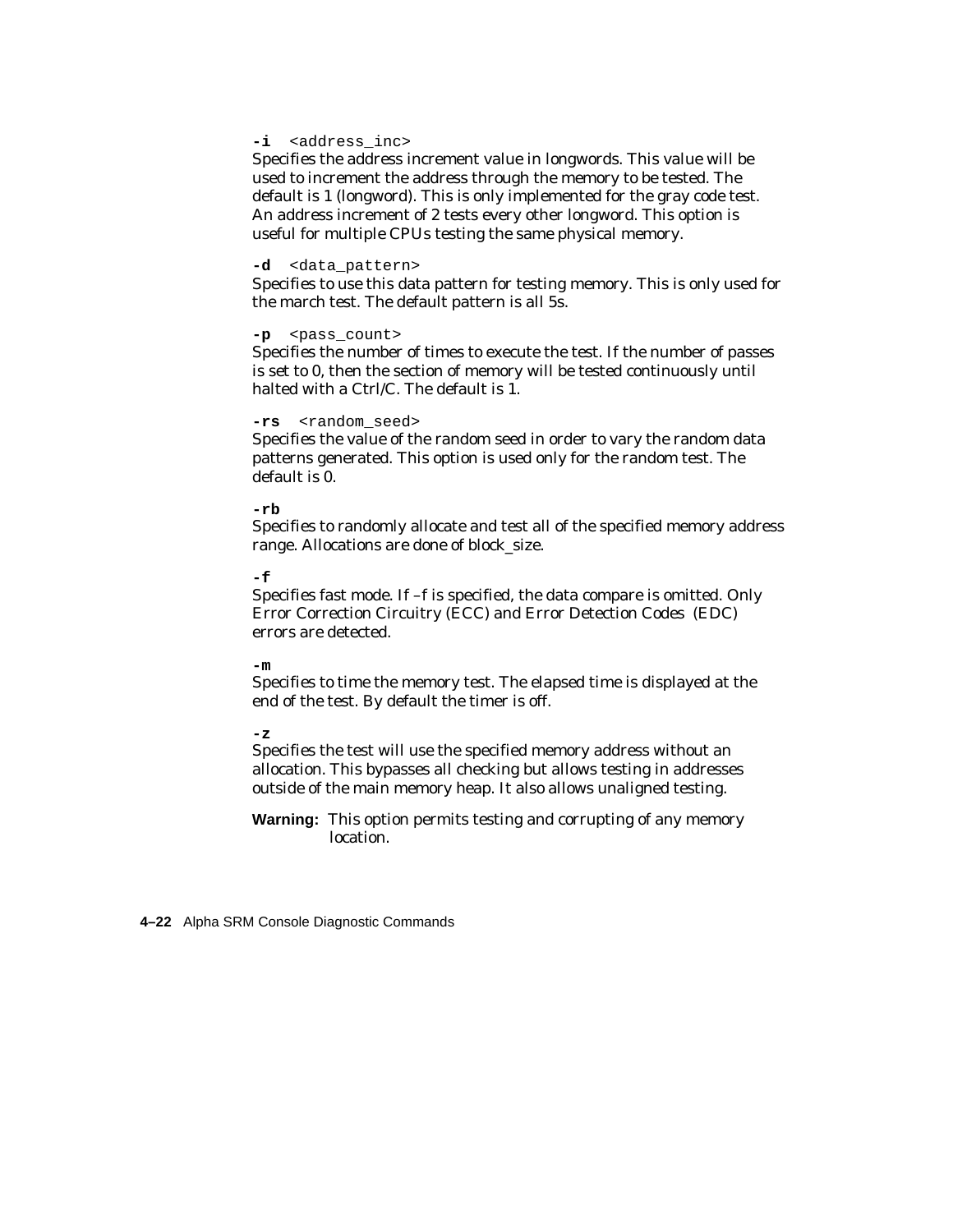**-h**

Specifies to allocate test memory from the firmware heap.

#### **-mb**

Specifies to use memory barriers after each memory access. When set, an mb (memory barrier) will be done after every memory access. This guarantees serial access to memory.

**-t** <test\_number> Specifies the test mask. The default is all tests.

-ba <block address>

Specifies that data stored at this address will be used to write each block. This option is used only for the victim block test.

## **Description**

The memtest command contains a gray code memory test, a marching 1's and 0's memory test, a random test, and a victim block test. These four tests, which are referred to as Memtest t1 through t4, can be run sequentially or individually to detect different types of memory problems.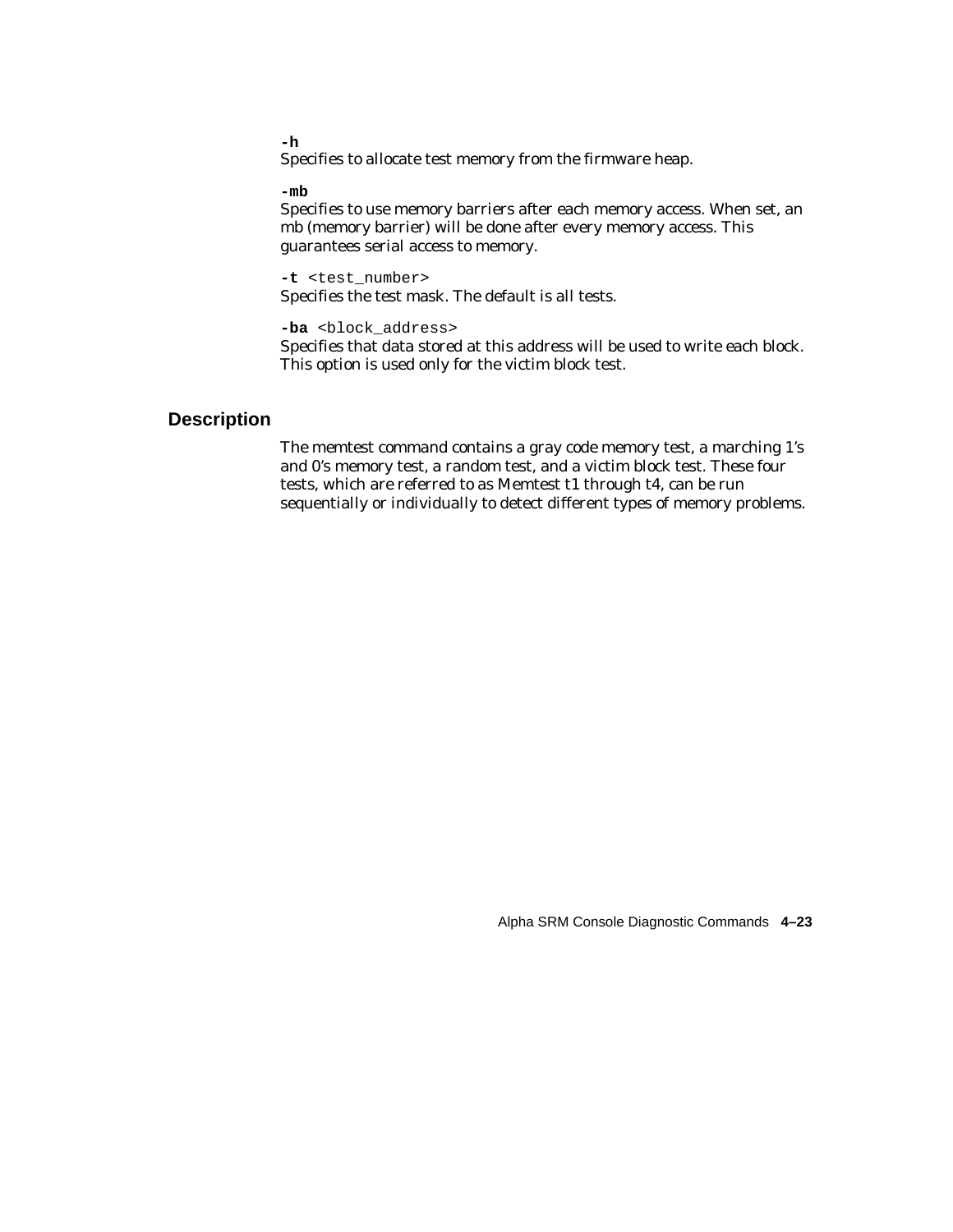The following table describes Memtest t1 through t4.

| memtest | <b>Description</b>                                                                                                                                                                                         |
|---------|------------------------------------------------------------------------------------------------------------------------------------------------------------------------------------------------------------|
| t1      | Uses a gray code algorithm to test a specified section<br>of memory. A gray code pattern and inverse gray code<br>pattern are written, read, and verified for the<br>specified address range.              |
| t2      | Uses a marching 1's and 0's algorithm to test a<br>specified section of memory. A marching pattern of 1s<br>and 0s and inverse pattern are written, read, and<br>verified for the specified address range. |
| t3      | Uses a random algorithm to test a specified section of<br>memory. Random addresses, within the specified<br>address range, can be tested with random data of<br>random length.                             |
| t4      | Writes blocks of data, victimizes the data, then reads<br>and verifies blocks of data for the specified address<br>range.                                                                                  |

The default is for all four tests to run sequentially.

Multiple memtest commands can be issued concurrently, and can be used in conjunction with other commands to test the complete system.

**Warning:** The memtest command will destroy the data in the section of memory under test.

The –f (fast mode) option can be specified to reduce the depth of testing for the memtest command. Using this option will stress the section of memory under test with a higher throughput, but will not detect address shorts. Failures can still be detected with the ECC and EDC logic.

Large sections of memory require more time for testing than small sections of memory. To make the memtest command run faster, a Ctrl/C or a kill command can be detected only while it is outside of all test loops. For this reason, a Ctrl/C or a kill command may not abort immediately.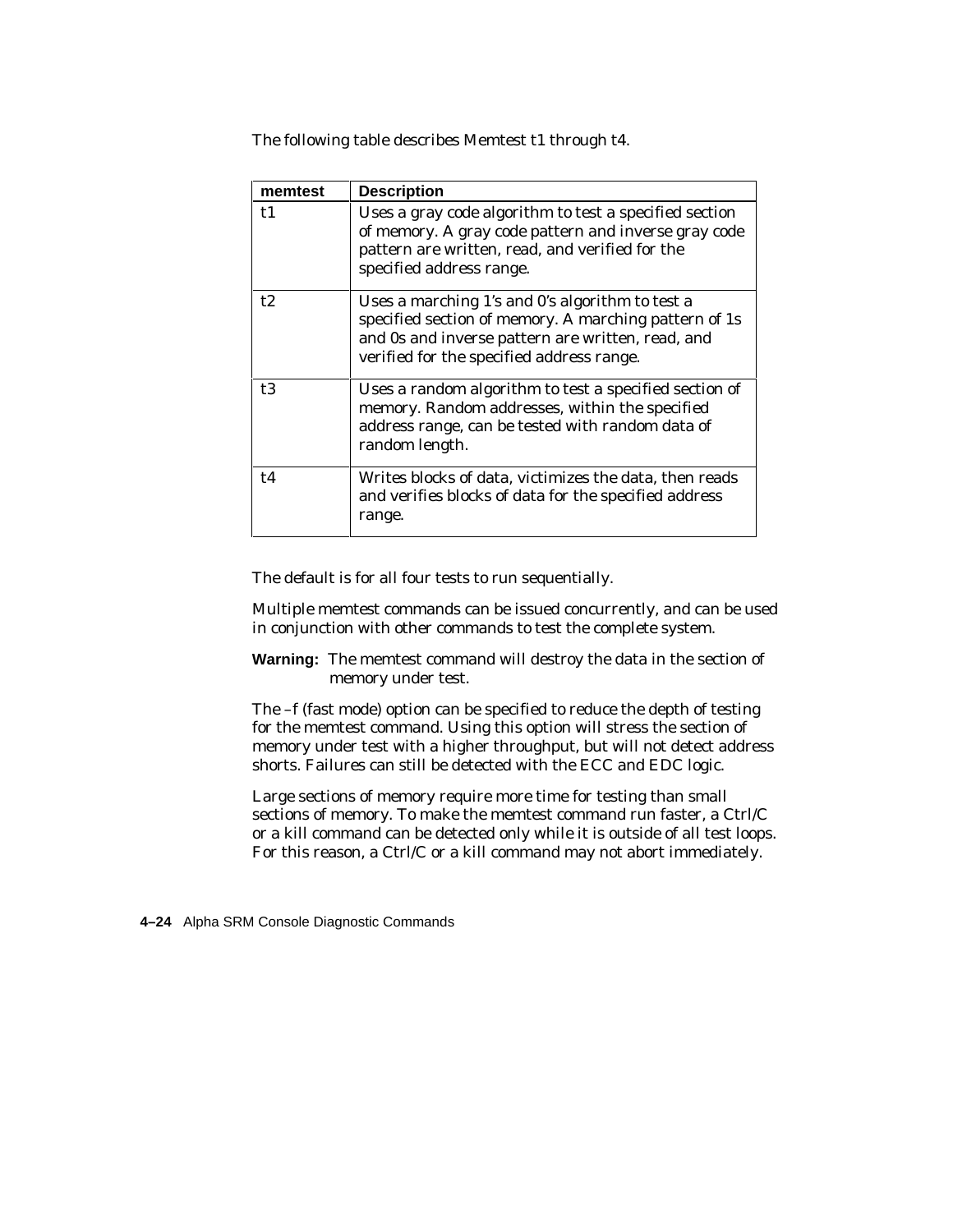#### **Examples**

The following memtest command tests a section of memory starting at 0x200000 (–sa) for 0x1000 bytes (–l):

>>>**memtest -sa 200000 -l 1000**

The following memtest command tests a section of memory from 0x200000 for  $0x1000$  bytes, but data is not verified  $(-f)$ :

>>>**memtest -sa 200000 -l 1000 -f**

The following memtest command has a default block size of 8192 bytes and is written from 0x300000 for 10 passes (–p):

>>>**memtest -sa 300000 -p 10**

The following memtest command tests a section of memory from 0x200000 to 0x3fffff. This example also uses the –rb option, which allows every block within the range to be randomly allocated and prevents the reporting of errors if a block within the range cannot be allocated.

>>>**memtest -sa 200000 -ea 400000 -rb**

The following memtest command has the console heap (–h) tested by randomly dynamically allocating 0x100 byte blocks (–bs):

>>>**memtest -h -rb -bs 100** 

The following memtest command performs tests across all of memzone (all memory excluding the HWRPB, the PAL area, the console, and the console heap). It is run in the foreground until you press  $Ctrl/C$ .

>>>**memtest -rb -p 0**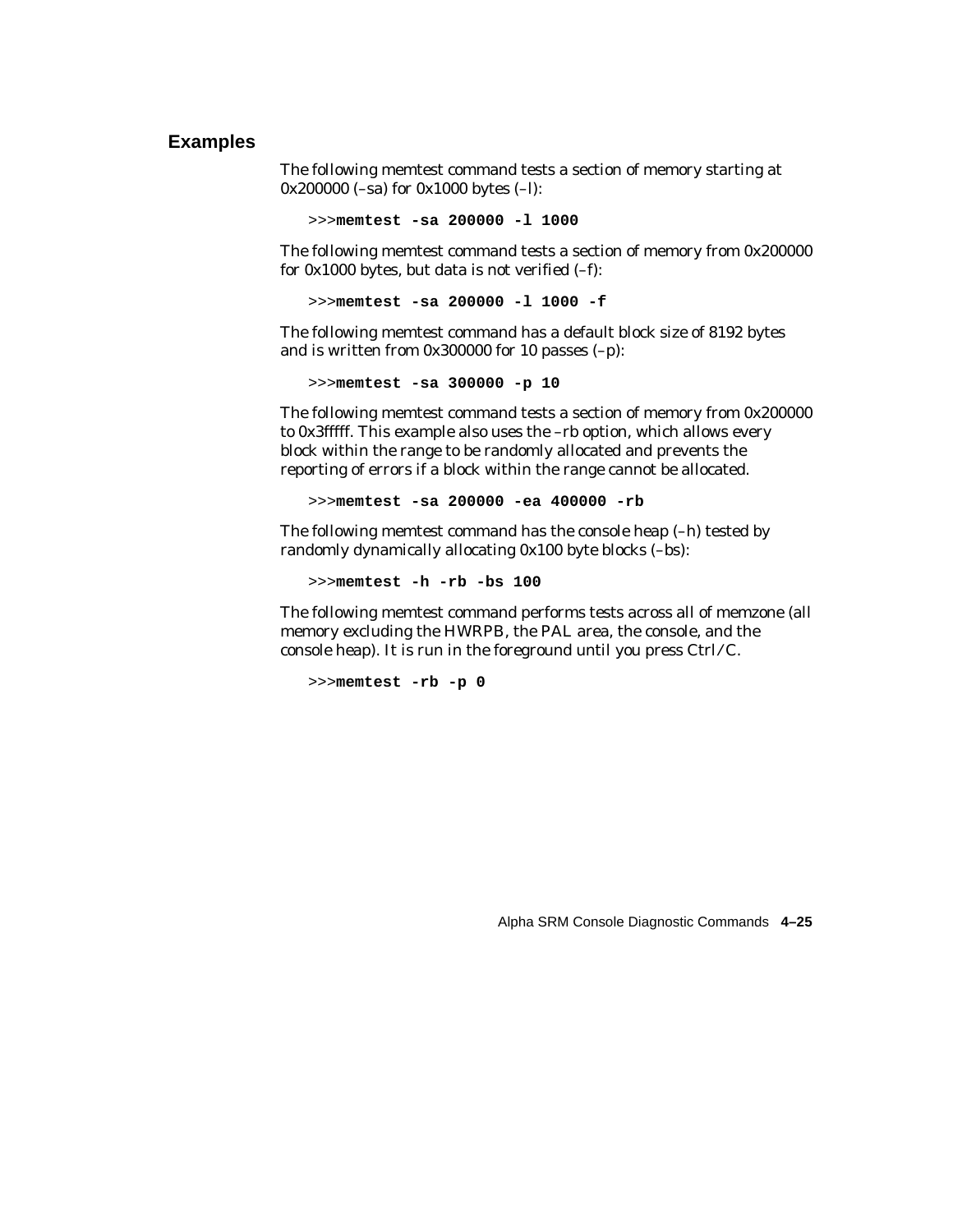# **nettest**

Tests the network.

# **Syntax**

```
nettest [-f <file>] [-mode <port mode>]
[-p \text{ spass count}] [-sv \text{ comp version}] [-to \text{ slope time}][-w <wait time>] [<port>]
```
# **Arguments**

<port> Specifies the Ethernet port on which to run the test.

# **Options**

#### **-f** <file>

Specifies the file containing the list of network station addresses to which to loop messages. The default file name is lp\_nodes\_ewa0 for port ewa0. The default file name is lp\_nodes\_ena0 for port ena0. By default, files have their own station addresses.

-mode <port\_mode > Specifies the mode to set the port adapter (TGEC). The default is 'ex' (external loopback). Allowed values are:

- **df** = Default, use environment variable values
- **ex** = External loopback
- **in** = Internal loopback
- **nm** = Normal mode
- **nf** = Normal filter
- **pr** = Promiscuous
- **mc** = Multicast
- **ip** = Internal loopback and promiscuous
- **fc** = Force collisions
- **nofc** = Do not force collisions
- **nc** = Do not change mode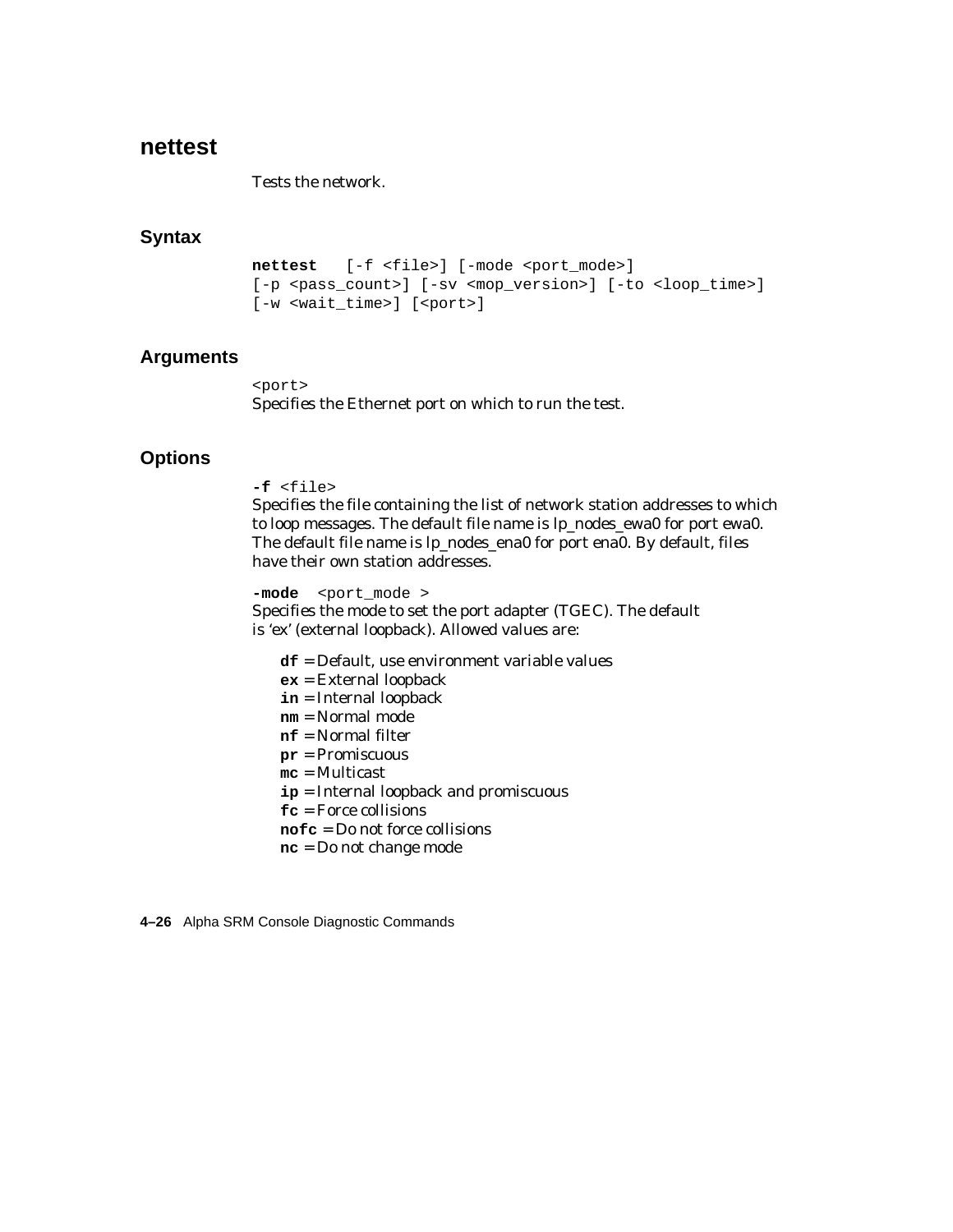**-p** <pass\_count>

Specifies the number of times to run the test. If the number of passes is set to 0, the network ports will be tested continuously until halted with a Ctrl/C. The default is 1.

**Note:** This is the number of passes for the diagnostic. Each pass will send the number of loop messages as set by the environment variables ena\*\_loop\_count and ewa\*\_loop\_count.

**-sv** <mop\_version>

Specifies which MOP version protocol to use. If 3, then MOP V3 (DECnet Phase IV) packet format is used. If 4, then MOP V4 (DECnet Phase V IEEE 802.3) format is used.

#### **-to** <loop\_time>

Specifies the time, in seconds, allowed for the loop messages to be returned. The default is 2 seconds.

**-w** <wait\_time>

Specifies the time, in seconds, to wait between passes of the test. The default is 0 (no delay). The network device can be very CPU intensive. This option will allow other processes to run.

#### **Description**

The nettest command tests the network. This command contains options for MOP loopback tests that can test specific ports in internal loopback, external loopback, or live network loopback mode.

This command can run separately or be included in a script to test the entire system.

#### **Examples**

This command performs an internal loopback test on port ewa0:

>>>**nettest ewa0**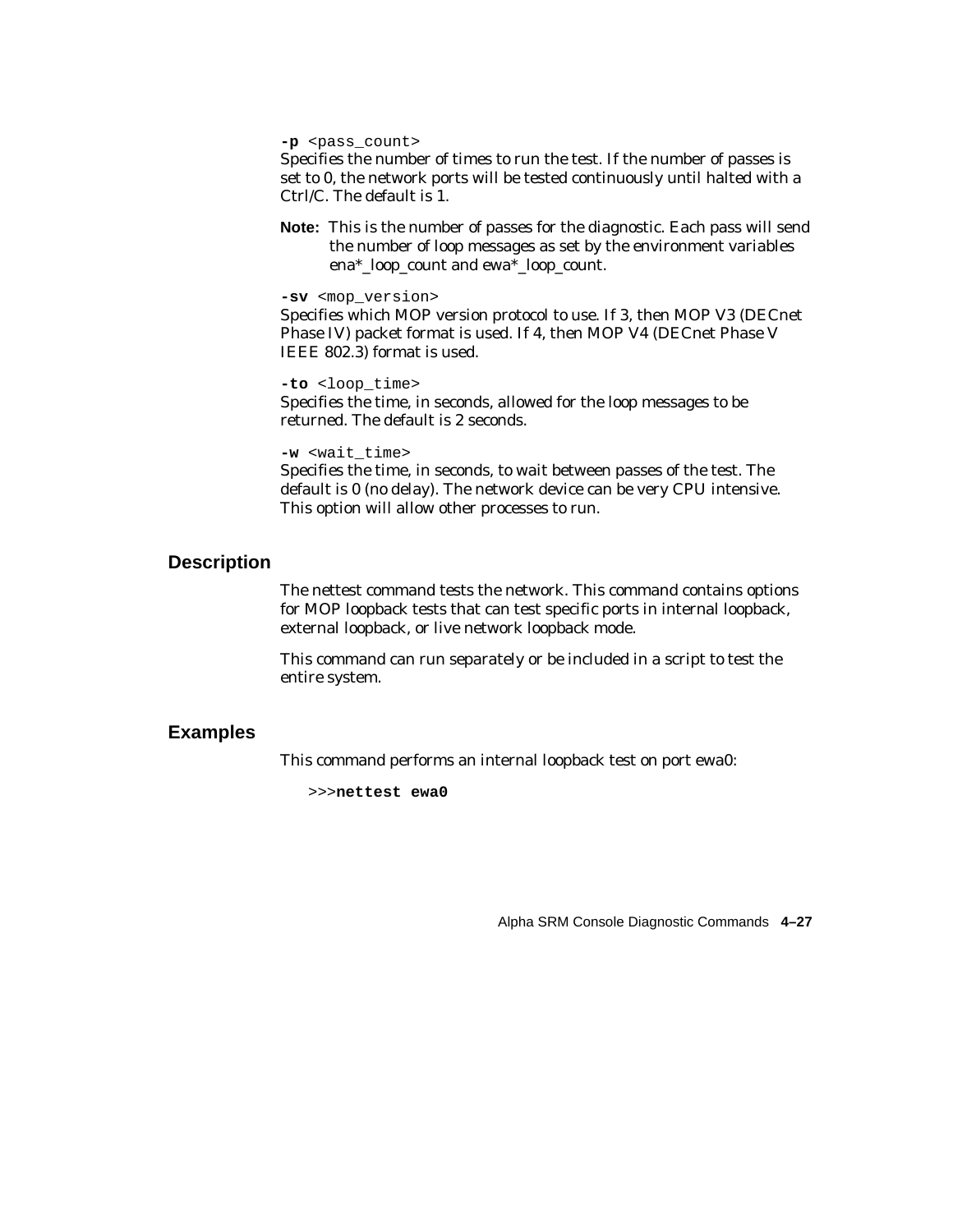This command performs a normal mode loopback test on port ewa0, using a list of nodes contained in the file ewa0\_lp\_nodes:

```
>>>nettest -f ewa0_lp_nodes -mode nm ewa0
```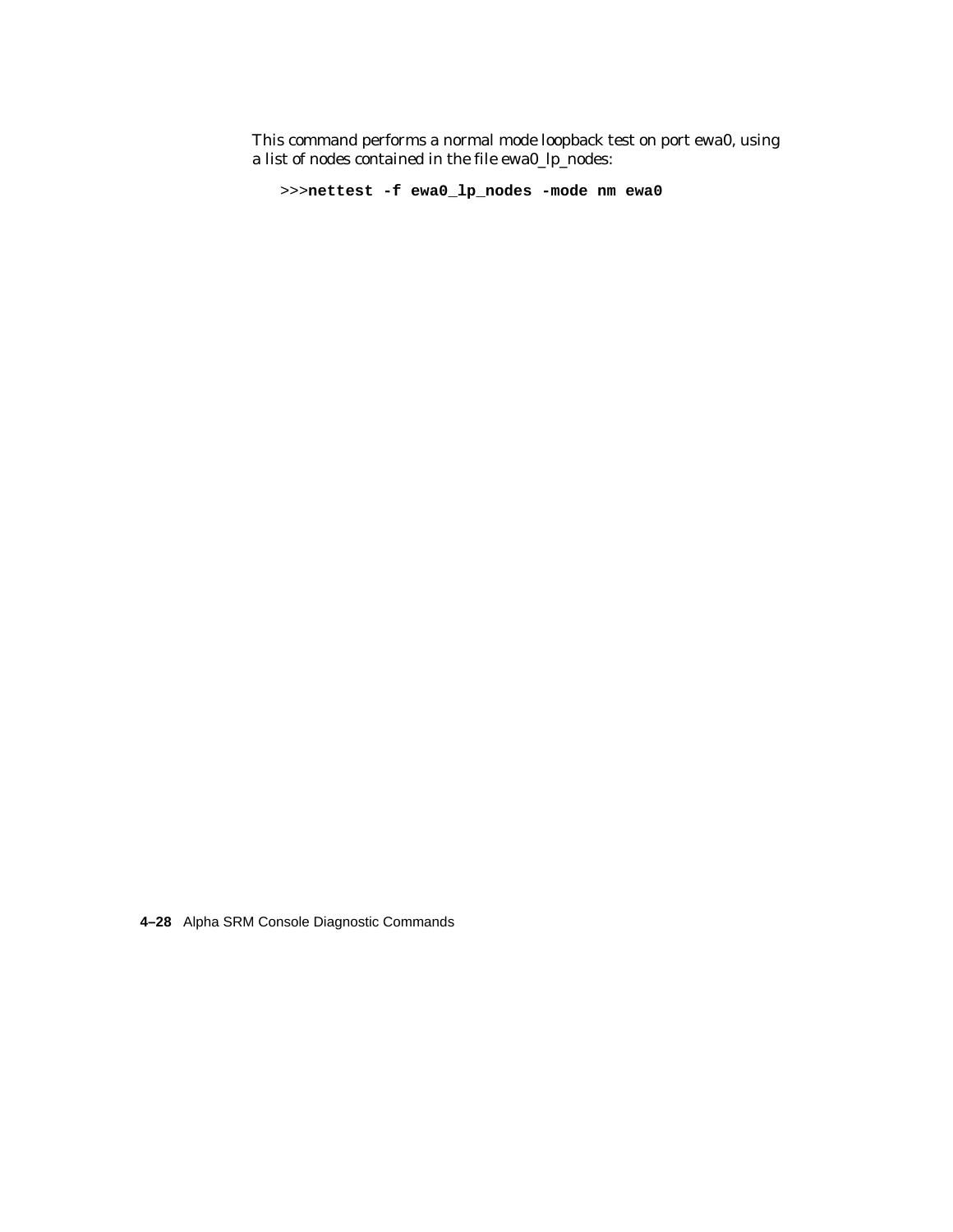# **show\_status**

Shows the status of all executing diagnostic processes. This is a command script.

# **Syntax**

**show\_status**

#### **Arguments**

None

# **Options**

None

### **Description**

The show\_status command script reports one line of information for each executing diagnostic process. The information includes error count, passes completed, and bytes read or written to the device being tested. The source of each line of information is an I/O block.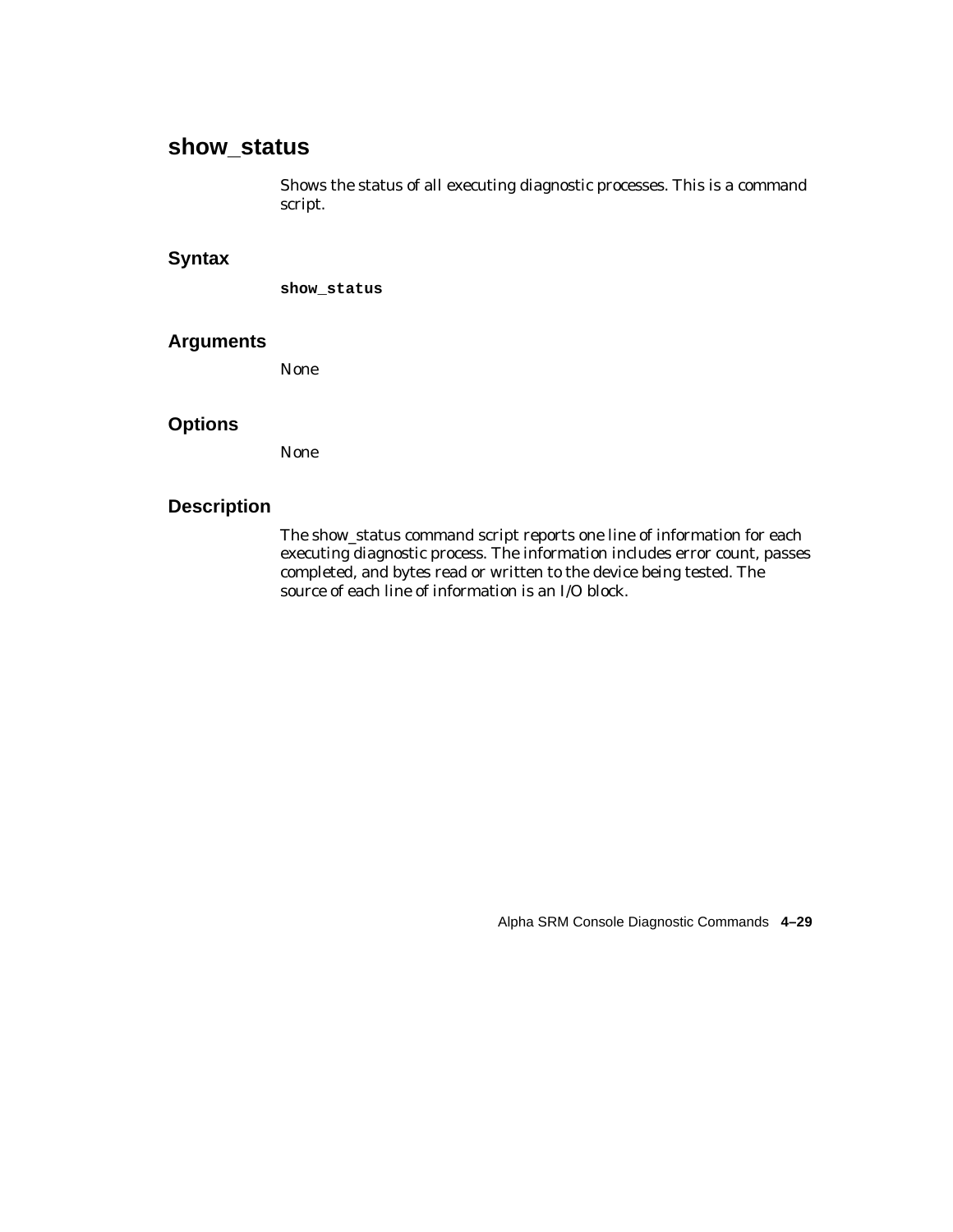# **Examples**

The following diagnostic commands start up two memory test processes and display the status of all executing diagnostic processes:

>>>**memexer 2 &**

#### >>>**show\_status**

| Bytes Read | Bytes Written | Hard/Soft     | Pass     | Device | Program | ID       |
|------------|---------------|---------------|----------|--------|---------|----------|
|            |               |               |          |        |         |          |
|            | $\bigcap$     | <sup>()</sup> | $\Omega$ | system | idle    | 00000001 |
| 37748736   | 37748736      | $\Omega$      |          | memory | memtest | 00000351 |
| 37748736   | 37748736      |               |          | memory | memtest | 00000351 |

>>>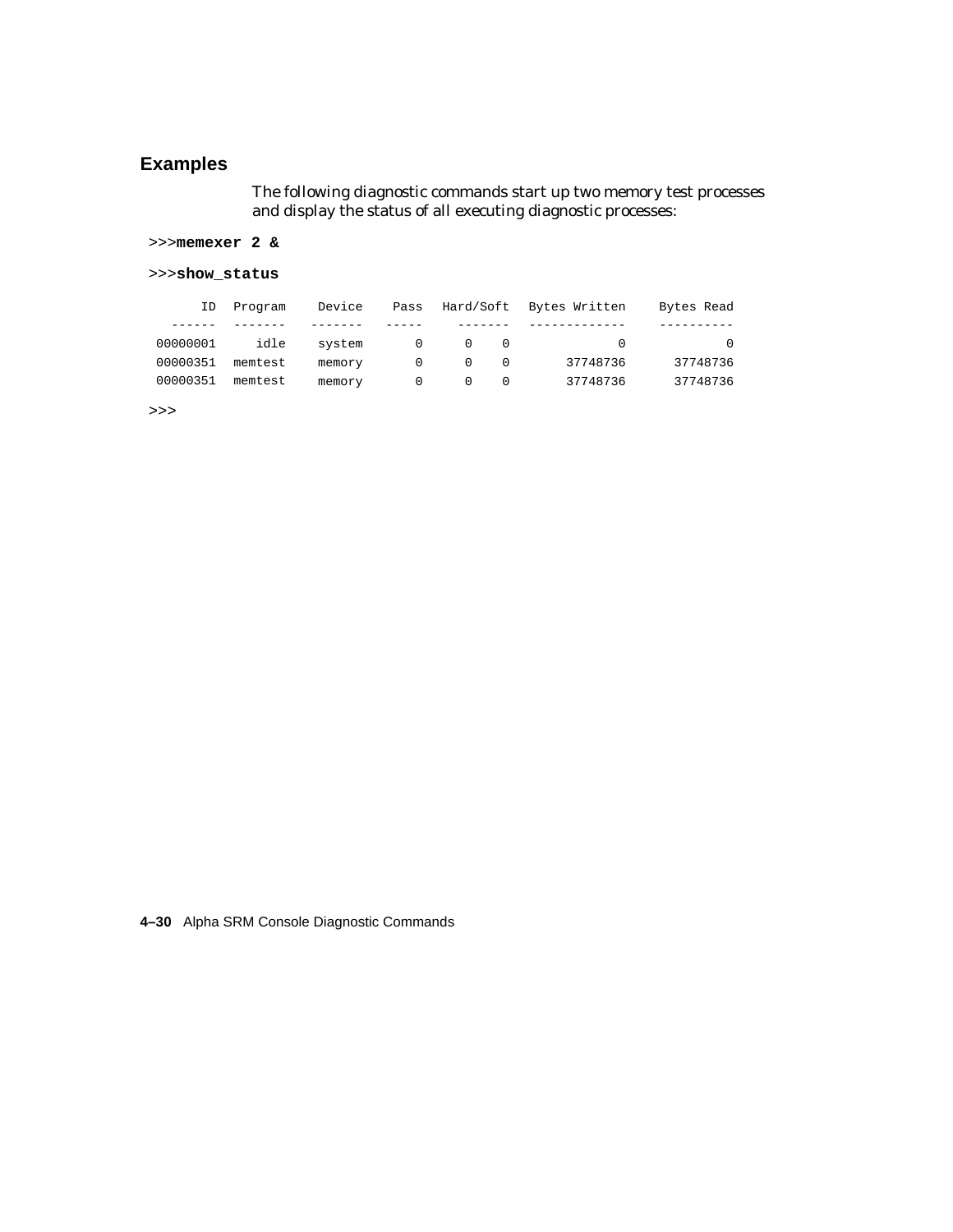# **sys\_exer**

Tests all subsystems and devices in the system concurrently. This is a command script.

# **Syntax**

**sys\_exer** [-lb]

#### **Arguments**

None

# **Options**

#### **-lb**

Specifies external loopback tests to be performed on the parallel port and COM1 serial port.

#### **Description**

The sys\_exer command script simultaneously tests all subsystems and system devices. All subsystems and devices are those that can be listed with the show config and show device commands, including: memory, disk, tape, diskette, serial port, parallel port, network, and graphic devices.

All tests will continue to execute concurrently until a kill\_diags or an init command is issued. The set command, used with environment variables, can establish parameters such as whether to halt, loop, or continue on error. See the Environment Variables for Diagnostic Commands section in this chapter for more information.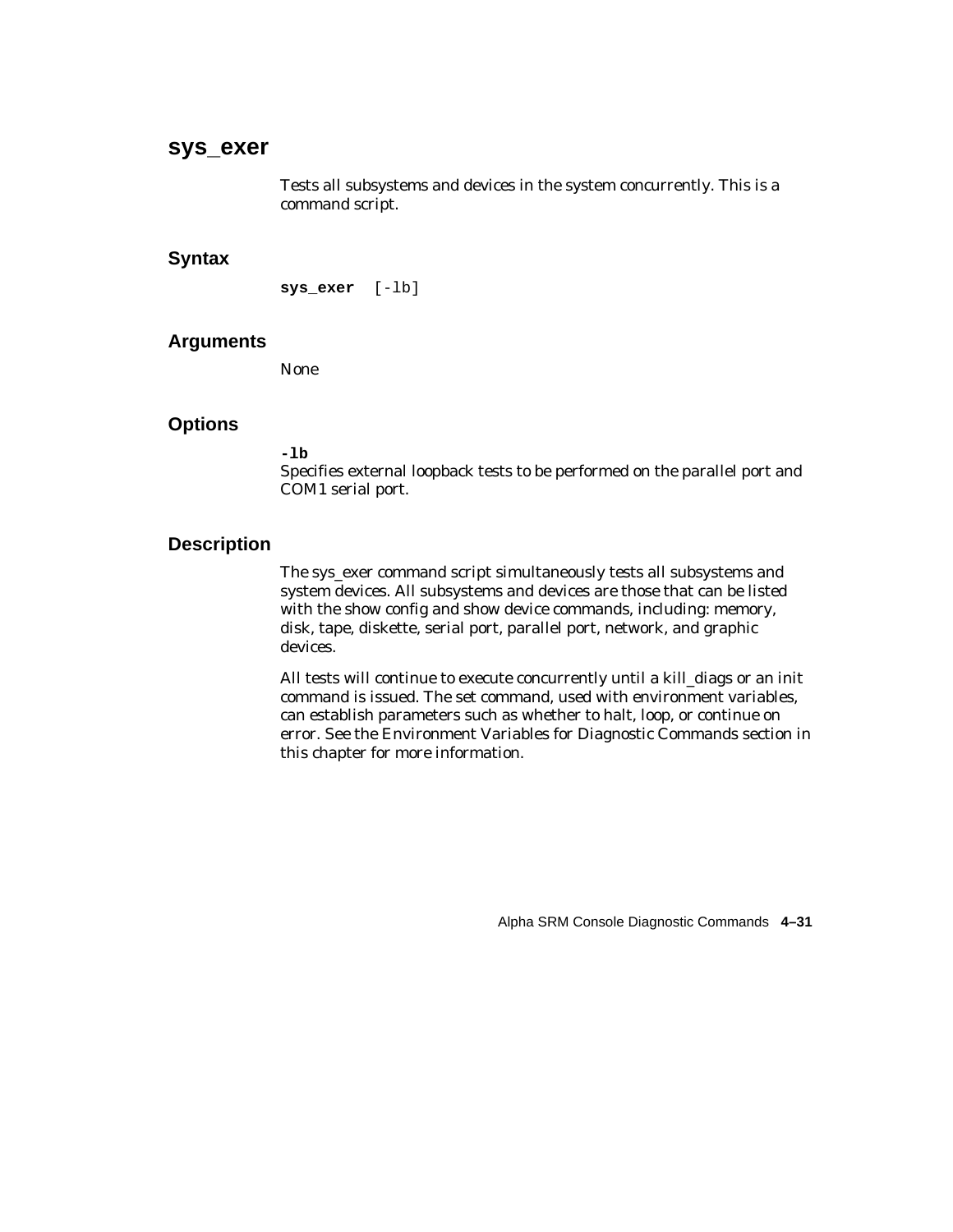The –lb option allows an external loopback test to be performed on the parallel port and serial port COM1. The sys\_exer command ignores the passcount environment variable, d\_passes.

**Note:** The sys\_exer command attempts to test the entire system, including graphic devices. Commands that exercise graphic devices require that the terminal connected to the COM1 serial port be the default console terminal device.

To determine your default terminal device and to specify that the terminal attached to the COM1 serial port be your default device, use the following Alpha SRM Console commands.

| To do this function            | Enter these commands  |
|--------------------------------|-----------------------|
| Determine the default          | >>>show console       |
| terminal device.               |                       |
| Set the terminal attached to   | >>>set console serial |
| the COM1 serial port to be the | $>>$ init             |
| default console terminal       |                       |
| device.                        |                       |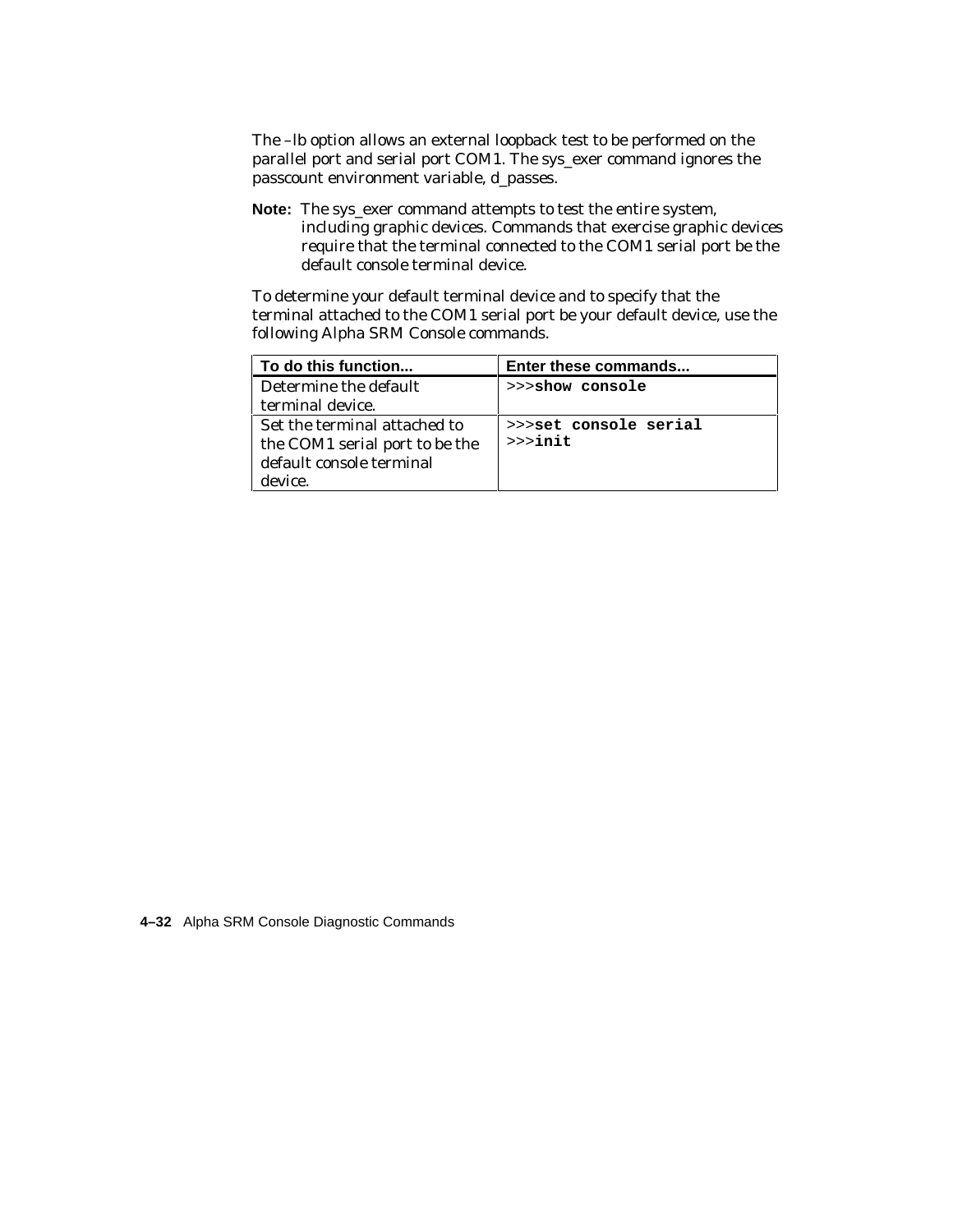# **Examples**

These commands run the sys\_exer script to test all system components concurrently and display the status of all executing diagnostic processes.

#### >>>**sys\_exer &**

#### >>>**show\_status**

| ID       | Program  | Device       | Pass        | Hard/Soft    |          | Bytes Written | Bytes Read |
|----------|----------|--------------|-------------|--------------|----------|---------------|------------|
|          |          |              |             |              |          |               |            |
| 00000001 | idle     | system       | $\mathbf 0$ | $\Omega$     | $\Omega$ | $\Omega$      | 0          |
| 0000009f | memtest  | memory       | $\mathbf 0$ | $\Omega$     | $\Omega$ | 100663296     | 100663296  |
| 000000b4 | exer kid | dub0.0.0.1.0 | $\mathbf 0$ | $\Omega$     | $\Omega$ | $\Omega$      | 444416     |
| 000000b5 | exer kid | duc0.6.0.2.0 | 122         | $\Omega$     | $\Omega$ | $\Omega$      | 1249280    |
| 000000b6 | exer kid | dud0.7.0.3.0 | 122         | <sup>0</sup> | $\Omega$ | $\Omega$      | 1249280    |
| 000000b7 | exer kid | dka0.0.0.0.0 | $\Omega$    | $\Omega$     | $\Omega$ | $\Omega$      | 256000     |
| 000000be | nettest  | ewa0.0.0.6.0 | 13          | $\Omega$     | $\Omega$ | 20888         | 20888      |
| 000000be | nettest  | era0.0.0.7.0 | 13          | 0            | 0        | 17904         | 17904      |

>>>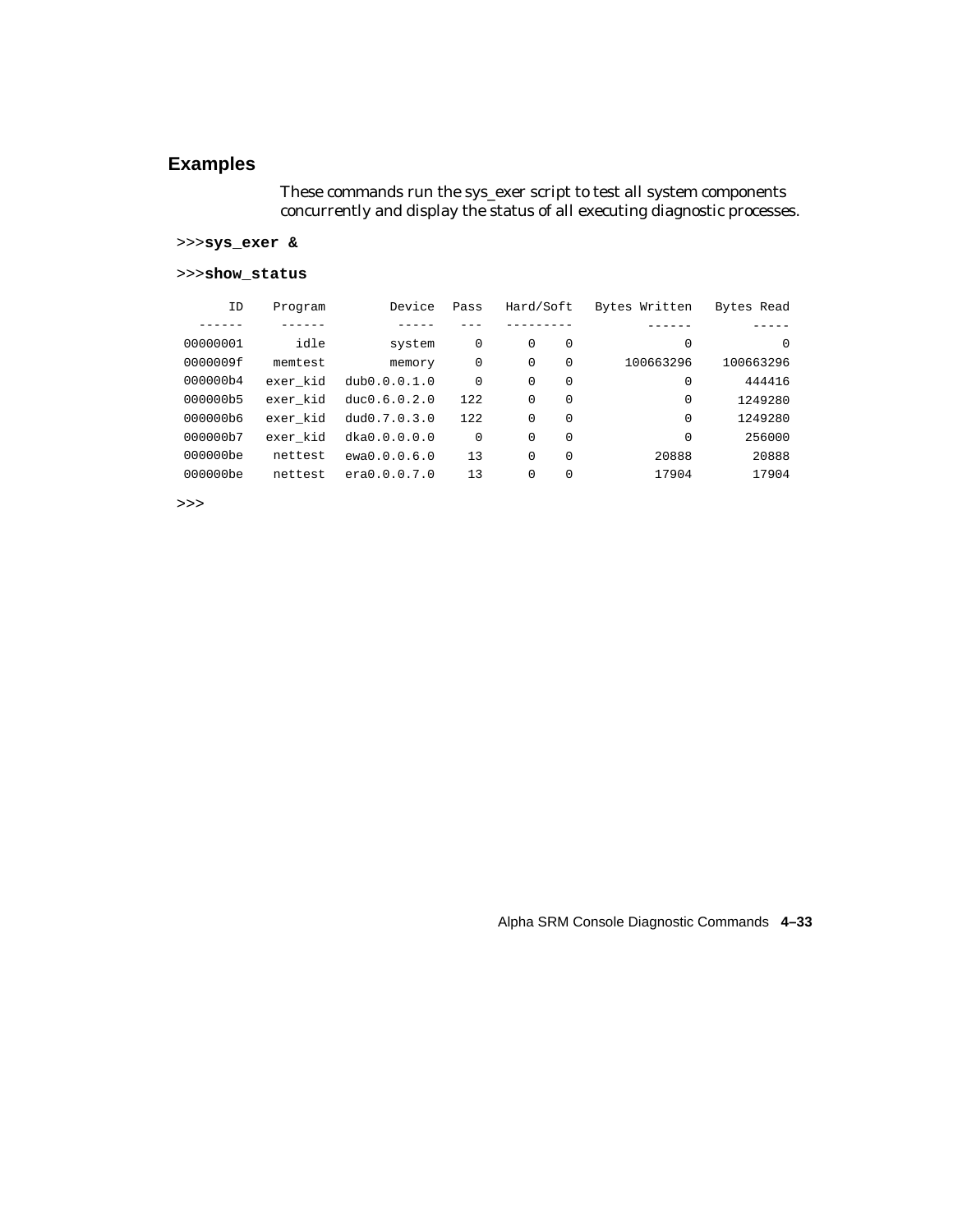# **test**

Sequentially tests the entire system. This is a command script.

## **Syntax**

```
test [-lb]
```
## **Arguments**

None

# **Options**

**-lb**

Specifies which external loopback tests are performed on the parallel port and the COM1 serial port.

# **Description**

The test command script sequentially tests the entire system, including memory, disk, tape, diskette, serial port, parallel port, network, and graphic devices. All tests will execute serially for a minimum of 10 seconds per test. The run time of a test is proportional to the amount of memory to be tested and the number of disk drives to be tested.

Only one instance of the test command can be executed at a time. The test command can be executed as either a background or foreground process.

The set command, used with environment variables, can establish parameters such as whether to halt, loop, or continue on error. See the Environment Variables for Diagnostic Commands section in this chapter for more information.

The –lb option allows an external loopback test to be performed on the parallel port and on the COM1 serial port. The passcount environment variable, d\_passes, is ignored by the test command.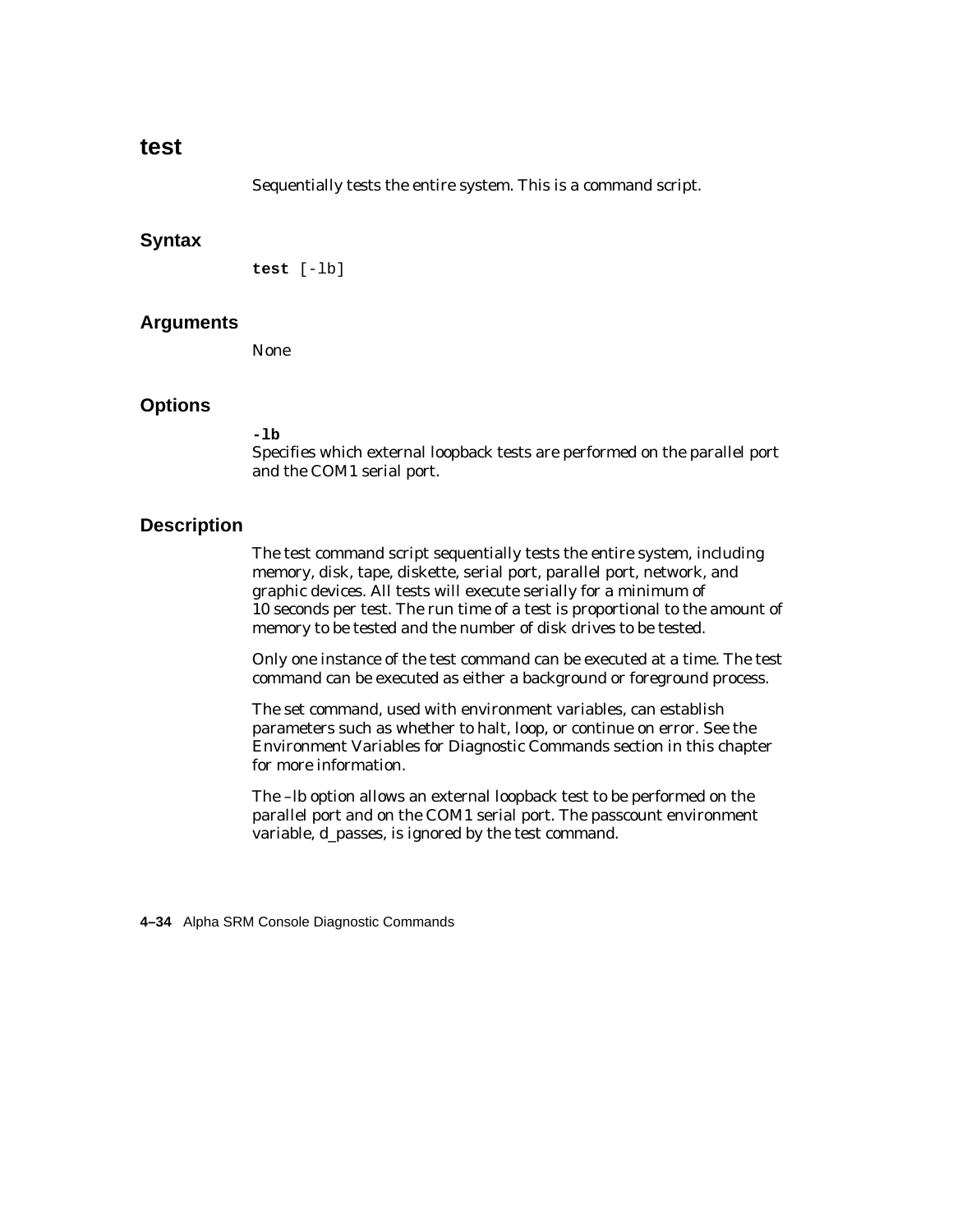**Note:** The test command attempts to test the entire system, including graphic devices. Commands that exercise graphic devices require that the terminal connected to the COM1 serial port be the default console terminal device.

To determine your default terminal device and to specify that the terminal attached to the COM1 serial port be your default device, use the following Alpha SRM Console commands.

| To do this function            | Enter these commands  |
|--------------------------------|-----------------------|
| Determine the default          | >>>show console       |
| terminal device.               |                       |
| Set the terminal attached to   | >>>set console serial |
| the COM1 serial port to be the | $>>$ init             |
| default console terminal       |                       |
| device.                        |                       |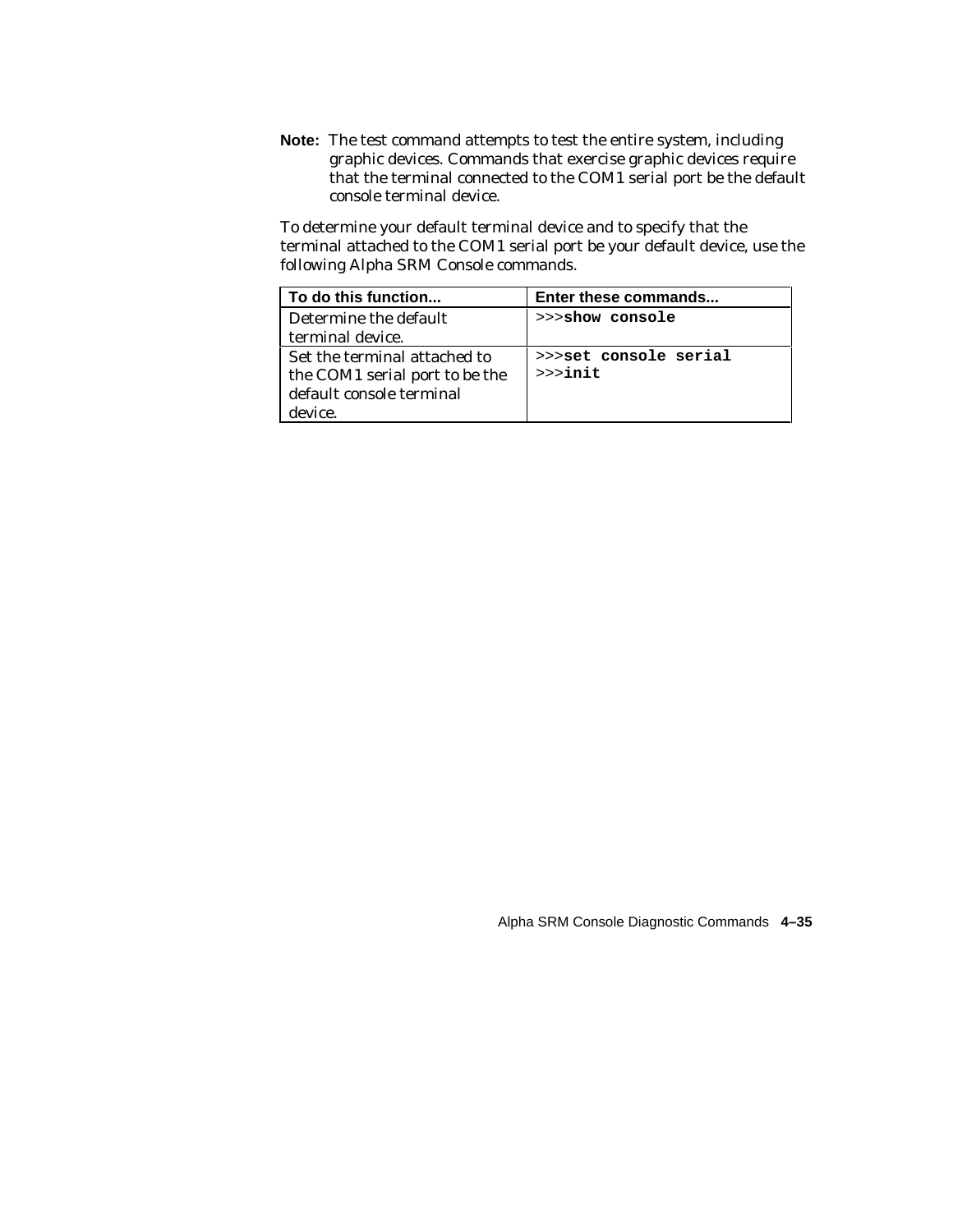# **Examples**

These commands run the test script in the background to sequentially test all system components and display the status of all executing diagnostic processes.

#### >>>**test &**

#### >>>**show\_status**

| ΙD       | Program  | Device       | Pass | Hard/Soft |          | Bytes Written | Bytes Read |
|----------|----------|--------------|------|-----------|----------|---------------|------------|
|          |          |              |      |           |          |               |            |
| 00000001 | idle     | system       | 0    | $\Omega$  | $\Omega$ | 0             | $\Omega$   |
| 0000009f | memtest  | memory       | 0    | $\Omega$  | $\Omega$ | 100663296     | 100663296  |
| 000000b4 | exer kid | dub0.0.0.1.0 | 0    | $\Omega$  | $\Omega$ | 0             | 444416     |
| 000000b5 | exer kid | duc0.6.0.2.0 | 122  | $\Omega$  | $\Omega$ | 0             | 1249280    |
| 000000b6 | exer kid | dud0.7.0.3.0 | 122  | $\Omega$  | $\Omega$ | 0             | 1249280    |
| 000000b7 | exer kid | dka0.0.0.0.0 | 0    | $\Omega$  | $\Omega$ | 0             | 256000     |
| 000000be | nettest  | ewa0.0.0.6.0 | 13   | $\Omega$  | $\Omega$ | 20888         | 20888      |
| 000000be | nettest  | era0.0.0.7.0 | 13   | $\Omega$  | 0        | 17904         | 17904      |

>>>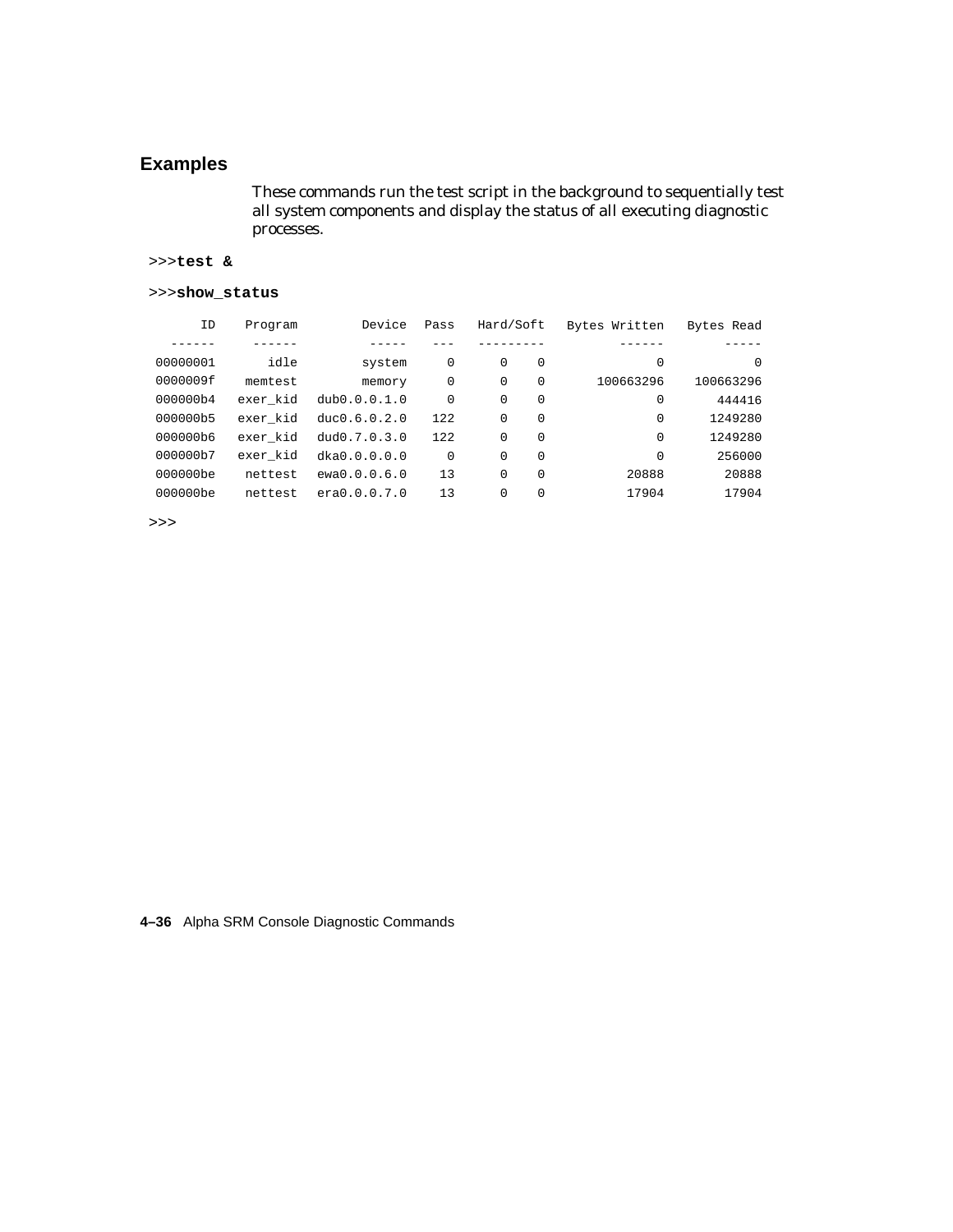# **Environment Variables for Diagnostic Commands**

This section describes environment variables that are used to control the operational state of the diagnostic test and describes how to respond to error conditions.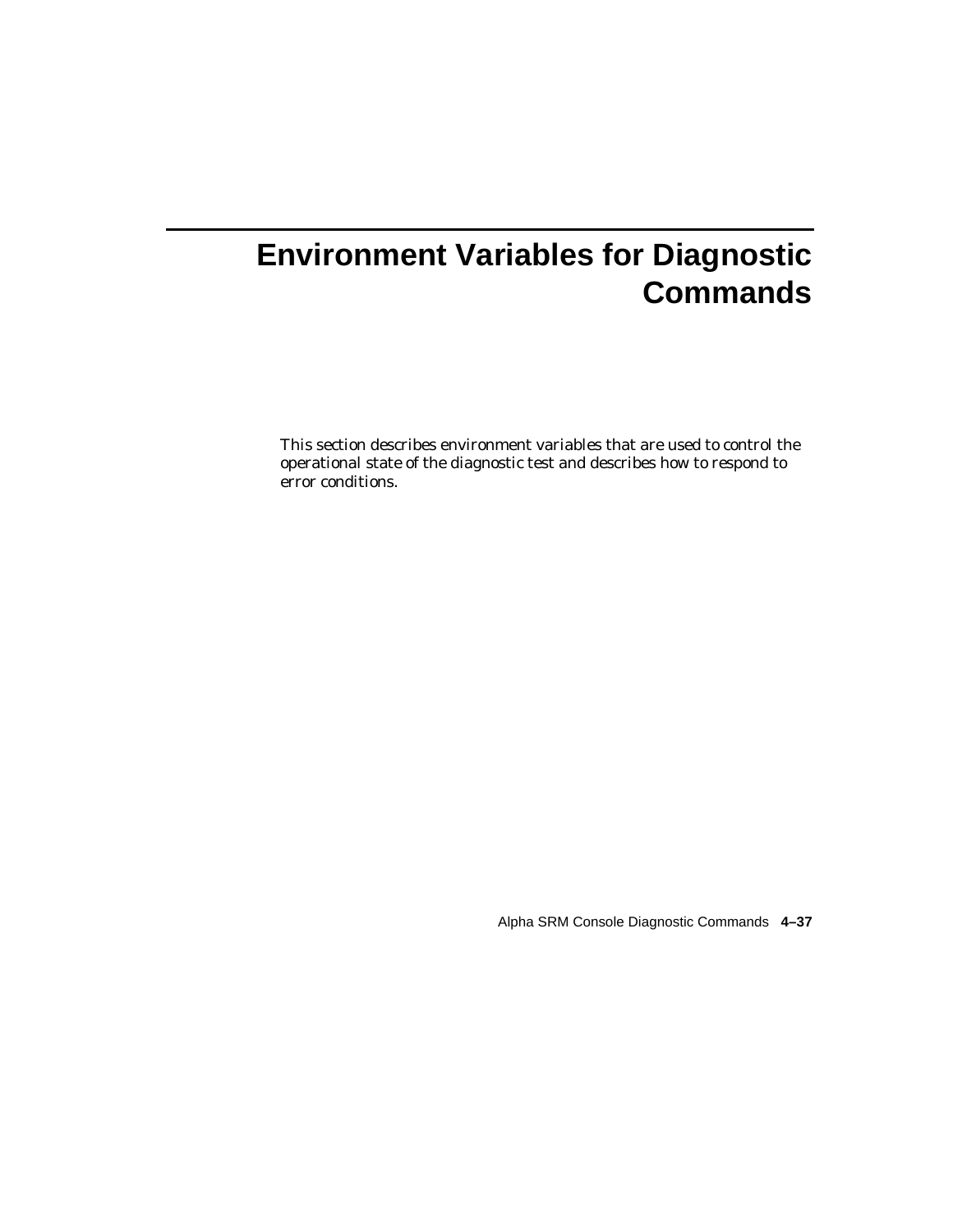# **Environment Variable Descriptions**

The following table shows optional Alpha SRM Console diagnostic environment variables and their descriptions. For a complete list, enter **show \*** at the Alpha SRM Console prompt.

| Variable   | <b>Description</b>                                                                                                                                                                                                                                                      |
|------------|-------------------------------------------------------------------------------------------------------------------------------------------------------------------------------------------------------------------------------------------------------------------------|
| d bell     | This variable specifies whether or not to<br>ring the terminal bell if an error is<br>detected. The possible values are:<br>$\texttt{off} = \texttt{Do}$ not ring the bell. The default is<br>off.<br>$on$ = Ring the bell if an error is<br>detected.                  |
| d_cleanup  | This variable specifies whether or not<br>cleanup code is executed at the end of a<br>diagnostic command. The possible values<br>are:<br>$\texttt{off} = \texttt{Do}$ not execute cleanup code.<br>$=$ Execute cleanup code. The default<br>on<br>is on.                |
| d complete | This variable specifies whether or not to<br>display a message that the diagnostic<br>command has finished. The possible<br>values are:<br>$\texttt{off} = \text{Do}$ not display a completion<br>message. The default is off.<br>= Display a completion message.<br>on |
| d eop      | This variable specifies whether or not to<br>display end-of-pass messages. The<br>possible values are:<br>$\texttt{off} = \text{Do}$ not display end-of-pass<br>messages. The default is off.<br>= Display the end-of-pass messages.<br>on                              |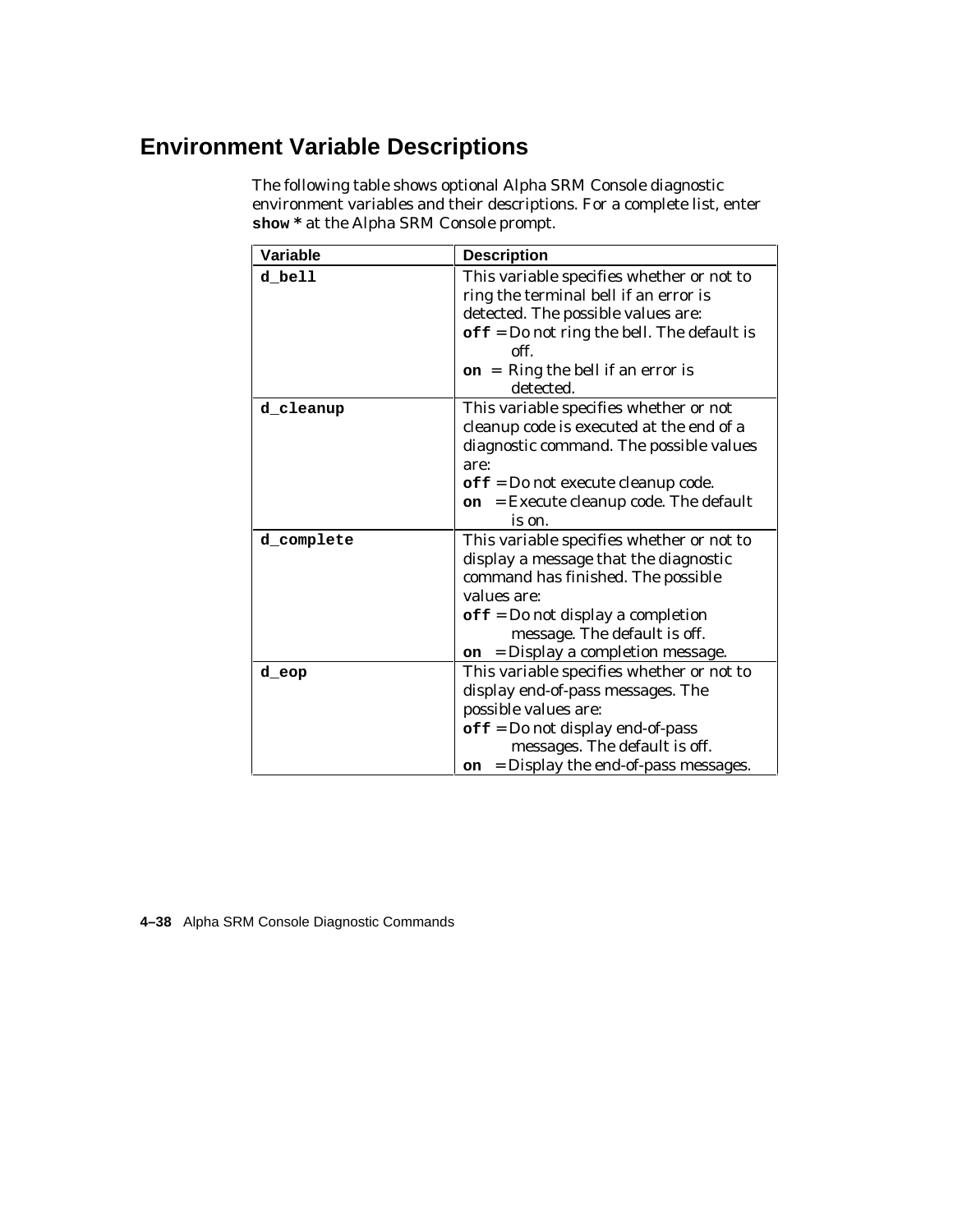| Variable  | <b>Description</b>                                         |
|-----------|------------------------------------------------------------|
| d harderr | This variable specifies the action taken                   |
|           | following hard error detection. The                        |
|           | possible values are:                                       |
|           | continue = Attempt to continue                             |
|           | functioning until normal                                   |
|           | completion.                                                |
|           | = Stop functioning. The default<br>halt<br>is halt.        |
|           | = Continue to function.<br>loop                            |
| d oper    | This variable specifies whether or not an                  |
|           | operator is present. The possible values                   |
|           | are:                                                       |
|           | $\texttt{off}$ = No operator present. The default is       |
|           | off.                                                       |
|           | $on$ = An operator is present.                             |
| d passes  | When used with the exer write or                           |
|           | exer_read command, this variable                           |
|           | determines the number of passes executed                   |
|           | by the command. When set to 0, the                         |
|           | command is executed indefinitely. The                      |
|           | default is 1.                                              |
| d_report  | This variable specifies the depth of                       |
|           | information provided by the diagnostic                     |
|           | error reports. The possible values are:                    |
|           | $\texttt{summary} = \text{Provide a brief summary of all}$ |
|           | errors.                                                    |
|           | full<br>= Provide a full and complete                      |
|           | error report.                                              |
|           | = Do not provide an error<br>off                           |
|           | report.                                                    |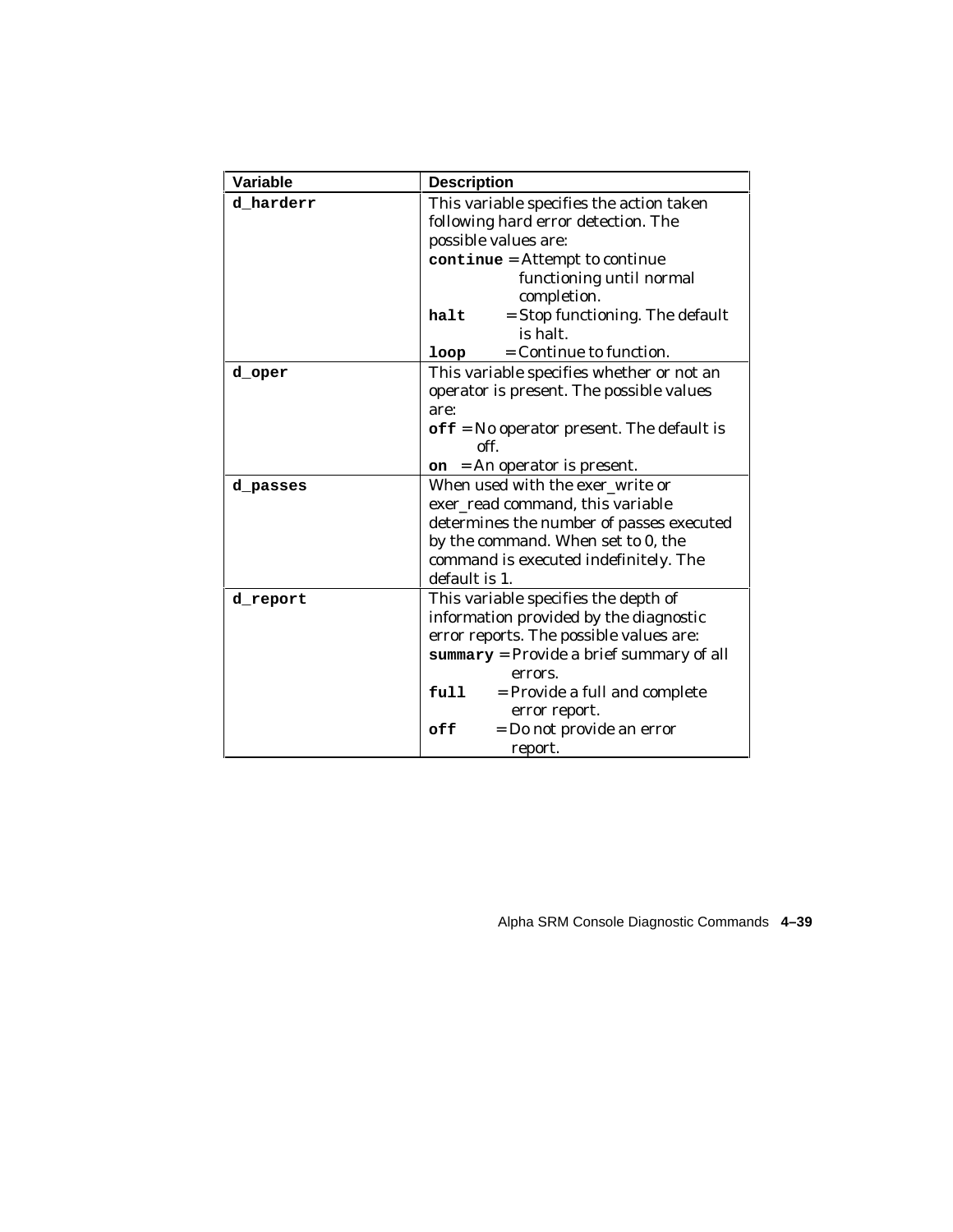| <b>Variable</b> | <b>Description</b>                                            |  |  |
|-----------------|---------------------------------------------------------------|--|--|
| d softerr       | This variable specifies the action taken                      |  |  |
|                 | following hard error detection. The                           |  |  |
|                 | possible values are:                                          |  |  |
|                 | continue = Attempt to continue                                |  |  |
|                 | functioning until normal                                      |  |  |
|                 | completion.                                                   |  |  |
|                 | = Stop functioning. The default<br>halt                       |  |  |
|                 | is halt.                                                      |  |  |
|                 | = Continue to function.<br>loop                               |  |  |
| d startup       | This variable specifies whether or not to                     |  |  |
|                 | display the diagnostic startup message.                       |  |  |
|                 | The possible values are:                                      |  |  |
|                 | $\texttt{off} = \texttt{Do}$ not display the startup message. |  |  |
|                 | The default is off.                                           |  |  |
|                 | = Display the startup message.<br>on                          |  |  |
| d_trace         | This variable specifies whether or not to                     |  |  |
|                 | display test trace messages. The possible                     |  |  |
|                 | values are:                                                   |  |  |
|                 | $\text{off}$ = Do not display test trace messages.            |  |  |
|                 | The default is off.                                           |  |  |
|                 | = Display the test trace messages.<br>on.                     |  |  |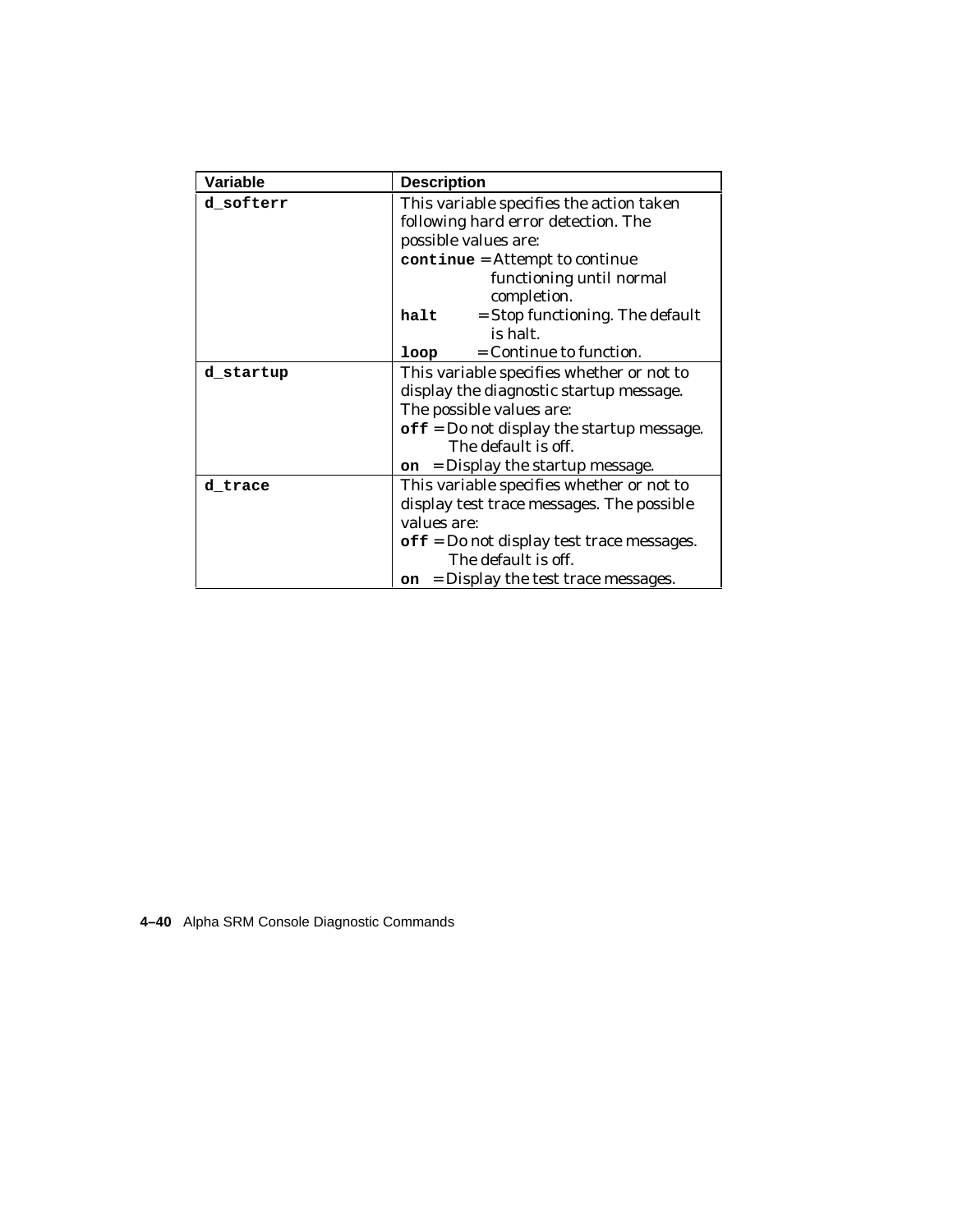# **Appendix A**

# **Support, Products, and Documentation**

If you need technical support, a *DIGITAL Semiconductor Product Catalog*, or help deciding which documentation best meets your needs, visit the DIGITAL Semiconductor World Wide Web Internet site:

**http://www.digital.com/semiconductor**

You can also call the DIGITAL Semiconductor Information Line or the DIGITAL Semiconductor Customer Technology Center. Please use the following information lines for support.

| For documentation and general<br>information: |                           |
|-----------------------------------------------|---------------------------|
| <b>DIGITAL Semiconductor Information Line</b> |                           |
| <b>United States and Canada:</b>              | 1-800-332-2717            |
| <b>Outside North America:</b>                 | $1 - 510 - 490 - 4753$    |
| Electronic mail address:                      | semiconductor@digital.com |

| For technical support:                                                                                                                               |                                                                 |
|------------------------------------------------------------------------------------------------------------------------------------------------------|-----------------------------------------------------------------|
| <b>DIGITAL Semiconductor Customer</b><br><b>Technology Center</b><br>Phone (U.S. and international):<br>$\mathbf{Fax}$ :<br>Electronic mail address: | $1 - 978 - 568 - 7474$<br>1-978-568-6698<br>ctc@hlo.mts.dec.com |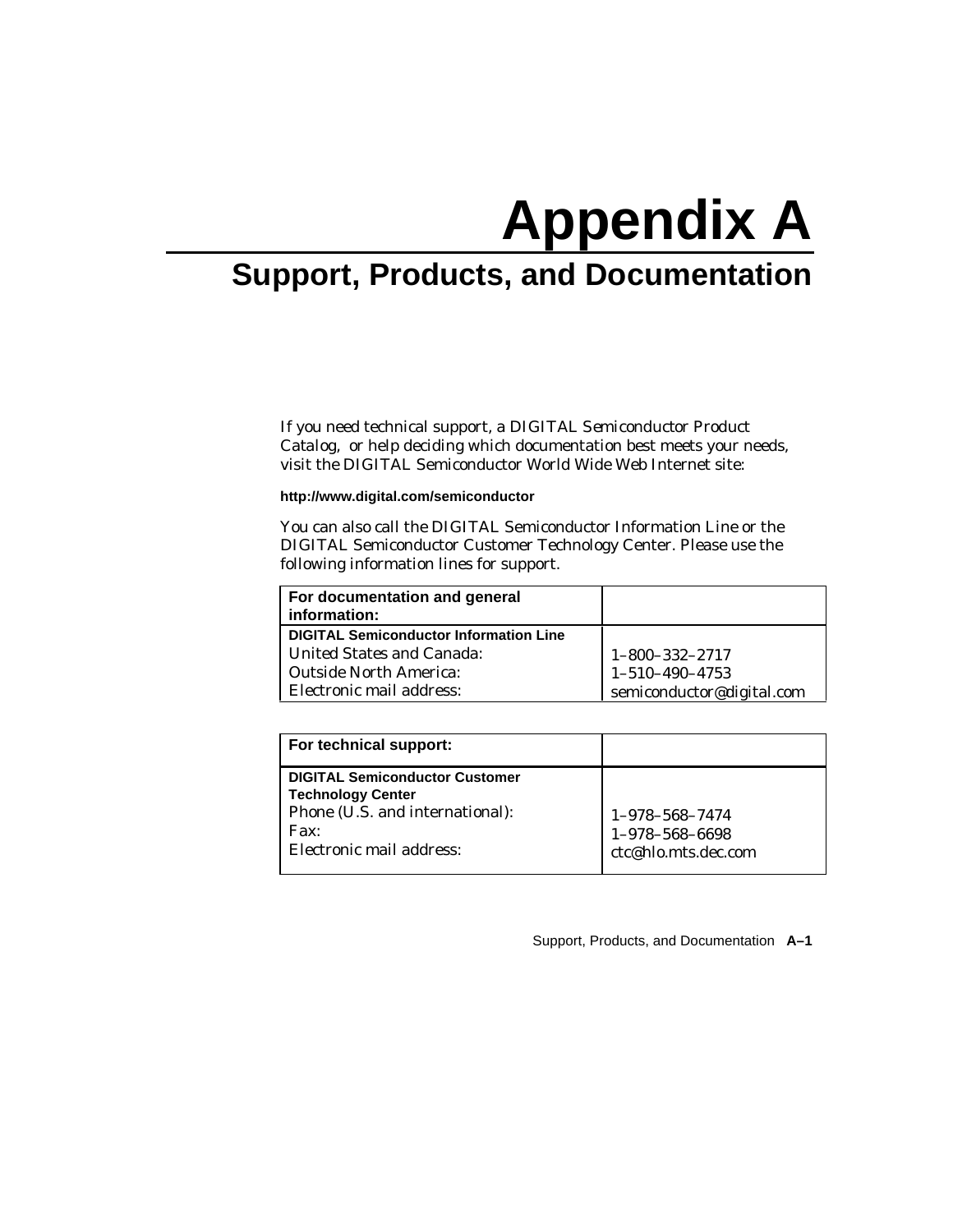# **DIGITAL Semiconductor Products**

**Note:** The following products and order numbers might have been revised. For the latest versions, contact your local distributor.

To order Alpha microprocessors and motherboards, contact your local distributor.

|                                           | Order         |
|-------------------------------------------|---------------|
| <b>Product</b>                            | <b>Number</b> |
| DIGITAL Semiconductor Alpha 21164 600 MHz | 21164-MB      |
| Microprocessor                            |               |
| DIGITAL Semiconductor Alpha 21164 533 MHz | 21164-P8      |
| Microprocessor                            |               |
| DIGITAL Semiconductor Alpha 21164 466 MHz | 21164-IB      |
| Microprocessor                            |               |

#### **Motherboard Kits**

Motherboard kits include the motherboard, the motherboard's user's manual, and firmware.

| <b>Product</b>                                                              | Order<br><b>Number</b> |
|-----------------------------------------------------------------------------|------------------------|
| <b>DIGITAL Semiconductor AlphaPC 164SX</b><br><b>Motherboard Windows NT</b> | $21A05 - A0$           |
| <b>DIGITAL Semiconductor AlphaPC 164SX</b><br>Motherboard DIGITAL UNIX      | $21A05 - A1$           |
| DIGITAL Semiconductor AlphaPC 164LX<br>Motherboard Windows NT               | 21A04-C0               |
| DIGITAL Semiconductor AlphaPC 164LX<br>Motherboard DIGITAL UNIX             | $21A04-C1$             |
| <b>DIGITAL Semiconductor AlphaPC 164</b><br><b>Motherboard Windows NT</b>   | 21A04-B0               |
| <b>DIGITAL Semiconductor AlphaPC 164</b><br>Motherboard DIGITAL UNIX        | 21A04-B2               |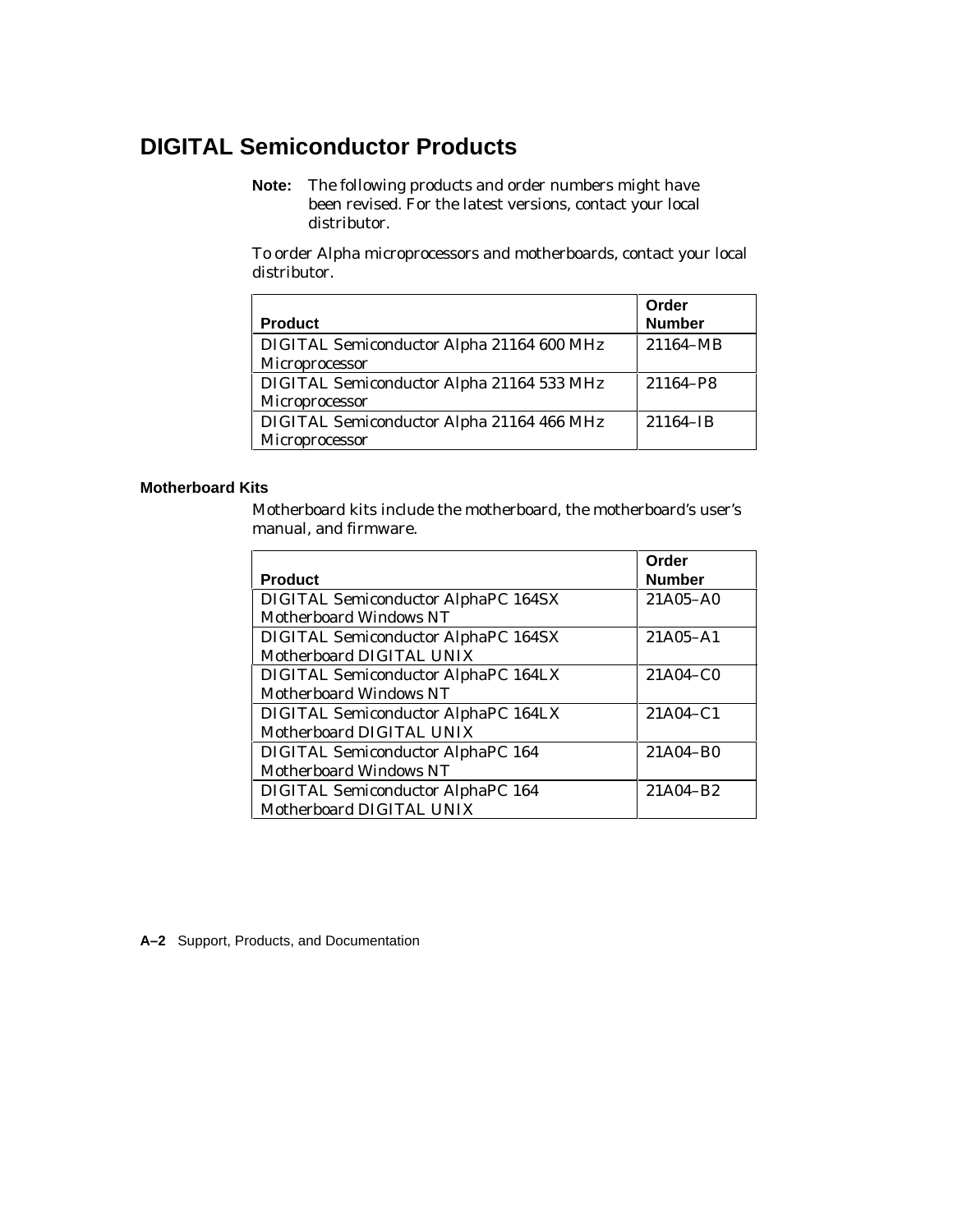## **Design Kits**

Design kits include full documentation and schematics. They do not include motherboards or related hardware.

| Product                           | <b>Order Number</b> |
|-----------------------------------|---------------------|
| DIGITAL Semiconductor AlphaPC 164 | $QR-21A04-12$       |
| Motherboard Design Kit            |                     |

# **DIGITAL Semiconductor Documentation**

The following table lists some of the available DIGITAL Semiconductor documentation.

| <b>Title</b>                                         | <b>Order Number</b> |
|------------------------------------------------------|---------------------|
| Alpha AXP Architecture Reference Manual <sup>1</sup> | $EY-T132E-DP$       |
| Alpha Architecture Handbook <sup>2</sup>             | EC-QD2KB-TE         |
| DIGITAL Semiconductor Alpha 21164PC                  | EC-R2W0A-TE         |
| Microprocessor Hardware Reference Manual             |                     |
| <b>DIGITAL Semiconductor Alpha 21164</b>             | EC-QP99B-TE         |
| Microprocessor Hardware Reference Manual             |                     |
| <b>DIGITAL Semiconductor AlphaPC 164SX</b>           | EC-R57CA-TE         |
| <b>Motherboard Product Brief</b>                     |                     |
| DIGITAL Semiconductor AlphaPC 164LX                  | EC-R2RZA-TE         |
| <b>Motherboard Product Brief</b>                     |                     |
| AlphaPC 164SX Motherboard Windows NT                 | EC-R57DA-TE         |
| <b>User's Manual</b>                                 |                     |
| AlphaPC 164LX Motherboard Windows NT                 | EC-R2ZQD-TE         |
| <b>User's Manual</b>                                 |                     |
| DIGITAL Semiconductor AlphaPC 164LX                  | EC-R46WA-TE         |
| Motherboard Technical Reference Manual               |                     |
| <b>DIGITAL Semiconductor AlphaPC 164</b>             | EC-QUQKC-TE         |
| <b>Motherboard Product Brief</b>                     |                     |
| AlphaPC 164 Motherboard User's Manual                | EC-QPG0B-TE         |
| <b>DIGITAL Semiconductor AlphaPC 164</b>             | <b>EC-QPFYB-TE</b>  |
| Motherboard Technical Reference Manual               |                     |
| <b>DIGITAL Semiconductor AlphaPC 164</b>             | EC-QPFZA-TE         |
| Motherboard Design Kit Read Me First                 |                     |
| <b>DIGITAL Semiconductor AlphaPC 164</b>             | EC-QZT6B-TE         |
| Motherboard DIGITAL UNIX Product Brief               |                     |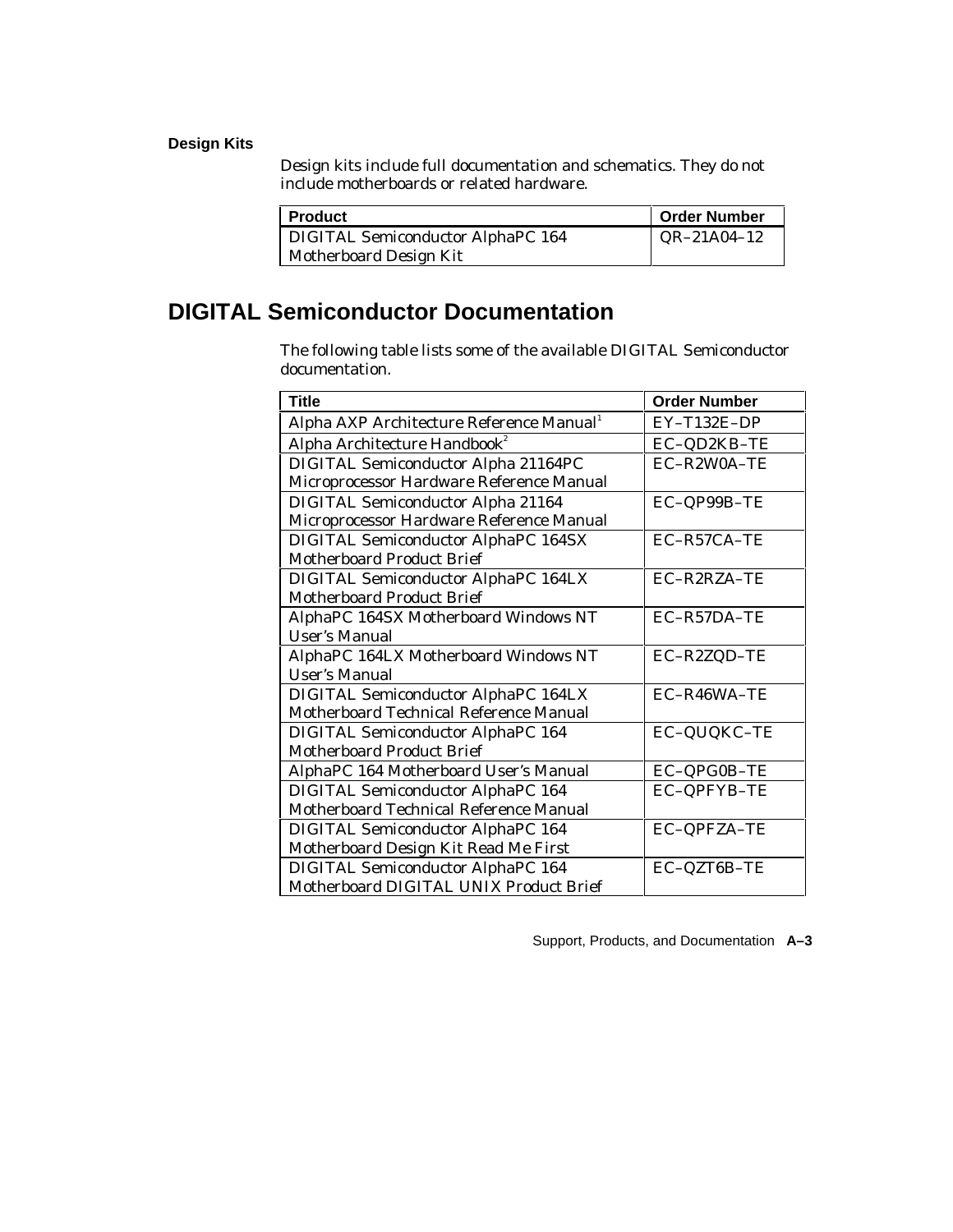| AlphaPC 164 Motherboard DIGITAL UNIX            | EC-QZT5B-TE         |
|-------------------------------------------------|---------------------|
| <b>User's Manual</b>                            |                     |
| Title                                           | <b>Order Number</b> |
| <b>DIGITAL Semiconductor Alpha Motherboards</b> | EC-QXQKC-TE         |
| Software Developer's Kit and Firmware           |                     |
| <b>Update V3.1 Product Brief</b>                |                     |
| Alpha Motherboards Software Developer's Kit     | EC-QERSH-TE         |
| and Firmware Update Read Me First               |                     |
| Alpha Microprocessors Motherboard Debug         | <b>EC-QHUVF-TE</b>  |
| <b>Monitor User's Guide</b>                     |                     |
| Alpha Microprocessors Motherboard Software      | EC-QHUWD-TE         |
| Design Tools User's Guide                       |                     |
| Alpha Microprocessors Motherboard Windows       | EC-QLUAH-TE         |
| NT 3.51 and 4.0 Installation Guide              |                     |
| Alpha Microprocessors SROM Mini-Debugger        | EC-QHUXC-TE         |
| <b>User's Guide</b>                             |                     |
| PALcode for Alpha Microprocessors System        | EC-QFGLC-TE         |
| Design Guide                                    |                     |

1 To purchase the *Alpha AXP Architecture Reference Manual*, call **1–800–DIGITAL** from the U.S. or Canada, contact your local DIGITAL office, or call Butterworth-Heinemann (Digital Press) at 1-800-366-2665. 2 This handbook provides information subsequent to the *Alpha AXP Architecture Reference Manual*.

# **Third-Party Documentation**

You can order the following third-party documentation directly from the vendor.

| Title                              | <b>Vendor</b>                     |
|------------------------------------|-----------------------------------|
| <b>PCI Local Bus Specification</b> | <b>PCI Special Interest Group</b> |
| Revision 2.0                       | $1-800-433-5177$ (U.S.)           |
| <b>PCI Local Bus Specification</b> | 1-503-797-4207 (International)    |
| <b>Revision 2.1</b>                | $1-503-234-6762$ (Fax)            |
| <b>PCI BIOS Specification</b>      |                                   |
| <b>Revision 2.1</b>                |                                   |
|                                    |                                   |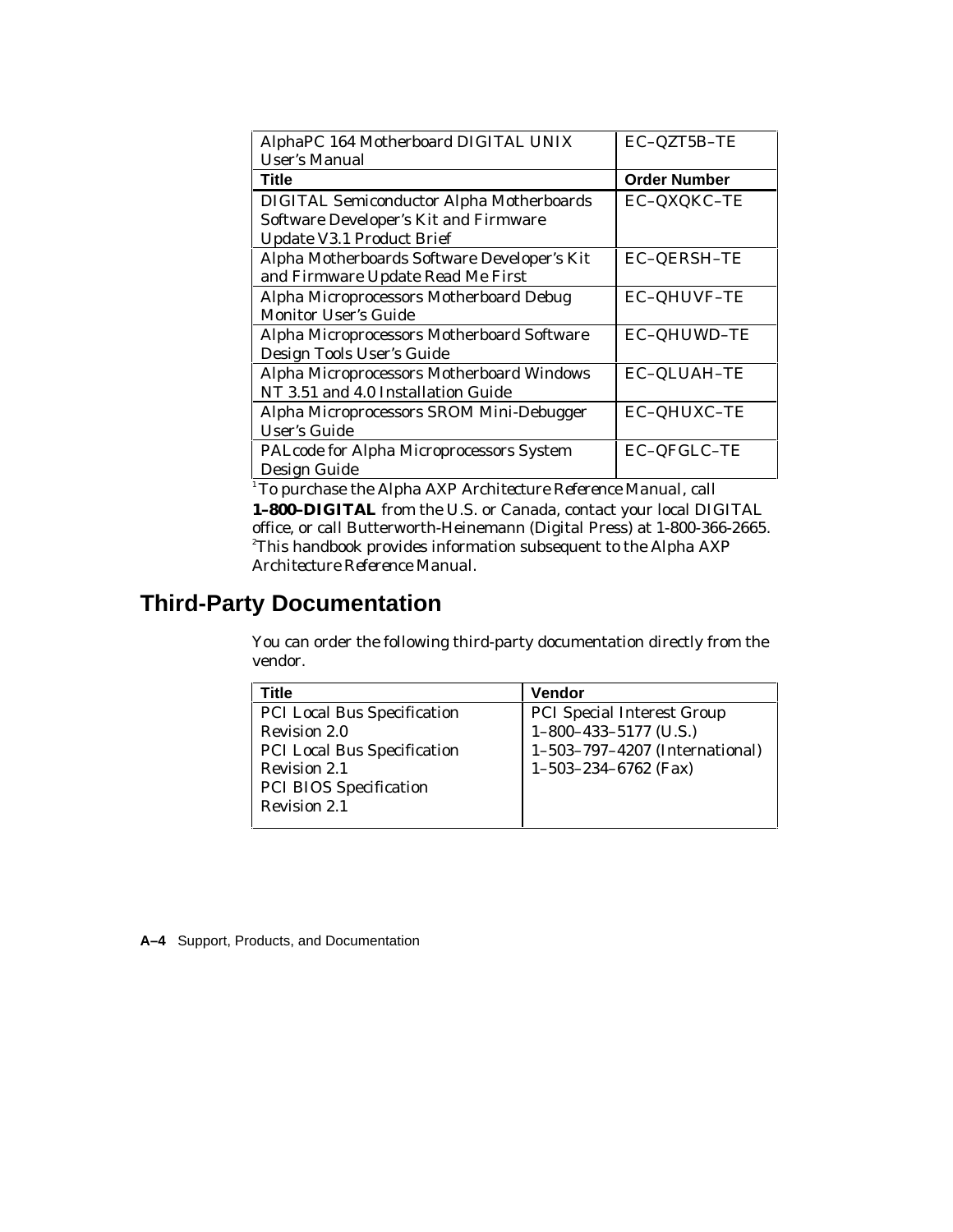# **Index**

# **A**

Adding ISA options, 3–28 Alpha SRM architecture-required environment variables for Alpha SRM Console commands, 3–23 Alpha SRM Console commands arc, 3–5 boot, 3–6 deposit, 3–9 examine, 3–13 fwupdate, 3–16 set, 3–17 show, 3–19 Alpha SRM Console conventions, 3–2 Alpha SRM Console diagnostic commands exer, 4–6 exer\_read, 4–13 exer\_write, 4–15 kill\_diags, 4–17 memexer, 4–19 memtest, 4–21 nettest, 4–26 show\_status, 4–29 sys\_exer, 4–31 test, 4–34

Alpha SRM Console diagnostic environment variables. See Environment variables for diagnostic commands Alpha SRM Console environment variables. See Environment variables for Alpha SRM Console commands Alpha SRM Console features, 1–2 Alpha SRM Console keys, 3–3 Alpha SRM system-defined environment variables for Alpha SRM Console commands, 3–25 AlphaBIOS conventions, 2–5 installing Alpha SRM Console, 2–7 starting the setup program, 2–6 updating the flash ROM, 2–5 AlphaPC 164 updating firmware from Alpha SRM Console, 2–15 updating firmware from Debug Monitor firmware,  $2 - 14$ updating firmware from Windows NT ARC firmware, 2–12 AlphaPC 164LX updating firmware from Alpha SRM Console, 2–15 updating firmware from AlphaBIOS, 2–5 updating firmware from Debug Monitor firmware,  $2 - 14$ AlphaPC 164SX updating firmware from Alpha SRM Console, 2–15 updating firmware from AlphaBIOS, 2–5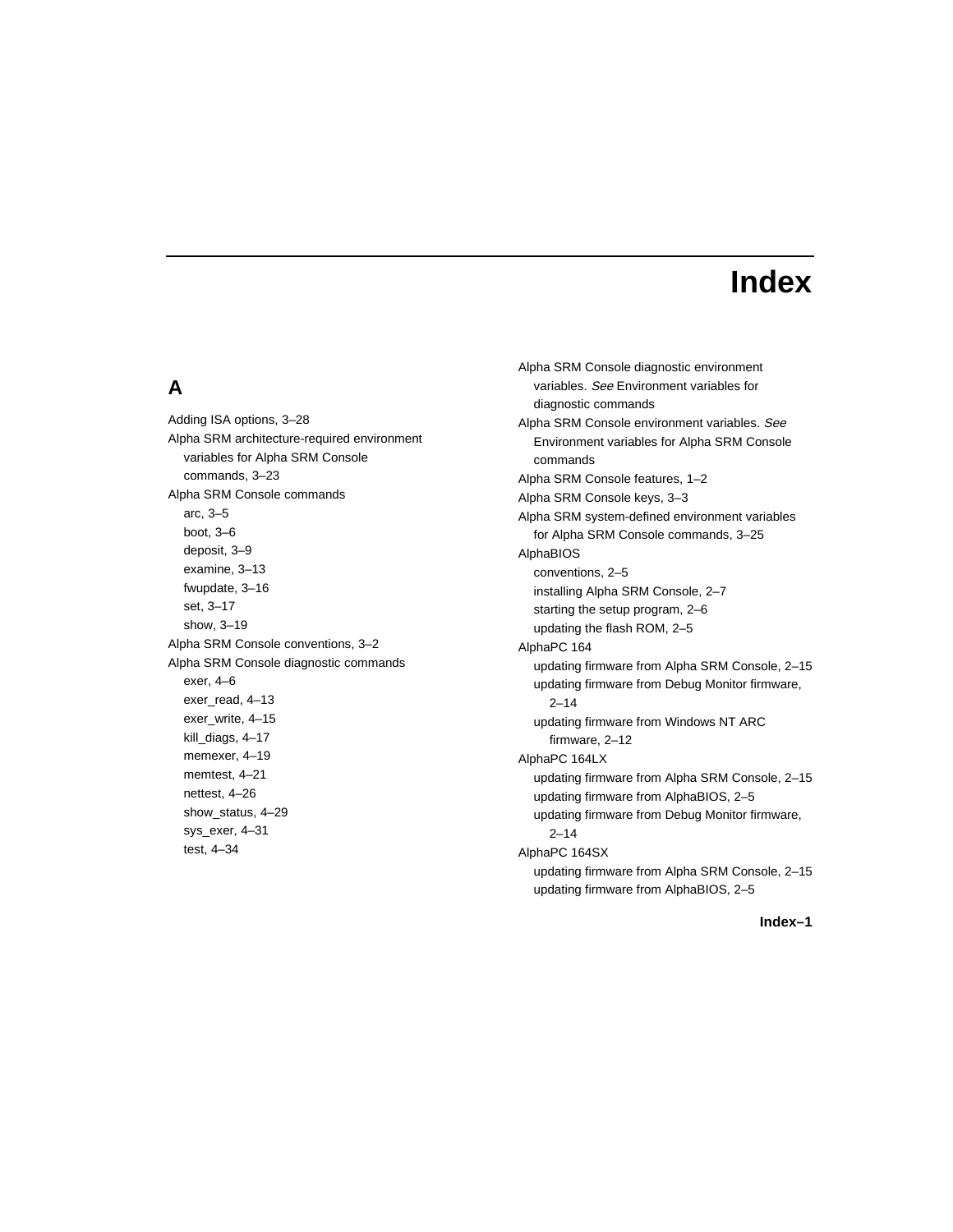updating firmware from Debug Monitor firmware, 2–14 AlphaPC 64 updating firmware from Alpha SRM Console, 2–15 updating firmware from Debug Monitor firmware, 2–14 updating firmware from Windows NT ARC firmware, 2–12 arc command, 3–5 Architecture-required environment variables, 3–23 Assigning language, 3–26 auto\_action environment variable, 3–23

# **B**

boot command, 3–6 boot\_file environment variable, 3–23 boot\_osflags environment variable, 3–23 bootdef\_dev environment variable, 3–23 Booting changing default device, 3–18 from Ethernet port, 3–8 from the default boot device, 3–8 using –file option, 3–8 using –flags option, 3–8 using –protocol option, 3–8 Bootstrapping diagnostic firmware, 4–2

# **C**

Commands. See Alpha SRM Console commands; Alpha SRM Console diagnostic commands Compare disk operations. See Disks console environment variable, 3–25 Console firmware. See Firmware Console heap testing, 4–25 control\_scsi\_term environment variable, 3–25 Conventions. See Alpha SRM Console conventions; Document conventions

# **D**

d\_bell diagnostic environment variable, 4–38 d\_cleanup diagnostic environment variable, 4–38 d\_complete diagnostic environment variable, 4–38 d\_eop diagnostic environment variable, 4–38 d\_harderr diagnostic environment variable, 4–39 d\_oper diagnostic environment variable, 4–39 d\_passes diagnostic environment variable, 4–39 d\_report diagnostic environment variable, 4–39 d\_softerr diagnostic environment variable, 4–40 d\_startup diagnostic environment variable, 4–40 d\_trace diagnostic environment variable, 4–40 DE205 option adding, 3–31 changing base address, 3–36 configuring with default settings, 3–36 displaying the I/O base address, 3–36 ewrk3\_config command, 3–34 Debug Monitor firmware switching to the Alpha SRM Console, 2–23 updating the flash ROM, 2–14 DEC EtherWORKS 3 Configuration Utility. See DE205 option deposit command, 3–9 Device information, 3–20 Diagnostic firmware bootstrapping, 4–2 Diagnostic processes displaying status, 4–30 Disks perform read, write, or compare operations, 4–6 read and nondestructively write random blocks of data, 4–16 read random blocks of data, 4–14 SCSI testing, 4–11 Document conventions, ix

# **E**

EB164 updating firmware from Alpha SRM Console, 2–15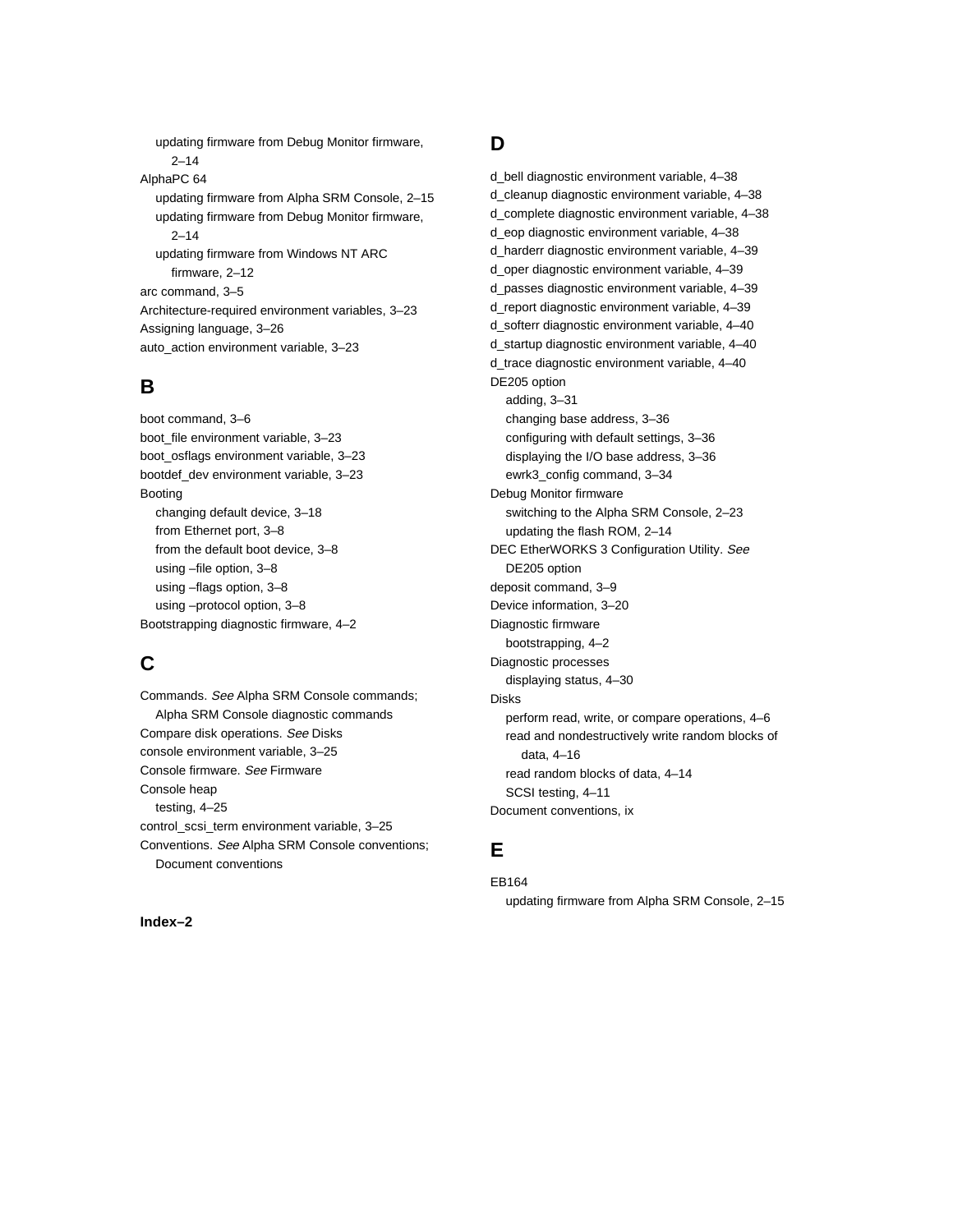updating firmware from Debug Monitor firmware, 2–14 updating firmware from Windows NT ARC firmware, 2–12 EB64+ updating firmware, 2–24 EB66+ updating firmware from Alpha SRM Console, 2–15 updating firmware from Debug Monitor firmware, 2–14 updating firmware from Windows NT ARC firmware, 2–12 Environment variables for Alpha SRM Console commands auto\_action, 3–23 boot\_file, 3–23 boot\_osflags, 3–23 bootdef\_dev, 3–23 ewa0\_mode, 3–24 language, 3–26 oem\_string, 3–24 os\_type, 3–24 pci\_parity setting, 3–24 Environment variables for diagnostic commands d\_bell, 4–38 d\_cleanup, 4–38 d\_complete, 4–38 d\_eop, 4–38 d\_harderr, 4–39 d\_oper, 4–39 d\_passes, 4–39 d\_report, 4–39 d\_softerr, 4–40 d\_startup, 4–40 d trace,  $4-40$ ewa0\_mode environment variable, 3–25 ewrk3\_config command, 3–34 examine command, 3–13 exer diagnostic command, 4–6 exer\_read diagnostic command script, 4–13 exer\_write diagnostic command script, 4–15

# **F**

Firmware description, 1–2 features, 1–2 updating, 2–2, 2–3, 3–16 Firmware update utility AlphaPC 164, 2–12, 2–14, 2–15 AlphaPC 164LX, 2–14, 2–15 AlphaPC 164SX, 2–14, 2–15 AlphaPC 64, 2–12, 2–14, 2–15 EB164, 2–12, 2–14, 2–15 EB66+, 2–12, 2–14, 2–15 Flash ROM updating from AlphaBIOS, 2–5 updating from Debug Monitor firmware, 2–14 updating from the Alpha SRM Console, 2–15 updating from Windows NT ARC firmware, 2–12 fwupdate command script, 3–16

# **G**

General-purpose register. See GPR GPR displaying contents, 3–15 displaying contents of multiple GPRs, 3–15 loading, 3–12

# **I**

Industry Standard Architecture. See ISA configuration database; ISA options Internal processor register. See IPR IPR displaying contents, 3–15 ISA configuration database displaying, 3–32 modifying a table entry, 3–32 removing a table entry, 3–32 ISA options, 3–27 adding, 3–30 isacfg command, 3–28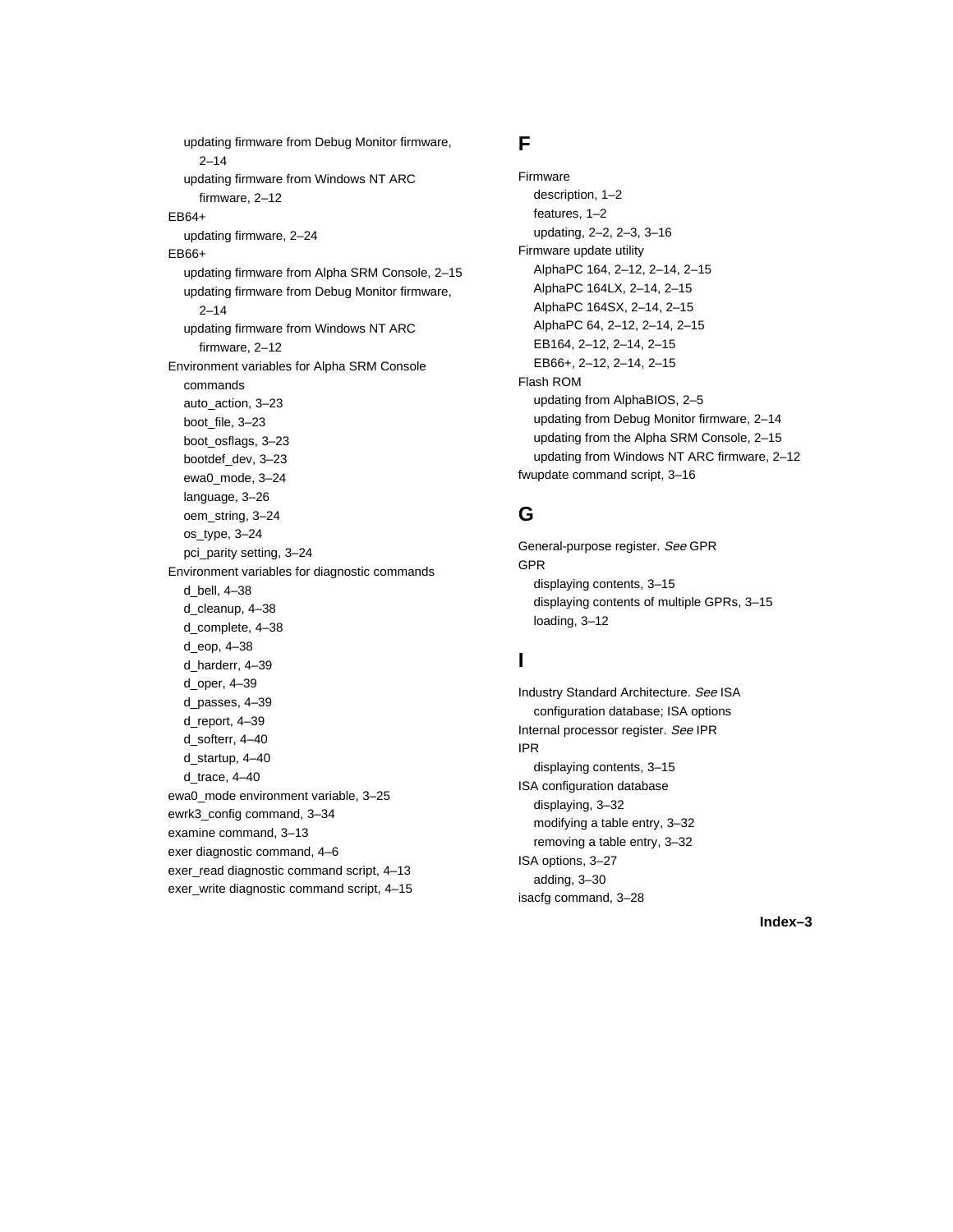# **K**

Keys Alpha SRM Console, 3–2 kill\_diags diagnostic command script, 4–17

# **L**

Language environment variable, 3–26

#### **M**

memexer diagnostic command script, 4–19 clearing a section, 3–12 depositing, 3–12 listing size, 3–20 starting two tests, 4–20 testing a specified section, 4–25 testing all, 4–25 testing using random blocks, 4–25 memtest diagnostic command, 4–21

# **N**

Network testing, 4–26, 4–27

# **O**

oem\_string environment variable, 3–25 os\_type environment variable, 3–25

## **P**

pci\_parity environment variable, 3–25

# **R**

Read, write, and compare operations. See Disks

Memory testing for a specified number of passes, 4–25

nettest diagnostic command, 4–26

# **S**

**SCSI** testing, 4–11 set command, 3–17 show command, 3–19 show\_status diagnostic command script, 4–29 Small Computer System Interface. See SCSI Specifying device with address, 3–12, 3–14 Switching to the Alpha SRM Console, 2–20 from Debug Monitor firmware, 2–23 from Windows NT ARC firmware, 2–21 Switching to the Windows NT firmware, 3–18 sys\_exer diagnostic command script, 4–31 System-defined environment variables, 3–24

# **T**

test diagnostic command script, 4–34 concurrently, 4–33 sequentially, 4–36

# **U**

Updating firmware in a flash ROM, 2–3 Updating firmware in a UVPROM, 2–24 Updating the flash ROM, 3–22 from Debug Monitor firmware, 2–14 from the Alpha SRM Console, 2–15 from Windows NT ARC firmware, 2–12 UVPROM replacing, 2–25 updating firmware, 2–24

#### **Index–4**